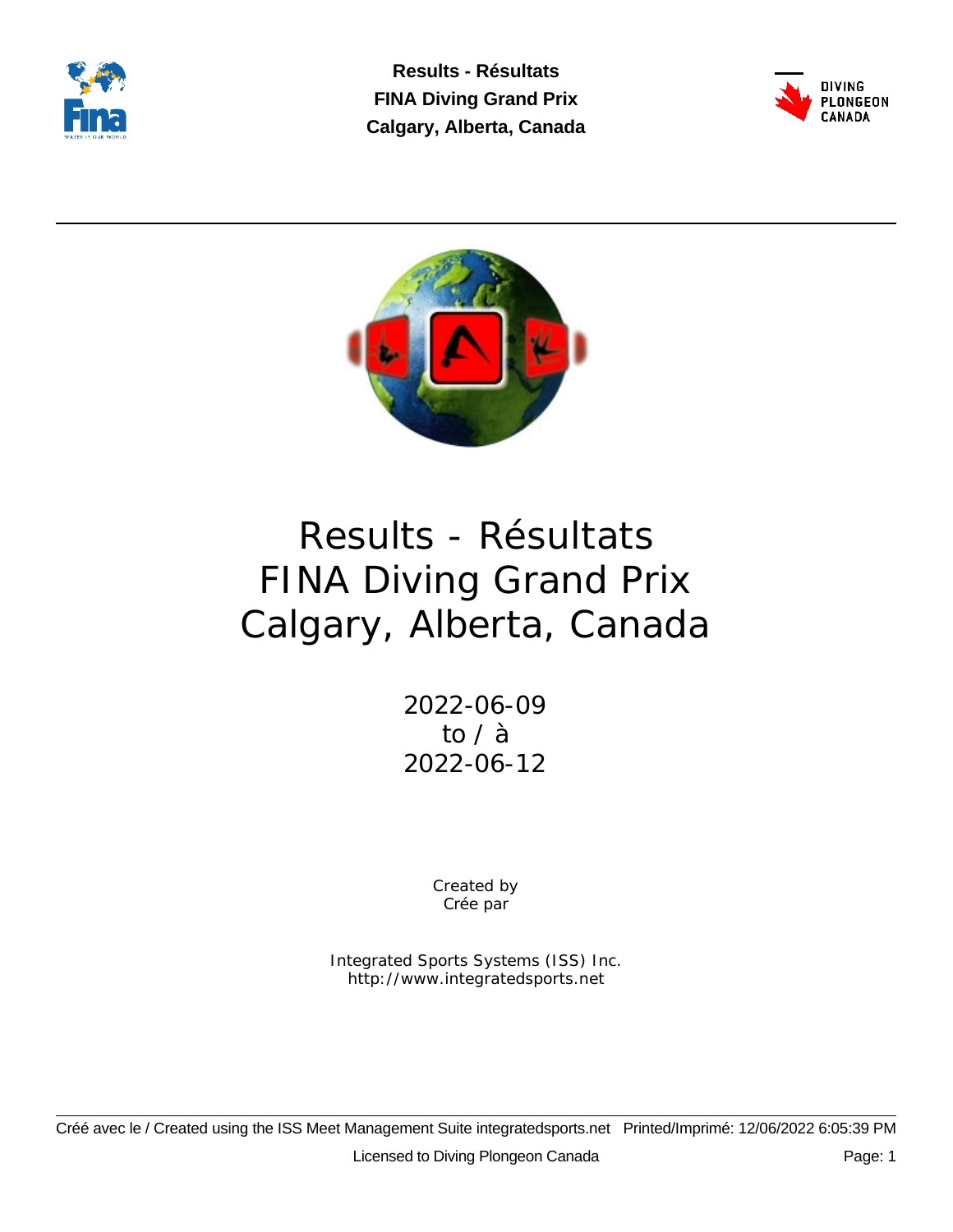



# Nation

# Nation

|    | 16 1. AUS - Australia     |
|----|---------------------------|
|    | 6 2. BRA - Brazil         |
|    | 19 3. CAN - Canada        |
|    | 11 4. GBR - Great Britain |
|    | 2 5. JAM - Jamaica        |
|    | 1 6. LAT - Latvia         |
|    | 1 7. MEX - Mexico         |
|    | 12 8. USA - United States |
| 68 | Total T                   |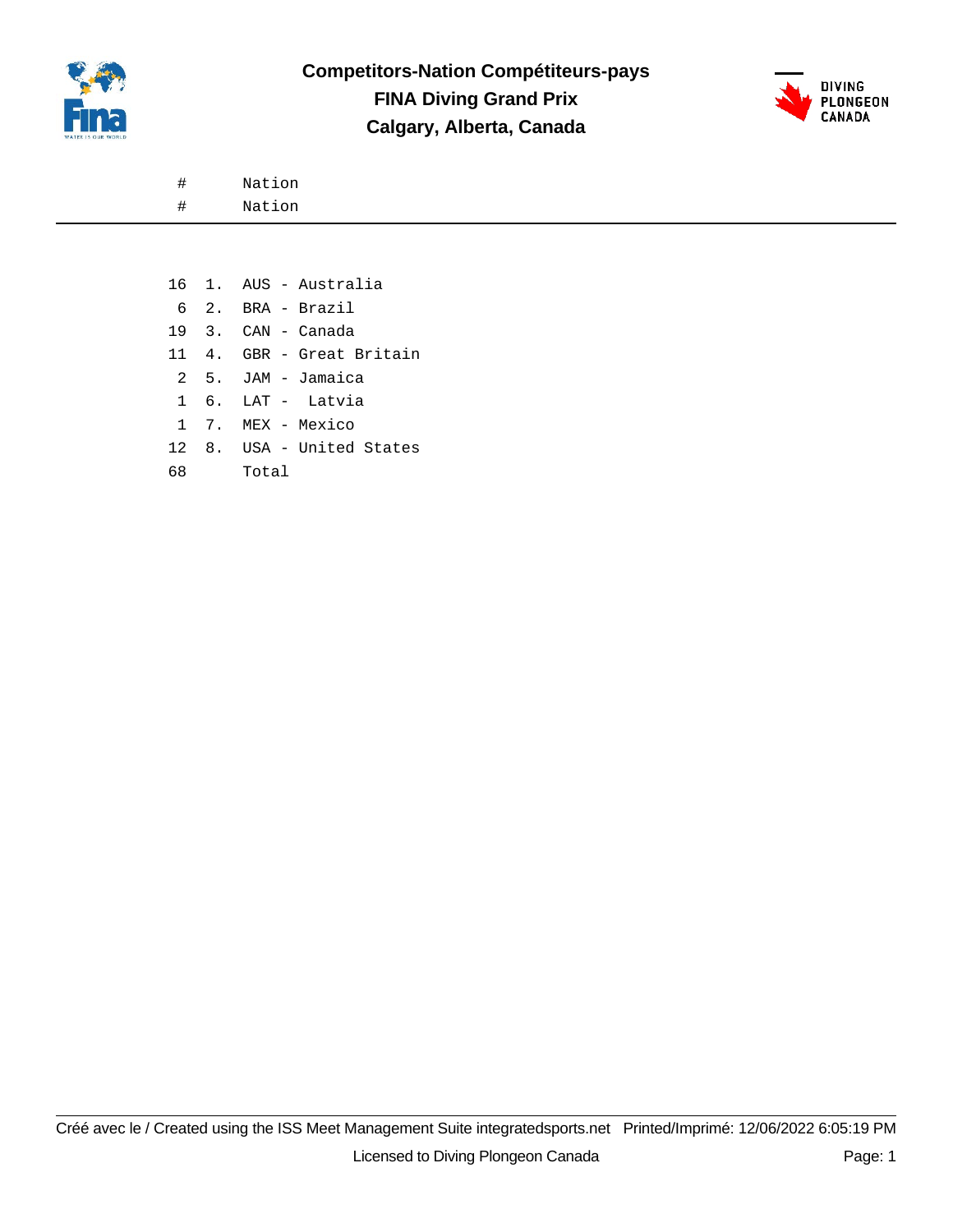

### **Competitors-Compétiteurs FINA Diving Grand Prix Calgary, Alberta, Canada**



| #  | Name                   | Group  | Nation     | Sex         | 3M             |                |                | Plat 3M S Plat S |  |
|----|------------------------|--------|------------|-------------|----------------|----------------|----------------|------------------|--|
| #  | Nom                    | Groupe | Nation     | Sexe 3M     |                |                |                | Plat 3M S Plat S |  |
| 1. | BOYD, EMILY            | Open   | AUS        | $\mathbf F$ |                |                |                | $^\circledR$     |  |
| 2. | HAINS, NIKITA          | Open   | AUS        | F           |                |                |                | $^\circledR$     |  |
| 3. | HINGSTON, LAURA        | Open   | AUS        | F           |                | $^\circledR$   |                |                  |  |
| 4. | KEENEY, MADDISON       | Open   | AUS        | F           |                |                |                |                  |  |
| 5. | KOLOI, ALYSHA          | Open   | AUS        | F           | $^{\circledR}$ |                | $^{\circledR}$ |                  |  |
| б. | MEANEY, EMILY          | Open   | AUS        | F           |                | $^{\circledR}$ |                |                  |  |
| 7. | O'BRIEN, BRITTANY      | Open   | AUS        | F           | $^{\circledR}$ |                |                |                  |  |
| 8. | PETROV, CHARLI         | Open   | AUS        | F           |                |                |                | $^\circledR$     |  |
| 9. | ROSMAN, KATE           | Open   | AUS        | F           | $^{\circledR}$ |                | $^{\circledR}$ |                  |  |
|    | 10. SHEEHAN, GEORGIA   | Open   | AUS        | F           | $^{\circledR}$ |                |                |                  |  |
|    | 11. SMITH, ANABELLE    | Open   | AUS        | F           |                |                |                |                  |  |
|    | 12. WU, MELISSA        | Open   | AUS        | F           |                |                |                | $^\circledR$     |  |
|    | 13. LIRA, LUANA        | Open   | BRA        | F           | $^{\circledR}$ |                | $^{\circledR}$ |                  |  |
|    | 14. OLIVEIRA, INGRID   | Mixed  | BRA        | F           |                |                |                | ®                |  |
|    | 15. OLIVEIRA, INGRID   | Open   | BRA        | F           |                | $^{\circledR}$ |                |                  |  |
|    | 16. SANTOS, ANNA       | Open   | BRA        | F           | $^{\circledR}$ |                | $^{\circledR}$ |                  |  |
|    | 17. SANTOS, ANNA       | Mixed  | <b>BRA</b> | F           |                |                | $^{\circledR}$ |                  |  |
|    | 18. BATALLA, RENÉE     | Open   | CAN        | F           |                | $^{\circledR}$ |                |                  |  |
|    | 19. BOISVERT, JULIANNE | Open   | CAN        | F           |                | $^{\circledR}$ |                |                  |  |
|    | 20. CHAMANDY, OLIVIA   | Open   | CAN        | F           | $^{\circledR}$ |                |                |                  |  |
|    | 21. ERLAM, MARGO       | Open   | CAN        | F           | $^{\circledR}$ |                | $^{\circledR}$ |                  |  |
|    | 22. ERLAM, MARGO       | Mixed  | CAN        | F           |                |                | $^{\circledR}$ |                  |  |
|    | 23. FUNG, KATELYN      | Open   | CAN        | F           |                | $^\circledR$   |                |                  |  |
|    | 24. FUNG, KATELYN      | Mixed  | CAN        | F           |                |                |                | $^\circledR$     |  |
|    | 25. MILLER, KATE       | Open   | CAN        | F           |                | $^{\circledR}$ |                |                  |  |
|    | 26. TOTH, CELINA       | Open   | CAN        | F           |                | $^{\circledR}$ |                |                  |  |
|    | 27. VALLEE, MIA        | Open   | CAN        | F           | $^{\circledR}$ |                | $^{\circledR}$ |                  |  |
|    | 28. WARE, PAMELA       | Open   | CAN        | F           | (R)            |                | ®              |                  |  |
|    | 29. WILSON, AIMEE      | Open   | CAN        | F           | ®              |                | ®              |                  |  |
|    | 30. BIRCH, ROBYN       | Open   | GBR        | F           |                | $^{\circledR}$ |                |                  |  |
|    | 31. EAGLESTONE, CALLIE | Open   | GBR        | F           | $^{\circledR}$ |                | $^{\circledR}$ |                  |  |
|    | 32. HARPER, YASMIN     | Open   | GBR        | F           | $^{\circledR}$ |                |                |                  |  |
|    | 33. HARPER, YASMIN     | Mixed  | GBR        | F           |                |                |                |                  |  |
|    | 34. KUTTY, MAYA        | Open   | GBR        | F           | ®              |                | $^{\circledR}$ |                  |  |
|    | 35. TOULSON, LOIS      | Open   | GBR        | F           |                | $^{\circledR}$ |                |                  |  |
|    | 36. PATRIKA, DZEJA     | Open   | LAT        | F           | $^{\circledR}$ |                |                |                  |  |
|    | 37. PARTIDA, EMILY     | Open   | MEX        | F           | $^{\circledR}$ |                |                |                  |  |
|    | 38. AGUNBIADE, NIKE    | Open   | USA        | F           |                | $^\circledR$   |                | $^\circledR$     |  |

Créé avec le / Created using the ISS Meet Management Suite integratedsports.net Printed/Imprimé: 12/06/2022 6:05:11 PM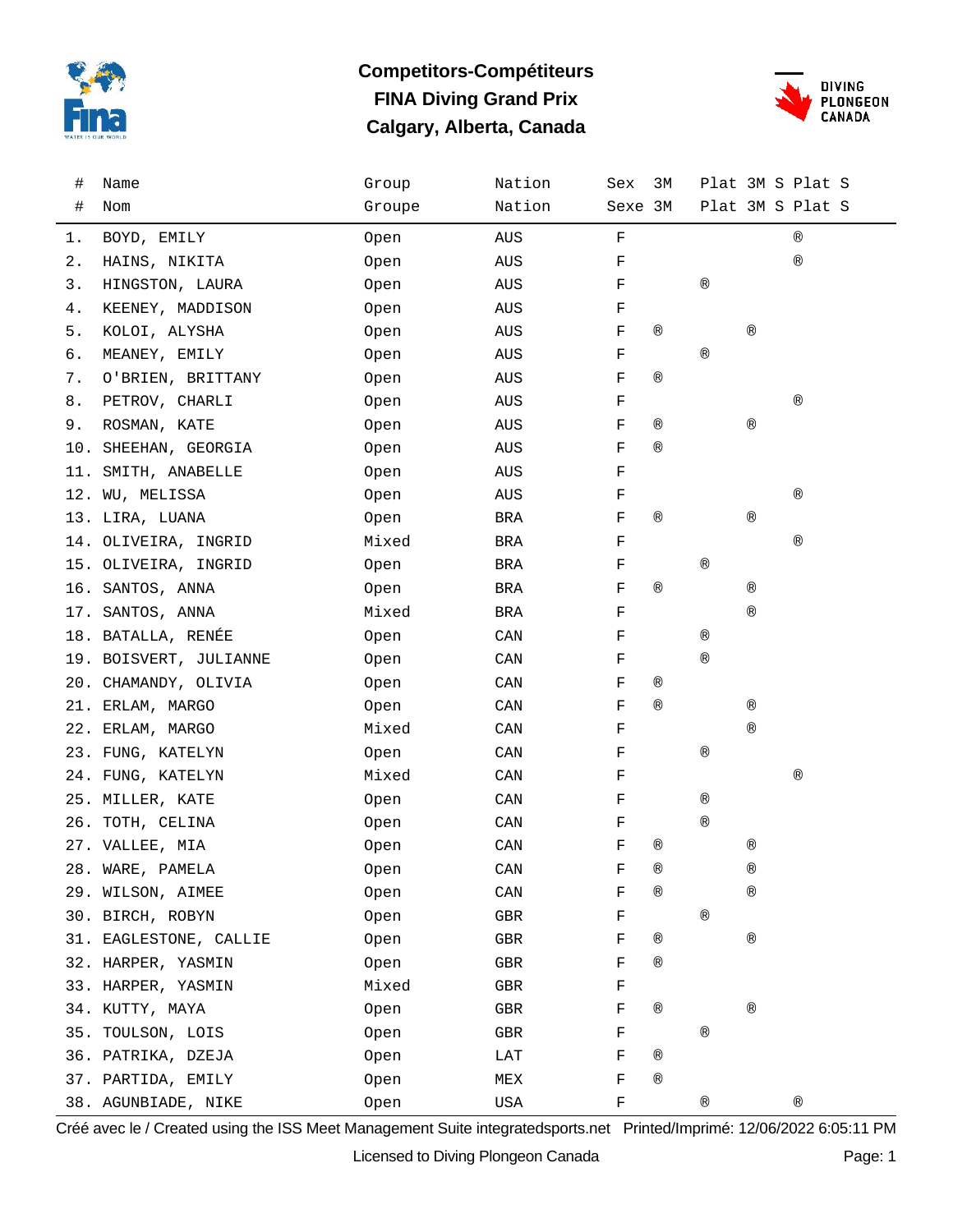

### **Competitors-Compétiteurs FINA Diving Grand Prix Calgary, Alberta, Canada**



| # | Name                          | Group  | Nation     | Sex     | ЗМ             |                |                | Plat 3M S Plat S |
|---|-------------------------------|--------|------------|---------|----------------|----------------|----------------|------------------|
| # | Nom                           | Groupe | Nation     | Sexe 3M |                |                |                | Plat 3M S Plat S |
|   | 39. BACON, SARAH              | Open   | USA        | F       | $^\circledR$   |                |                |                  |
|   | 40. BOYLE, JANIE              | Open   | USA        | F       |                | ®              |                | ®                |
|   | 41. HUITT, MADISON            | Open   | USA        | F       |                |                |                |                  |
|   | 42. STURGILL, BAILEE          | Open   | USA        | F       | ®              | ®              | ®              |                  |
|   | 43. WITTE, LILY               | Open   | USA        | F       | $^{\circledR}$ |                | $^{\circledR}$ |                  |
|   | 44. BEDGGOOD, DOMONIC         | Open   | AUS        | М       |                |                |                |                  |
|   | 45. FRICKER, SAM              | Open   | AUS        | М       |                |                |                |                  |
|   | 46. LI, SHIXIN                | Open   | AUS        | М       |                |                |                |                  |
|   | 47. ROUSSEAU, CASSIEL         | Open   | AUS        | М       |                | $^\circledR$   |                |                  |
|   | 48. FOGACA, RAFAEL            | Open   | BRA        | М       | $^{\circledR}$ |                |                |                  |
|   | 49. FOGACA, RAFAEL            | Mixed  | BRA        | М       |                |                | $^\circledR$   |                  |
|   | 50. PEREIRA, KAWAN            | Mixed  | BRA        | М       |                |                |                | ®                |
|   | 51. PEREIRA, KAWAN            | Open   | BRA        | М       | ®              | ®              |                | ®                |
|   | 52. SOUZA, ISAAC              | Open   | BRA        | М       |                | ®              |                | ®                |
|   | 53. CULLEN, MATT              | Mixed  | CAN        | М       |                |                |                | ®                |
|   | 54. CULLEN, MATT              | Open   | CAN        | М       |                | $^\circledR$   |                | ®                |
|   | 55. FOFANA, CEDRIC            | Open   | CAN        | М       | ®              |                |                |                  |
|   | 56. GOSSELIN-PARADIS, LAURENT | Open   | CAN        | М       | ®              |                |                |                  |
|   | 57. HATTIE, BRYDEN            | Open   | CAN        | М       | $^{\circledR}$ |                |                |                  |
|   | 58. HATTIE, BRYDEN            | Mixed  | CAN        | М       |                |                | $^{\circledR}$ |                  |
|   | 59. MARKENTIN, BJORN          | Open   | CAN        | М       | $^{\circledR}$ |                |                |                  |
|   | 60. PAUL, CARSON              | Open   | CAN        | М       |                | ®              |                |                  |
|   | 61. TESSIER, BENJAMIN         | Open   | CAN        | М       |                | ®              |                | $^\circledR$     |
|   | 62. WIENS, RYLAN              | Open   | CAN        | М       |                | ®              |                | ®                |
|   | 63. ZSOMBOR-MURRAY, NATHAN    | Open   | CAN        | М       |                | ®              |                | ®                |
|   | 64. BAKER, LEON               | Open   | GBR        | М       | ®              |                |                |                  |
|   | 65. CUTMORE, BEN              | Open   | GBR        | М       |                | $^\circledR$   |                | $^\circledR$     |
|   | 66. CUTMORE, BEN              | Mixed  | <b>GBR</b> | Μ       |                |                |                |                  |
|   | 67. GOODFELLOW, DANIEL        | Open   | GBR        | Μ       | ®              |                |                |                  |
|   | 68. HOULDEN, JORDAN           | Open   | GBR        | М       | $^{\circledR}$ |                |                |                  |
|   | 69. KOTHARI, KYLE             | Open   | GBR        | М       |                | ®              |                | $^\circledR$     |
|   | 70. LEE, ROBBIE               | Open   | GBR        | М       |                | $^{\circledR}$ |                |                  |
|   | 71. ESKRICK-PARKINSON, YOHAN  | Open   | JAM        | М       | ®              |                |                |                  |
|   | 72. KNIGHT-WISDOM, YONA       | Open   | JAM        | М       | ®              |                |                |                  |
|   | 73. BOROWSKI, MANUEL          | Open   | USA        | М       | ®              |                | $^{\circledR}$ |                  |
|   | 74. COOPER, ZACHARY           | Open   | USA        | М       |                | $^\circledR$   |                | ®                |
|   | 75. DUPERRE, NOAH             | Open   | USA        | М       | ®              |                |                |                  |
|   | 76. FLORY, MAXWELL            | Open   | USA        | М       |                | $^\circledR$   |                | $^\circledR$     |

Créé avec le / Created using the ISS Meet Management Suite integratedsports.net Printed/Imprimé: 12/06/2022 6:05:11 PM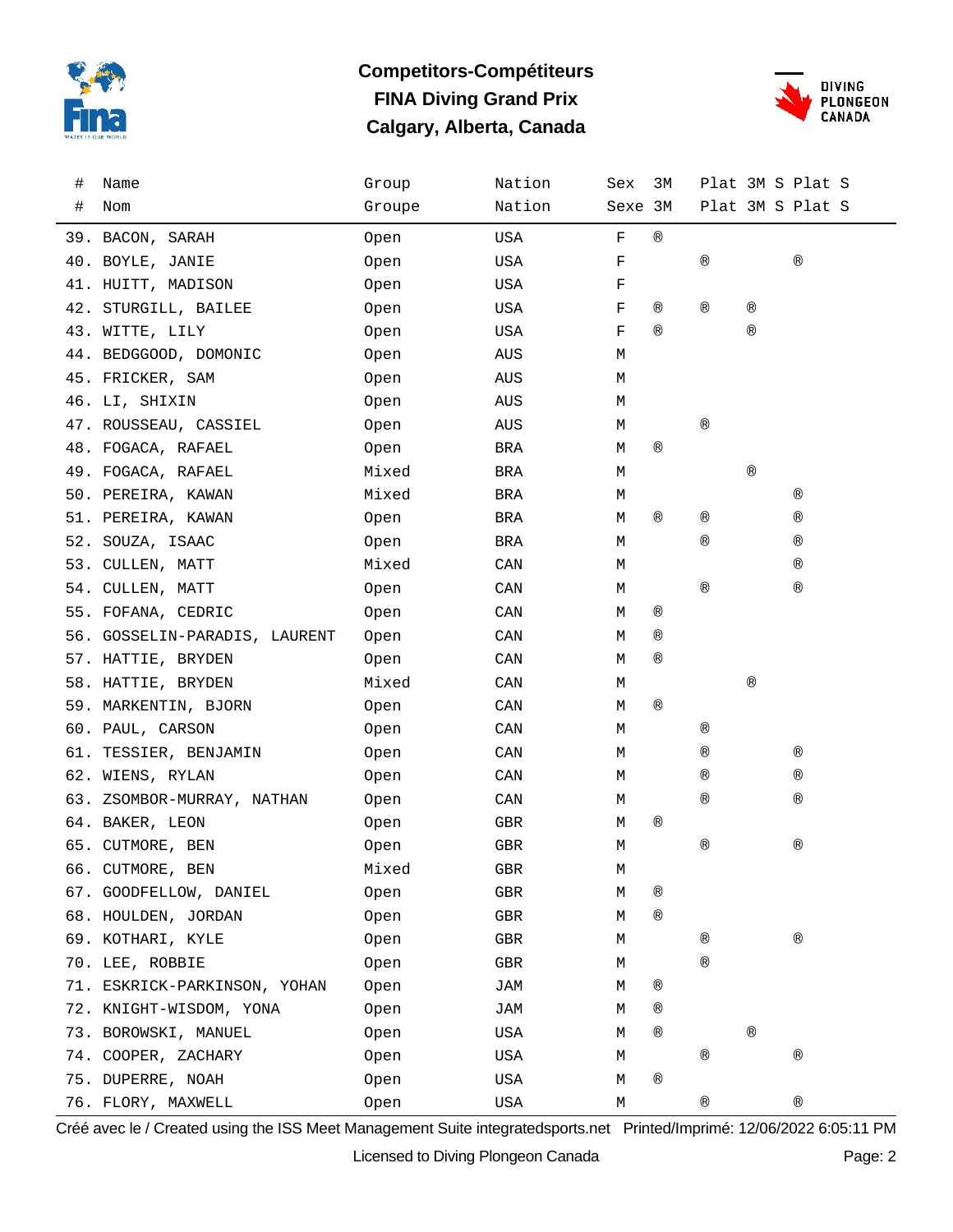

### **Competitors-Compétiteurs FINA Diving Grand Prix Calgary, Alberta, Canada**



| Name                | Group  | Nation | Sex 3M  | Plat 3M S Plat S |
|---------------------|--------|--------|---------|------------------|
| Nom                 | Groupe | Nation | Sexe 3M | Plat 3M S Plat S |
|                     |        |        |         |                  |
| 77. HEDBERG, JOSHUA | Open   | USA    | М       | (R)              |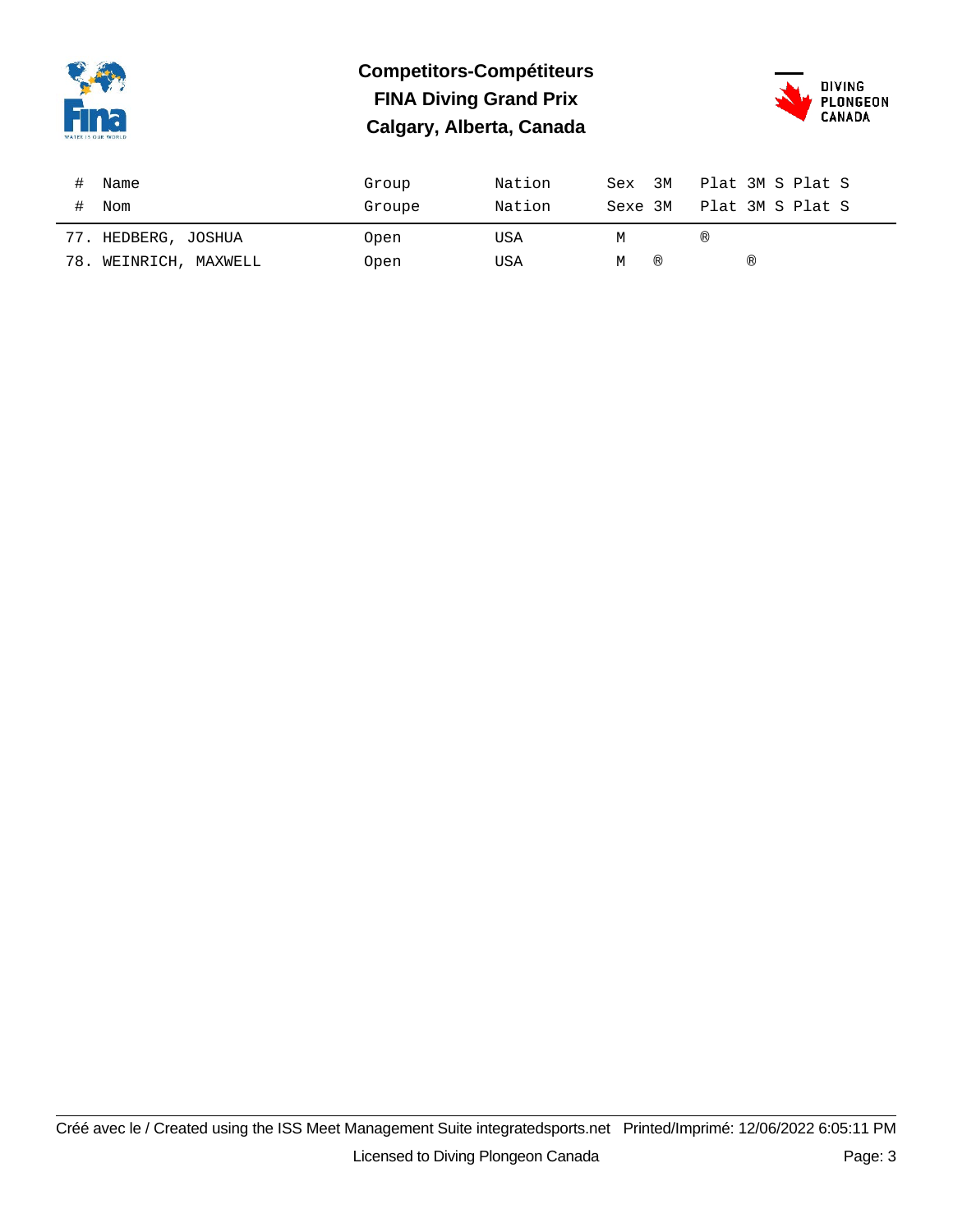

### **Judges-Officiels FINA Diving Grand Prix Calgary, Alberta, Canada**



| Name | Nation |
|------|--------|
| Nom  | Nation |

 ARCHAMBAULT, GAIL BARRETT, ERYN BENAVIDES, JAMIE BUSH, BARB FAIN, KIM GRAYMORE, STUART LORTIE, STEPHANE MCLEAN, CAM MCPHERSON, CAROL O'BRIEN, DONNA OLIVER, AINSLEY PARISI, HUGO PINEO, HEATHER POWER, STEVE RUSENAS, PETER SEHN, ERIC TOMLINSON, VICTORIA TOTH, SARA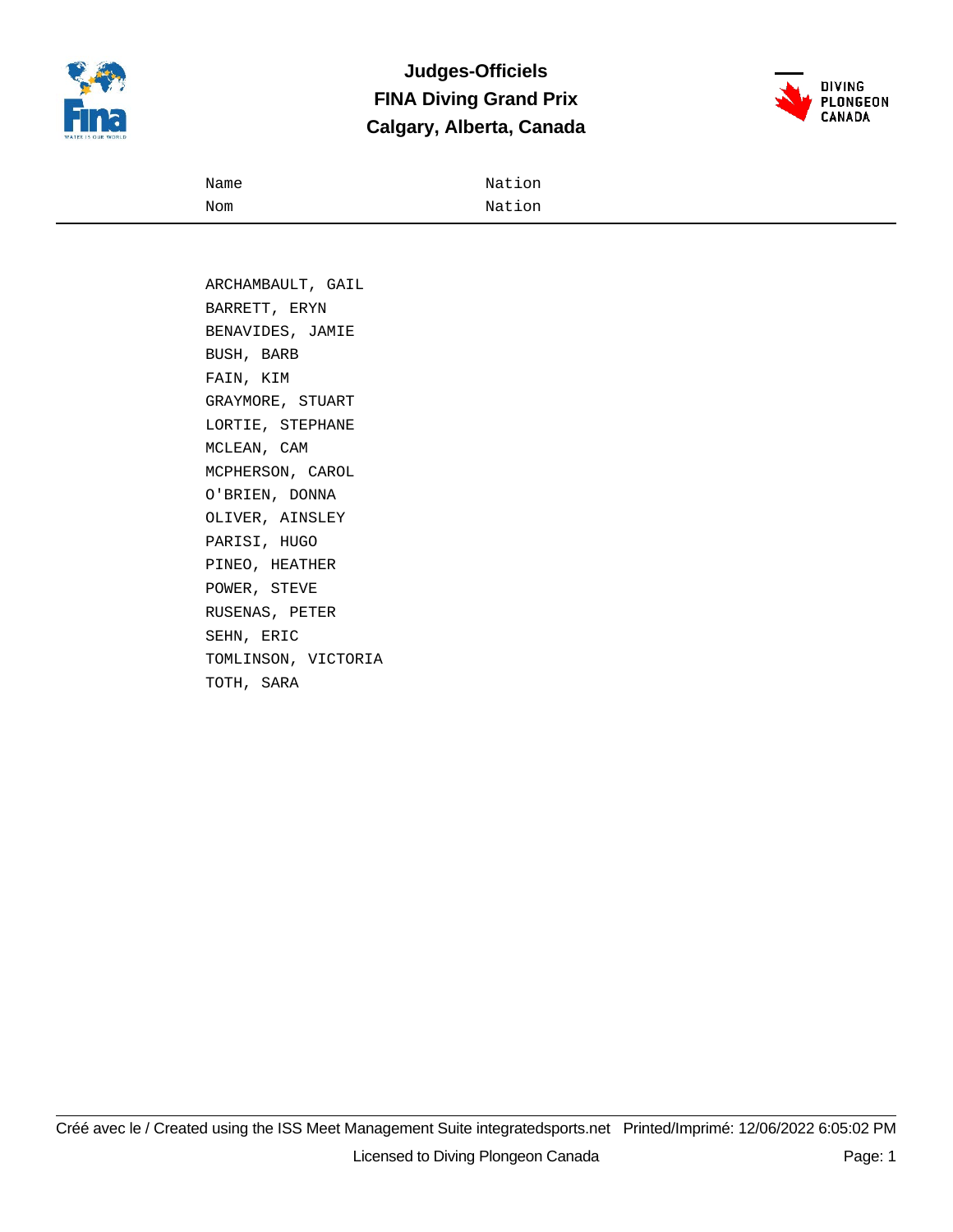

### **Mens-Hommes Open 10 M Synchro Finals FINA Diving Grand Prix**

**Calgary, Alberta, Canada**



| Ex. Order Name |                                        | Group       | Nation | Sex  |
|----------------|----------------------------------------|-------------|--------|------|
| Ex. Ordre Nom  |                                        | Groupe      | Nation | Sexe |
|                |                                        |             |        |      |
|                | START LIST / LISTE DE DÉPART $(13:00)$ |             |        |      |
|                |                                        |             |        |      |
| $1$ .          | ZSOMBOR-MURRAY, NATHAN                 | 0pen        | CAN    | М    |
|                | WIENS, RYLAN                           |             |        | М    |
| 2.             | FLORY, MAXWELL                         | Open        | USA    | М    |
|                | COOPER, ZACHARY                        |             |        | M    |
| 3.             | CUTMORE, BEN                           | Open        | GBR    | М    |
|                | KOTHARI, KYLE                          |             |        | М    |
| 4.             | SOUZA, ISAAC                           | 0pen        | BRA    | M    |
|                | PEREIRA, KAWAN                         |             |        | М    |
| 5.             | TESSIER, BENJAMIN                      | <b>Open</b> | CAN    | М    |

CULLEN, MATT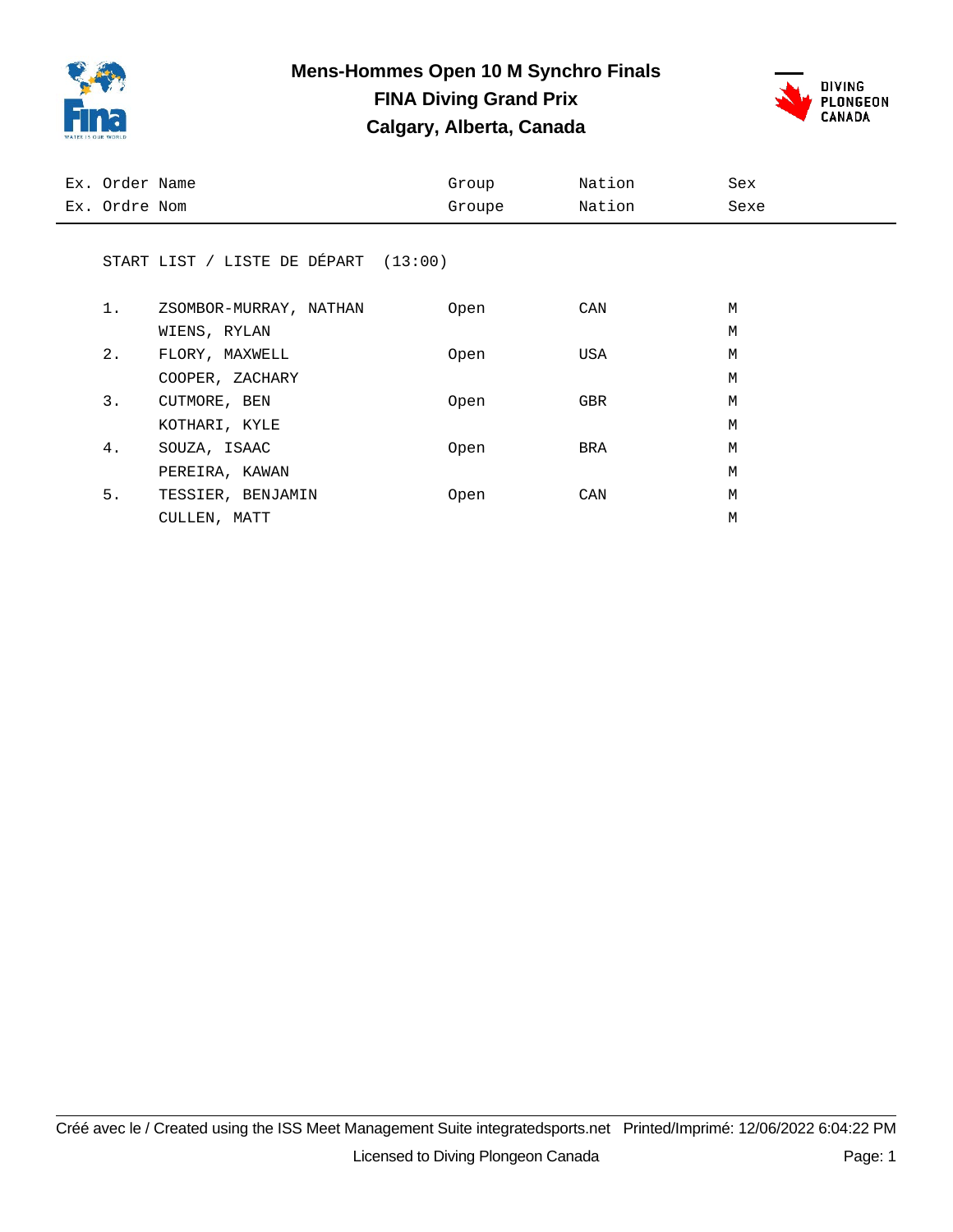

### **Mens-Hommes Open 3 M Prelims FINA Diving Grand Prix Calgary, Alberta, Canada**



| Ex. Order Name | Group  | Nation | Sex  |
|----------------|--------|--------|------|
| Ex. Ordre Nom  | Groupe | Nation | Sexe |

#### START LIST / LISTE DE DÉPART (10:00)

| 1.  | BOROWSKI, MANUEL          | Open | USA | M |
|-----|---------------------------|------|-----|---|
| 2.  | PEREIRA, KAWAN            | Open | BRA | M |
| 3.  | KNIGHT-WISDOM, YONA       | Open | JAM | M |
| 4.  | GOODFELLOW, DANIEL        | Open | GBR | M |
| 5.  | FOFANA, CEDRIC            | Open | CAN | M |
| б.  | BAKER, LEON               | Open | GBR | M |
| 7.  | HATTIE, BRYDEN            | Open | CAN | M |
| 8.  | GOSSELIN-PARADIS, LAURENT | Open | CAN | M |
| 9.  | HOULDEN, JORDAN           | Open | GBR | M |
| 10. | DUPERRE, NOAH             | Open | USA | M |
| 11. | ESKRICK-PARKINSON, YOHAN  | Open | JAM | M |
| 12. | WEINRICH, MAXWELL         | Open | USA | M |
| 13. | MARKENTIN, BJORN          | Open | CAN | M |
| 14. | FOGACA, RAFAEL            | Open | BRA | М |
|     |                           |      |     |   |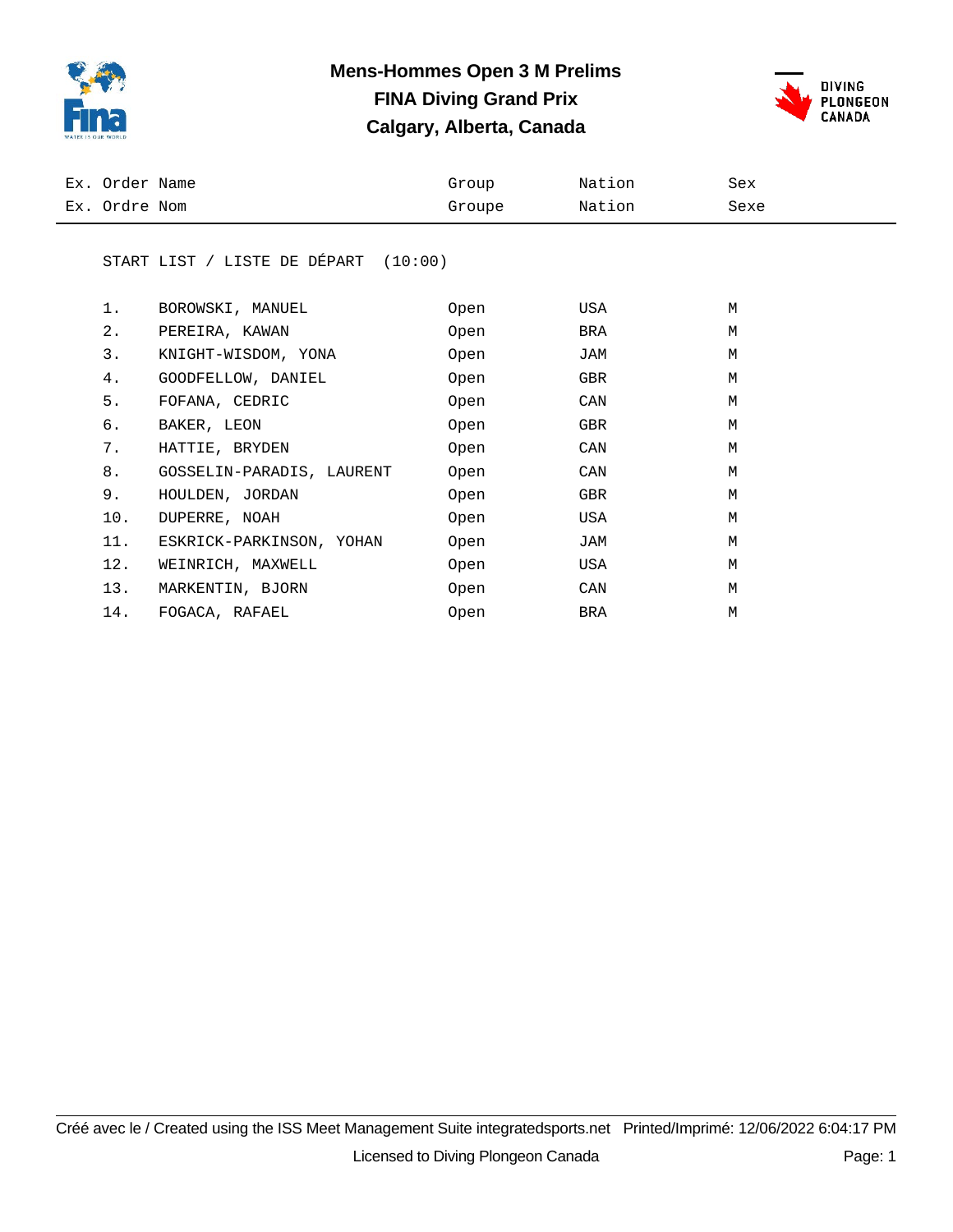

### **Mens-Hommes Open 3 M Semi-A FINA Diving Grand Prix Calgary, Alberta, Canada**



| Ex. Order Name | Group  | Nation | Sex  |
|----------------|--------|--------|------|
| Ex. Ordre Nom  | Groupe | Nation | Sexe |

#### START LIST / LISTE DE DÉPART (14:40)

|    | ESKRICK-PARKINSON, YOHAN  | Open | JAM        | М |
|----|---------------------------|------|------------|---|
| 2. | WEINRICH, MAXWELL         | Open | USA        | М |
| 3. | GOSSELIN-PARADIS, LAURENT | Open | CAN        | M |
| 4. | GOODFELLOW, DANIEL        | Open | <b>GBR</b> | M |
| 5. | HATTIE, BRYDEN            | Open | CAN        | М |
| б. | FOGACA, RAFAEL            | Open | BRA        | M |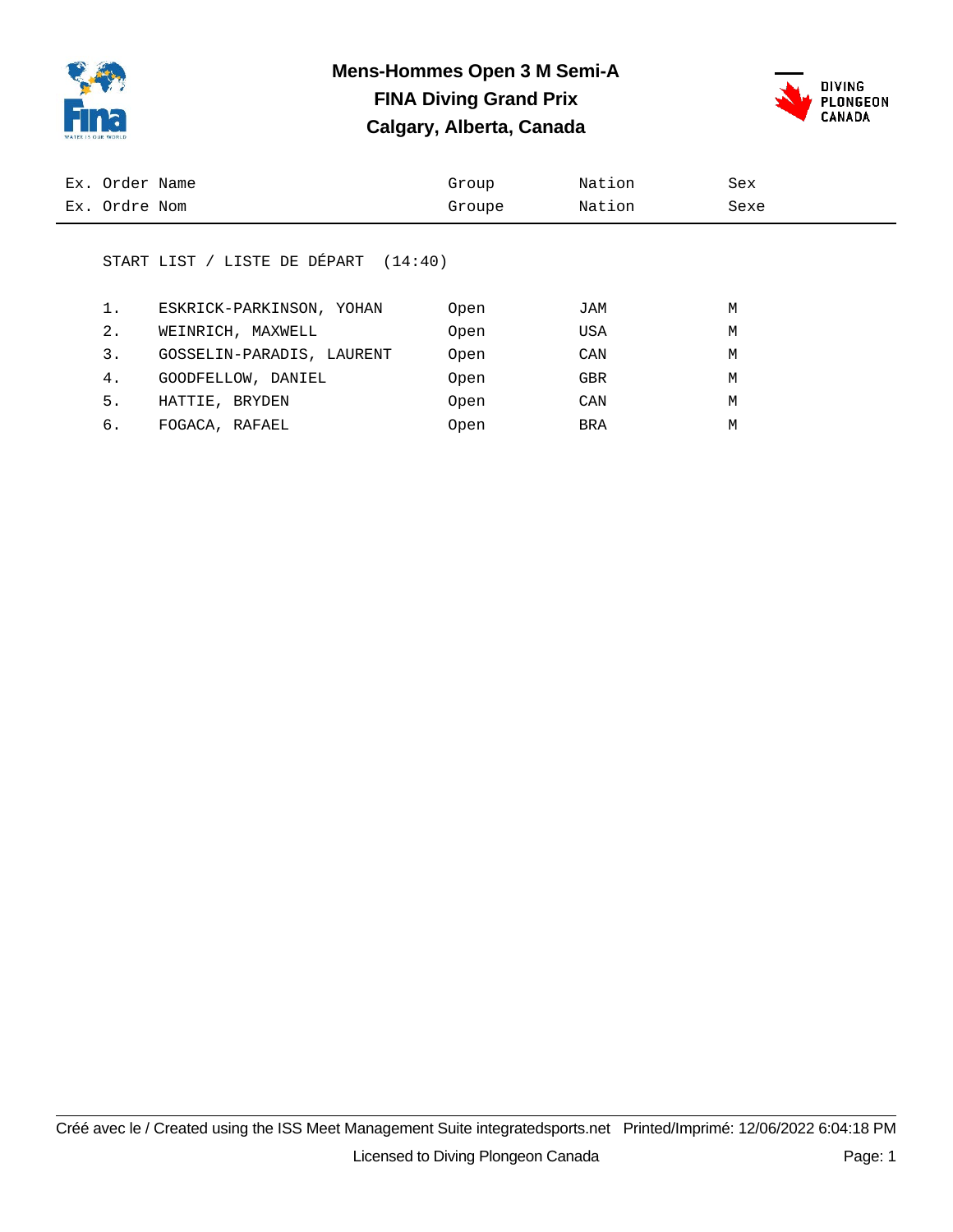

### **Mens-Hommes Open 3 M Semi-B FINA Diving Grand Prix Calgary, Alberta, Canada**



| Ex. Order Name | Group  | Nation | Sex  |
|----------------|--------|--------|------|
| Ex. Ordre Nom  | Groupe | Nation | Sexe |
|                |        |        |      |

#### START LIST / LISTE DE DÉPART (15:25)

|    | BAKER, LEON         | Open | <b>GBR</b> | M |
|----|---------------------|------|------------|---|
| 2. | MARKENTIN, BJORN    | Open | CAN        | М |
| 3. | KNIGHT-WISDOM, YONA | Open | JAM        | M |
| 4. | DUPERRE, NOAH       | Open | USA        | М |
| 5. | HOULDEN, JORDAN     | Open | <b>GBR</b> | М |
| б. | FOFANA, CEDRIC      | Open | CAN        | М |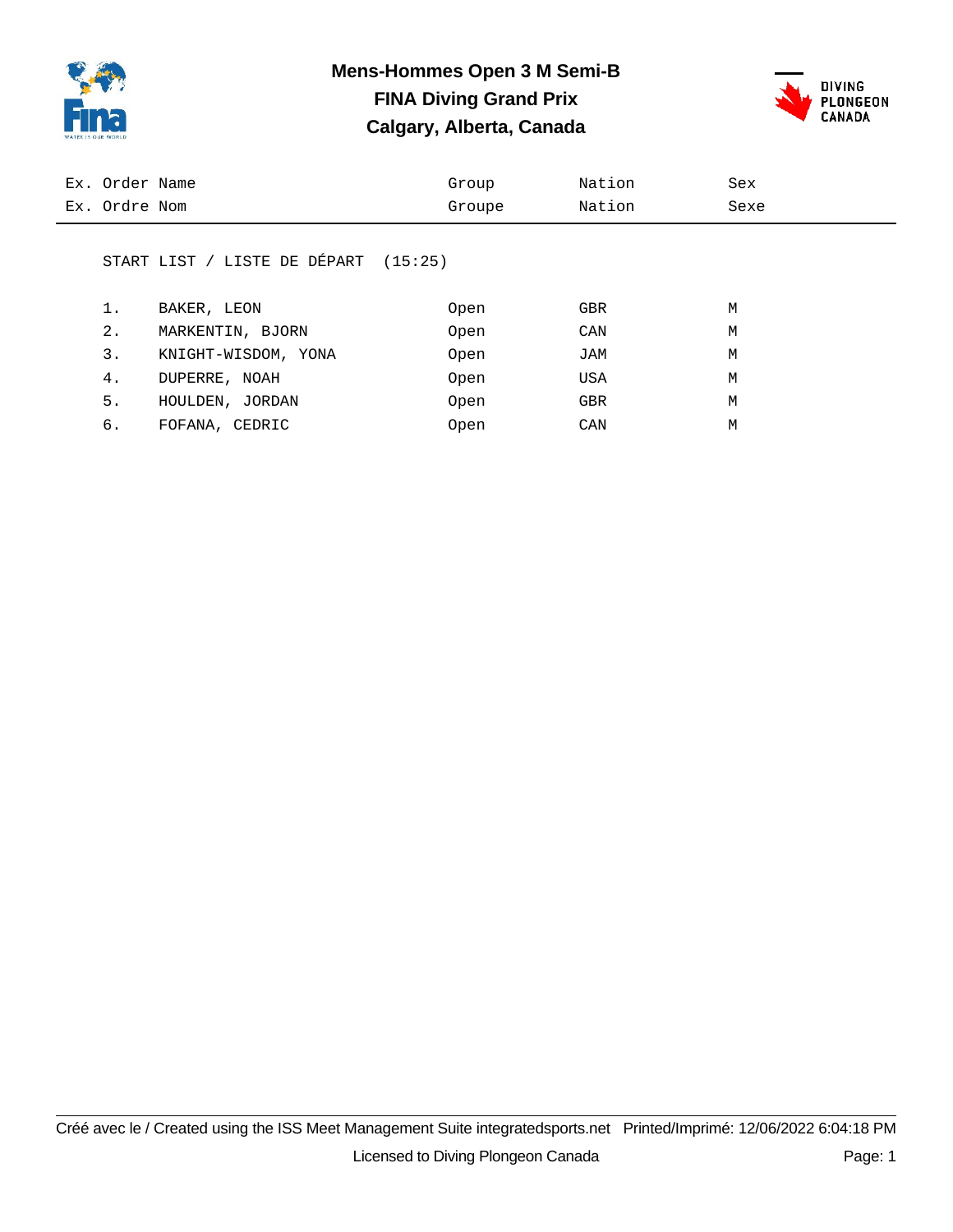

### **Mens-Hommes Open 3 M Finals FINA Diving Grand Prix Calgary, Alberta, Canada**



| Ex. Order Name | Group  | Nation | Sex  |
|----------------|--------|--------|------|
| Ex. Ordre Nom  | Groupe | Nation | Sexe |
|                |        |        |      |

#### START LIST / LISTE DE DÉPART (16:10)

|    | MARKENTIN, BJORN    | Open | CAN        | M |
|----|---------------------|------|------------|---|
| 2. | KNIGHT-WISDOM, YONA | Open | JAM        | M |
| 3. | GOODFELLOW, DANIEL  | Open | <b>GBR</b> | М |
| 4. | HATTIE, BRYDEN      | Open | CAN        | М |
| 5. | HOULDEN, JORDAN     | Open | <b>GBR</b> | М |
| б. | FOGACA, RAFAEL      | Open | BRA        | М |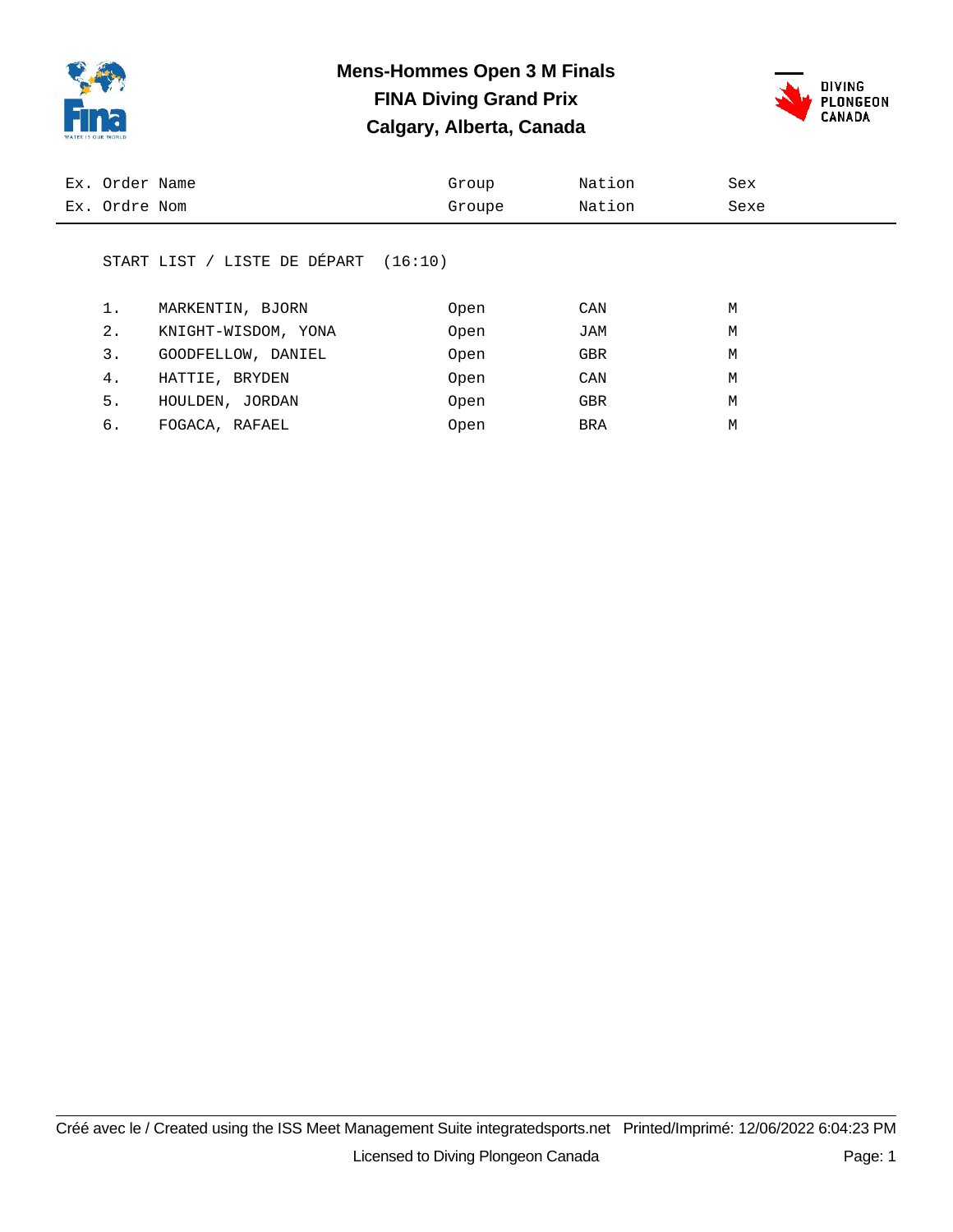

## **Mens-Hommes Open 3 M Synchro Finals**

**FINA Diving Grand Prix Calgary, Alberta, Canada**



| Ex. Order Name<br>Ex. Ordre Nom |                                        | Group<br>Groupe | Nation<br>Nation | Sex<br>Sexe |
|---------------------------------|----------------------------------------|-----------------|------------------|-------------|
|                                 | START LIST / LISTE DE DÉPART $(13:00)$ |                 |                  |             |
|                                 | BOROWSKI, MANUEL                       | Open            | USA              | М           |

WEINRICH, MAXWELL METAL MAXWELL METAL METAL MAXWELL MAXWELL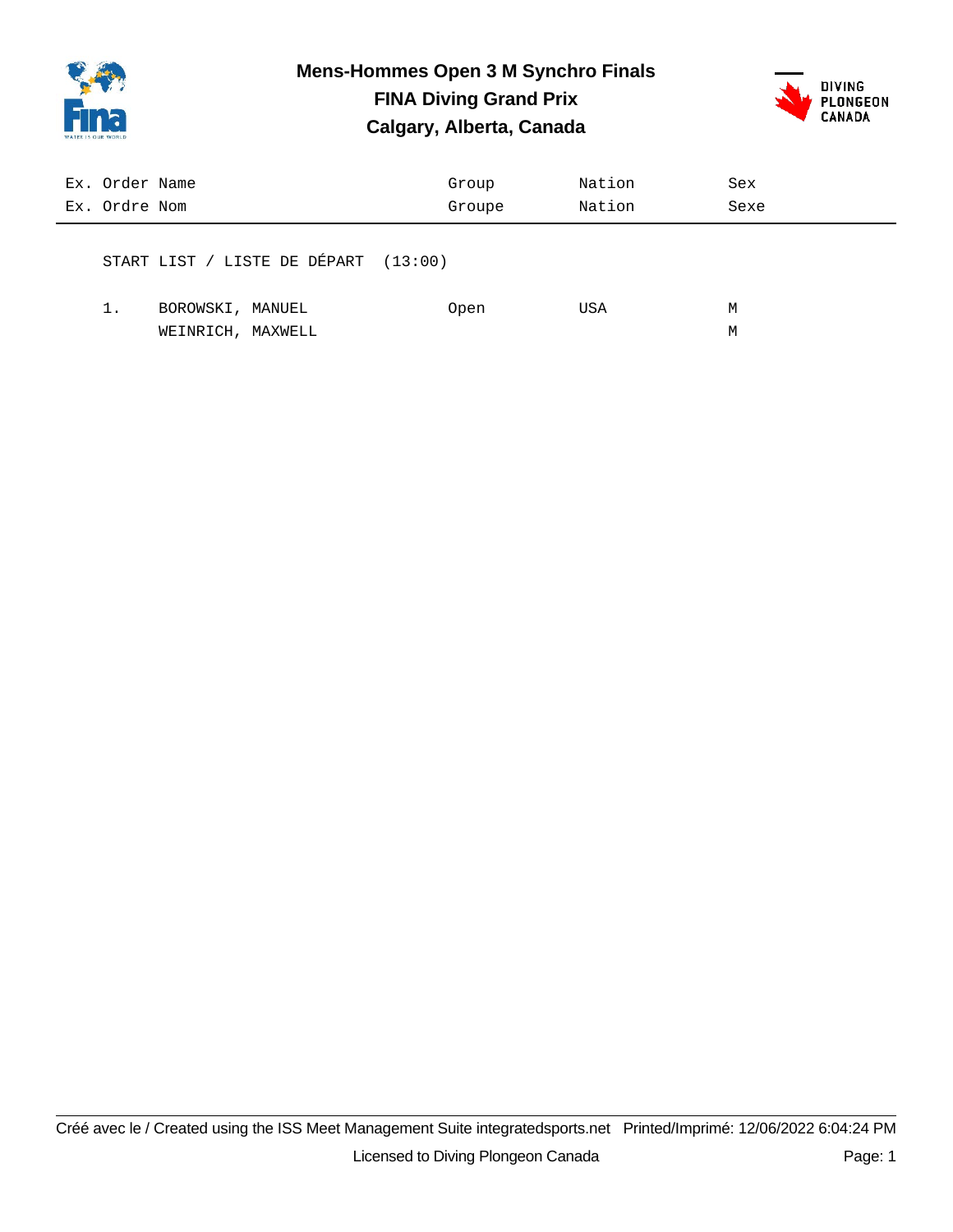

### **Mens-Hommes Open Platform Prelims FINA Diving Grand Prix Calgary, Alberta, Canada**



| Ex. Order Name | Group  | Nation | Sex  |
|----------------|--------|--------|------|
| Ex. Ordre Nom  | Groupe | Nation | Sexe |

#### START LIST / LISTE DE DÉPART (12:25)

| 1.  | KOTHARI, KYLE          | Open | GBR | M |
|-----|------------------------|------|-----|---|
| 2.  | COOPER, ZACHARY        | Open | USA | M |
| 3.  | SOUZA, ISAAC           | Open | BRA | M |
| 4.  | TESSIER, BENJAMIN      | Open | CAN | M |
| 5.  | FLORY, MAXWELL         | Open | USA | M |
| б.  | ROUSSEAU, CASSIEL      | Open | AUS | M |
| 7.  | CULLEN, MATT           | Open | CAN | M |
| 8.  | PEREIRA, KAWAN         | Open | BRA | M |
| 9.  | PAUL, CARSON           | Open | CAN | M |
| 10. | CUTMORE, BEN           | Open | GBR | M |
| 11. | LEE, ROBBIE            | Open | GBR | M |
| 12. | HEDBERG, JOSHUA        | Open | USA | M |
| 13. | ZSOMBOR-MURRAY, NATHAN | Open | CAN | M |
| 14. | WIENS, RYLAN           | Open | CAN | M |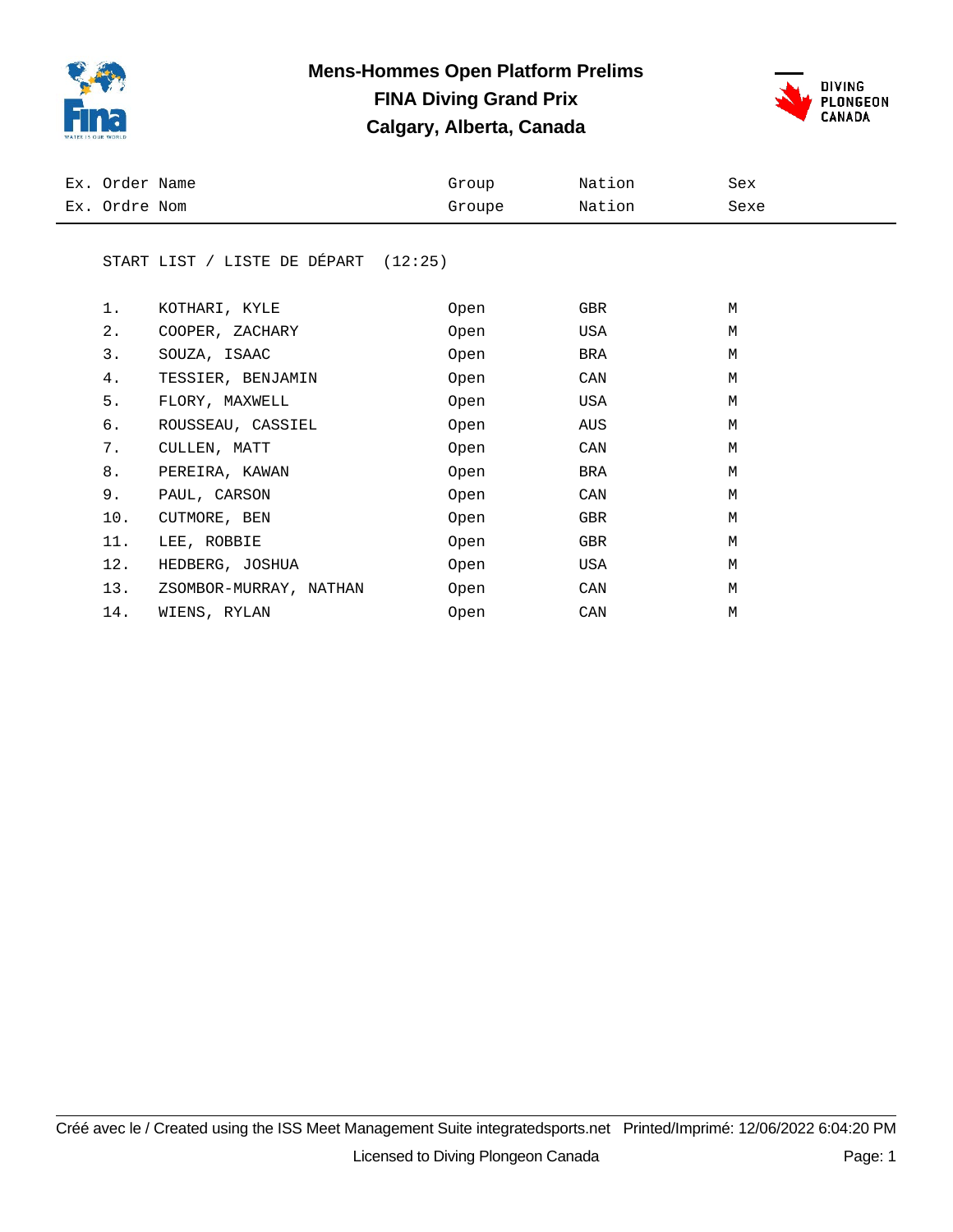

### **Mens-Hommes Open Platform Semi-A FINA Diving Grand Prix Calgary, Alberta, Canada**



| Ex. Order Name | Group  | Nation | Sex  |
|----------------|--------|--------|------|
| Ex. Ordre Nom  | Groupe | Nation | Sexe |

#### START LIST / LISTE DE DÉPART (16:45)

|    | LEE, ROBBIE       | Open | <b>GBR</b> | M |
|----|-------------------|------|------------|---|
| 2. | FLORY, MAXWELL    | Open | USA        | M |
| 3. | KOTHARI, KYLE     | Open | <b>GBR</b> | M |
| 4. | COOPER, ZACHARY   | Open | USA        | M |
| 5. | ROUSSEAU, CASSIEL | Open | AUS        | M |
| б. | WIENS, RYLAN      | Open | CAN        | М |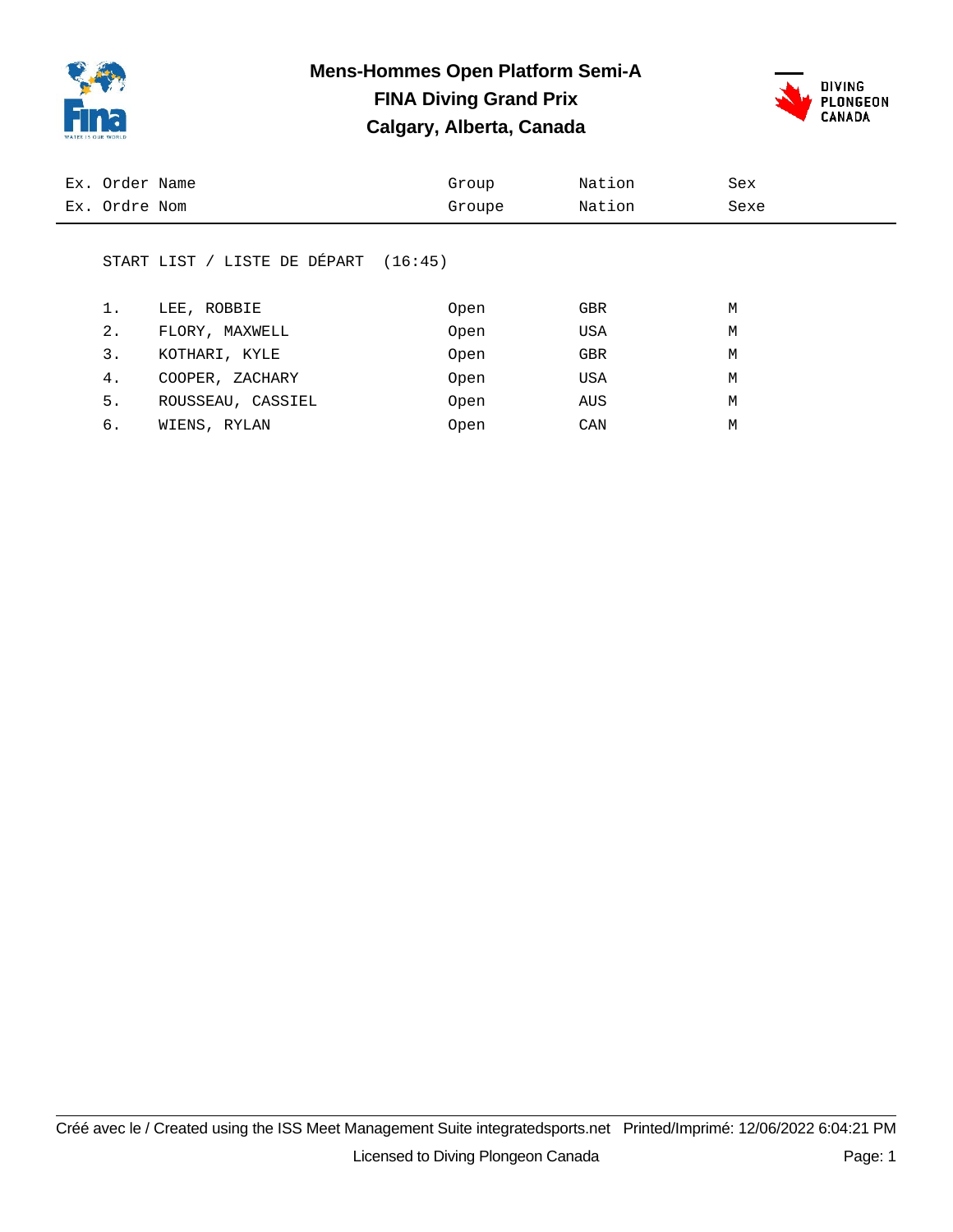

### **Mens-Hommes Open Platform Semi-B FINA Diving Grand Prix Calgary, Alberta, Canada**



| Ex. Order Name                       | Group  | Nation | Sex  |  |
|--------------------------------------|--------|--------|------|--|
| Ex. Ordre Nom                        | Groupe | Nation | Sexe |  |
| START LIST / LISTE DE DÉPART (17:30) |        |        |      |  |

| 1. | CUTMORE, BEN           | Open | <b>GBR</b> | M |
|----|------------------------|------|------------|---|
| 2. | PEREIRA, KAWAN         | Open | BRA        | M |
| 3. | SOUZA, ISAAC           | Open | BRA        | М |
| 4. | CULLEN, MATT           | Open | CAN        | M |
| 5. | HEDBERG, JOSHUA        | Open | USA        | M |
| б. | ZSOMBOR-MURRAY, NATHAN | Open | CAN        | М |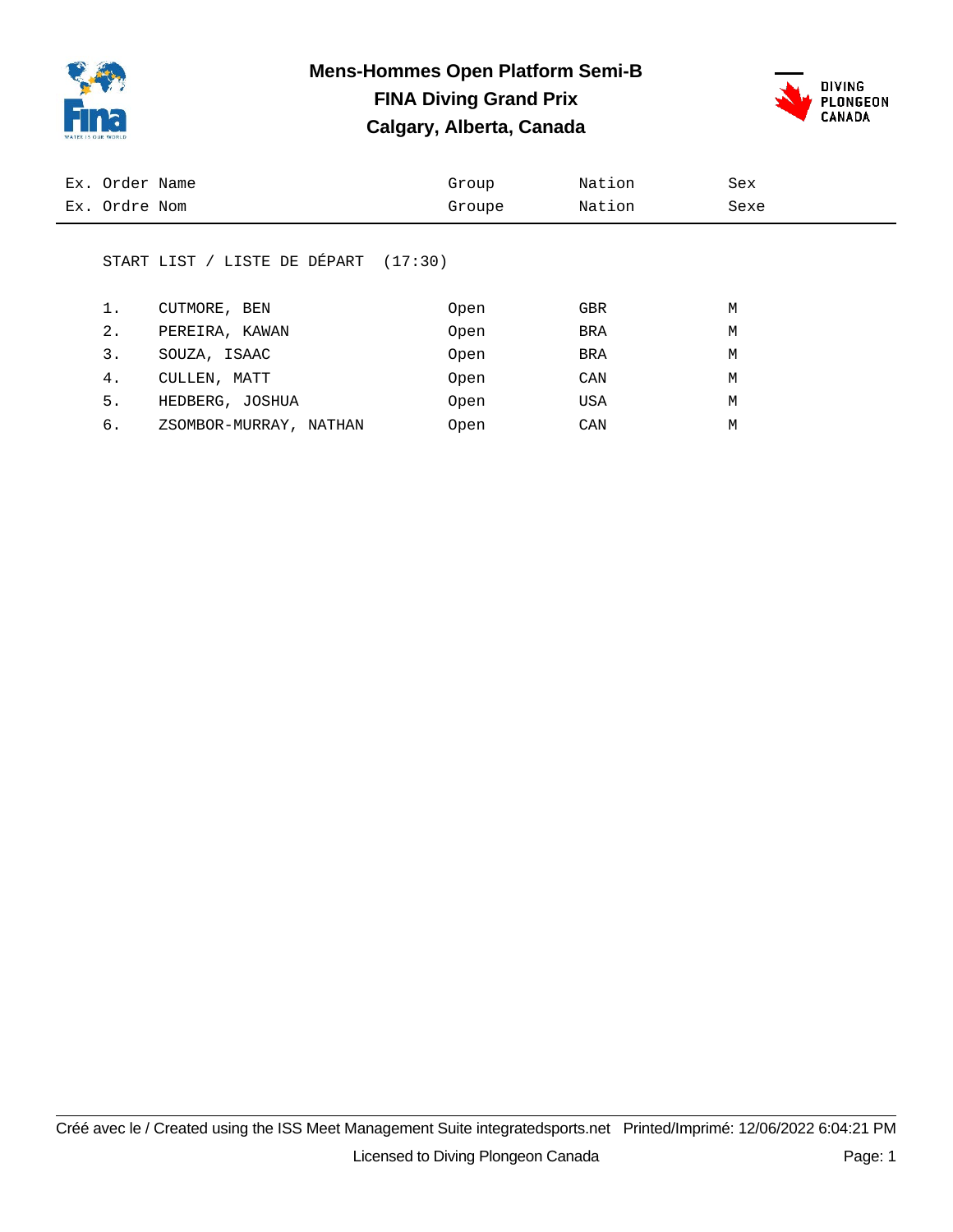

### **Mens-Hommes Open Platform Finals FINA Diving Grand Prix Calgary, Alberta, Canada**



| Ex. Order Name | Group  | Nation | Sex  |
|----------------|--------|--------|------|
| Ex. Ordre Nom  | Groupe | Nation | Sexe |

#### START LIST / LISTE DE DÉPART (17:15)

| 1. | LEE, ROBBIE       | Open | <b>GBR</b> | М |
|----|-------------------|------|------------|---|
| 2. | CUTMORE, BEN      | Open | <b>GBR</b> | M |
| 3. | CULLEN, MATT      | Open | CAN        | M |
| 4. | ROUSSEAU, CASSIEL | Open | AUS        | M |
| 5. | HEDBERG, JOSHUA   | Open | USA        | М |
| б. | WIENS, RYLAN      | Open | CAN        | М |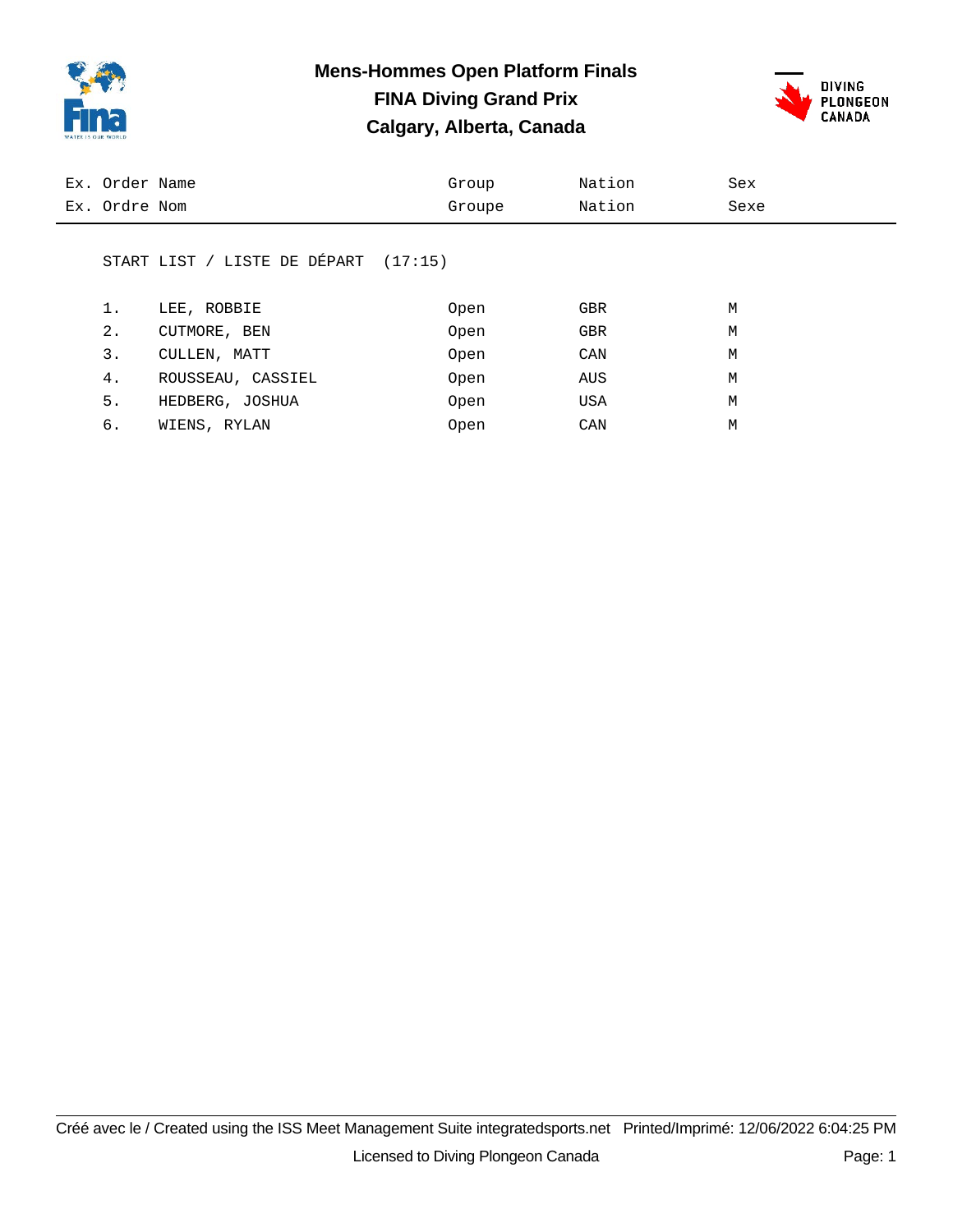

### **Mixed-Combiné 10 M Synchro Finals FINA Diving Grand Prix**

**Calgary, Alberta, Canada**



| Ex. Order Name |                                        | Group  | Nation | Sex  |
|----------------|----------------------------------------|--------|--------|------|
| Ex. Ordre Nom  |                                        | Groupe | Nation | Sexe |
|                |                                        |        |        |      |
|                | START LIST / LISTE DE DÉPART $(12:00)$ |        |        |      |
|                |                                        |        |        |      |
| 1.             | OLIVEIRA, INGRID                       | Mixed  | BRA    | F    |
|                | PEREIRA, KAWAN                         |        |        | М    |
| 2.             | FUNG, KATELYN                          | Mixed  | CAN    | F    |

CULLEN, MATT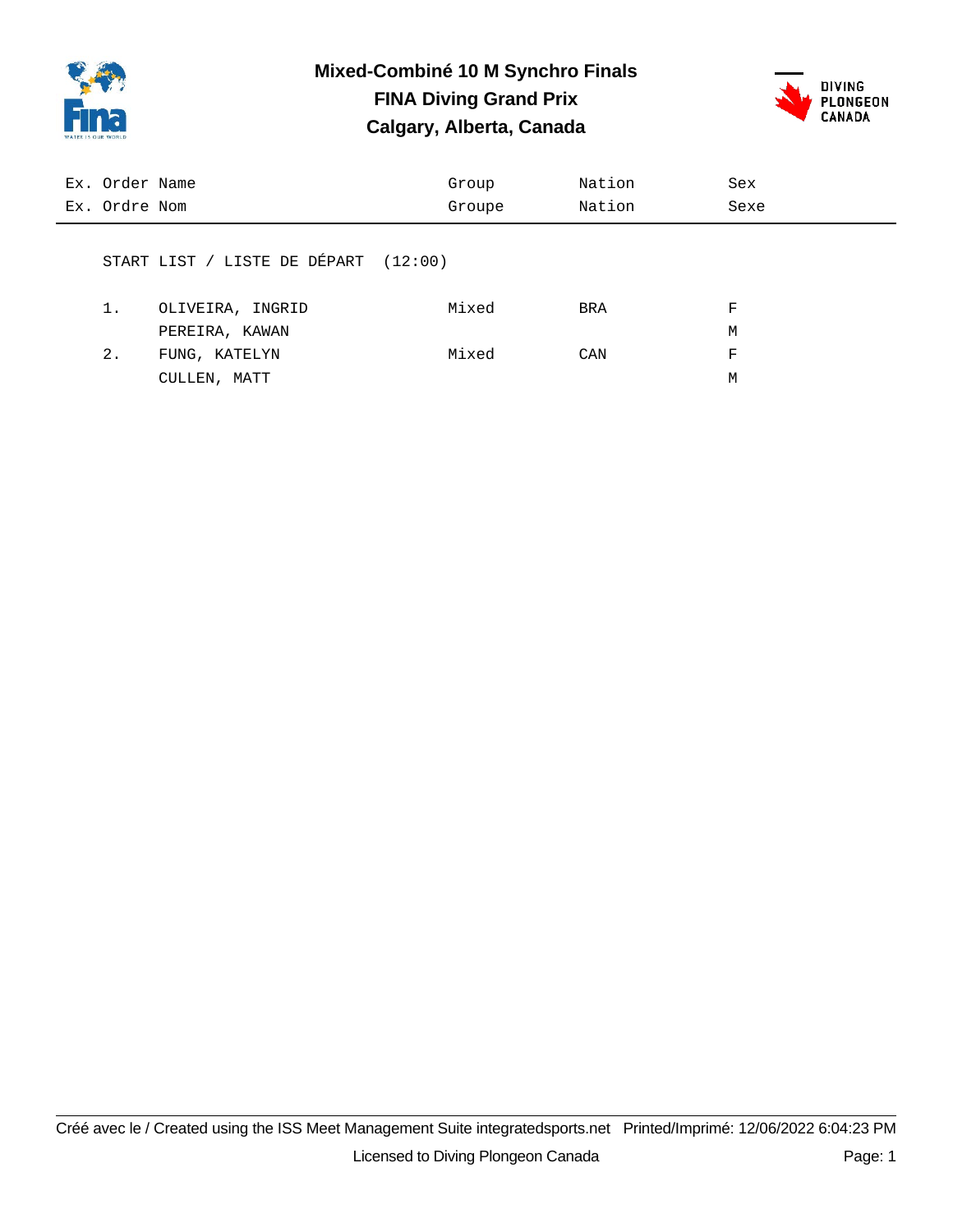

### **Mixed-Combiné 3 M Synchro Finals FINA Diving Grand Prix**

**Calgary, Alberta, Canada**



| Ex. Order Name |                                        | Group  | Nation | Sex  |
|----------------|----------------------------------------|--------|--------|------|
| Ex. Ordre Nom  |                                        | Groupe | Nation | Sexe |
|                |                                        |        |        |      |
|                | START LIST / LISTE DE DÉPART $(12:00)$ |        |        |      |
|                |                                        |        |        |      |
| 1.             | ERLAM, MARGO                           | Mixed  | CAN    | F    |
|                | HATTIE, BRYDEN                         |        |        | М    |
| 2.             | SANTOS, ANNA                           | Mixed  | BRA    | F    |

FOGACA, RAFAEL M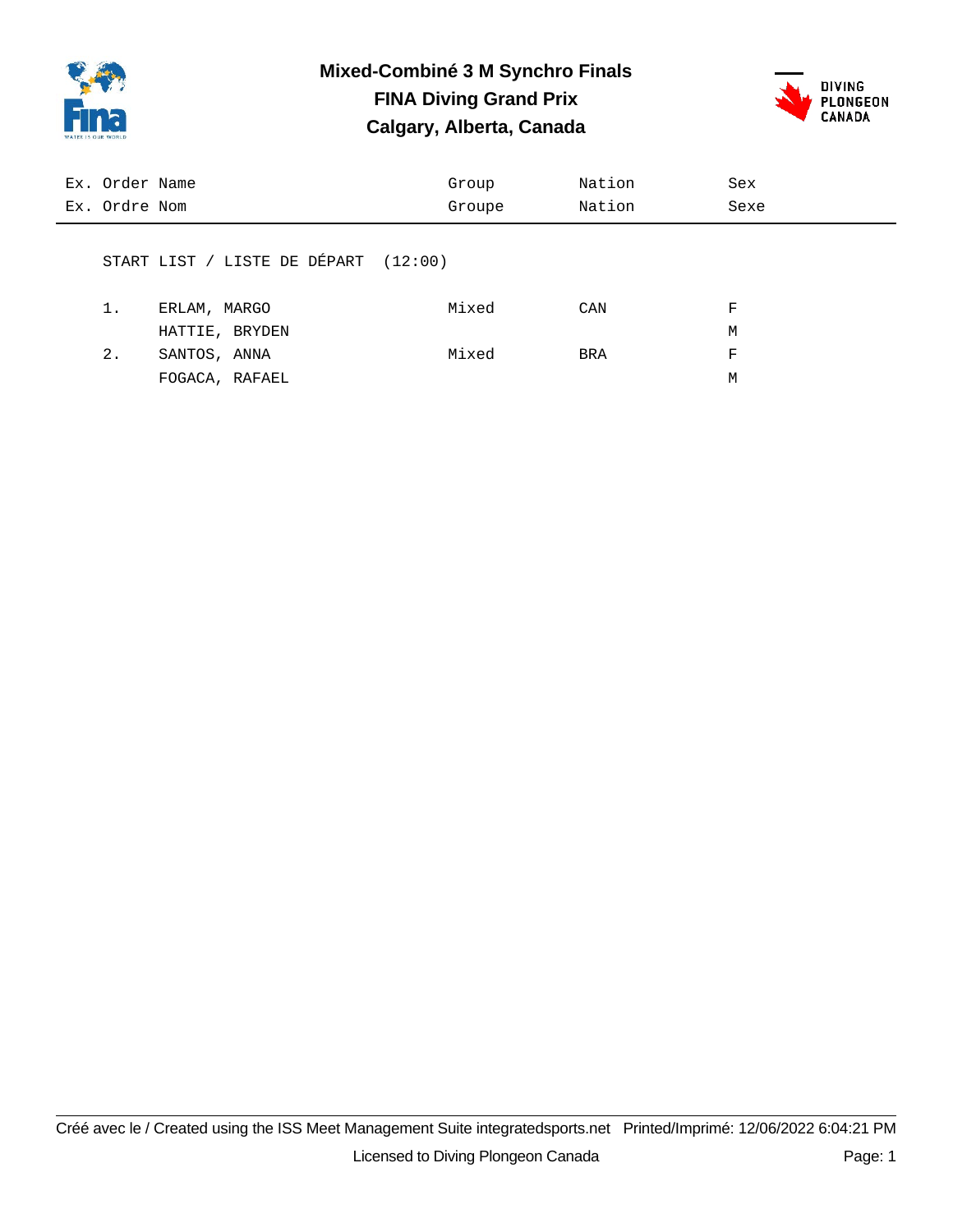

# **Womens-Femmes Open 10 M Synchro FINA Diving Grand Prix**





| Ex. Order Name |                                        | Group  | Nation | Sex  |
|----------------|----------------------------------------|--------|--------|------|
| Ex. Ordre Nom  |                                        | Groupe | Nation | Sexe |
|                |                                        |        |        |      |
|                | START LIST / LISTE DE DÉPART $(14:40)$ |        |        |      |
|                |                                        |        |        |      |
| 1.             | WU, MELISSA                            | Open   | AUS    | F    |
|                | PETROV, CHARLI                         |        |        | F    |
| $2$ .          | HAINS, NIKITA                          | Open   | AUS    | F    |

|    | BOYD, EMILY     |      |      | F |
|----|-----------------|------|------|---|
| 3. | AGUNBIADE, NIKE | Open | IJSA | F |
|    | BOYLE, JANIE    |      |      | F |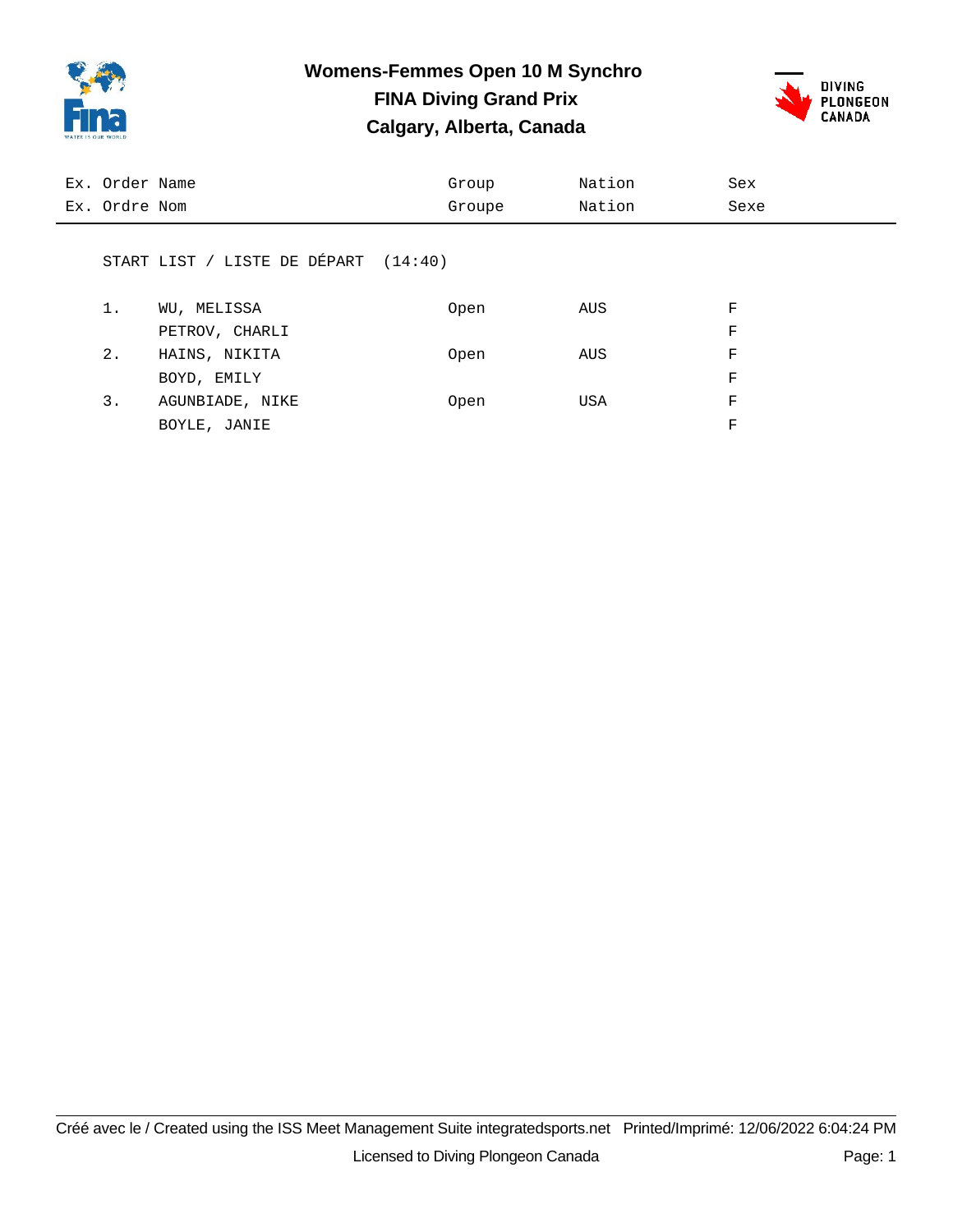

### **Womens-Femmes Open 3 M Prelims FINA Diving Grand Prix Calgary, Alberta, Canada**



| Ex. Order Name | Group  | Nation | Sex  |
|----------------|--------|--------|------|
| Ex. Ordre Nom  | Groupe | Nation | Sexe |

#### START LIST / LISTE DE DÉPART (10:00)

| 1.    | EAGLESTONE, CALLIE | Open | GBR | $_{\rm F}$ |
|-------|--------------------|------|-----|------------|
| $2$ . | KOLOI, ALYSHA      | Open | AUS | F          |
| 3.    | ERLAM, MARGO       | Open | CAN | F          |
| 4.    | KUTTY, MAYA        | Open | GBR | F          |
| 5.    | WILSON, AIMEE      | Open | CAN | F          |
| б.    | STURGILL, BAILEE   | Open | USA | F          |
| 7.    | WITTE, LILY        | Open | USA | F          |
| $8$ . | O'BRIEN, BRITTANY  | Open | AUS | F          |
| 9.    | SHEEHAN, GEORGIA   | Open | AUS | F          |
| 10.   | CHAMANDY, OLIVIA   | Open | CAN | F          |
| 11.   | VALLEE, MIA        | Open | CAN | F          |
|       | 12. PARTIDA, EMILY | Open | MEX | F          |
| 13.   | HARPER, YASMIN     | Open | GBR | F          |
| 14.   | PATRIKA, DZEJA     | Open | LAT | F          |
| 15.   | WARE, PAMELA       | Open | CAN | F          |
| 16.   | BACON, SARAH       | Open | USA | F          |
| 17.   | ROSMAN, KATE       | Open | AUS | F          |
| 18.   | LIRA, LUANA        | Open | BRA | F          |
| 19.   | SANTOS, ANNA       | Open | BRA | F          |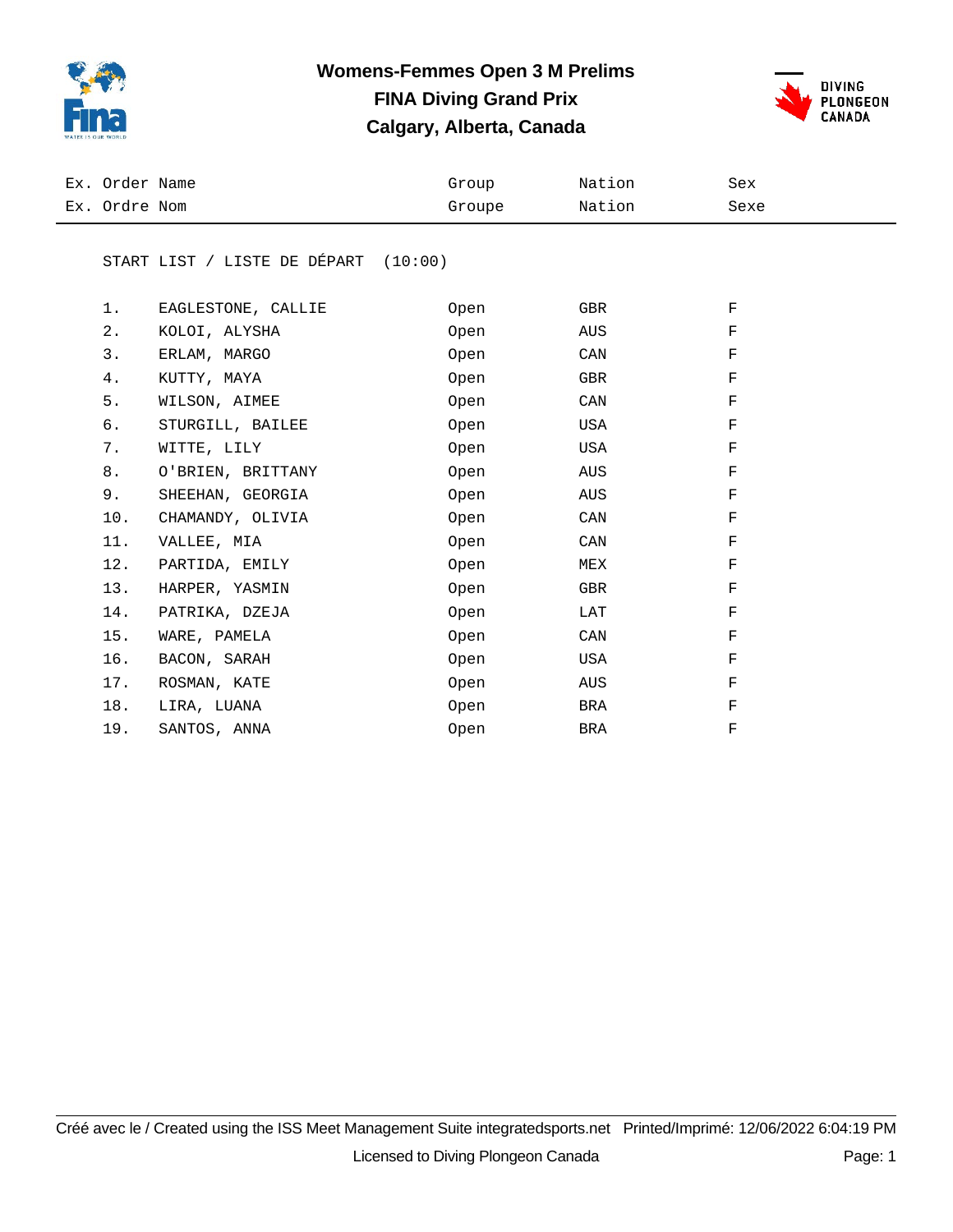

### **Womens-Femmes Open 3 M Semi-A FINA Diving Grand Prix Calgary, Alberta, Canada**



| Ex. Ordre Nom<br>Nation<br>Groupe<br>Sexe | Ex. Order Name | Group | Nation | Sex |
|-------------------------------------------|----------------|-------|--------|-----|
|                                           |                |       |        |     |

#### START LIST / LISTE DE DÉPART (14:45)

| 1. | SANTOS, ANNA      | Open | BRA        | F |
|----|-------------------|------|------------|---|
| 2. | LIRA, LUANA       | Open | <b>BRA</b> | F |
| 3. | WITTE, LILY       | Open | USA        | F |
| 4. | HARPER, YASMIN    | Open | <b>GBR</b> | F |
| 5. | O'BRIEN, BRITTANY | Open | AUS        | F |
| б. | BACON, SARAH      | Open | USA        | F |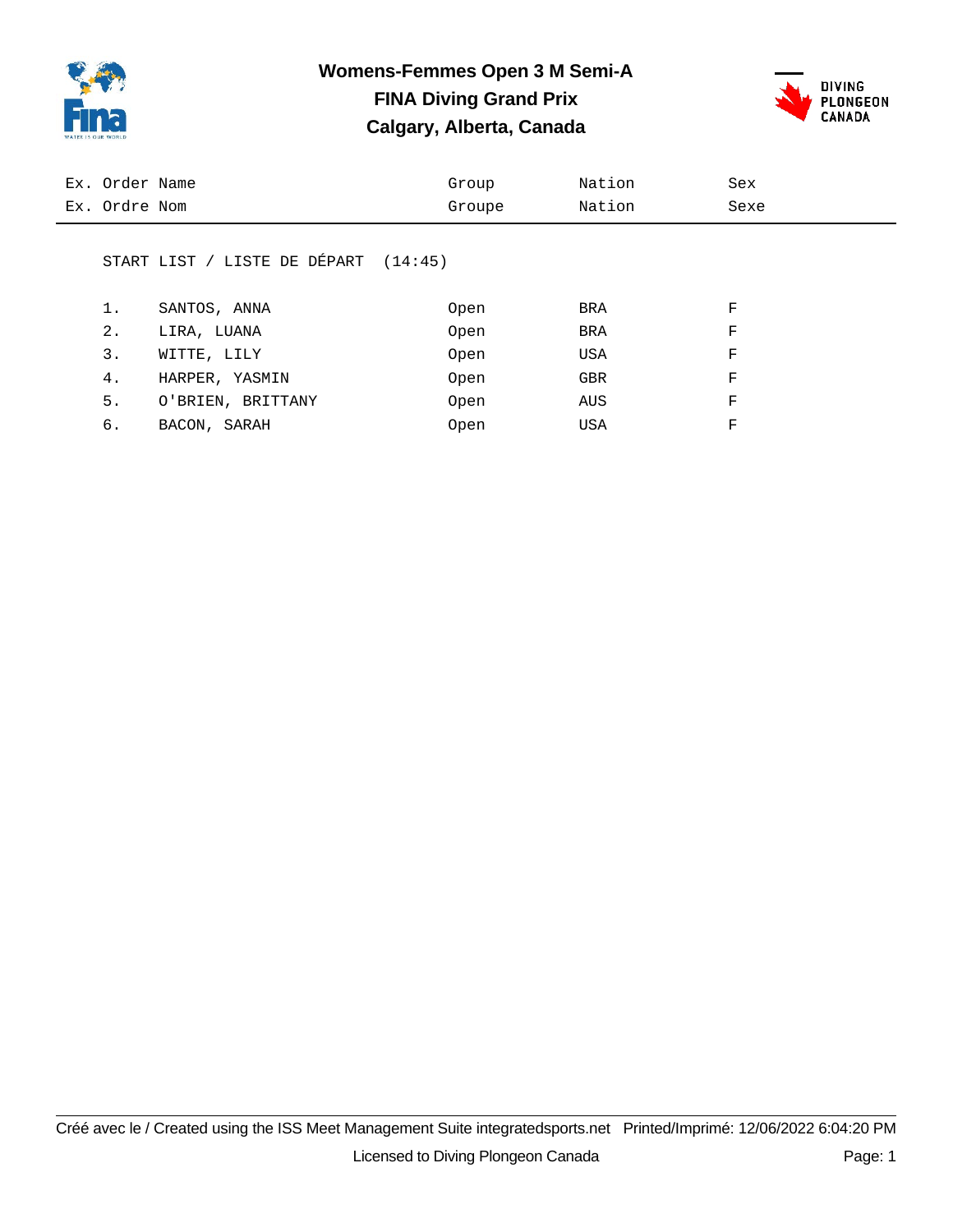

### **Womens-Femmes Open 3 M Semi-B FINA Diving Grand Prix Calgary, Alberta, Canada**



| Ex. Order Name<br>Ex. Ordre Nom | Group<br>Groupe | Nation<br>Nation | Sex<br>Sexe |  |
|---------------------------------|-----------------|------------------|-------------|--|
|                                 |                 |                  |             |  |

#### START LIST / LISTE DE DÉPART (15:25)

| 1. | PARTIDA, EMILY     | Open | MEX        | F |
|----|--------------------|------|------------|---|
| 2. | PATRIKA, DZEJA     | Open | LAT        | F |
| 3. | EAGLESTONE, CALLIE | Open | <b>GBR</b> | F |
| 4. | KOLOI, ALYSHA      | Open | AUS        | F |
| 5. | WARE, PAMELA       | Open | CAN        | F |
| 6. | VALLEE, MIA        | Open | CAN        | F |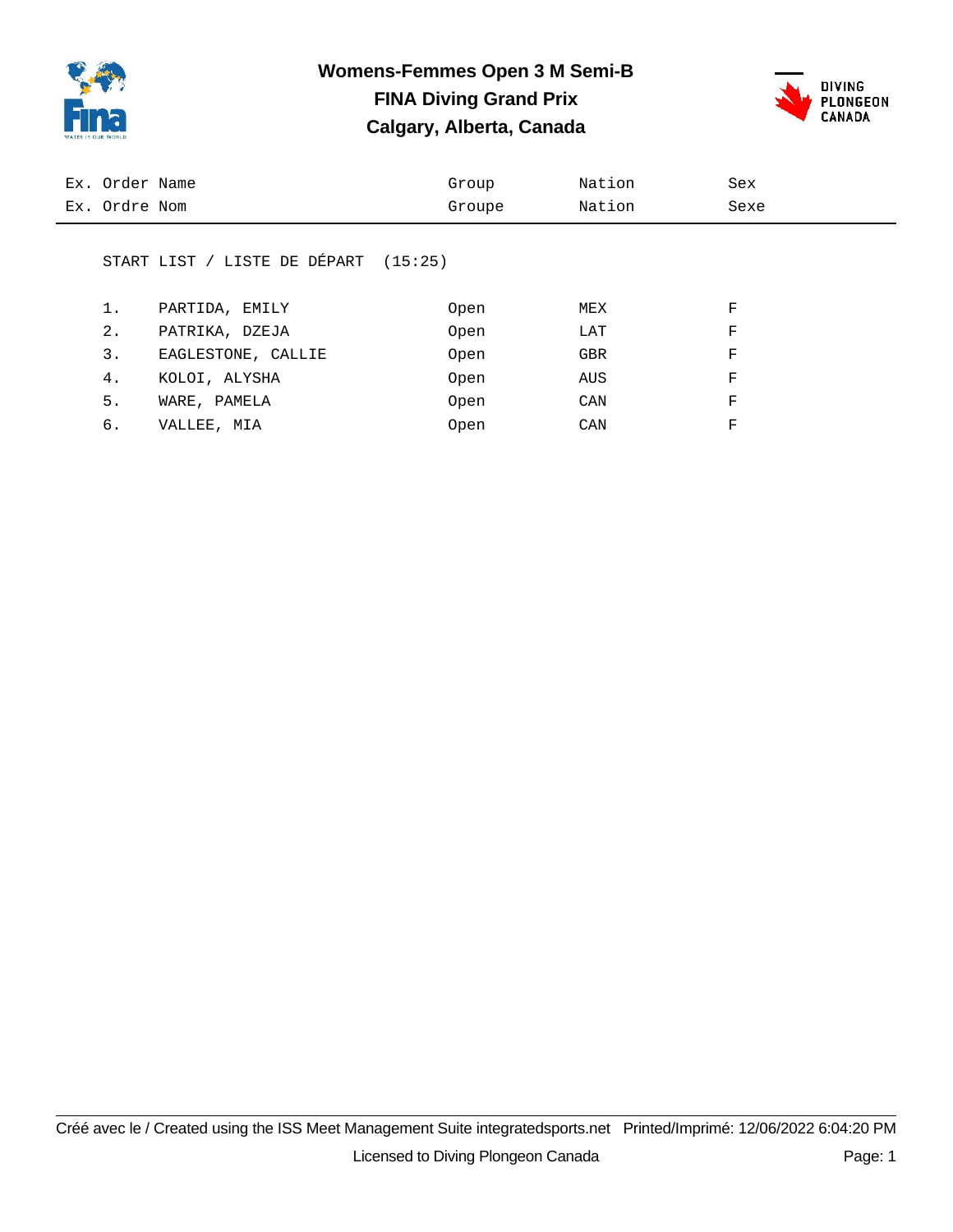

### **Womens-Femmes Open 3 M Finals FINA Diving Grand Prix Calgary, Alberta, Canada**



| Ex. Order Name                       | Group  | Nation | Sex  |
|--------------------------------------|--------|--------|------|
| Ex. Ordre Nom                        | Groupe | Nation | Sexe |
|                                      |        |        |      |
| START LIST / LISTE DE DÉPART (15:55) |        |        |      |

| 1. | WITTE, LILY       | Open | USA | F |
|----|-------------------|------|-----|---|
| 2. | KOLOI, ALYSHA     | Open | AUS | F |
| 3. | O'BRIEN, BRITTANY | Open | AUS | F |
| 4. | WARE, PAMELA      | Open | CAN | F |
| 5. | BACON, SARAH      | Open | USA | F |
| б. | VALLEE, MIA       | Open | CAN | F |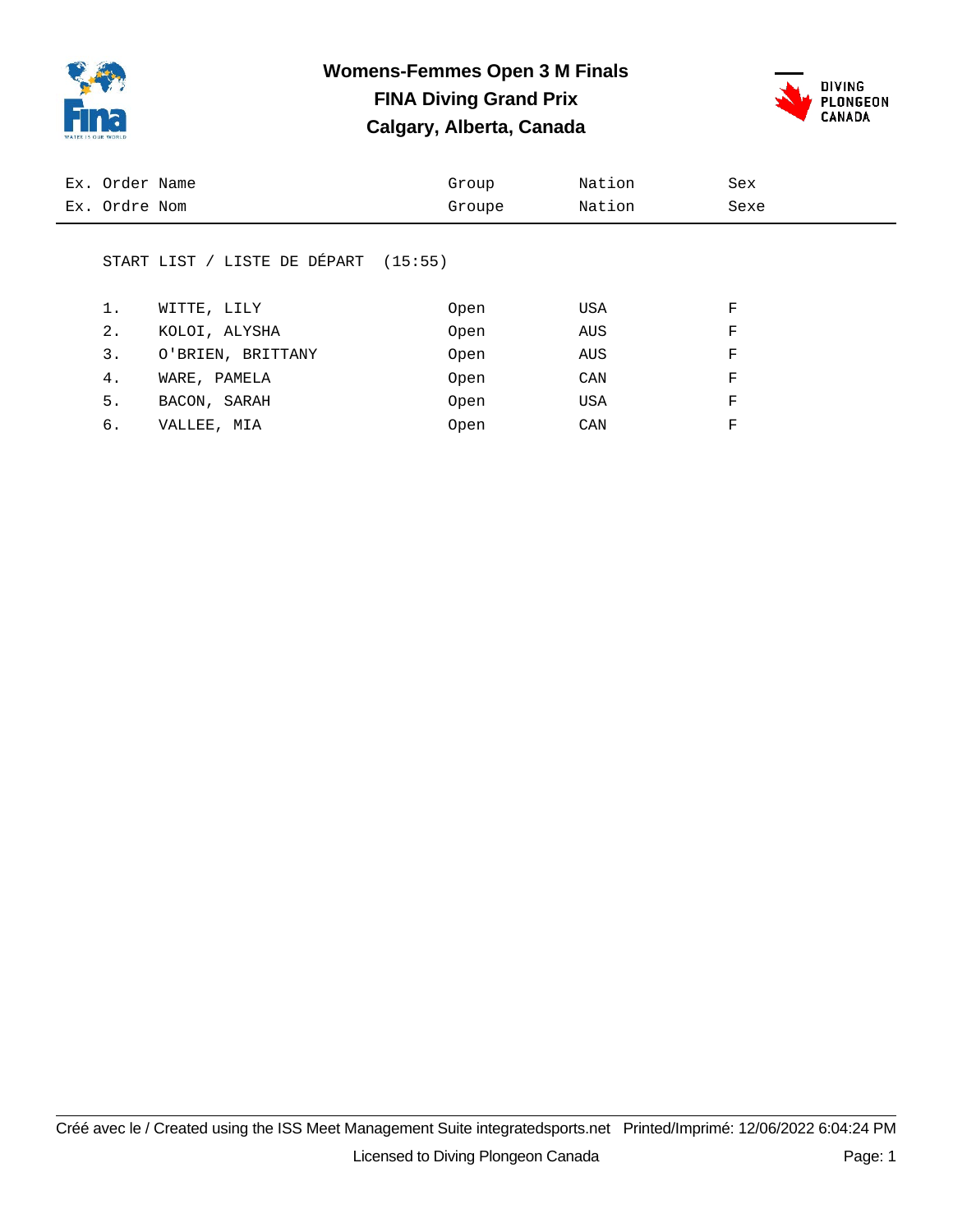

### **Womens-Femmes Open 3 M Synchro Finals FINA Diving Grand Prix**

**Calgary, Alberta, Canada**



| Ex. Order Name |                                      | Group  | Nation | Sex         |
|----------------|--------------------------------------|--------|--------|-------------|
| Ex. Ordre Nom  |                                      | Groupe | Nation | Sexe        |
|                |                                      |        |        |             |
|                | START LIST / LISTE DE DÉPART (14:50) |        |        |             |
|                |                                      |        |        |             |
| $1$ .          | ROSMAN, KATE                         | Open   | AUS    | F           |
|                | KOLOI, ALYSHA                        |        |        | F           |
| 2.             | WITTE, LILY                          | Open   | USA    | F           |
|                | STURGILL, BAILEE                     |        |        | $\mathbf F$ |
| 3.             | WARE, PAMELA                         | Open   | CAN    | F           |
|                | WILSON, AIMEE                        |        |        | $\mathbf F$ |
| 4.             | KUTTY, MAYA                          | Open   | GBR    | F           |
|                | EAGLESTONE, CALLIE                   |        |        | F           |
| 5.             | LIRA, LUANA                          | Open   | BRA    | F           |
|                | SANTOS, ANNA                         |        |        | F           |
| б.             | ERLAM, MARGO                         | Open   | CAN    | $\mathbf F$ |
|                | VALLEE, MIA                          |        |        | $\rm F$     |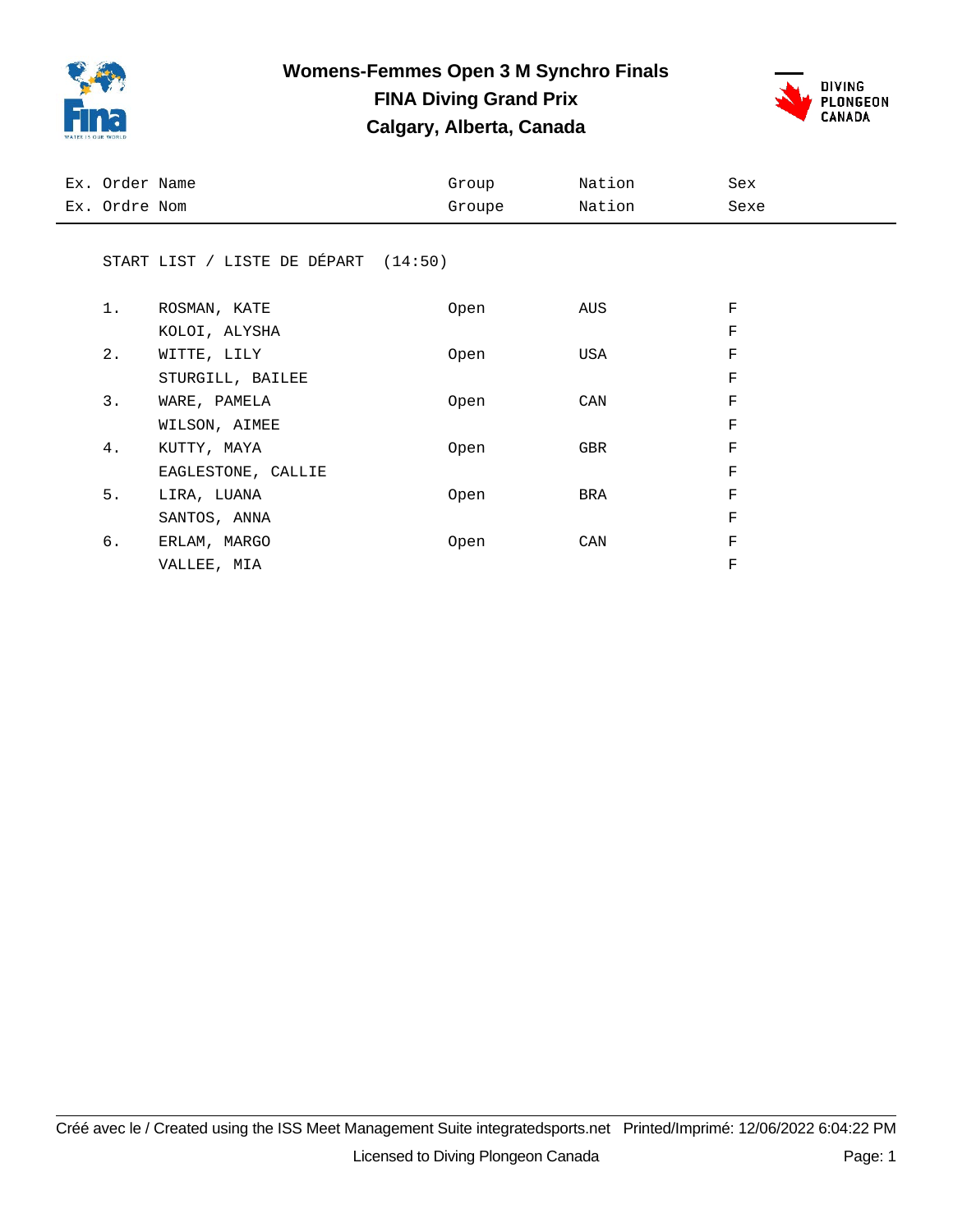

### **Womens-Femmes Open Platform Prelims FINA Diving Grand Prix Calgary, Alberta, Canada**



| Ex. Order Name | Group  | Nation | Sex  |
|----------------|--------|--------|------|
| Ex. Ordre Nom  | Groupe | Nation | Sexe |

#### START LIST / LISTE DE DÉPART (12:40)

| 1.    | MEANEY, EMILY      | Open | AUS | F |
|-------|--------------------|------|-----|---|
| $2$ . | TOTH, CELINA       | Open | CAN | F |
| 3.    | BOISVERT, JULIANNE | Open | CAN | F |
| 4.    | BIRCH, ROBYN       | Open | GBR | F |
| 5.    | AGUNBIADE, NIKE    | Open | USA | F |
| б.    | TOULSON, LOIS      | Open | GBR | F |
| 7.    | OLIVEIRA, INGRID   | Open | BRA | F |
| 8.    | BOYLE, JANIE       | Open | USA | F |
| 9.    | FUNG, KATELYN      | Open | CAN | F |
| 10.   | MILLER, KATE       | Open | CAN | F |
| 11.   | BATALLA, RENÉE     | Open | CAN | F |
| 12.   | STURGILL, BAILEE   | Open | USA | F |
| 13.   | HINGSTON, LAURA    | Open | AUS | F |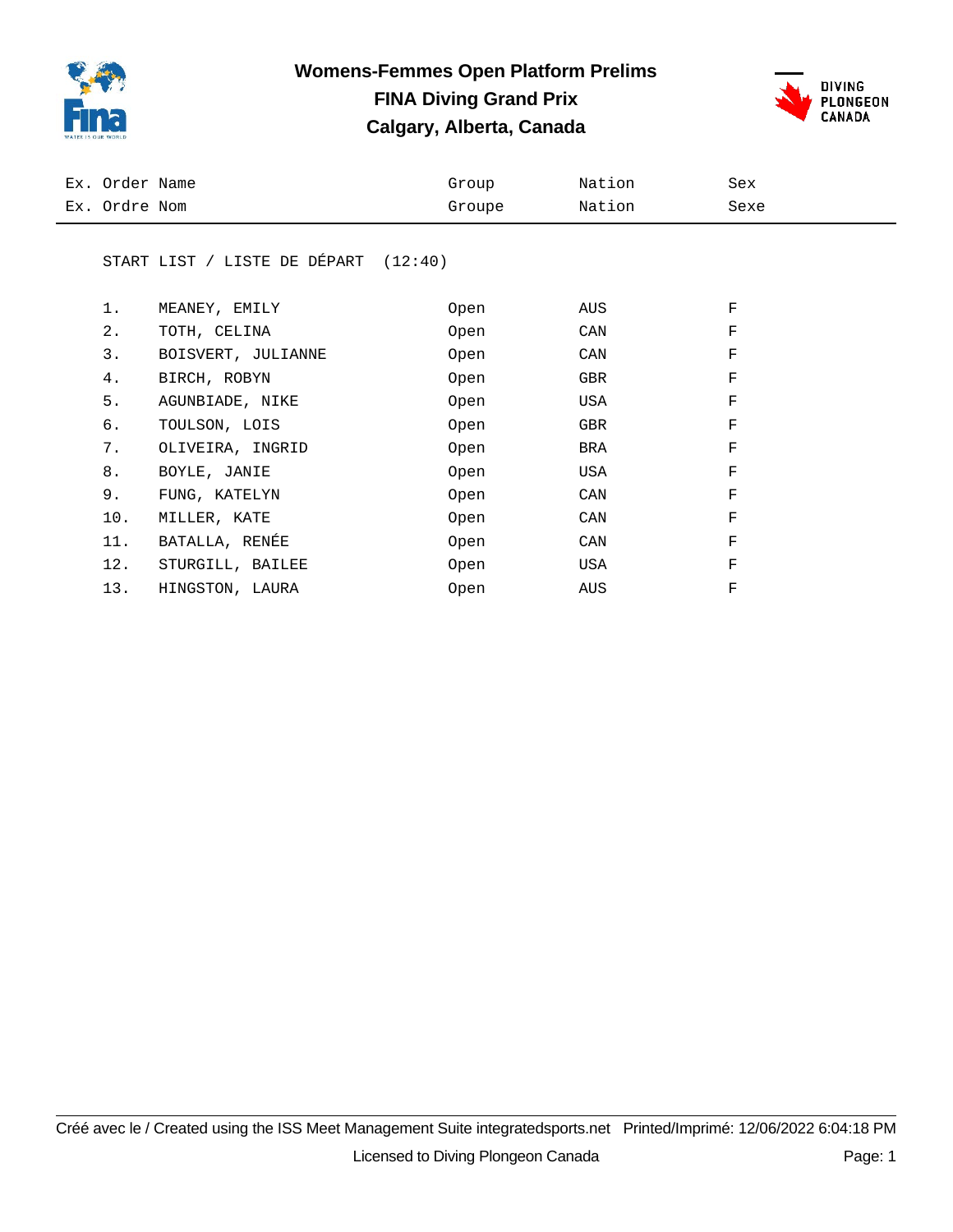

### **Womens-Femmes Open Platform Semi-A FINA Diving Grand Prix Calgary, Alberta, Canada**



| Ex. Order Name | Group  | Nation | Sex  |
|----------------|--------|--------|------|
| Ex. Ordre Nom  | Groupe | Nation | Sexe |
|                |        |        |      |

#### START LIST / LISTE DE DÉPART (16:55)

|    | STURGILL, BAILEE | Open | USA | F |
|----|------------------|------|-----|---|
| 2. | AGUNBIADE, NIKE  | Open | USA | F |
| 3. | FUNG, KATELYN    | Open | CAN | F |
| 4. | HINGSTON, LAURA  | Open | AUS | F |
| 5. | OLIVEIRA, INGRID | Open | BRA | F |
| б. | TOTH, CELINA     | Open | CAN | F |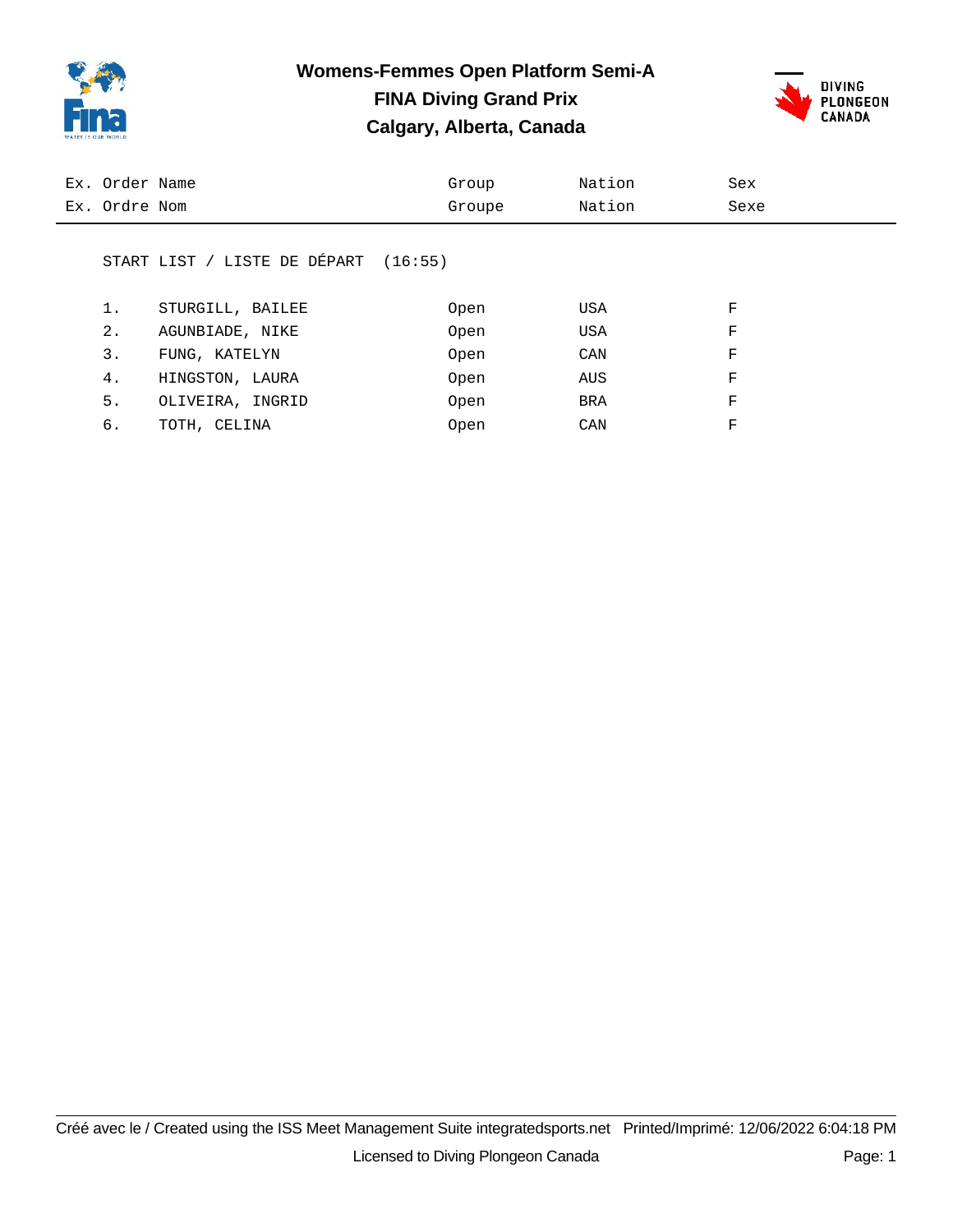

### **Womens-Femmes Open Platform Semi-B FINA Diving Grand Prix Calgary, Alberta, Canada**



| Ex. Order Name | Group  | Nation | Sex  |
|----------------|--------|--------|------|
| Ex. Ordre Nom  | Groupe | Nation | Sexe |
|                |        |        |      |

#### START LIST / LISTE DE DÉPART (17:35)

| 1. | MILLER, KATE   | Open | CAN        | F |
|----|----------------|------|------------|---|
| 2. | BOYLE, JANIE   | Open | USA        | F |
| 3. | BIRCH, ROBYN   | Open | <b>GBR</b> | F |
| 4. | MEANEY, EMILY  | Open | AUS        | F |
| 5. | BATALLA, RENÉE | Open | CAN        | F |
| 6. | TOULSON, LOIS  | Open | GBR        | F |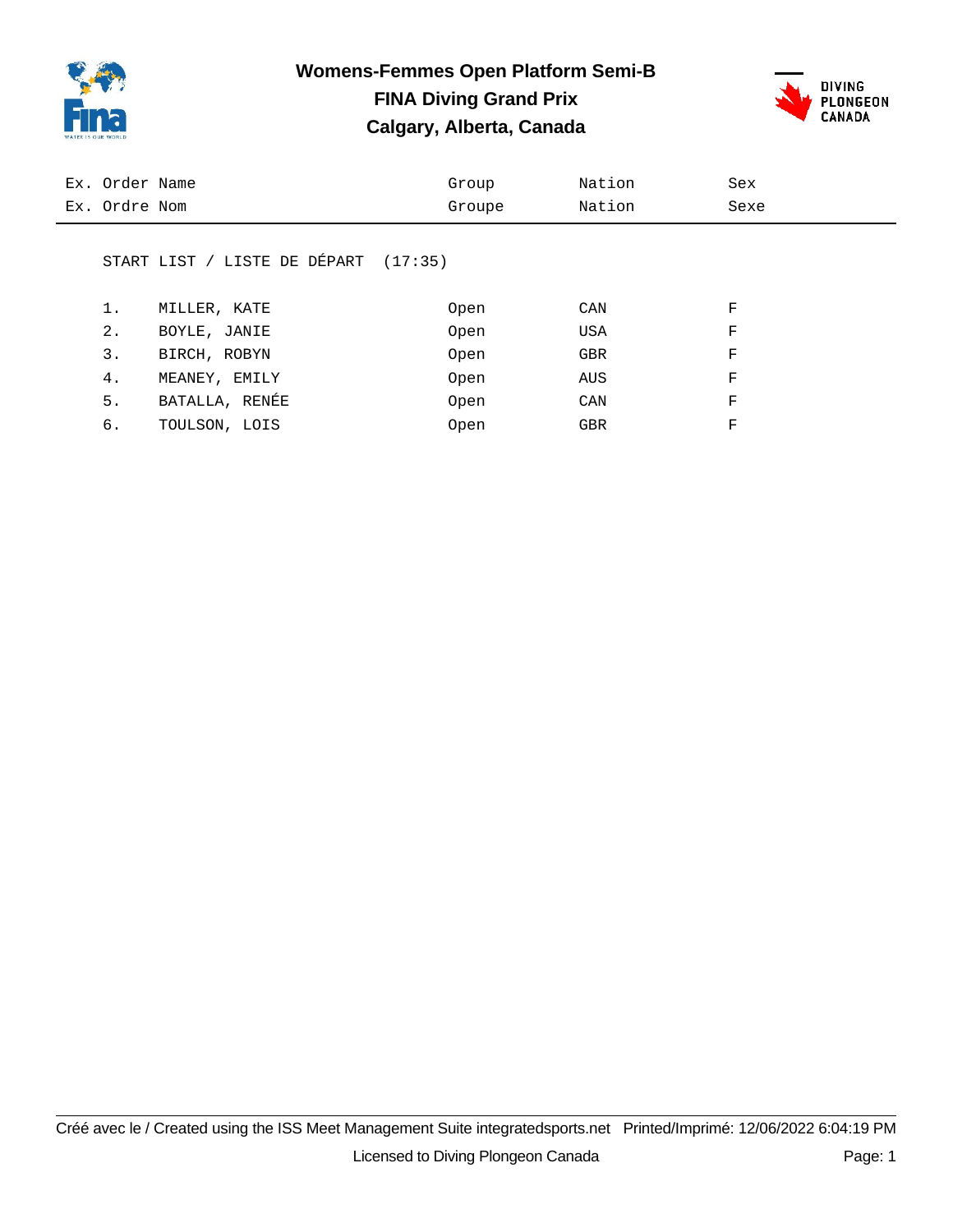

# **Womens-Femmes Open Platform Finals FINA Diving Grand Prix**





| Ex. Order Name | Group  | Nation | Sex  |
|----------------|--------|--------|------|
| Ex. Ordre Nom  | Groupe | Nation | Sexe |
|                |        |        |      |

#### START LIST / LISTE DE DÉPART (17:40)

| 1. | STURGILL, BAILEE | Open | USA        | F |
|----|------------------|------|------------|---|
| 2. | BOYLE, JANIE     | Open | USA        | F |
| 3. | BIRCH, ROBYN     | Open | <b>GBR</b> | F |
| 4. | OLIVEIRA, INGRID | Open | <b>BRA</b> | F |
| 5. | TOTH, CELINA     | Open | CAN        | F |
| б. | TOULSON, LOIS    | Open | GBR        | F |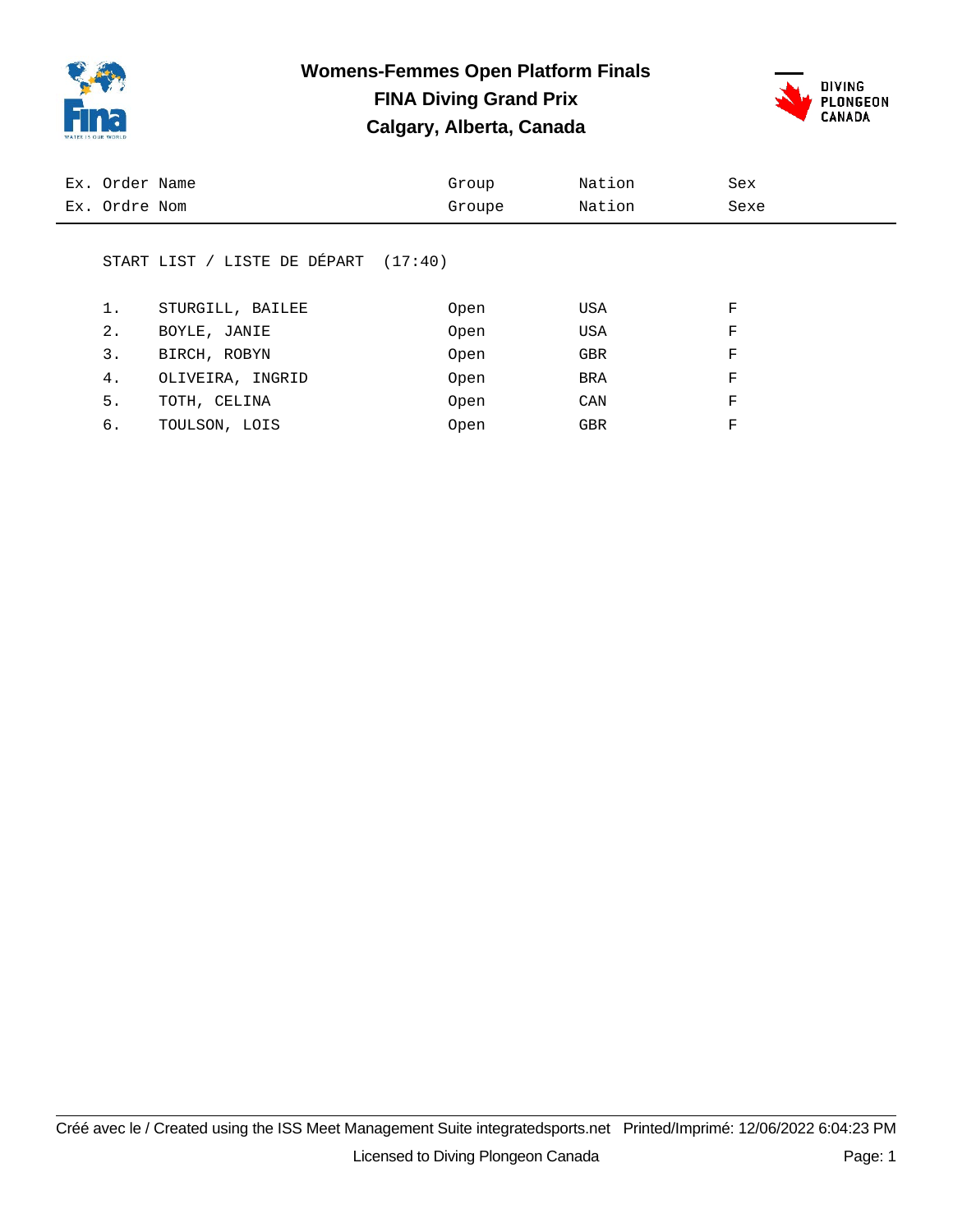

### **Mens-Hommes Open 10 M Synchro Finals FINA Diving Grand Prix Calgary, Alberta, Canada**



| Ex. Rank Name |                              | Nation                            | Total  |
|---------------|------------------------------|-----------------------------------|--------|
| Ex. Range Nom |                              | Nation                            | Total  |
|               | Referee: OLIVER, AINSLEY -   | Asst. Referee: LORTIE, STEPHANE - |        |
|               | Judge 1: POWER, STEVE -      | Judge 2: GRAYMORE, STUART -       |        |
|               | Judge 3: 0'BRIEN, DONNA -    | Judge 4: TOTH, SARA -             |        |
|               | Judge 5: FAIN, KIM -         | Judge 6: MCLEAN, CAM -            |        |
|               | Judge 7: PARISI, HUGO -      | Judge 8: TOMLINSON, VICTORIA -    |        |
|               | Judge 9: BARRETT, ERYN -     | Judge 10: BENAVIDES, JAMIE -      |        |
|               | Judge 11: MCPHERSON, CAROL - |                                   |        |
|               |                              |                                   |        |
| 1.            | ZSOMBOR-MURRAY, NATHAN       | CAN                               | 436.56 |
|               | WIENS, RYLAN                 |                                   |        |
| 2.            | CUTMORE, BEN                 | <b>GBR</b>                        | 374.58 |
|               | KOTHARI, KYLE                |                                   |        |
| $[EX]3$ .     | TESSIER, BENJAMIN            | CAN                               | 374.31 |
|               | CULLEN, MATT                 |                                   |        |
| 4.            | FLORY, MAXWELL               | USA                               | 371.40 |
|               | COOPER, ZACHARY              |                                   |        |
| 5.            | SOUZA, ISAAC                 | BRA                               | 355.59 |
|               | PEREIRA, KAWAN               |                                   |        |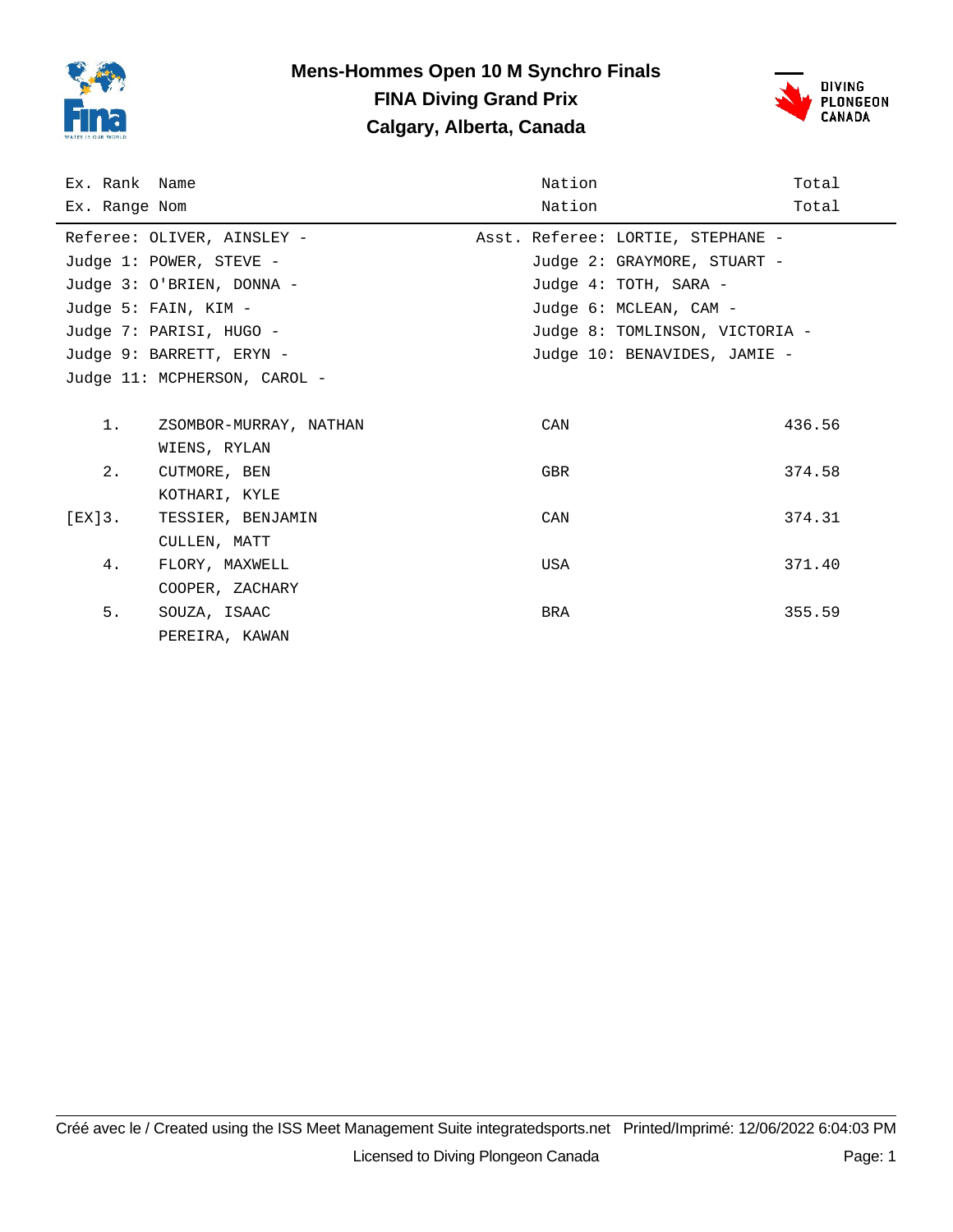

### **Mens-Hommes Open 3 M Prelims FINA Diving Grand Prix Calgary, Alberta, Canada**



| Ex. Rank Name |                              | Group  | Nation |                                | Total  |
|---------------|------------------------------|--------|--------|--------------------------------|--------|
| Ex. Range Nom |                              | Groupe | Nation |                                | Total  |
|               | Referee: MCPHERSON, CAROL -  |        |        |                                |        |
|               | Judge 1: BARRETT, ERYN -     |        |        | Judge 2: GRAYMORE, STUART -    |        |
|               | Judge 3: PARISI, HUGO -      |        |        | Judge 4: TOTH, SARA -          |        |
|               | Judge 5: FAIN, KIM -         |        |        | Judge 6: TOMLINSON, VICTORIA - |        |
|               | Judge 7: OLIVER, AINSLEY -   |        |        |                                |        |
|               |                              |        |        |                                |        |
| $1$ .         | FOFANA, CEDRIC               | Open   | CAN    |                                | 409.15 |
| 2.            | FOGACA, RAFAEL               | Open   | BRA    |                                | 376.75 |
| 3.            | HOULDEN, JORDAN              | Open   | GBR    |                                | 375.30 |
| 4.            | HATTIE, BRYDEN               | Open   | CAN    |                                | 375.15 |
| 5.            | DUPERRE, NOAH                | Open   | USA    |                                | 362.60 |
| б.            | GOODFELLOW, DANIEL           | Open   | GBR    |                                | 361.85 |
| 7.            | KNIGHT-WISDOM, YONA          | Open   | JAM    |                                | 360.00 |
| 8.            | GOSSELIN-PARADIS, LAURENT    | Open   | CAN    |                                | 356.95 |
| 9.            | MARKENTIN, BJORN             | Open   | CAN    |                                | 348.90 |
|               | 10. WEINRICH, MAXWELL        | Open   | USA    |                                | 334.65 |
|               | 11. BOROWSKI, MANUEL         | Open   | USA    |                                | 324.35 |
|               | 12. BAKER, LEON              | Open   | GBR    |                                | 313.55 |
|               | 13. ESKRICK-PARKINSON, YOHAN | Open   | JAM    |                                | 297.25 |
|               | 14. PEREIRA, KAWAN           | Open   | BRA    |                                | 287.95 |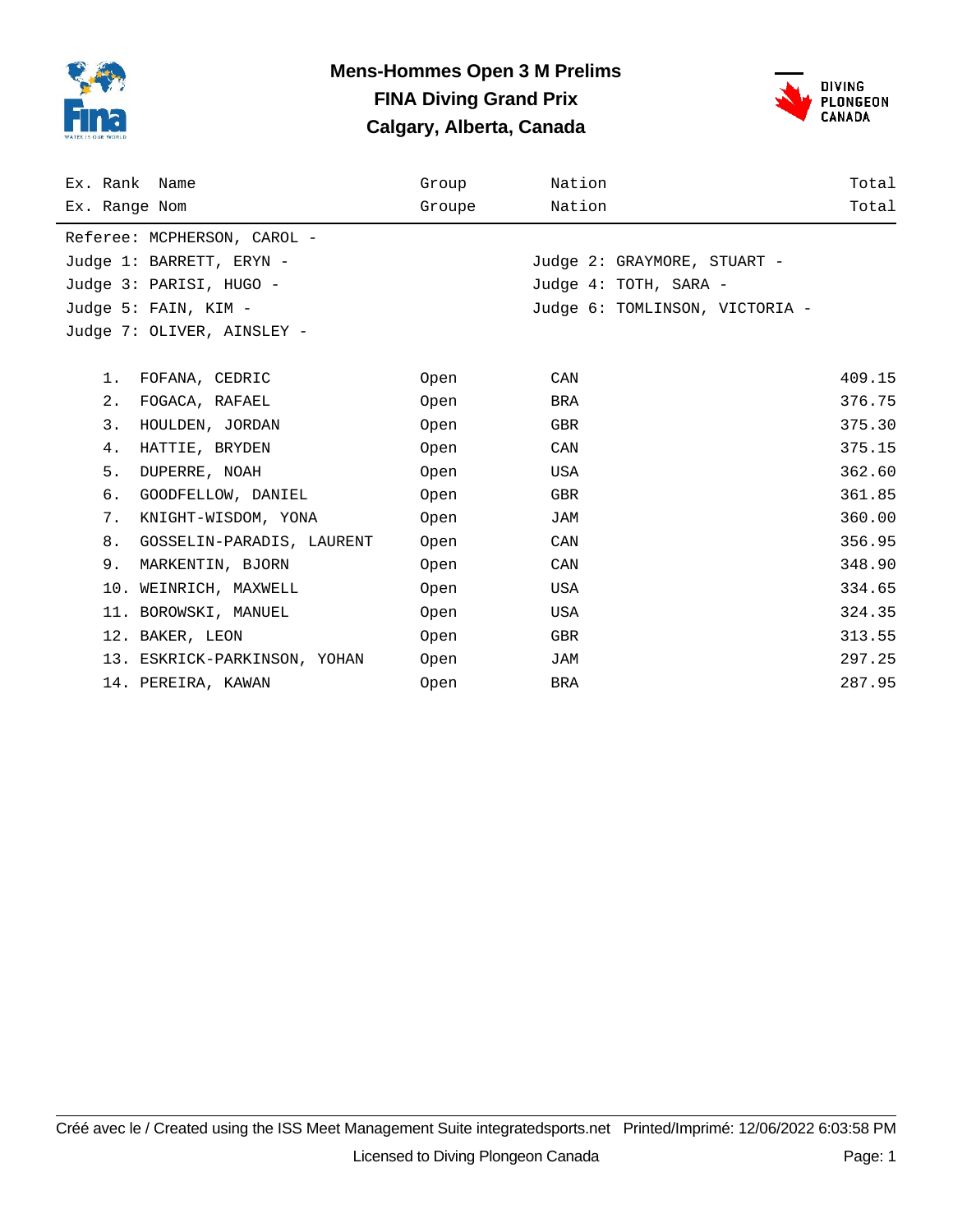

### **Mens-Hommes Open 3 M Semi-A FINA Diving Grand Prix Calgary, Alberta, Canada**



| Ex. Rank Name        |                             | Group  | Nation |                                | Total  |
|----------------------|-----------------------------|--------|--------|--------------------------------|--------|
| Ex. Range Nom        |                             | Groupe | Nation |                                | Total  |
|                      | Referee: MCPHERSON, CAROL - |        |        |                                |        |
|                      | Judge 1: BARRETT, ERYN -    |        |        | Judge 2: GRAYMORE, STUART -    |        |
|                      | Judge 3: PARISI, HUGO -     |        |        | Judge 4: TOTH, SARA -          |        |
| Judge 5: FAIN, KIM - |                             |        |        | Judge 6: TOMLINSON, VICTORIA - |        |
|                      | Judge 7: OLIVER, AINSLEY -  |        |        |                                |        |
|                      |                             |        |        |                                |        |
| 1.                   | FOGACA, RAFAEL              | Open   | BRA    |                                | 419.60 |
| 2.                   | GOODFELLOW, DANIEL          | Open   | GBR    |                                | 412.55 |
| 3.                   | HATTIE, BRYDEN              | Open   | CAN    |                                | 393.60 |
| 4.                   | GOSSELIN-PARADIS, LAURENT   | Open   | CAN    |                                | 355.30 |
| 5.                   | WEINRICH, MAXWELL           | Open   | USA    |                                | 330.55 |
|                      | 6. ESKRICK-PARKINSON, YOHAN | Open   | JAM    |                                | 273.85 |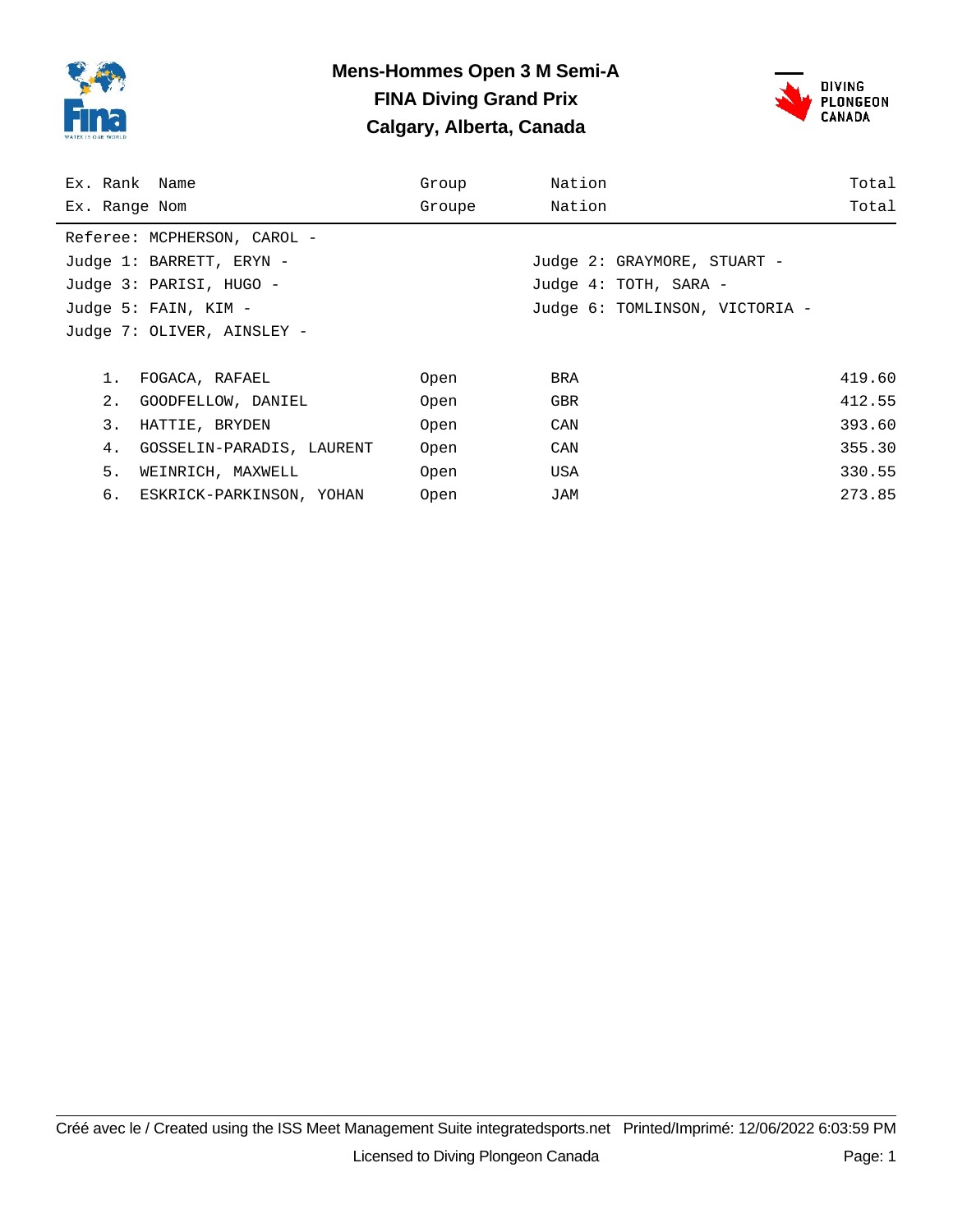

### **Mens-Hommes Open 3 M Semi-B FINA Diving Grand Prix Calgary, Alberta, Canada**



| Ex. Rank Name               | Group  | Nation                         | Total  |
|-----------------------------|--------|--------------------------------|--------|
| Ex. Range Nom               | Groupe | Nation                         | Total  |
| Referee: MCPHERSON, CAROL - |        |                                |        |
| Judge 1: BARRETT, ERYN -    |        | Judge 2: GRAYMORE, STUART -    |        |
| Judge 3: PARISI, HUGO -     |        | Judge 4: TOTH, SARA -          |        |
| Judge 5: FAIN, KIM -        |        | Judge 6: TOMLINSON, VICTORIA - |        |
| Judge 7: OLIVER, AINSLEY -  |        |                                |        |
|                             |        |                                |        |
| 1.<br>HOULDEN, JORDAN       | Open   | <b>GBR</b>                     | 422.80 |
| 2.<br>MARKENTIN, BJORN      | Open   | CAN                            | 382.40 |
| 3.<br>KNIGHT-WISDOM, YONA   | Open   | JAM                            | 376.80 |
| 4.<br>DUPERRE, NOAH         | Open   | USA                            | 369.80 |
| 5.<br>FOFANA, CEDRIC        | Open   | CAN                            | 367.60 |
| б.<br>BAKER, LEON           | Open   | <b>GBR</b>                     | 320.50 |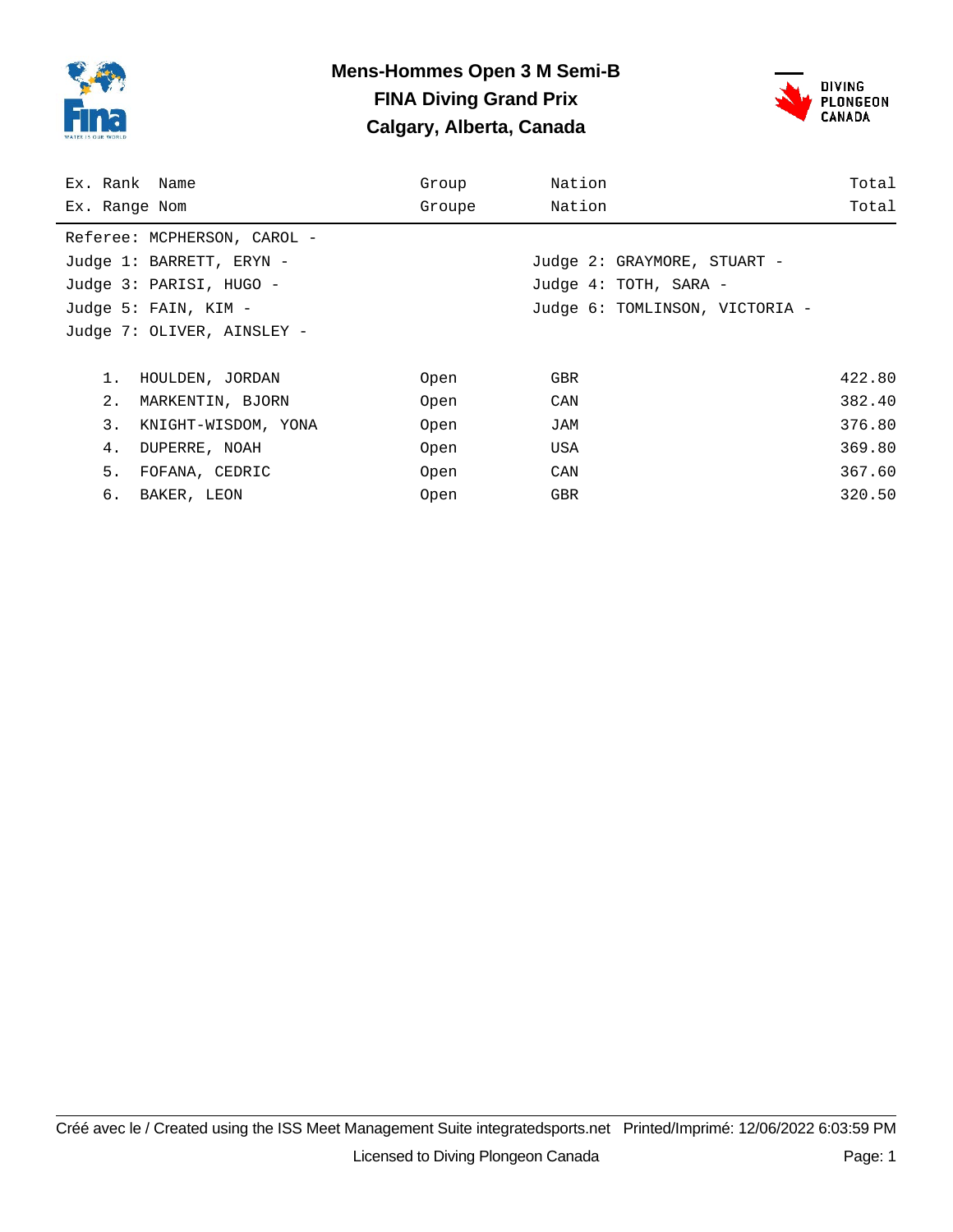

### **Mens-Hommes Open 3 M Finals FINA Diving Grand Prix Calgary, Alberta, Canada**



| Ex. Rank Name                  | Group  | Nation                     | Total  |
|--------------------------------|--------|----------------------------|--------|
| Ex. Range Nom                  | Groupe | Nation                     | Total  |
| Referee: BUSH, BARB -          |        |                            |        |
| Judge 1: PARISI, HUGO -        |        | Judge 2: TOTH, SARA -      |        |
| Judge 3: GRAYMORE, STUART -    |        | Judge 4: BARRETT, ERYN -   |        |
| Judge 5: FAIN, KIM -           |        | Judge 6: OLIVER, AINSLEY - |        |
| Judge 7: TOMLINSON, VICTORIA - |        |                            |        |
|                                |        |                            |        |
| HOULDEN, JORDAN<br>1.          | Open   | GBR                        | 438.75 |
| 2.<br>KNIGHT-WISDOM, YONA      | Open   | JAM                        | 437.40 |
| 3.<br>GOODFELLOW, DANIEL       | Open   | <b>GBR</b>                 | 380.85 |
| FOGACA, RAFAEL<br>4.           | Open   | BRA                        | 372.15 |
| 5.<br>HATTIE, BRYDEN           | Open   | CAN                        | 309.20 |
| б.<br>MARKENTIN, BJORN         | Open   | CAN                        | 305.45 |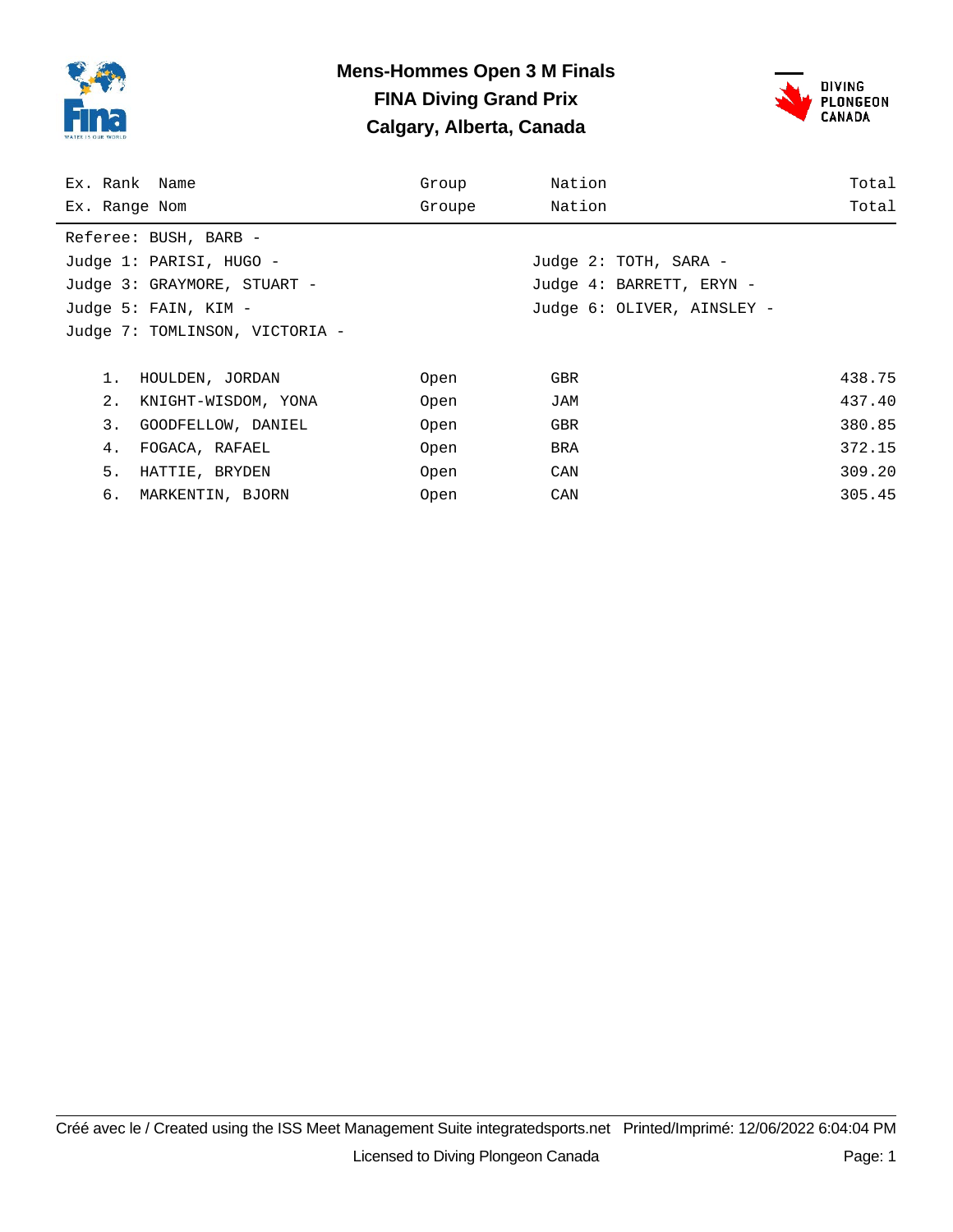

### **Mens-Hommes Open 3 M Synchro Finals FINA Diving Grand Prix Calgary, Alberta, Canada**



| Ex. Rank Name                | Nation                            | Total  |
|------------------------------|-----------------------------------|--------|
| Ex. Range Nom                | Nation                            | Total  |
| Referee: OLIVER, AINSLEY -   | Asst. Referee: LORTIE, STEPHANE - |        |
| Judge 1: POWER, STEVE -      | Judge 2: GRAYMORE, STUART -       |        |
| Judge 3: ARCHAMBAULT, GAIL - | Judge 4: TOTH, SARA -             |        |
| Judge 5: FAIN, KIM -         | Judge 6: MCLEAN, CAM -            |        |
| Judge 7: PARISI, HUGO -      | Judge 8: TOMLINSON, VICTORIA -    |        |
| Judge 9: BARRETT, ERYN -     | Judge 10: BENAVIDES, JAMIE -      |        |
| Judge 11: MCPHERSON, CAROL - |                                   |        |
|                              |                                   |        |
| 1.<br>BOROWSKI, MANUEL       | USA                               | 303.69 |
| WEINRICH, MAXWELL            |                                   |        |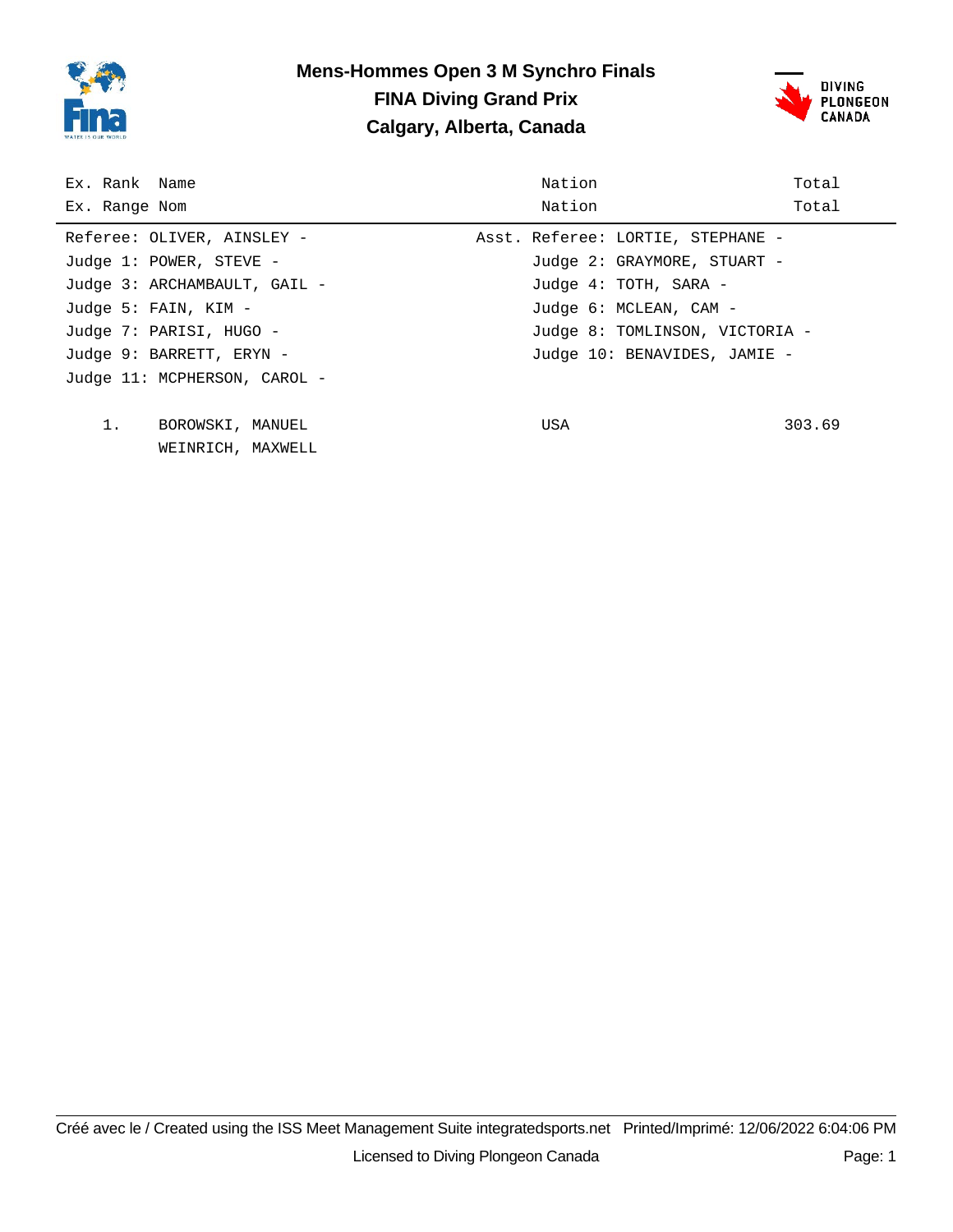

### **Mens-Hommes Open Platform Prelims FINA Diving Grand Prix Calgary, Alberta, Canada**



| Ex. Rank Name               |                                | Group  | Nation |                             | Total  |
|-----------------------------|--------------------------------|--------|--------|-----------------------------|--------|
| Ex. Range Nom               |                                | Groupe | Nation |                             | Total  |
| Referee: BUSH, BARB -       |                                |        |        | Asst. Referee: SEHN, ERIC - |        |
| Judge 1: GRAYMORE, STUART - |                                |        |        | Judge 2: OLIVER, AINSLEY -  |        |
| Judge 3: PARISI, HUGO -     |                                |        |        | Judge 4: BARRETT, ERYN -    |        |
|                             | Judge 5: TOMLINSON, VICTORIA - |        |        | Judge 6: TOTH, SARA -       |        |
| Judge 7: FAIN, KIM -        |                                |        |        |                             |        |
|                             |                                |        |        |                             |        |
| 1.                          | ZSOMBOR-MURRAY, NATHAN         | Open   | CAN    |                             | 444.40 |
| $2$ .<br>WIENS, RYLAN       |                                | Open   | CAN    |                             | 443.20 |
| 3.                          | HEDBERG, JOSHUA                | Open   | USA    |                             | 438.90 |
| 4.                          | ROUSSEAU, CASSIEL              | Open   | AUS    |                             | 430.50 |
| 5.<br>CULLEN, MATT          |                                | Open   | CAN    |                             | 408.45 |
| б.                          | COOPER, ZACHARY                | Open   | USA    |                             | 397.15 |
| 7.<br>SOUZA, ISAAC          |                                | Open   | BRA    |                             | 387.00 |
| 8.                          | TESSIER, BENJAMIN              | Open   | CAN    |                             | 380.45 |
| 9.                          | KOTHARI, KYLE                  | Open   | GBR    |                             | 376.60 |
| 10. PEREIRA, KAWAN          |                                | Open   | BRA    |                             | 364.05 |
| 11. PAUL, CARSON            |                                | Open   | CAN    |                             | 357.40 |
| 12. FLORY, MAXWELL          |                                | Open   | USA    |                             | 354.15 |
| 13. CUTMORE, BEN            |                                | Open   | GBR    |                             | 334.05 |
| 14. LEE, ROBBIE             |                                | Open   | GBR    |                             | 317.80 |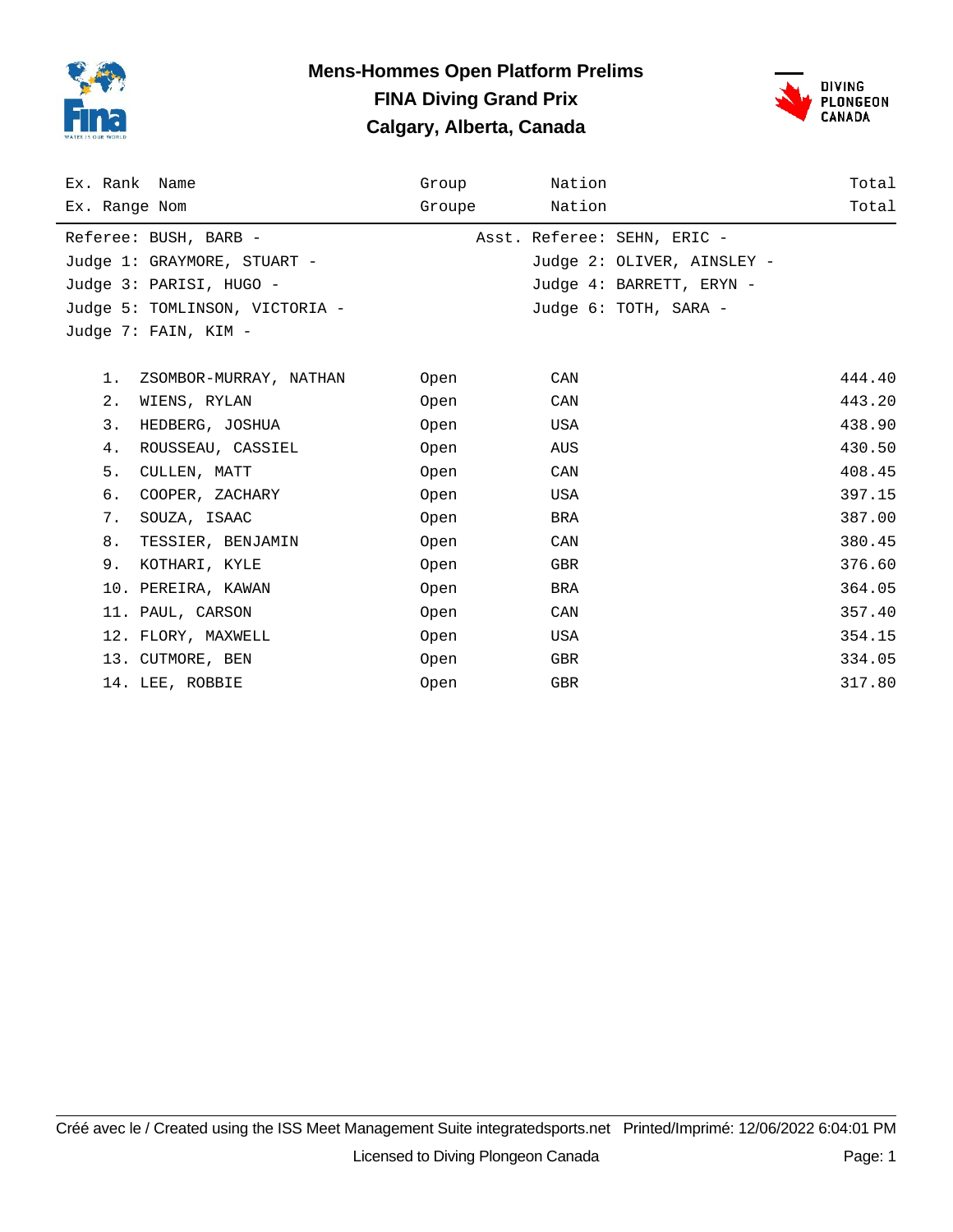

### **Mens-Hommes Open Platform Semi-A FINA Diving Grand Prix Calgary, Alberta, Canada**



| Ex. Rank Name                  | Group  | Nation                      | Total  |
|--------------------------------|--------|-----------------------------|--------|
| Ex. Range Nom                  | Groupe | Nation                      | Total  |
| Referee: BUSH, BARB -          |        | Asst. Referee: SEHN, ERIC - |        |
| Judge 1: GRAYMORE, STUART -    |        | Judge 2: OLIVER, AINSLEY -  |        |
| Judge 3: PARISI, HUGO -        |        | Judge 4: BARRETT, ERYN -    |        |
| Judge 5: TOMLINSON, VICTORIA - |        | Judge 6: TOTH, SARA -       |        |
| Judge 7: FAIN, KIM -           |        |                             |        |
|                                |        |                             |        |
| ROUSSEAU, CASSIEL<br>1.        | Open   | AUS                         | 497.70 |
| 2.<br>WIENS, RYLAN             | Open   | CAN                         | 477.55 |
| 3.<br>LEE, ROBBIE              | Open   | GBR                         | 427.50 |
| 4.<br>KOTHARI, KYLE            | Open   | <b>GBR</b>                  | 387.65 |
| 5.<br>COOPER, ZACHARY          | Open   | USA                         | 378.05 |
| 6. FLORY, MAXWELL              | Open   | USA                         | 350.05 |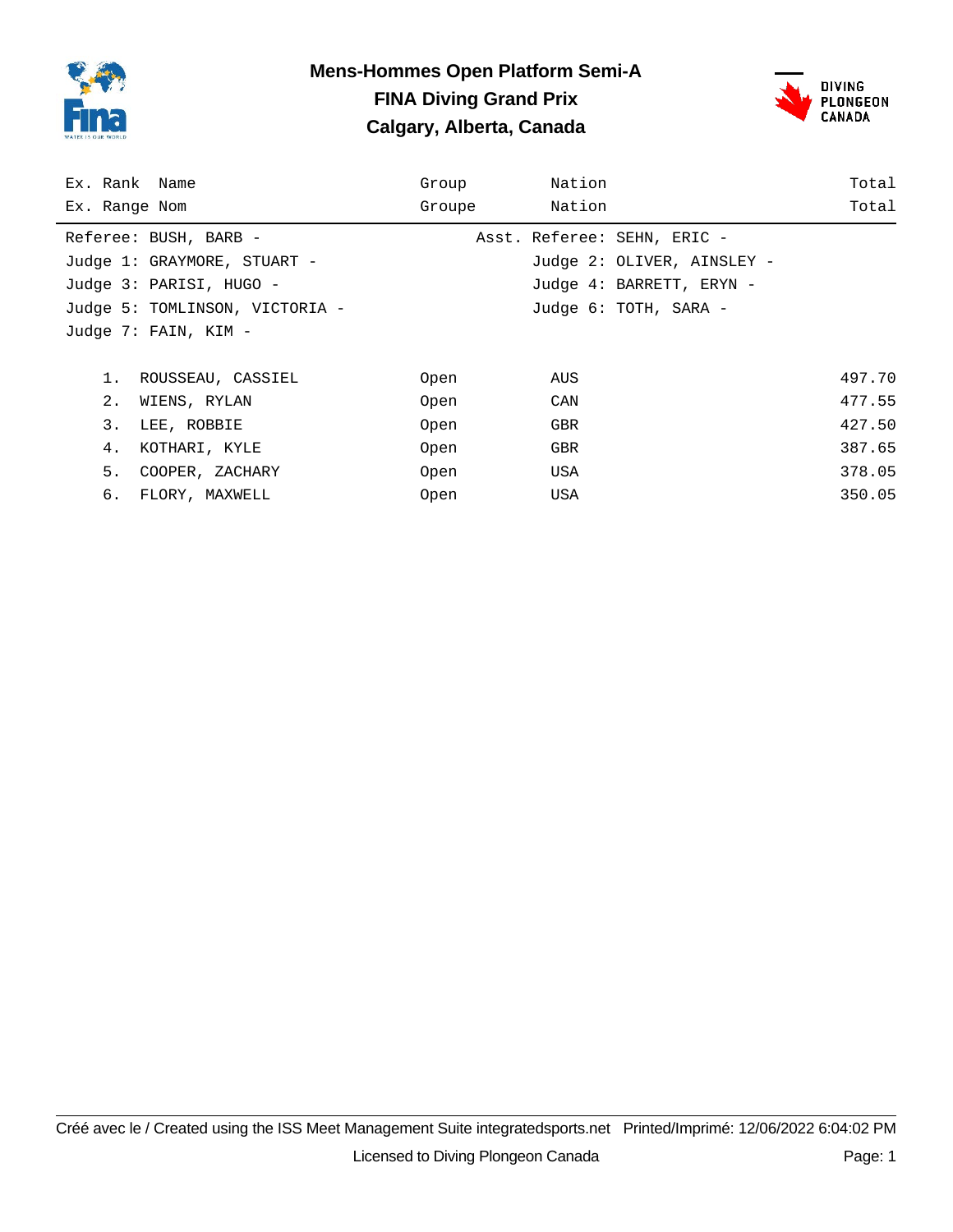

#### **Mens-Hommes Open Platform Semi-B FINA Diving Grand Prix Calgary, Alberta, Canada**



| Ex. Rank Name |                                | Group  | Nation |                             | Total  |
|---------------|--------------------------------|--------|--------|-----------------------------|--------|
| Ex. Range Nom |                                | Groupe | Nation |                             | Total  |
|               | Referee: BUSH, BARB -          |        |        | Asst. Referee: SEHN, ERIC - |        |
|               | Judge 1: GRAYMORE, STUART -    |        |        | Judge 2: OLIVER, AINSLEY -  |        |
|               | Judge 3: PARISI, HUGO -        |        |        | Judge 4: BARRETT, ERYN -    |        |
|               | Judge 5: TOMLINSON, VICTORIA - |        |        | Judge 6: TOTH, SARA -       |        |
|               | Judge 7: FAIN, KIM -           |        |        |                             |        |
|               |                                |        |        |                             |        |
| 1.            | CULLEN, MATT                   | Open   | CAN    |                             | 467.05 |
| 2.            | ZSOMBOR-MURRAY, NATHAN         | Open   | CAN    |                             | 464.85 |
| 3.            | HEDBERG, JOSHUA                | Open   | USA    |                             | 425.50 |
| 4.            | CUTMORE, BEN                   | Open   | GBR    |                             | 391.75 |
| 5.            | PEREIRA, KAWAN                 | Open   | BRA    |                             | 384.05 |
| б.            | SOUZA, ISAAC                   | Open   | BRA    |                             | 353.90 |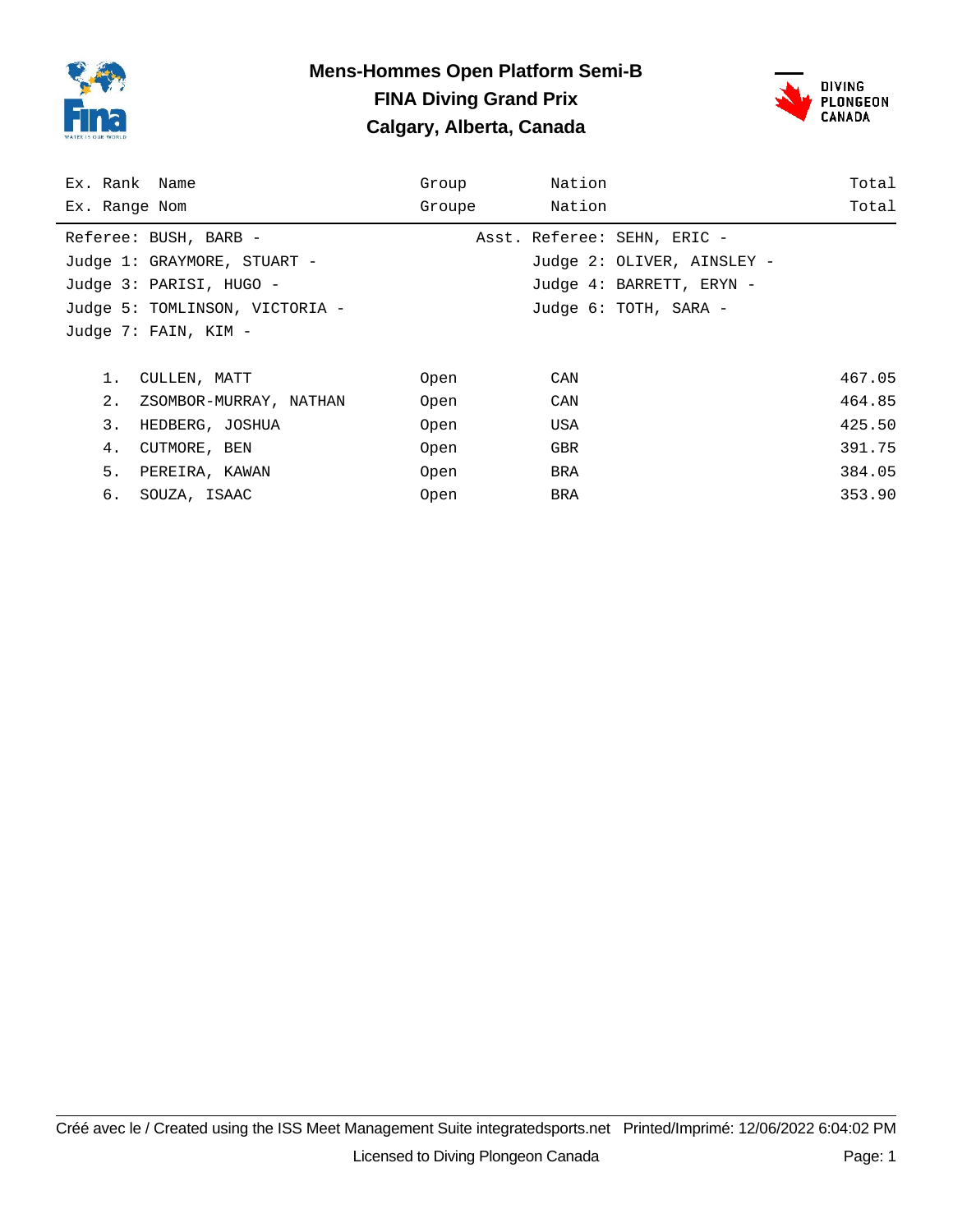

#### **Mens-Hommes Open Platform Finals FINA Diving Grand Prix Calgary, Alberta, Canada**



| Ex. Rank Name               | Group  | Nation                         | Total  |
|-----------------------------|--------|--------------------------------|--------|
| Ex. Range Nom               | Groupe | Nation                         | Total  |
| Referee: PINEO, HEATHER -   |        | Asst. Referee: MCLEAN, CAM -   |        |
| Judge 1: BARRETT, ERYN -    |        | Judge 2: GRAYMORE, STUART -    |        |
| Judge 3: PARISI, HUGO -     |        | Judge 4: TOTH, SARA -          |        |
| Judge 5: FAIN, KIM -        |        | Judge 6: TOMLINSON, VICTORIA - |        |
| Judge 7: MCPHERSON, CAROL - |        |                                |        |
|                             |        |                                |        |
| HEDBERG, JOSHUA<br>1.       | Open   | USA                            | 477.95 |
| 2.<br>WIENS, RYLAN          | Open   | CAN                            | 472.60 |
| 3.<br>ROUSSEAU, CASSIEL     | Open   | AUS                            | 465.75 |
| CULLEN, MATT<br>4.          | Open   | CAN                            | 450.75 |
| 5.<br>LEE, ROBBIE           | Open   | <b>GBR</b>                     | 435.75 |
| б.<br>CUTMORE, BEN          | Open   | GBR                            | 339.45 |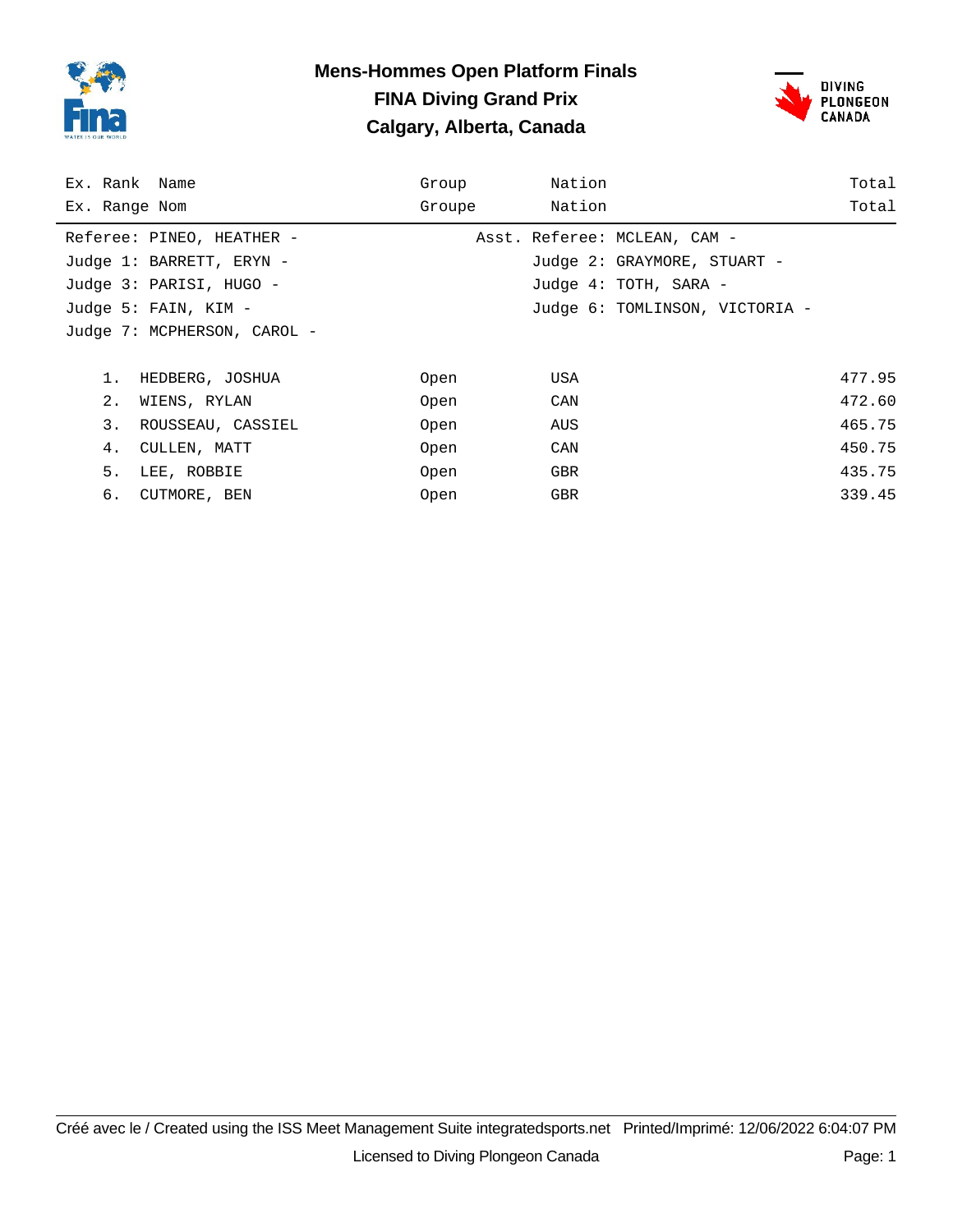

## **Mixed-Combiné 10 M Synchro Finals FINA Diving Grand Prix Calgary, Alberta, Canada**



| Ex. Rank Name         |                               | Nation                         | Total  |
|-----------------------|-------------------------------|--------------------------------|--------|
| Ex. Range Nom         |                               | Nation                         | Total  |
| Referee: TOTH, SARA - |                               | Asst. Referee: POWER, STEVE -  |        |
|                       | Judge 1: OLIVER, AINSLEY -    | Judge 2: TOMLINSON, VICTORIA - |        |
|                       | Judge 3: BENAVIDES, JAMIE -   | Judge 4: LORTIE, STEPHANE -    |        |
|                       | Judge 5: PARISI, HUGO -       | Judge 6: MCLEAN, CAM -         |        |
|                       | Judge 7: BARRETT, ERYN -      | Judge 8: MCPHERSON, CAROL -    |        |
|                       | Judge 9: GRAYMORE, STUART -   | Judge 10: FAIN, KIM -          |        |
|                       | Judge 11: ARCHAMBAULT, GAIL - |                                |        |
|                       |                               |                                |        |
| 1.                    | OLIVEIRA, INGRID              | BRA                            | 281.76 |
|                       | PEREIRA, KAWAN                |                                |        |
| 2.                    | FUNG, KATELYN                 | CAN                            | 243.03 |
|                       | CULLEN, MATT                  |                                |        |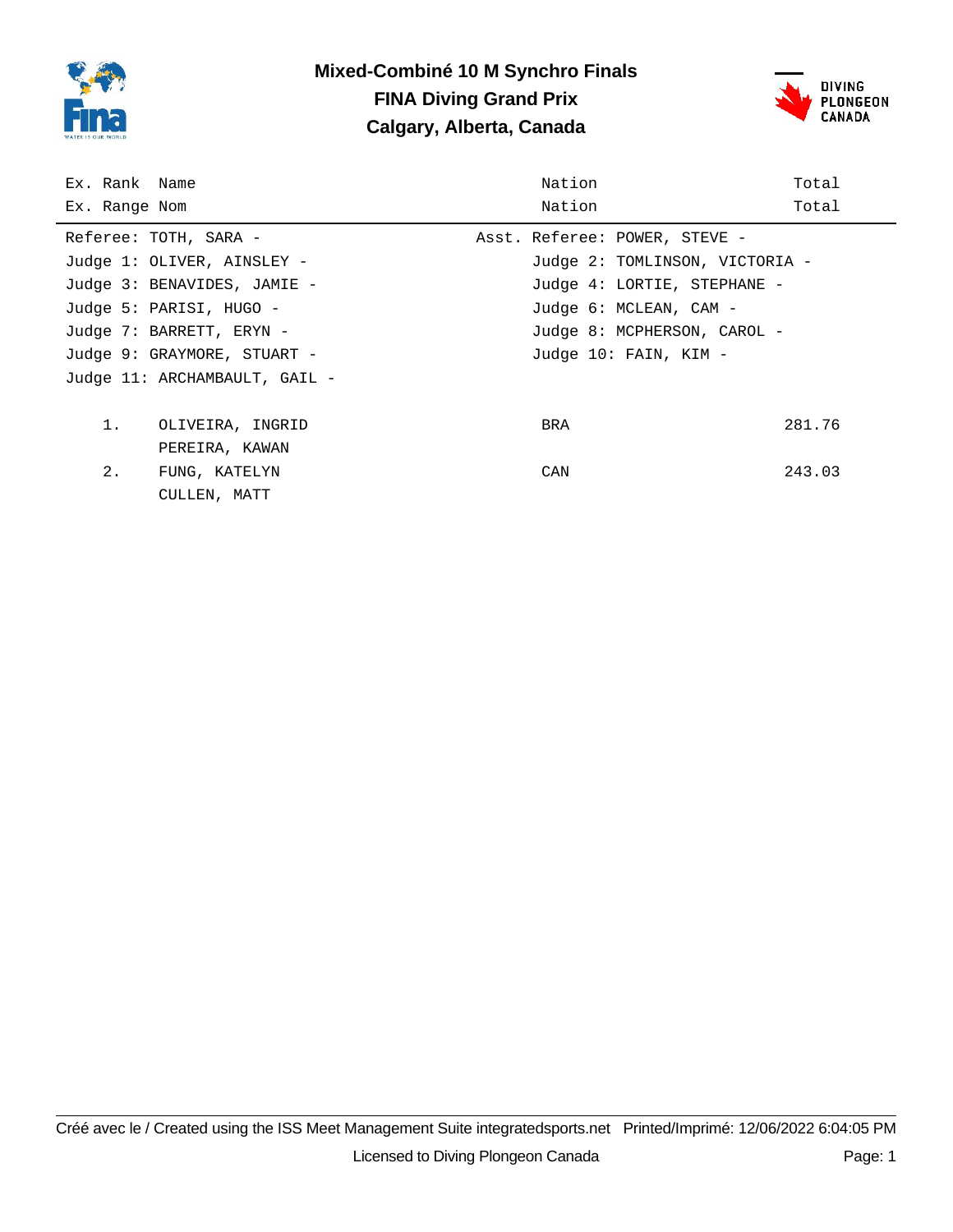

# **Mixed-Combiné 3 M Synchro Finals FINA Diving Grand Prix Calgary, Alberta, Canada**



| Ex. Rank Name |                               | Nation                         | Total  |
|---------------|-------------------------------|--------------------------------|--------|
| Ex. Range Nom |                               | Nation                         | Total  |
|               | Referee: TOTH, SARA -         | Asst. Referee: POWER, STEVE -  |        |
|               | Judge 1: OLIVER, AINSLEY -    | Judge 2: TOMLINSON, VICTORIA - |        |
|               | Judge 3: BENAVIDES, JAMIE -   | Judge 4: LORTIE, STEPHANE -    |        |
|               | Judge 5: PARISI, HUGO -       | Judge 6: RUSENAS, PETER -      |        |
|               | Judge 7: BARRETT, ERYN -      | Judge 8: MCPHERSON, CAROL -    |        |
|               | Judge 9: GRAYMORE, STUART -   | Judge 10: FAIN, KIM -          |        |
|               | Judge 11: ARCHAMBAULT, GAIL - |                                |        |
|               |                               |                                |        |
| 1.            | ERLAM, MARGO                  | CAN                            | 297.90 |
|               | HATTIE, BRYDEN                |                                |        |
| 2.            | SANTOS, ANNA                  | <b>BRA</b>                     | 253.62 |
|               | FOGACA, RAFAEL                |                                |        |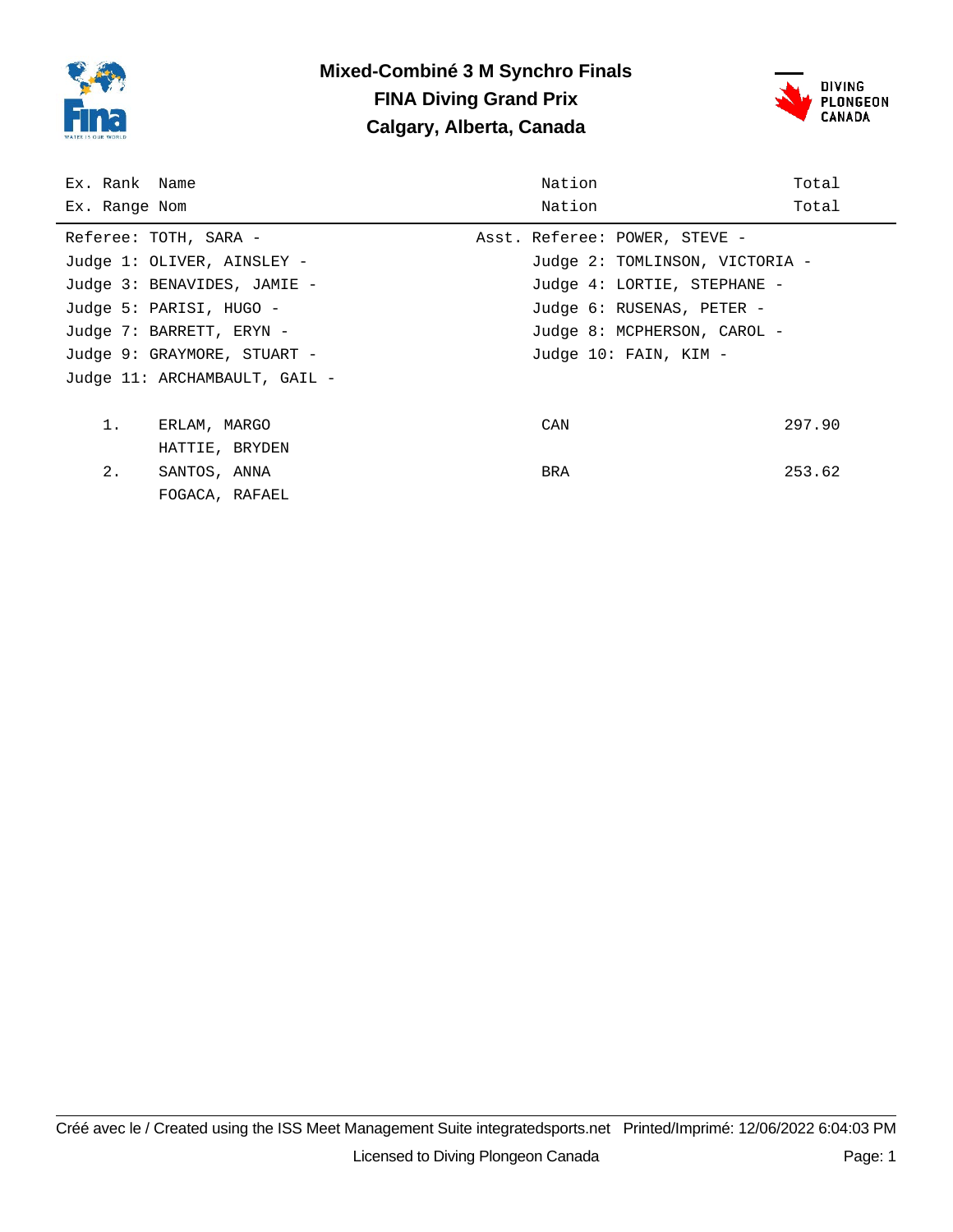

# **Womens-Femmes Open 10 M Synchro FINA Diving Grand Prix Calgary, Alberta, Canada**



| Ex. Rank Name |                              | Nation                            | Total  |
|---------------|------------------------------|-----------------------------------|--------|
| Ex. Range Nom |                              | Nation                            | Total  |
|               | Referee: BARRETT, ERYN -     | Asst. Referee: MCPHERSON, CAROL - |        |
|               | Judge 1: OLIVER, AINSLEY -   | Judge 2: TOMLINSON, VICTORIA -    |        |
|               | Judge 3: MCLEAN, CAM -       | Judge 4: POWER, STEVE -           |        |
|               | Judge 5: GRAYMORE, STUART -  | Judge 6: ARCHAMBAULT, GAIL -      |        |
|               | Judge 7: BUSH, BARB -        | Judge 8: FAIN, KIM -              |        |
|               | Judge 9: TOTH, SARA -        | Judge 10: PARISI, HUGO -          |        |
|               | Judge 11: LORTIE, STEPHANE - |                                   |        |
|               |                              |                                   |        |
| 1.            | WU, MELISSA                  | AUS                               | 292.80 |
|               | PETROV, CHARLI               |                                   |        |
| 2.            | AGUNBIADE, NIKE              | USA                               | 263.16 |
|               | BOYLE, JANIE                 |                                   |        |
| [EX]3.        | HAINS, NIKITA                | AUS                               | 259.44 |
|               | BOYD, EMILY                  |                                   |        |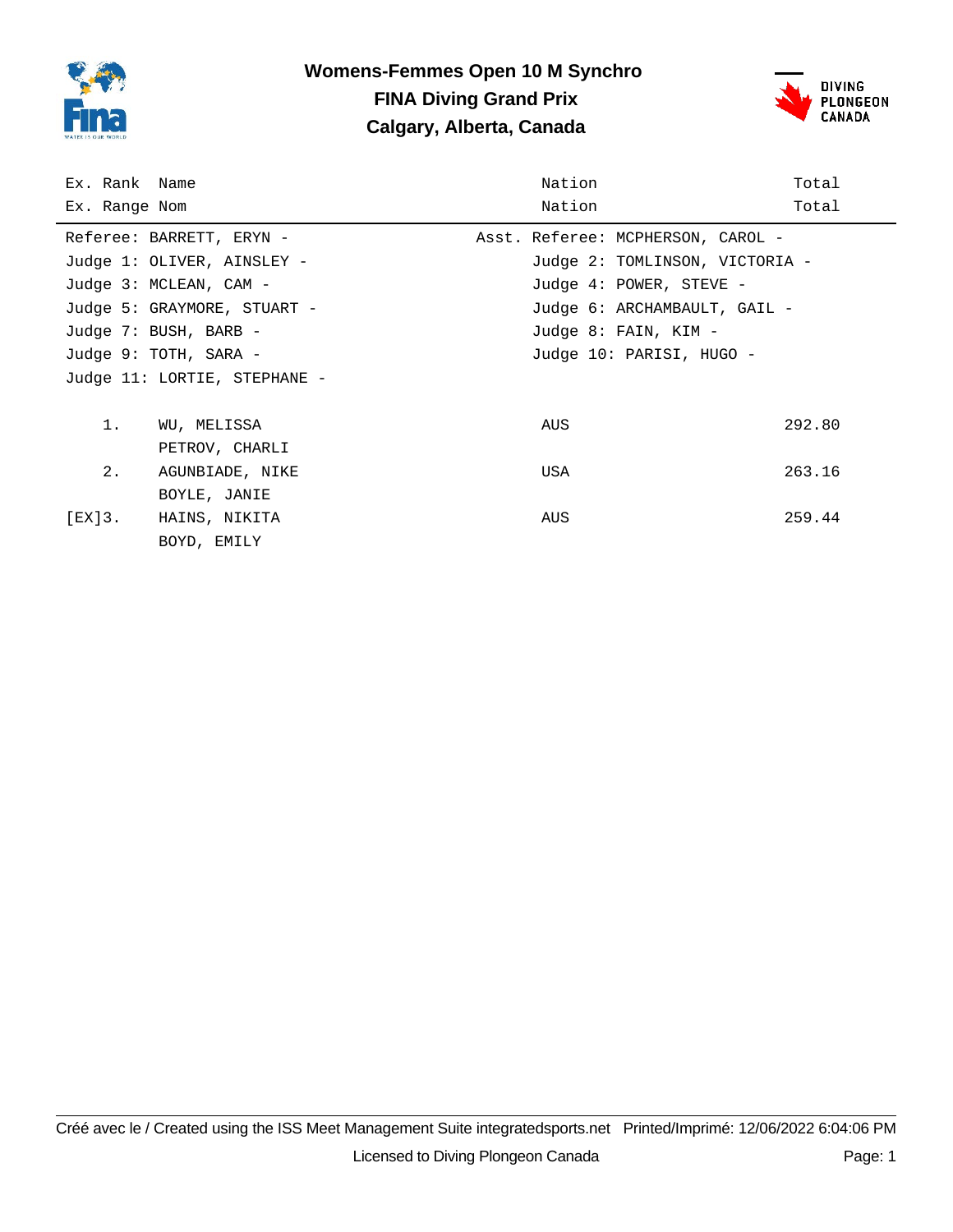

## **Womens-Femmes Open 3 M Prelims FINA Diving Grand Prix Calgary, Alberta, Canada**



| Ex. Rank Name                  | Group  | Nation                     | Total  |
|--------------------------------|--------|----------------------------|--------|
| Ex. Range Nom                  | Groupe | Nation                     | Total  |
| Referee: MCPHERSON, CAROL -    |        |                            |        |
| Judge 1: FAIN, KIM -           |        | Judge 2: BARRETT, ERYN -   |        |
| Judge 3: TOMLINSON, VICTORIA - |        | Judge 4: TOTH, SARA -      |        |
| Judge 5: PARISI, HUGO -        |        | Judge 6: OLIVER, AINSLEY - |        |
| Judge 7: GRAYMORE, STUART -    |        |                            |        |
|                                |        |                            |        |
| 1.<br>VALLEE, MIA              | Open   | CAN                        | 314.15 |
| $2$ .<br>BACON, SARAH          | Open   | USA                        | 297.60 |
| 3.<br>WARE, PAMELA             | Open   | CAN                        | 279.05 |
| 4.<br>O'BRIEN, BRITTANY        | Open   | AUS                        | 272.10 |
| 5.<br>KOLOI, ALYSHA            | Open   | AUS                        | 271.70 |
| б.<br>HARPER, YASMIN           | Open   | GBR                        | 267.05 |
| 7.<br>CHAMANDY, OLIVIA         | Open   | CAN                        | 264.05 |
| 8.<br>ERLAM, MARGO             | Open   | CAN                        | 258.20 |
| 9.<br>SHEEHAN, GEORGIA         | Open   | AUS                        | 255.00 |
| 10. ROSMAN, KATE               | Open   | AUS                        | 250.65 |
| 11. EAGLESTONE, CALLIE         | Open   | GBR                        | 242.40 |
| 12. WITTE, LILY                | Open   | USA                        | 239.20 |
| 13. WILSON, AIMEE              | Open   | CAN                        | 238.20 |
| 14. KUTTY, MAYA                | Open   | GBR                        | 231.80 |
| 15. PATRIKA, DZEJA             | Open   | LAT                        | 221.35 |
| 16. LIRA, LUANA                | Open   | BRA                        | 218.85 |
| 17. STURGILL, BAILEE           | Open   | USA                        | 217.50 |
| 18. PARTIDA, EMILY             | Open   | MEX                        | 191.45 |
| 19. SANTOS, ANNA               | Open   | BRA                        | 157.10 |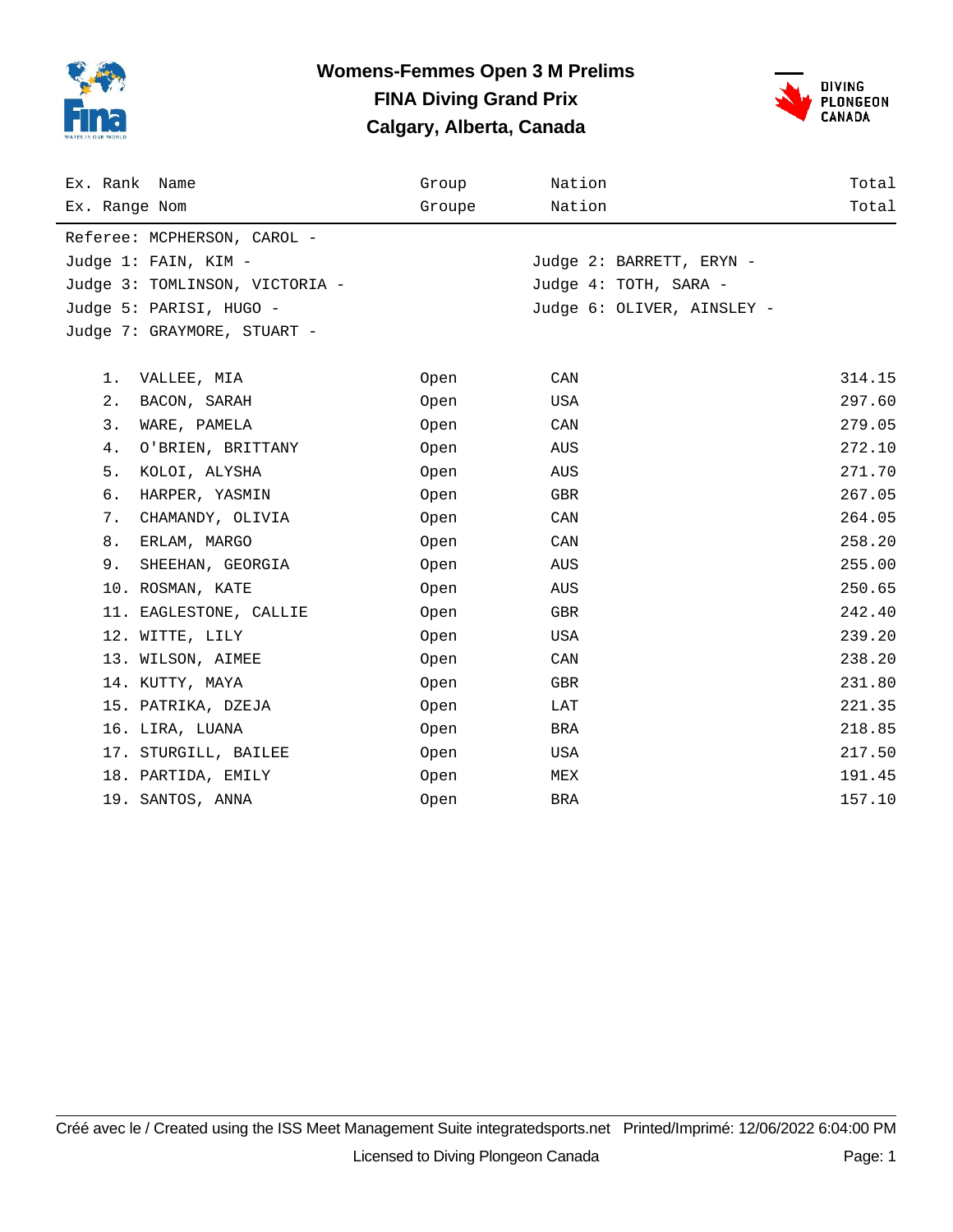

## **Womens-Femmes Open 3 M Semi-A FINA Diving Grand Prix Calgary, Alberta, Canada**



| Ex. Rank Name                  | Group  | Nation                     | Total  |
|--------------------------------|--------|----------------------------|--------|
| Ex. Range Nom                  | Groupe | Nation                     | Total  |
| Referee: MCPHERSON, CAROL -    |        |                            |        |
| Judge 1: FAIN, KIM -           |        | Judge 2: BARRETT, ERYN -   |        |
| Judge 3: TOMLINSON, VICTORIA - |        | Judge 4: TOTH, SARA -      |        |
| Judge 5: PARISI, HUGO -        |        | Judge 6: OLIVER, AINSLEY - |        |
| Judge 7: GRAYMORE, STUART -    |        |                            |        |
|                                |        |                            |        |
| 1.<br>BACON, SARAH             | Open   | USA                        | 320.15 |
| 2.<br>O'BRIEN, BRITTANY        | Open   | AUS                        | 319.20 |
| 3.<br>WITTE, LILY              | Open   | USA                        | 288.40 |
| 4.<br>HARPER, YASMIN           | Open   | <b>GBR</b>                 | 286.35 |
| 5.<br>LIRA, LUANA              | Open   | BRA                        | 255.75 |
| б.<br>SANTOS, ANNA             | Open   | BRA                        | 232.80 |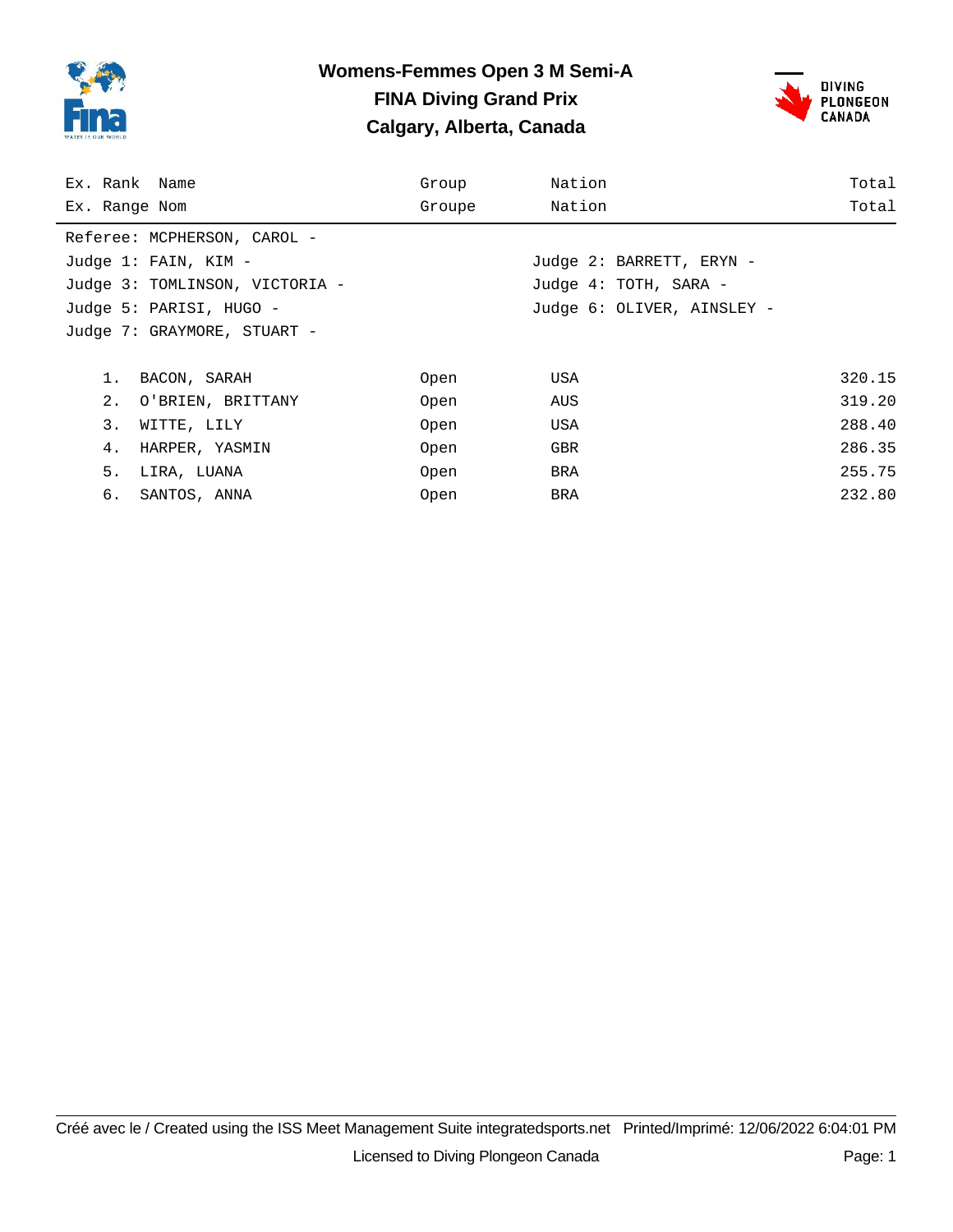

## **Womens-Femmes Open 3 M Semi-B FINA Diving Grand Prix Calgary, Alberta, Canada**



| Ex. Rank Name                  | Group  | Nation                     | Total  |
|--------------------------------|--------|----------------------------|--------|
| Ex. Range Nom                  | Groupe | Nation                     | Total  |
| Referee: MCPHERSON, CAROL -    |        |                            |        |
| Judge 1: FAIN, KIM -           |        | Judge 2: BARRETT, ERYN -   |        |
| Judge 3: TOMLINSON, VICTORIA - |        | Judge 4: TOTH, SARA -      |        |
| Judge 5: PARISI, HUGO -        |        | Judge 6: OLIVER, AINSLEY - |        |
| Judge 7: GRAYMORE, STUART -    |        |                            |        |
|                                |        |                            |        |
| 1.<br>VALLEE, MIA              | Open   | CAN                        | 329.15 |
| 2.<br>WARE, PAMELA             | Open   | CAN                        | 315.65 |
| 3.<br>KOLOI, ALYSHA            | Open   | AUS                        | 313.90 |
| EAGLESTONE, CALLIE<br>4.       | Open   | <b>GBR</b>                 | 254.45 |
| 5.<br>PATRIKA, DZEJA           | Open   | LAT                        | 207.80 |
| 6. PARTIDA, EMILY              | Open   | MEX                        | 202.75 |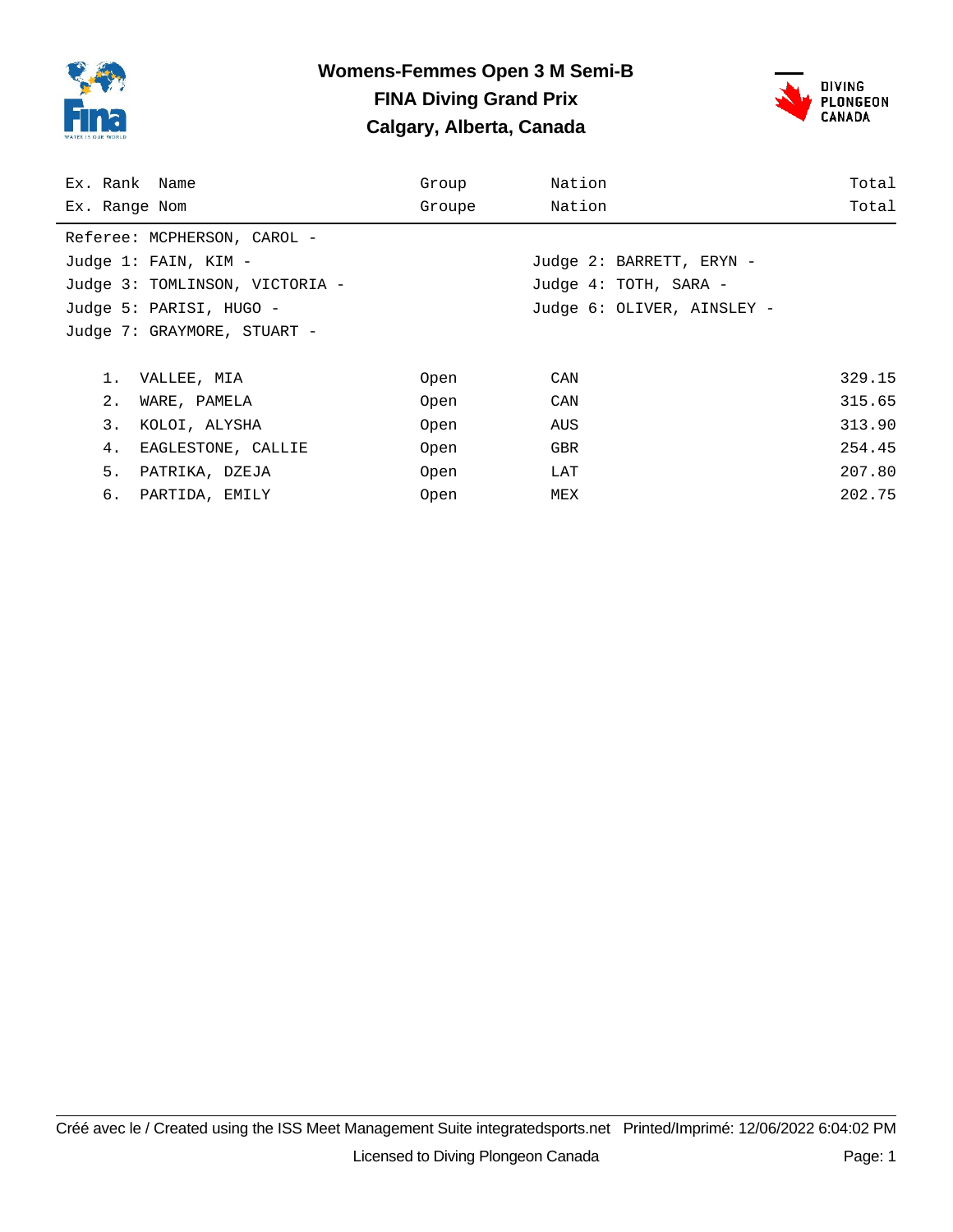

#### **Womens-Femmes Open 3 M Finals FINA Diving Grand Prix Calgary, Alberta, Canada**



| Ex. Rank Name                  | Group  | Nation                     | Total  |
|--------------------------------|--------|----------------------------|--------|
| Ex. Range Nom                  | Groupe | Nation                     | Total  |
| Referee: BUSH, BARB -          |        |                            |        |
| Judge 1: PARISI, HUGO -        |        | Judge 2: TOTH, SARA -      |        |
| Judge 3: GRAYMORE, STUART -    |        | Judge 4: BARRETT, ERYN -   |        |
| Judge 5: FAIN, KIM -           |        | Judge 6: OLIVER, AINSLEY - |        |
| Judge 7: TOMLINSON, VICTORIA - |        |                            |        |
|                                |        |                            |        |
| 1.<br>BACON, SARAH             | Open   | USA                        | 359.75 |
| 2.<br>VALLEE, MIA              | Open   | CAN                        | 341.25 |
| 3.<br>WARE, PAMELA             | Open   | CAN                        | 315.55 |
| WITTE, LILY<br>4.              | Open   | USA                        | 274.10 |
| 5.<br>O'BRIEN, BRITTANY        | Open   | AUS                        | 266.10 |
| б.<br>KOLOI, ALYSHA            | Open   | AUS                        | 233.55 |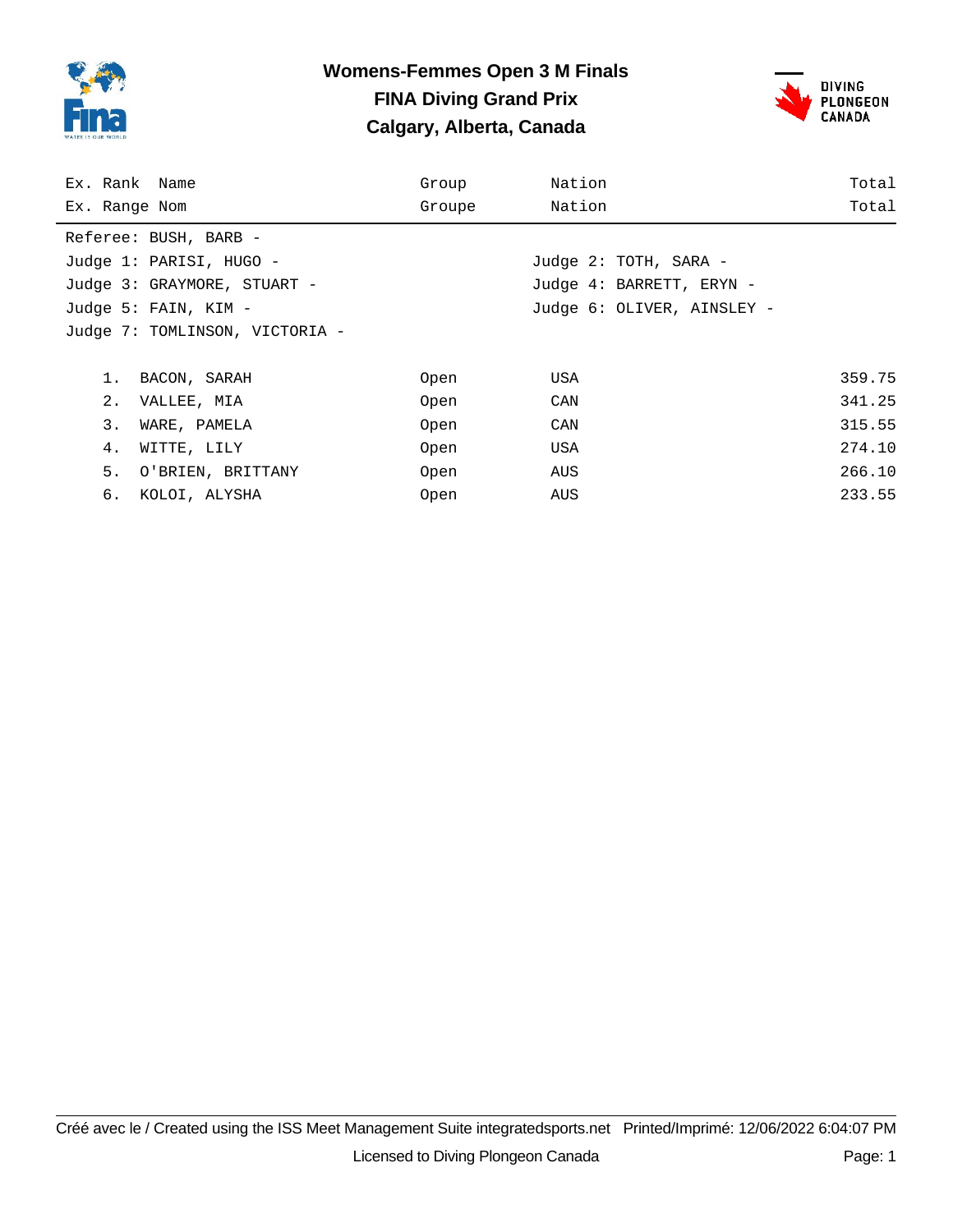

# **Womens-Femmes Open 3 M Synchro Finals FINA Diving Grand Prix Calgary, Alberta, Canada**



| Ex. Rank Name |                             | Nation                            | Total  |
|---------------|-----------------------------|-----------------------------------|--------|
| Ex. Range Nom |                             | Nation                            | Total  |
|               | Referee: BARRETT, ERYN -    | Asst. Referee: MCPHERSON, CAROL - |        |
|               | Judge 1: OLIVER, AINSLEY -  | Judge 2: TOMLINSON, VICTORIA -    |        |
|               | Judge 3: MCLEAN, CAM -      | Judge 4: POWER, STEVE -           |        |
|               | Judge 5: GRAYMORE, STUART - | Judge 6: O'BRIEN, DONNA -         |        |
|               | Judge 7: BUSH, BARB -       | Judge 8: FAIN, KIM -              |        |
|               | Judge 9: TOTH, SARA -       | Judge 10: PARISI, HUGO -          |        |
|               | Judge 11: RUSENAS, PETER -  |                                   |        |
|               |                             |                                   |        |
| $1$ .         | ERLAM, MARGO                | CAN                               | 305.40 |
|               | VALLEE, MIA                 |                                   |        |
| [EX]2.        | WARE, PAMELA                | CAN                               | 299.46 |
|               | WILSON, AIMEE               |                                   |        |
| 3.            | ROSMAN, KATE                | AUS                               | 276.30 |
|               | KOLOI, ALYSHA               |                                   |        |
| 4.            | KUTTY, MAYA                 | <b>GBR</b>                        | 250.50 |
|               | EAGLESTONE, CALLIE          |                                   |        |
| 5.            | LIRA, LUANA                 | BRA                               | 245.67 |
|               | SANTOS, ANNA                |                                   |        |
| б.            | WITTE, LILY                 | USA                               | 243.75 |
|               | STURGILL, BAILEE            |                                   |        |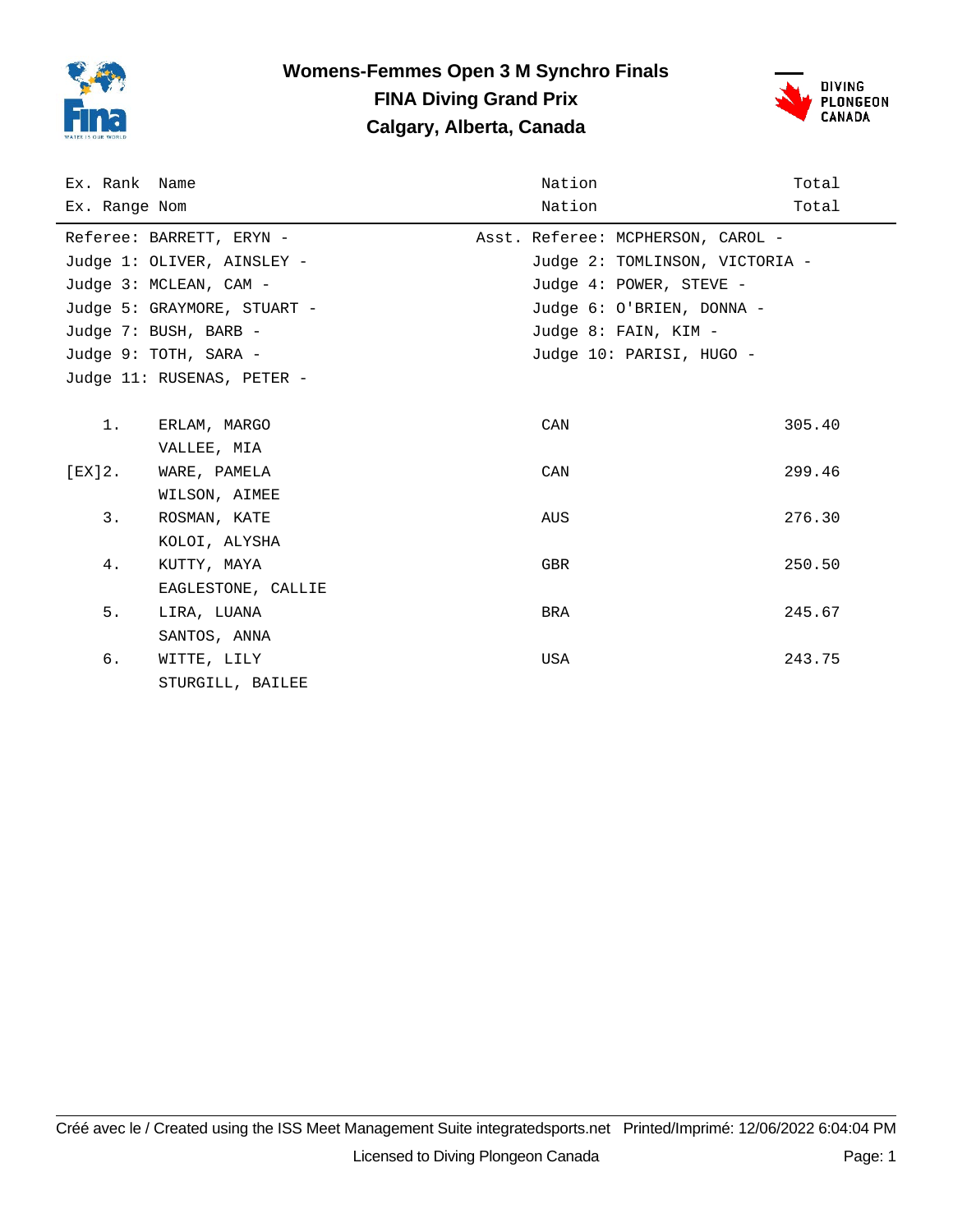

#### **Womens-Femmes Open Platform Prelims FINA Diving Grand Prix Calgary, Alberta, Canada**



| Ex. Rank Name                  | Group       | Nation                          | Total  |
|--------------------------------|-------------|---------------------------------|--------|
| Ex. Range Nom                  | Groupe      | Nation                          | Total  |
| PANEL A                        |             |                                 |        |
| Referee: BUSH, BARB -          |             | Asst. Referee: SEHN, ERIC -     |        |
| Judge 1: PARISI, HUGO -        |             | Judge 2: TOTH, SARA -           |        |
| Judge 3: GRAYMORE, STUART -    |             | Judge 4: BARRETT, ERYN -        |        |
| Judge 5: FAIN, KIM -           |             | Judge 6: OLIVER, AINSLEY -      |        |
| Judge 7: TOMLINSON, VICTORIA - |             |                                 |        |
| PANEL B                        |             |                                 |        |
| Referee: BUSH, BARB -          |             | Asst. Referee: RUSENAS, PETER - |        |
| Judge 1: PARISI, HUGO -        |             | Judge 2: TOTH, SARA -           |        |
| Judge 3: GRAYMORE, STUART -    |             | Judge 4: BARRETT, ERYN -        |        |
| Judge 5: FAIN, KIM -           |             | Judge 6: OLIVER, AINSLEY -      |        |
| Judge 7: TOMLINSON, VICTORIA - |             |                                 |        |
| TOULSON, LOIS<br>1.            | Open        | GBR                             | 328.50 |
| 2.<br>TOTH, CELINA             | Open        | CAN                             | 317.55 |
| BATALLA, RENÉE<br>3.           | Open        | CAN                             | 316.35 |
| 4.<br>OLIVEIRA, INGRID         | Open        | BRA                             | 300.20 |
| 5.<br>MEANEY, EMILY            | Open        | AUS                             | 291.50 |
| б.<br>HINGSTON, LAURA          | Open        | AUS                             | 281.70 |
| 7.<br>BIRCH, ROBYN             | Open        | GBR                             | 274.45 |
| 8.<br>FUNG, KATELYN            | Open        | CAN                             | 258.05 |
| 9.<br>BOYLE, JANIE             | Open        | USA                             | 257.50 |
| 10. AGUNBIADE, NIKE            | Open        | USA                             | 251.45 |
| 11. MILLER, KATE               | Open        | CAN                             | 237.80 |
| 12. BOISVERT, JULIANNE         | Open        | CAN                             | 233.85 |
| 13. STURGILL, BAILEE           | <b>Open</b> | USA                             | 228.30 |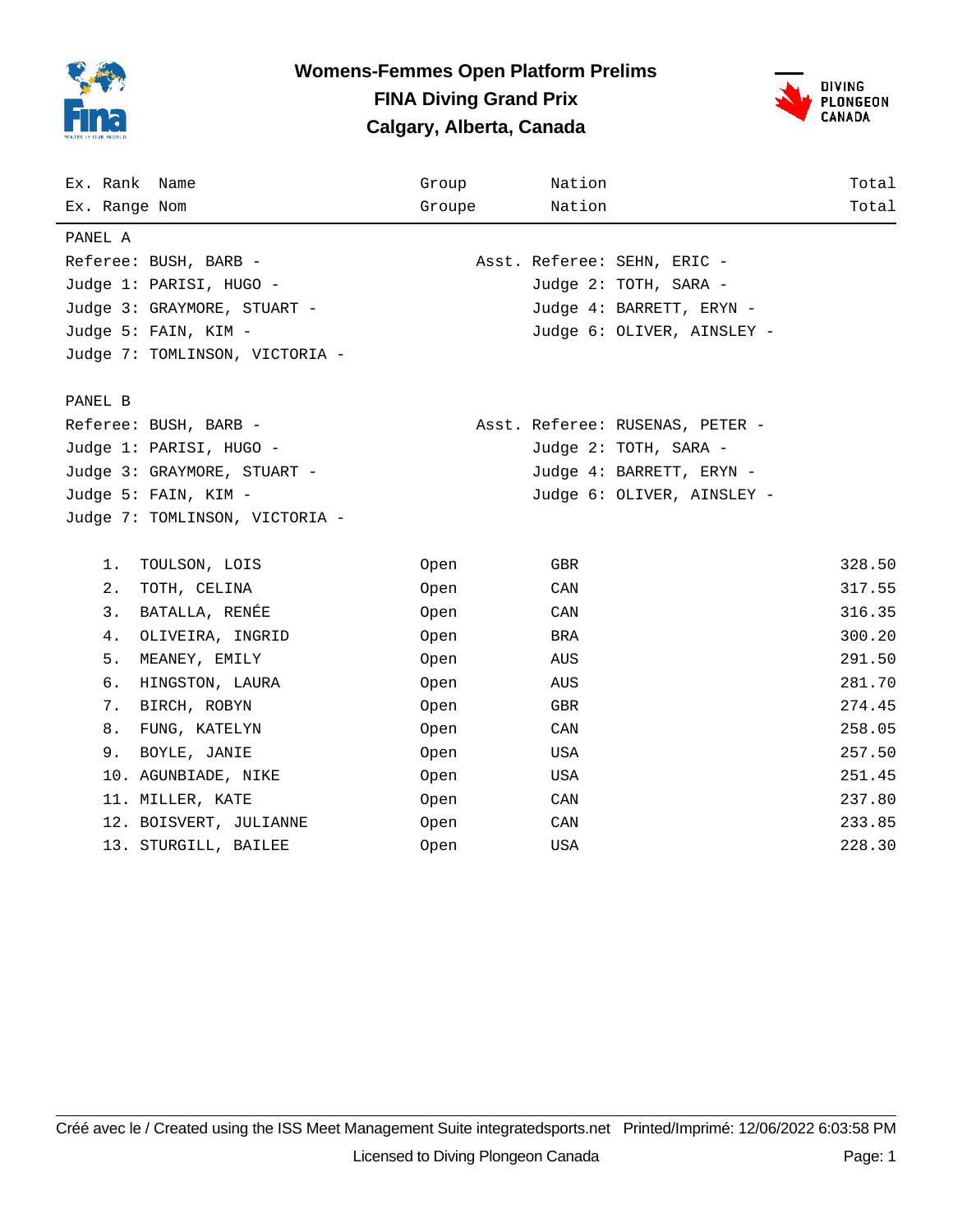

## **Womens-Femmes Open Platform Semi-A FINA Diving Grand Prix Calgary, Alberta, Canada**



| Ex. Rank Name                  | Group       | Nation                          | Total  |
|--------------------------------|-------------|---------------------------------|--------|
| Ex. Range Nom                  | Groupe      | Nation                          | Total  |
| PANEL A                        |             |                                 |        |
| Referee: BUSH, BARB -          |             | Asst. Referee: SEHN, ERIC -     |        |
| Judge 1: PARISI, HUGO -        |             | Judge 2: TOTH, SARA -           |        |
| Judge 3: GRAYMORE, STUART -    |             | Judge 4: BARRETT, ERYN -        |        |
| Judge 5: FAIN, KIM -           |             | Judge 6: OLIVER, AINSLEY -      |        |
| Judge 7: TOMLINSON, VICTORIA - |             |                                 |        |
|                                |             |                                 |        |
| PANEL B                        |             |                                 |        |
| Referee: BUSH, BARB -          |             | Asst. Referee: RUSENAS, PETER - |        |
| Judge 1: PARISI, HUGO -        |             | Judge 2: TOTH, SARA -           |        |
| Judge 3: GRAYMORE, STUART -    |             | Judge 4: BARRETT, ERYN -        |        |
| Judge 5: FAIN, KIM -           |             | Judge 6: OLIVER, AINSLEY -      |        |
| Judge 7: TOMLINSON, VICTORIA - |             |                                 |        |
| $1$ .                          |             | BRA                             | 306.00 |
| OLIVEIRA, INGRID               | Open        |                                 |        |
| 2.<br>TOTH, CELINA             | Open        | CAN                             | 284.10 |
| 3.<br>STURGILL, BAILEE         | Open        | USA                             | 260.85 |
| 4.<br>FUNG, KATELYN            | Open        | CAN                             | 255.05 |
| 5.<br>AGUNBIADE, NIKE          | Open        | USA                             | 251.85 |
| б.<br>HINGSTON, LAURA          | <b>Open</b> | AUS                             | 247.15 |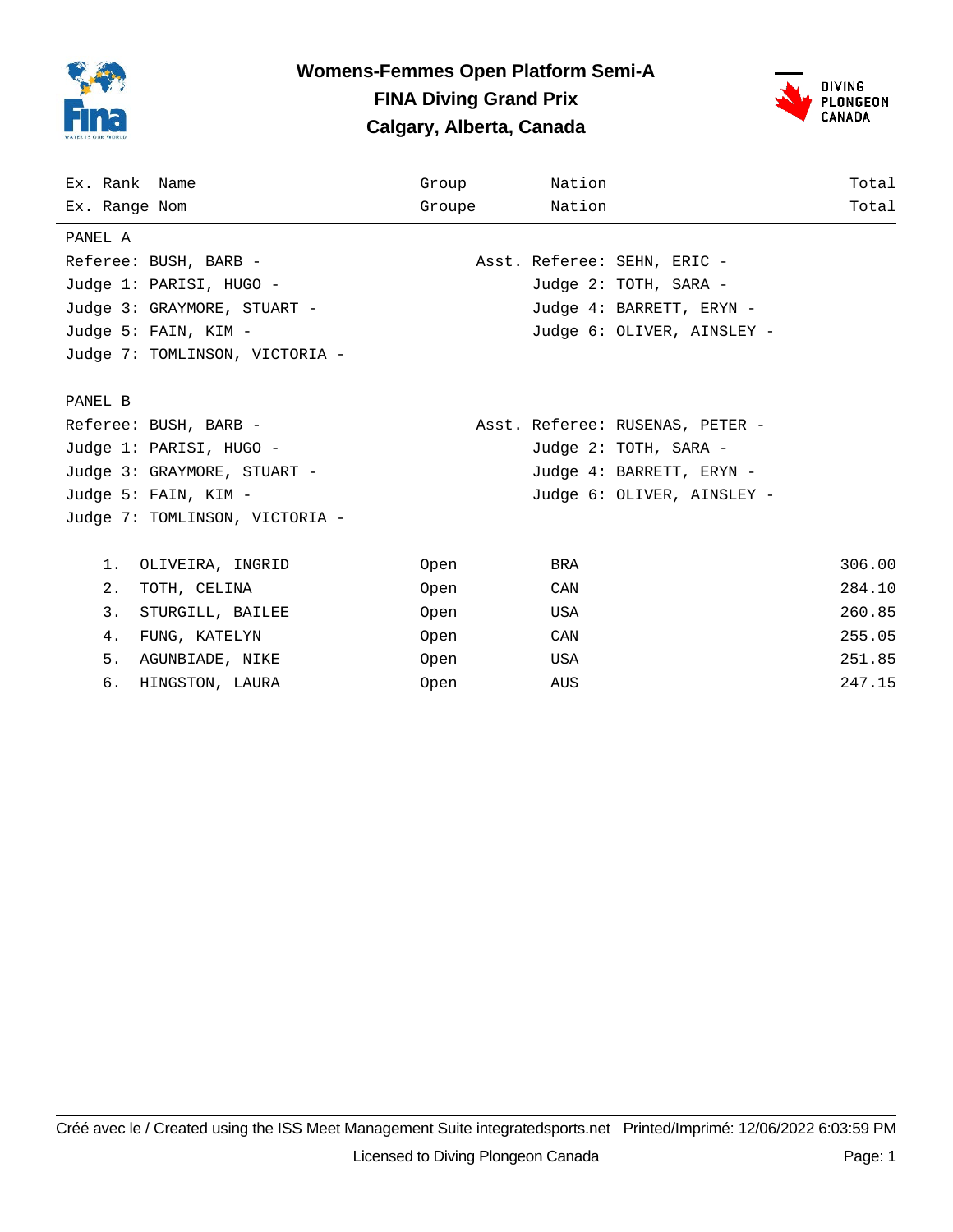

## **Womens-Femmes Open Platform Semi-B FINA Diving Grand Prix Calgary, Alberta, Canada**



| Ex. Rank Name                  | Group  | Nation                          | Total  |
|--------------------------------|--------|---------------------------------|--------|
| Ex. Range Nom                  | Groupe | Nation                          | Total  |
| PANEL A                        |        |                                 |        |
| Referee: BUSH, BARB -          |        | Asst. Referee: SEHN, ERIC -     |        |
| Judge 1: PARISI, HUGO -        |        | Judge 2: TOTH, SARA -           |        |
| Judge 3: GRAYMORE, STUART -    |        | Judge 4: BARRETT, ERYN -        |        |
| Judge 5: FAIN, KIM -           |        | Judge 6: OLIVER, AINSLEY -      |        |
| Judge 7: TOMLINSON, VICTORIA - |        |                                 |        |
|                                |        |                                 |        |
| PANEL B                        |        |                                 |        |
| Referee: BUSH, BARB -          |        | Asst. Referee: RUSENAS, PETER - |        |
| Judge 1: PARISI, HUGO -        |        | Judge 2: TOTH, SARA -           |        |
| Judge 3: GRAYMORE, STUART -    |        | Judge 4: BARRETT, ERYN -        |        |
| Judge 5: FAIN, KIM -           |        | Judge 6: OLIVER, AINSLEY -      |        |
| Judge 7: TOMLINSON, VICTORIA - |        |                                 |        |
|                                |        |                                 |        |
| $1$ .<br>TOULSON, LOIS         | Open   | GBR                             | 326.90 |
| 2.<br>BOYLE, JANIE             | Open   | USA                             | 310.10 |
| 3.<br>BIRCH, ROBYN             | Open   | GBR                             | 300.75 |
| 4.<br>MILLER, KATE             | Open   | CAN                             | 282.75 |
| 5.<br>MEANEY, EMILY            | Open   | AUS                             | 265.40 |
| BATALLA, RENÉE<br>б.           | Open   | CAN                             | 257.00 |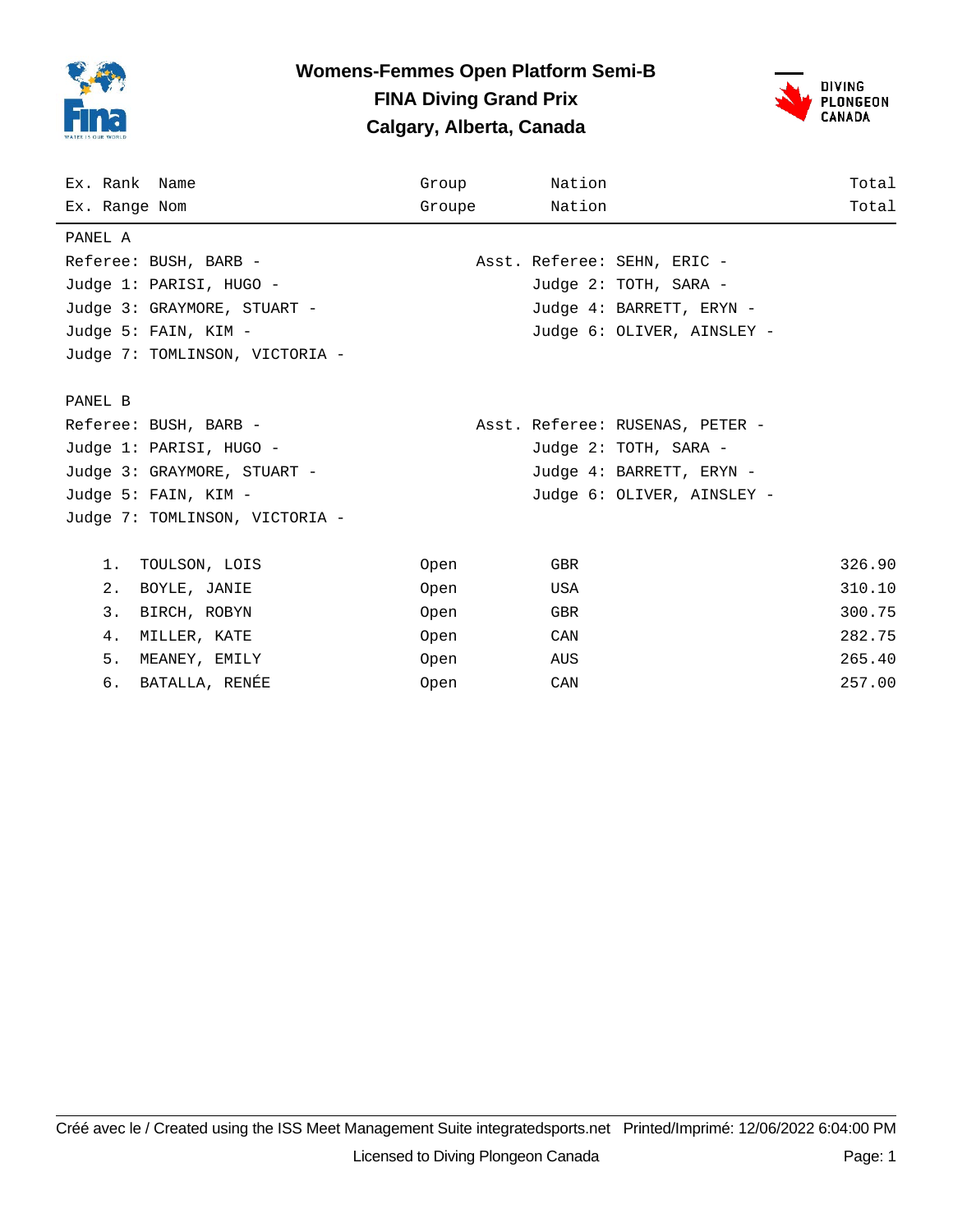

## **Womens-Femmes Open Platform Finals FINA Diving Grand Prix Calgary, Alberta, Canada**



| Ex. Rank Name               | Group  | Nation                         | Total  |
|-----------------------------|--------|--------------------------------|--------|
| Ex. Range Nom               | Groupe | Nation                         | Total  |
| Referee: MCPHERSON, CAROL - |        | Asst. Referee: MCLEAN, CAM -   |        |
| Judge 1: BARRETT, ERYN -    |        | Judge 2: GRAYMORE, STUART -    |        |
| Judge 3: PARISI, HUGO -     |        | Judge 4: TOTH, SARA -          |        |
| Judge 5: FAIN, KIM -        |        | Judge 6: TOMLINSON, VICTORIA - |        |
| Judge 7: OLIVER, AINSLEY -  |        |                                |        |
|                             |        |                                |        |
| OLIVEIRA, INGRID<br>1.      | Open   | BRA                            | 361.90 |
| 2.<br>TOTH, CELINA          | Open   | CAN                            | 332.30 |
| 3.<br>TOULSON, LOIS         | Open   | <b>GBR</b>                     | 293.40 |
| STURGILL, BAILEE<br>4.      | Open   | USA                            | 292.20 |
| 5.<br>BIRCH, ROBYN          | Open   | GBR                            | 250.35 |
| б.<br>BOYLE, JANIE          | Open   | USA                            | 232.30 |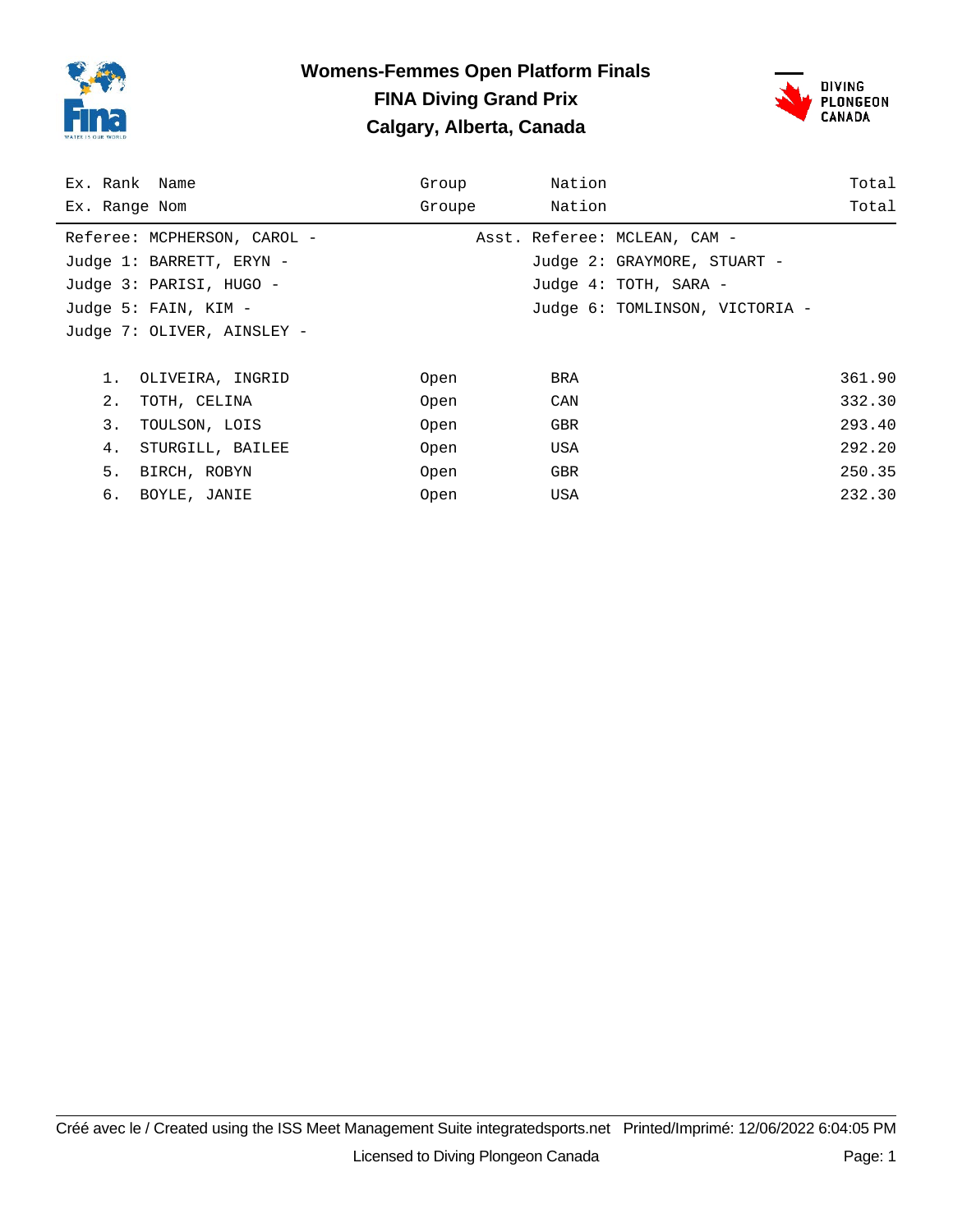

# **Mens-Hommes Open 10 M Synchro Finals FINA Diving Grand Prix Calgary, Alberta, Canada**



| Ex. Rank Name<br>Ex. Range Nom |                              |                        | Nation<br>Nation                            | Total<br>Total                 |
|--------------------------------|------------------------------|------------------------|---------------------------------------------|--------------------------------|
|                                | Referee: OLIVER, AINSLEY -   |                        | Asst. Referee: LORTIE, STEPHANE -           |                                |
|                                | Judge 1: POWER, STEVE -      |                        | Judge 2: GRAYMORE, STUART -                 |                                |
|                                | Judge 3: O'BRIEN, DONNA -    |                        | Judge 4: TOTH, SARA -                       |                                |
|                                | Judge 5: FAIN, KIM -         |                        | Judge 6: MCLEAN, CAM -                      |                                |
|                                | Judge 7: PARISI, HUGO -      |                        |                                             | Judge 8: TOMLINSON, VICTORIA - |
|                                | Judge 9: BARRETT, ERYN -     |                        | Judge 10: BENAVIDES, JAMIE -                |                                |
|                                | Judge 11: MCPHERSON, CAROL - |                        |                                             |                                |
|                                |                              |                        |                                             |                                |
| 1.                             |                              | ZSOMBOR-MURRAY, NATHAN | CAN                                         | 436.56                         |
| 401B                           | WIENS, RYLAN<br>2.0          |                        | 9.0 9.0 8.5 9.0 9.0 9.0 8.5 8.5 8.5 8.5 9.5 | 52.20                          |
| 201B                           | 2.0                          |                        | 9.0 9.0 9.0 9.0 9.0 8.5 8.5 9.0 9.5 9.5 9.0 | 54.60                          |
| 407C                           | 3.2                          |                        | 8.5 8.5 9.0 9.0 8.5 9.0 8.5 8.5 8.5 9.0 9.5 | 83.52                          |
| 109C                           | 3.7                          |                        | 6.5 7.0 6.5 5.0 5.0 5.0 6.0 7.0 7.5 7.5 6.0 | 71.04                          |
| 307C                           | 3.4                          |                        | 7.5 7.5 6.5 9.0 9.5 9.0 9.0 8.0 9.0 9.5 9.5 | 89.76                          |
| 5253B                          | 3.2                          |                        | 9.5 9.0 9.5 9.0 9.5 9.5 8.5 9.5 8.0 8.0 9.0 | 85.44                          |
| 2.                             | CUTMORE, BEN                 |                        | GBR                                         | 374.58                         |
|                                | KOTHARI, KYLE                |                        |                                             |                                |
| 301B                           | 2.0                          |                        | 8.0 8.5 7.5 8.0 8.5 8.5 8.0 8.0 8.5 7.5 8.5 | 49.20                          |
| 401B                           | 2.0                          |                        | 8.5 8.0 8.0 9.0 8.5 8.5 8.5 8.5 8.5 8.0 8.5 | 50.40                          |
| 407C                           | 3.2                          |                        | 8.0 8.0 8.0 8.5 8.0 9.0 8.0 8.5 8.0 8.0 8.5 | 78.72                          |
| 207C                           | 3.3                          |                        | 5.0 6.0 6.0 7.0 7.0 7.5 6.0 6.5 5.5 6.0 5.5 | 60.39                          |
| 5253B                          | 3.2                          |                        | 6.5 7.0 7.5 7.5 7.0 7.5 7.0 7.0 7.0 7.0 6.5 | 68.16                          |
| 109C                           | 3.7                          |                        | 5.0 5.0 5.0 7.0 6.5 7.0 5.0 6.5 6.5 6.0 6.0 | 67.71                          |
| $[EX]3$ .                      | TESSIER, BENJAMIN            |                        | CAN                                         | 374.31                         |
|                                | CULLEN, MATT                 |                        |                                             |                                |
| 401B                           | 2.0                          |                        | 8.5 9.0 9.0 8.0 8.0 7.5 9.0 9.0 9.0 7.5 8.5 | 52.20                          |
| 301B                           | 2.0                          |                        | 8.5 8.5 8.5 8.5 8.5 8.5 8.5 8.0 8.5 9.0 8.5 | 51.00                          |
| 107B                           | 3.0                          |                        | 6.5 6.5 7.5 7.5 8.0 8.0 5.5 7.5 6.0 6.0 8.0 | 61.20                          |
| 407C                           | 3.2                          |                        | 8.5 8.0 8.5 7.5 6.5 6.0 8.0 8.0 8.0 7.5 7.5 | 73.92                          |
| 207C                           | 3.3                          |                        | 7.5 8.5 8.0 2.5 3.5 3.5 5.5 6.5 4.5 5.0 4.5 | 52.47                          |
| 5253B                          | 3.2                          |                        | 9.0 9.5 9.0 8.5 9.0 9.5 8.5 8.5 8.5 9.0 8.5 | 83.52                          |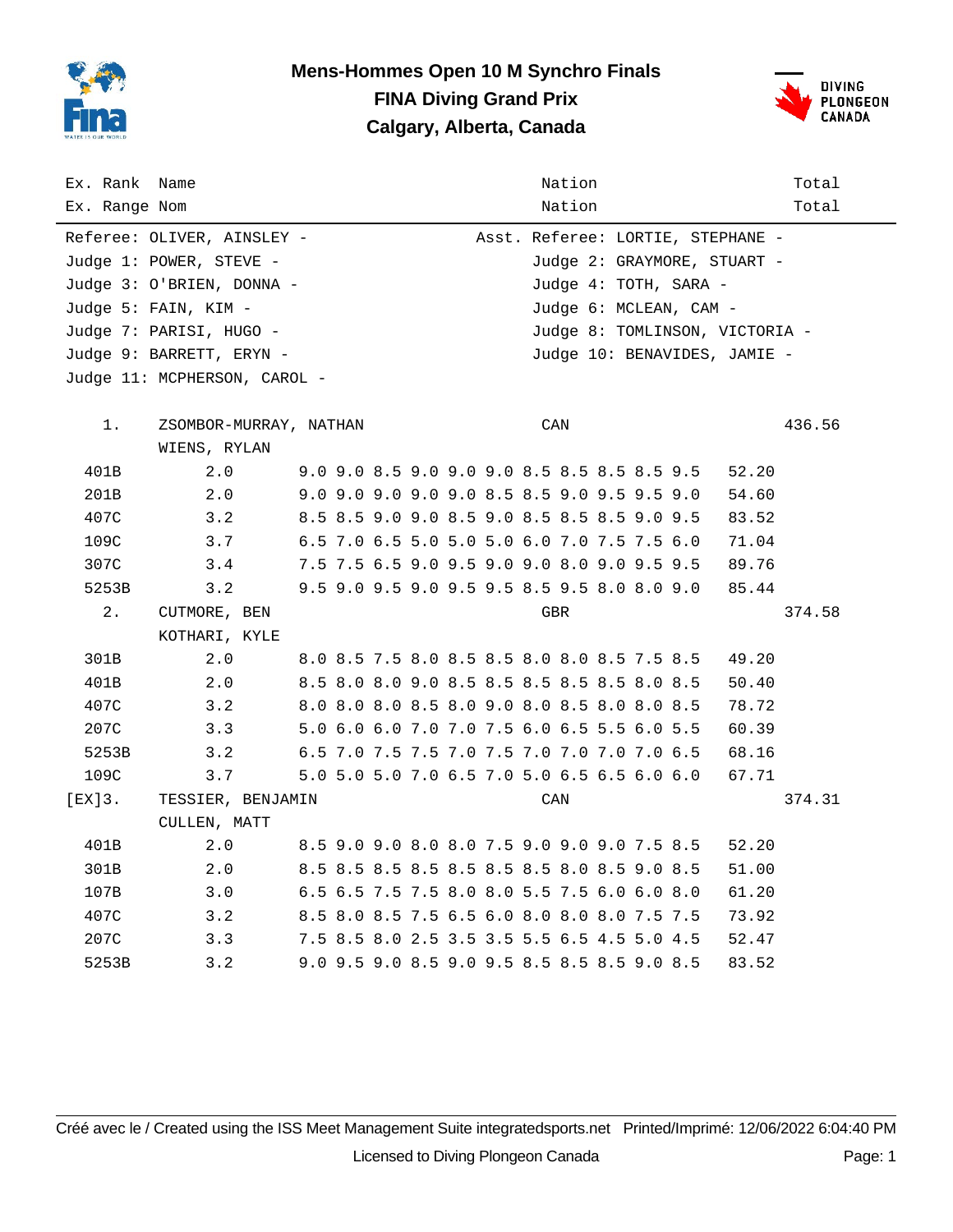

#### **Mens-Hommes Open 10 M Synchro Finals FINA Diving Grand Prix Calgary, Alberta, Canada**



| Ex. Rank Name | Nation          |  |  |  |  |  |  |                                             |        |  |                                             | Total |        |
|---------------|-----------------|--|--|--|--|--|--|---------------------------------------------|--------|--|---------------------------------------------|-------|--------|
| Ex. Range Nom |                 |  |  |  |  |  |  |                                             | Nation |  |                                             |       | Total  |
| 4.            | FLORY, MAXWELL  |  |  |  |  |  |  | USA                                         |        |  |                                             |       | 371.40 |
|               | COOPER, ZACHARY |  |  |  |  |  |  |                                             |        |  |                                             |       |        |
| 401B          | 2.0             |  |  |  |  |  |  | 8.5 8.0 9.0 8.0 7.0 8.0 8.0 8.0 8.0 8.0 8.5 |        |  |                                             | 48.60 |        |
| 201B          | 2.0             |  |  |  |  |  |  | 8.0 8.0 8.5 8.0 7.5 8.0 8.0 8.0 8.5 8.0 8.0 |        |  |                                             | 48.00 |        |
| 407C          | 3.2             |  |  |  |  |  |  | 6.0 4.5 6.0 5.5 5.5 6.0 5.5 6.0 7.0 6.5 6.5 |        |  |                                             | 58.56 |        |
| 307C          | 3.4             |  |  |  |  |  |  | 5.5 5.5 6.5 6.0 6.5 6.0 6.0 6.0 8.0 8.0 6.5 |        |  |                                             | 65.28 |        |
| 5255B         | 3.6             |  |  |  |  |  |  | 6.0 6.5 7.0 8.0 8.0 7.5 7.5 7.5 7.5 8.0 7.5 |        |  |                                             | 79.92 |        |
| 109C          | 3.7             |  |  |  |  |  |  |                                             |        |  | 5.5 6.5 6.0 7.0 5.0 5.5 7.0 7.0 6.5 7.5 5.5 | 71.04 |        |
| 5.            | SOUZA, ISAAC    |  |  |  |  |  |  | BRA                                         |        |  |                                             |       | 355.59 |
|               | PEREIRA, KAWAN  |  |  |  |  |  |  |                                             |        |  |                                             |       |        |
| 201B          | 2.0             |  |  |  |  |  |  |                                             |        |  | 7.0 6.5 8.0 6.5 7.0 7.0 7.5 7.5 7.5 8.0 7.0 | 43.80 |        |
| 301B          | 2.0             |  |  |  |  |  |  | 6.5 7.0 7.0 7.5 8.0 8.0 7.0 7.5 8.0 6.0 6.5 |        |  |                                             | 43.20 |        |
| 5253B         | 3.2             |  |  |  |  |  |  | 6.5 6.5 7.0 5.5 7.5 5.0 7.5 7.5 7.5 6.5 6.0 |        |  |                                             | 64.32 |        |
| 407C          | 3.2             |  |  |  |  |  |  | 7.0 7.0 7.5 6.5 7.5 5.5 7.0 7.0 7.0 6.5 7.0 |        |  |                                             | 66.24 |        |
| 109C          | 3.7             |  |  |  |  |  |  | 6.0 6.0 6.0 5.0 5.5 6.5 7.0 7.0 7.0 8.0 6.0 |        |  |                                             | 72.15 |        |
| 5255B         | 3.6             |  |  |  |  |  |  | 6.0 5.5 6.0 4.5 4.5 4.5 7.0 7.0 6.5 6.5 6.0 |        |  |                                             | 65.88 |        |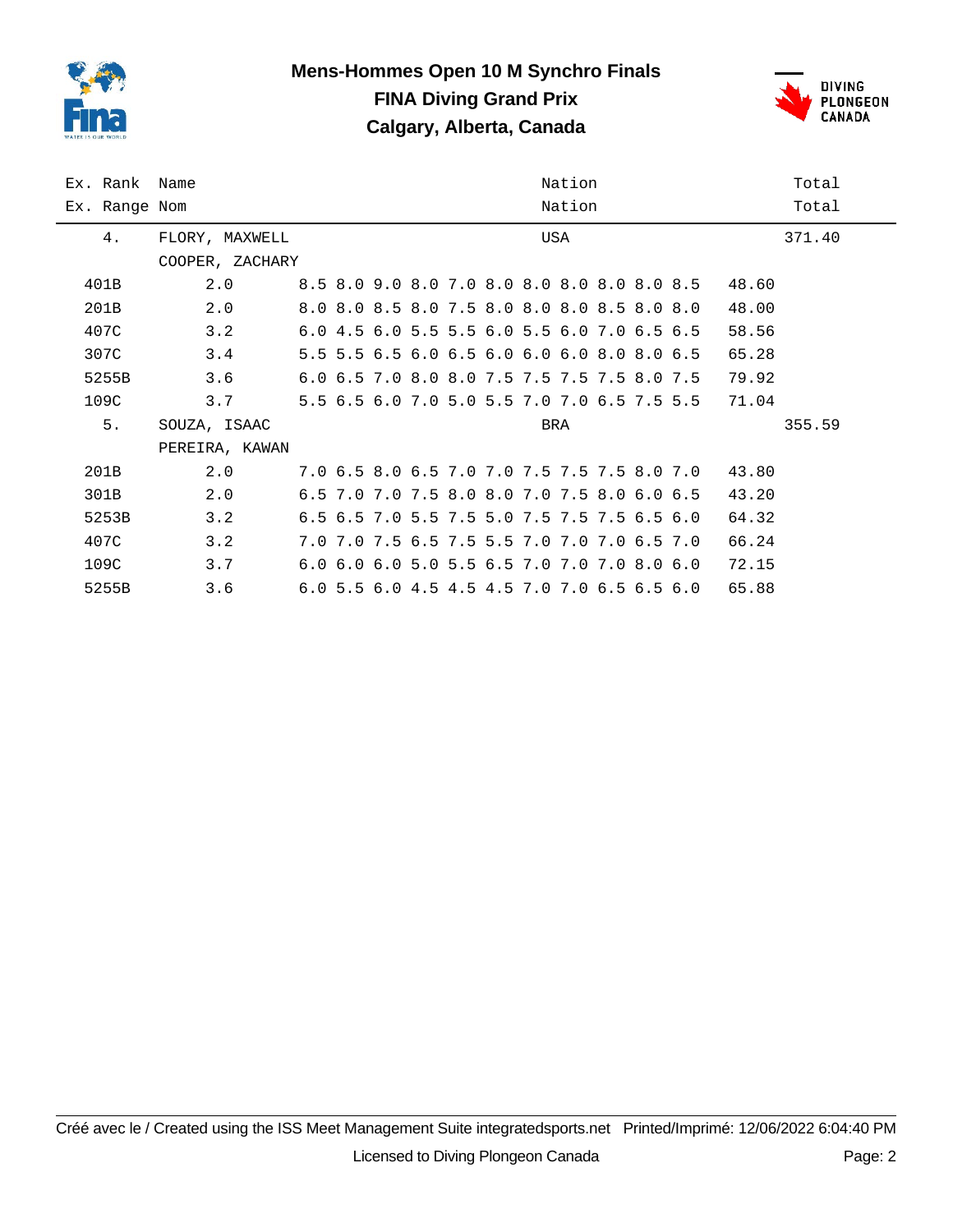

### **Mens-Hommes Open 3 M Prelims FINA Diving Grand Prix Calgary, Alberta, Canada**



| Ex. Rank Name<br>Ex. Range Nom                  |           |     | Group<br>Groupe |     | Nation<br>Nation            |                       |                                | Total<br>Total |
|-------------------------------------------------|-----------|-----|-----------------|-----|-----------------------------|-----------------------|--------------------------------|----------------|
| Referee: MCPHERSON, CAROL -                     |           |     |                 |     |                             |                       |                                |                |
| Judge 1: BARRETT, ERYN -                        |           |     |                 |     |                             |                       | Judge 2: GRAYMORE, STUART -    |                |
|                                                 |           |     |                 |     |                             | Judge 4: TOTH, SARA - |                                |                |
| Judge 3: PARISI, HUGO -<br>Judge 5: FAIN, KIM - |           |     |                 |     |                             |                       |                                |                |
|                                                 |           |     |                 |     |                             |                       | Judge 6: TOMLINSON, VICTORIA - |                |
| Judge 7: OLIVER, AINSLEY -                      |           |     |                 |     |                             |                       |                                |                |
| 1.<br>FOFANA, CEDRIC                            |           |     | Open            | CAN |                             |                       |                                | 409.15         |
|                                                 | 205B      | 3.0 |                 |     | 8.5 8.0 8.0 8.0 7.5 8.5 8.5 |                       | 73.50                          |                |
|                                                 | 5154B 3.4 |     |                 |     | 7.0 7.0 7.0 7.5 7.0 7.0 7.0 |                       | 71.40                          |                |
|                                                 | 405B      | 3.0 |                 |     | 6.5 7.0 6.5 7.0 7.0 6.0 7.0 |                       | 61.50                          |                |
|                                                 | 307C      | 3.5 |                 |     | 7.0 6.0 6.5 6.0 6.5 6.0 7.5 |                       | 66.50                          |                |
|                                                 | 107B      | 3.1 |                 |     | 7.5 6.5 7.0 7.5 7.5 7.5 7.5 |                       | 69.75                          |                |
|                                                 | 5337D 3.5 |     |                 |     | 7.0 6.0 6.0 6.5 6.0 6.5 7.0 |                       | 66.50                          |                |
| $2$ .<br>FOGACA, RAFAEL                         |           |     | Open            | BRA |                             |                       |                                | 376.75         |
|                                                 | 107B      | 3.1 |                 |     | 7.0 7.0 6.0 6.0 6.0 6.5 6.5 |                       | 58.90                          |                |
|                                                 | 407C      | 3.4 |                 |     | 6.0 5.0 6.0 6.0 5.5 6.5 6.0 |                       | 61.20                          |                |
|                                                 | 109C      | 3.8 |                 |     | 4.5 4.0 4.0 4.0 4.0 4.5 4.0 |                       | 45.60                          |                |
|                                                 | 5154B 3.4 |     |                 |     | 7.0 6.5 7.5 6.0 6.5 6.0 6.5 |                       | 66.30                          |                |
|                                                 | 205B      | 3.0 |                 |     | 7.5 7.0 7.0 8.0 7.5 7.0 8.0 |                       | 66.00                          |                |
|                                                 | 307C      | 3.5 |                 |     | 7.5 7.5 7.0 7.5 8.0 7.5 7.5 |                       | 78.75                          |                |
| 3.<br>HOULDEN, JORDAN                           |           |     | Open            | GBR |                             |                       |                                | 375.30         |
|                                                 | 5154B 3.4 |     |                 |     | 6.0 5.0 5.0 5.5 4.5 5.5 5.5 |                       | 54.40                          |                |
|                                                 | 407C      | 3.4 |                 |     | 7.0 7.5 7.5 8.0 8.0 7.5 7.0 |                       | 76.50                          |                |
|                                                 | 307C      | 3.5 |                 |     | 6.0 6.5 7.0 6.0 6.0 6.5 6.5 |                       | 66.50                          |                |
|                                                 | 5156B 3.9 |     |                 |     | 4.0 4.5 4.0 3.5 3.0 3.5 3.5 |                       | 42.90                          |                |
|                                                 | 207C      | 3.6 |                 |     | 6.0 6.0 6.5 7.0 6.5 6.0 6.0 |                       | 66.60                          |                |
|                                                 | 109C      | 3.8 |                 |     | 6.0 7.0 6.0 6.0 6.5 6.0 5.5 |                       | 68.40                          |                |
| 4.<br>HATTIE, BRYDEN                            |           |     | Open            | CAN |                             |                       |                                | 375.15         |
|                                                 | 405B      | 3.0 |                 |     | 8.0 7.5 7.0 8.5 8.0 8.0 8.5 |                       | 72.00                          |                |
|                                                 | 5152B 3.0 |     |                 |     | 8.5 7.5 8.0 8.0 7.5 8.0 8.0 |                       | 72.00                          |                |
|                                                 | 305B      | 3.0 |                 |     | 7.0 7.0 6.0 6.5 7.0 7.0 7.0 |                       | 63.00                          |                |
|                                                 | 205B      | 3.0 |                 |     | 8.0 7.0 7.5 8.0 7.5 7.5 7.5 |                       | 67.50                          |                |
|                                                 | 107B      | 3.1 |                 |     | 8.0 7.0 6.5 7.0 6.5 7.5 7.5 |                       | 66.65                          |                |
|                                                 | 407C      | 3.4 |                 |     | 4.0 3.0 2.5 4.0 3.0 3.5 3.5 |                       | 34.00                          |                |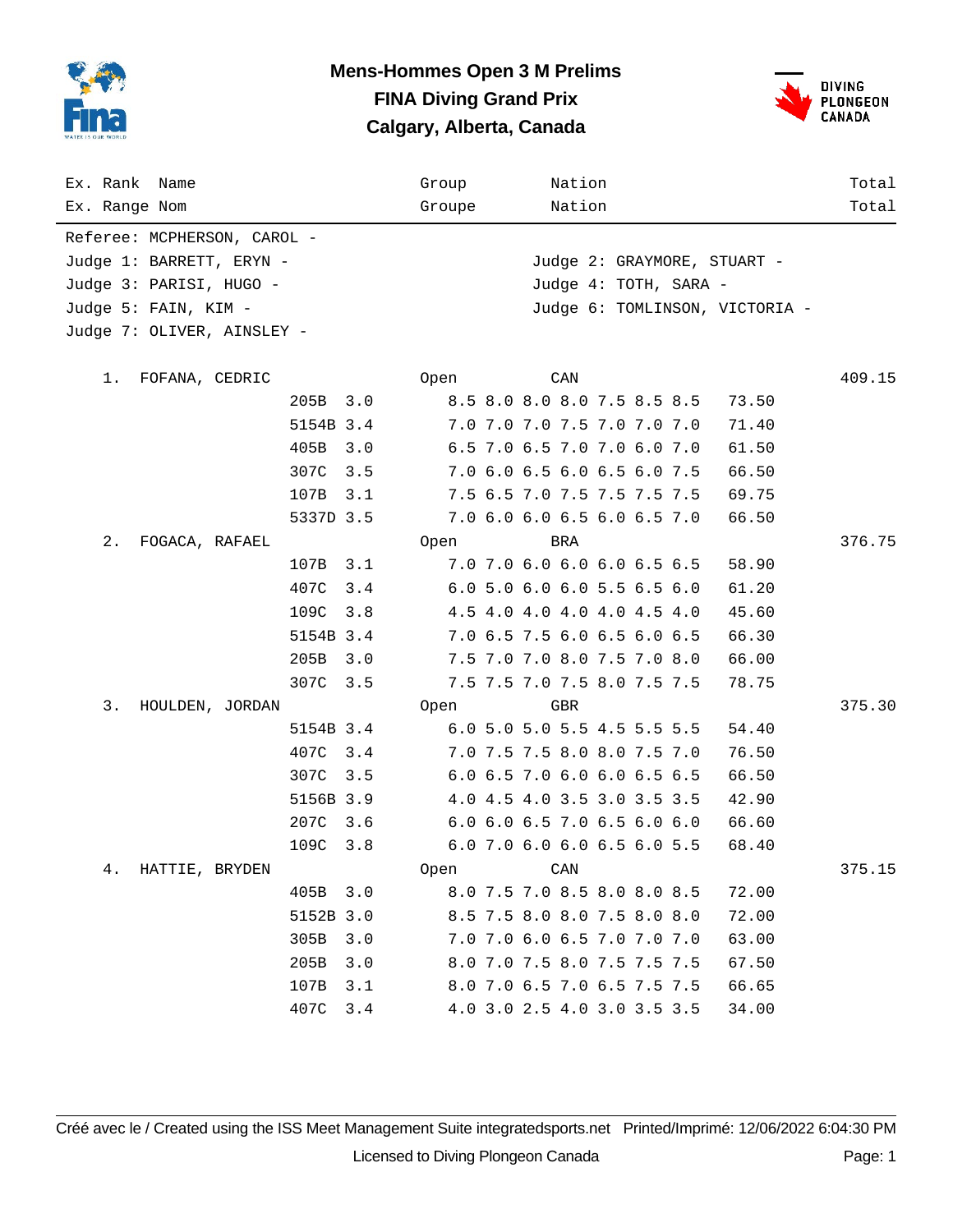

# **Mens-Hommes Open 3 M Prelims FINA Diving Grand Prix Calgary, Alberta, Canada**



|    | Ex. Rank Name             | Group  | Nation                               | Total  |
|----|---------------------------|--------|--------------------------------------|--------|
|    | Ex. Range Nom             | Groupe | Nation                               | Total  |
| 5. | DUPERRE, NOAH             | Open   | USA                                  | 362.60 |
|    | 205B<br>3.0               |        | 8.0 7.0 7.5 7.5 7.5 7.5 8.0<br>67.50 |        |
|    | 305B<br>3.0               |        | 6.0 5.5 6.5 6.5 6.5 6.0 6.5<br>57.00 |        |
|    | 5152B 3.0                 |        | 7.0 7.0 7.0 6.5 6.5 7.5 6.5<br>61.50 |        |
|    | 5337D 3.5                 |        | 6.5 7.5 6.0 7.5 6.5 7.0 7.0<br>71.75 |        |
|    | 107B<br>3.1               |        | 5.5 5.0 4.5 4.5 4.5 4.0 4.5<br>41.85 |        |
|    | 405B<br>3.0               |        | 7.5 7.0 6.5 7.5 7.0 7.0 7.0<br>63.00 |        |
| б. | GOODFELLOW, DANIEL        | Open   | <b>GBR</b>                           | 361.85 |
|    | 5154B 3.4                 |        | 7.0 7.0 6.0 6.0 6.0 7.0 6.5<br>66.30 |        |
|    | 407C<br>3.4               |        | 6.0 4.5 5.0 5.5 5.0 5.0 6.0<br>52.70 |        |
|    | 307C<br>3.5               |        | 4.5 4.5 4.0 4.5 5.5 4.0 4.0<br>45.50 |        |
|    | 5156B 3.9                 |        | 7.0 7.0 6.5 6.5 7.0 7.0 6.5<br>79.95 |        |
|    | 109C<br>3.8               |        | 6.5 7.5 6.5 6.5 6.0 7.0 7.0<br>76.00 |        |
|    | 207C<br>3.6               |        | 4.0 3.0 4.0 3.5 4.0 4.0 3.0<br>41.40 |        |
| 7. | KNIGHT-WISDOM, YONA       | Open   | JAM                                  | 360.00 |
|    | 3.1<br>107B               |        | 7.5 7.0 7.5 8.0 8.0 7.5 8.0<br>71.30 |        |
|    | 205B<br>3.0               |        | 7.5 7.5 7.5 7.0 7.5 8.0 7.5<br>67.50 |        |
|    | 5152B 3.0                 |        | 6.5 7.0 7.0 7.0 7.5 7.0 7.0<br>63.00 |        |
|    | 407C<br>3.4               |        | 4.0 4.0 3.5 4.0 4.0 3.5 4.0<br>40.80 |        |
|    | 307C<br>3.5               |        | 5.5 6.0 6.0 6.0 6.0 5.0 6.0<br>63.00 |        |
|    | 5154B 3.4                 |        | 5.0 4.5 5.0 5.5 5.5 5.5 5.5<br>54.40 |        |
| 8. | GOSSELIN-PARADIS, LAURENT | Open   | CAN                                  | 356.95 |
|    | 405B<br>3.0               |        | 6.5 6.5 6.0 6.5 6.0 6.0 6.5<br>57.00 |        |
|    | 107B<br>3.1               |        | 7.0 8.0 7.0 7.5 7.0 7.5 7.0<br>66.65 |        |
|    | 5154B 3.4                 |        | 6.0 6.5 5.5 5.5 5.5 5.5 6.0<br>57.80 |        |
|    | 205B<br>3.0               |        | 7.0 6.5 6.0 5.5 6.5 6.5 7.0<br>58.50 |        |
|    | 305B 3.0                  |        | 6.0 6.5 6.0 5.5 6.5 6.0 6.0<br>54.00 |        |
|    | 5152B 3.0                 |        | 7.0 6.5 7.0 7.0 7.5 6.5 7.0<br>63.00 |        |
| 9. | MARKENTIN, BJORN          | Open   | CAN                                  | 348.90 |
|    | 3.0<br>205B               |        | 7.5 6.0 7.0 6.5 7.0 7.0 7.0<br>63.00 |        |
|    | 305B<br>3.0               |        | 7.0 7.0 6.5 6.0 6.0 6.5 6.5<br>58.50 |        |
|    | 5152B 3.0                 |        | 5.5 5.5 5.0 4.5 4.5 5.5 6.0<br>48.00 |        |
|    | 405B<br>3.0               |        | 7.5 7.0 7.0 7.5 7.0 7.0 7.0<br>63.00 |        |
|    | 107B<br>3.1               |        | 6.0 5.5 5.5 5.5 5.5 5.5 5.5<br>51.15 |        |
|    | 5335D 2.9                 |        | 8.0 7.0 7.5 8.0 7.5 7.5 7.0<br>65.25 |        |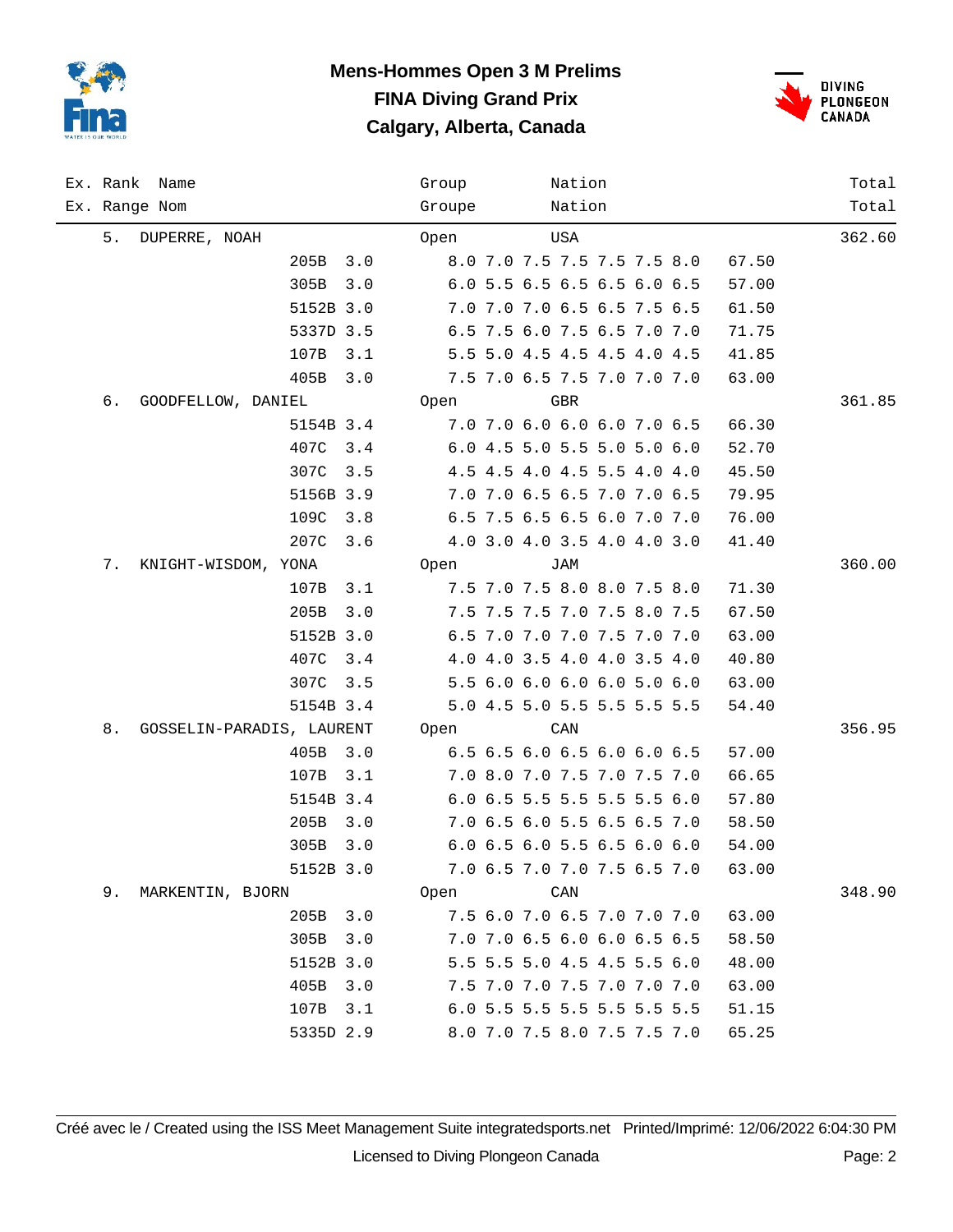

## **Mens-Hommes Open 3 M Prelims FINA Diving Grand Prix Calgary, Alberta, Canada**



| Ex. Rank Name                | Group<br>Nation                      | Total  |
|------------------------------|--------------------------------------|--------|
| Ex. Range Nom                | Nation<br>Groupe                     | Total  |
| 10. WEINRICH, MAXWELL        | USA<br>Open                          | 334.65 |
| 405B 3.0                     | 7.0 7.5 6.5 7.0 6.5 7.0 6.5<br>61.50 |        |
| 5152B 3.0                    | 7.0 7.0 7.0 7.5 6.5 7.5 5.5<br>63.00 |        |
| 305B<br>3.0                  | 4.5 5.5 3.5 4.0 4.5 4.5 3.5<br>39.00 |        |
| 205B<br>3.0                  | 7.0 7.0 6.0 5.5 6.0 6.0 6.5<br>55.50 |        |
| 107B<br>3.1                  | 7.5 7.0 7.0 8.0 8.0 8.0 7.0<br>69.75 |        |
| 5154B 3.4                    | 5.0 5.0 4.0 4.5 4.5 4.5 4.5<br>45.90 |        |
| 11. BOROWSKI, MANUEL         | Open<br>USA                          | 324.35 |
| 405B 3.0                     | 7.5 7.5 7.0 7.5 7.5 7.5 7.0<br>67.50 |        |
| 5152B 3.0                    | 6.0 5.5 6.0 6.0 6.0 6.0 6.5<br>54.00 |        |
| 107B<br>3.1                  | 6.5 6.5 5.5 5.5 6.0 6.0 6.5<br>57.35 |        |
| 205B<br>3.0                  | 4.5 4.5 5.0 4.0 5.0 4.0 5.5<br>42.00 |        |
| 305B<br>3.0                  | 6.0 6.5 6.5 5.5 4.5 5.0 6.0<br>52.50 |        |
| 5154B 3.4                    | 6.0 5.0 4.5 5.0 5.5 5.0 5.0<br>51.00 |        |
| 12. BAKER, LEON              | Open<br>GBR                          | 313.55 |
| 3.0<br>405B                  | 6.5 6.5 6.0 6.5 6.5 6.5 7.0<br>58.50 |        |
| 107B<br>3.1                  | 7.5 7.0 6.5 6.0 7.0 7.0 6.5<br>63.55 |        |
| 5353B 3.3                    | 6.0 6.0 6.0 5.5 5.5 6.5 5.5<br>57.75 |        |
| 205B<br>3.0                  | 4.0 4.5 3.5 3.5 4.5 4.0 4.5<br>37.50 |        |
| 307C<br>3.5                  | 3.5 3.5 2.5 3.5 3.5 3.5 3.5<br>36.75 |        |
| 5154B 3.4                    | 6.0 6.0 5.5 5.5 5.0 6.0 6.5<br>59.50 |        |
| 13. ESKRICK-PARKINSON, YOHAN | Open<br>JAM                          | 297.25 |
| 405B<br>3.0                  | 5.5 5.5 6.5 6.5 6.0 6.0 6.0<br>54.00 |        |
| 107B<br>3.1                  | 6.0 6.5 6.5 7.0 6.0 6.0 6.0<br>57.35 |        |
| 205B<br>3.0                  | 6.0 6.5 5.5 5.5 5.5 5.5 6.0<br>51.00 |        |
| 305B<br>3.0                  | 4.5 5.5 4.5 4.0 4.5 4.0 4.0<br>39.00 |        |
| 5152B 3.0                    | 6.5 6.5 6.5 7.0 7.0 6.0 6.5<br>58.50 |        |
| 5154B 3.4                    | 4.0 3.5 4.0 3.5 3.5 3.5 4.0<br>37.40 |        |
| 14. PEREIRA, KAWAN           | BRA<br>Open                          | 287.95 |
| 407C<br>3.4                  | 5.5 6.0 5.0 5.5 5.5 5.0 5.5<br>56.10 |        |
| 107B<br>3.1                  | 6.0 7.0 6.5 5.5 6.0 6.0 6.5<br>57.35 |        |
| 205B<br>3.0                  | 5.0 5.5 5.0 4.5 4.5 4.5 5.5<br>43.50 |        |
| 307C<br>3.5                  | 5.0 4.0 5.0 5.0 4.5 5.0 5.0<br>52.50 |        |
| 109C<br>3.8                  | 2.5 1.0 1.0 2.0 1.5 1.5 2.0<br>19.00 |        |
| 5154B 3.4                    | 5.5 7.0 6.0 4.5 5.0 6.0 6.0<br>59.50 |        |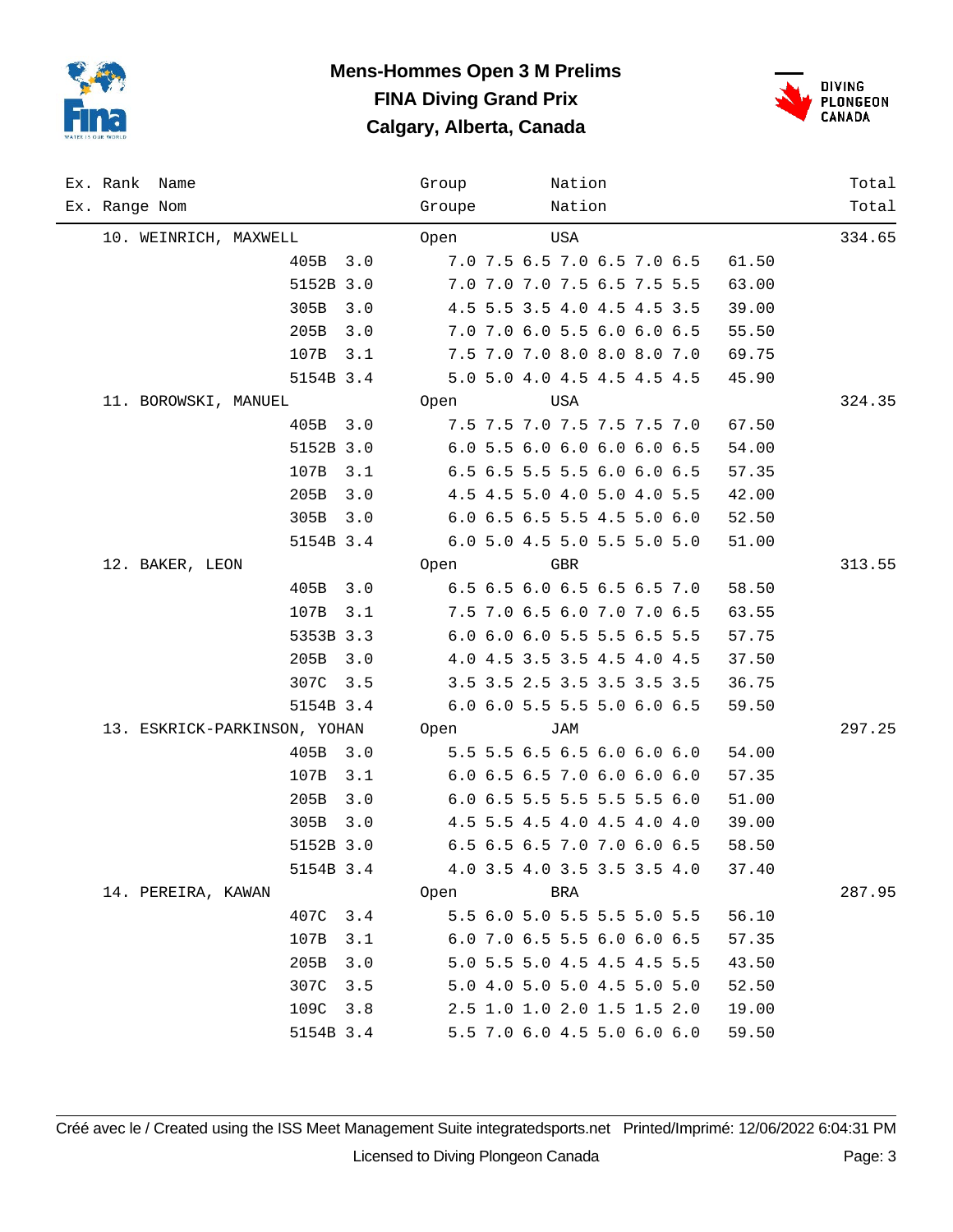

#### **Mens-Hommes Open 3 M Semi-A FINA Diving Grand Prix Calgary, Alberta, Canada**



| Ex. Rank Name<br>Ex. Range Nom  |             | Group<br>Groupe | Nation<br>Nation                     | Total<br>Total |
|---------------------------------|-------------|-----------------|--------------------------------------|----------------|
|                                 |             |                 |                                      |                |
| Referee: MCPHERSON, CAROL -     |             |                 |                                      |                |
| Judge 1: BARRETT, ERYN -        |             |                 | Judge 2: GRAYMORE, STUART -          |                |
| Judge 3: PARISI, HUGO -         |             |                 | Judge 4: TOTH, SARA -                |                |
| Judge 5: FAIN, KIM -            |             |                 | Judge 6: TOMLINSON, VICTORIA -       |                |
| Judge 7: OLIVER, AINSLEY -      |             |                 |                                      |                |
| 1.<br>FOGACA, RAFAEL            |             | Open            | BRA                                  | 419.60         |
|                                 | 107B<br>3.1 |                 | 8.0 7.0 7.5 7.5 7.5 7.5 7.5<br>69.75 |                |
|                                 | 407C<br>3.4 |                 | 5.5 5.5 5.5 7.0 6.5 6.0 5.5<br>57.80 |                |
|                                 | 109C<br>3.8 |                 | 7.5 7.5 7.5 7.5 7.5 7.5 7.0<br>85.50 |                |
|                                 | 5154B 3.4   |                 | 6.5 7.0 6.5 6.0 7.0 5.5 6.5<br>66.30 |                |
|                                 | 205B<br>3.0 |                 | 8.5 7.0 8.5 8.0 7.5 8.0 8.0<br>72.00 |                |
|                                 | 307C<br>3.5 |                 | 5.5 7.5 6.0 7.5 7.0 6.5 6.0<br>68.25 |                |
| $2$ .<br>GOODFELLOW, DANIEL     |             | Open            | GBR                                  | 412.55         |
|                                 | 5154B 3.4   |                 | 8.0 8.0 7.5 7.5 7.0 8.0 8.0<br>79.90 |                |
|                                 | 407C<br>3.4 |                 | 5.0 5.0 4.5 4.5 3.5 5.0 5.0<br>49.30 |                |
|                                 | 307C<br>3.5 |                 | 8.0 8.0 7.5 8.0 7.0 7.5 7.5<br>80.50 |                |
|                                 | 5156B 3.9   |                 | 6.5 6.5 6.0 6.5 6.0 6.5 6.5<br>76.05 |                |
|                                 | 109C<br>3.8 |                 | 7.5 7.0 7.5 6.0 7.0 8.0 7.5<br>83.60 |                |
|                                 | 207C<br>3.6 |                 | 4.0 3.0 4.0 3.5 4.0 4.0 4.0<br>43.20 |                |
| 3.<br>HATTIE, BRYDEN            |             | Open            | CAN                                  | 393.60         |
|                                 | 405B<br>3.0 |                 | 8.5 8.0 8.0 8.5 8.5 8.0 8.0<br>73.50 |                |
|                                 | 5152B 3.0   |                 | 8.5 7.5 7.0 8.5 7.5 7.0 8.0<br>69.00 |                |
|                                 | 305B<br>3.0 |                 | 8.0 7.0 7.5 8.0 8.0 8.0 8.0<br>72.00 |                |
|                                 | 205B<br>3.0 |                 | 7.0 7.0 6.5 6.5 7.5 7.0 7.5<br>63.00 |                |
|                                 | 107B<br>3.1 |                 | 7.0 7.0 5.5 7.0 7.0 7.0 7.0<br>65.10 |                |
|                                 | 407C<br>3.4 |                 | 5.5 5.0 5.5 5.0 5.0 5.0 5.0<br>51.00 |                |
| GOSSELIN-PARADIS, LAURENT<br>4. |             | Open            | CAN                                  | 355.30         |
|                                 | 405B 3.0    |                 | 7.5 7.0 7.0 7.0 7.0 7.0 7.5<br>63.00 |                |
|                                 | 107B<br>3.1 |                 | 5.5 5.0 5.0 5.0 5.5 6.0 6.0<br>49.60 |                |
|                                 | 5154B 3.4   |                 | 6.0 6.5 5.5 5.5 6.0 6.0 6.5<br>61.20 |                |
|                                 | 205B<br>3.0 |                 | 6.0 7.0 6.0 6.0 6.0 5.5 6.0<br>54.00 |                |
|                                 | 305B<br>3.0 |                 | 7.0 7.5 7.0 7.0 7.5 7.0 7.0<br>63.00 |                |
|                                 | 5152B 3.0   |                 | 7.0 7.0 7.0 7.0 7.5 7.5 7.5<br>64.50 |                |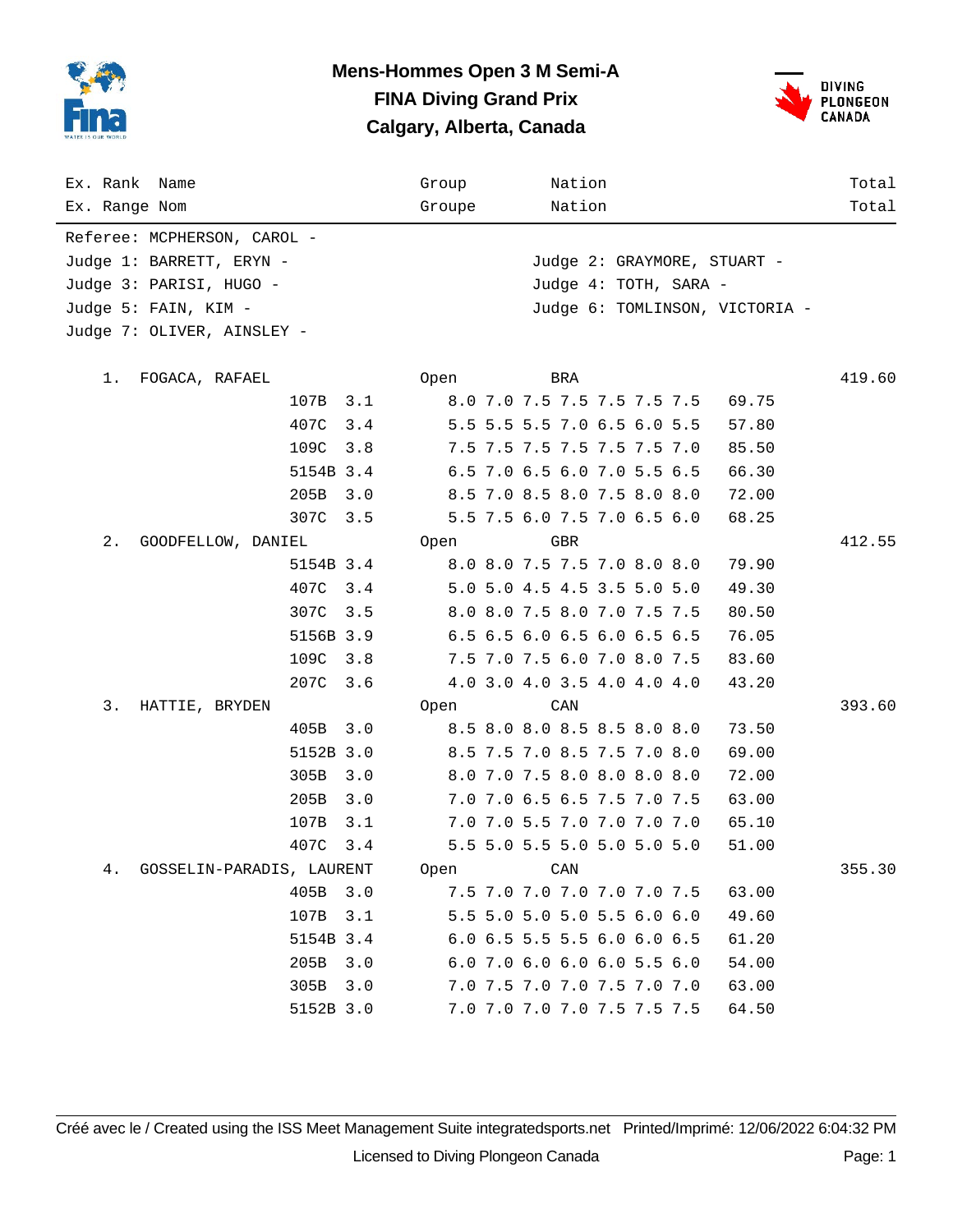

# **Mens-Hommes Open 3 M Semi-A FINA Diving Grand Prix Calgary, Alberta, Canada**



| Ex. Rank Name |                   |                          |     | Group  |                                           | Nation |  |       | Total  |
|---------------|-------------------|--------------------------|-----|--------|-------------------------------------------|--------|--|-------|--------|
| Ex. Range Nom |                   |                          |     | Groupe |                                           | Nation |  |       | Total  |
| 5.            | WEINRICH, MAXWELL |                          |     | Open   |                                           | USA    |  |       | 330.55 |
|               |                   | 405B 3.0                 |     |        | 6.5 6.5 7.0 6.5 7.0 7.0 7.5               |        |  | 61.50 |        |
|               |                   | 5152B 3.0                |     |        | 7.0 7.0 7.0 7.0 7.0 7.0 7.0               |        |  | 63.00 |        |
|               |                   | 305B                     | 3.0 |        | 5.0 5.0 4.5 4.0 5.5 4.5 4.0               |        |  | 42.00 |        |
|               |                   | 205B                     | 3.0 |        | 5.5 6.0 4.5 4.0 5.0 4.5 5.0               |        |  | 43.50 |        |
|               |                   | 107B                     | 3.1 |        | $6.0$ $6.0$ $5.0$ $5.5$ $5.5$ $6.0$ $6.0$ |        |  | 54.25 |        |
|               |                   | 5154B 3.4                |     |        | $6.0$ $6.5$ $6.0$ $6.5$ $7.0$ $6.5$ $6.5$ |        |  | 66.30 |        |
| б.            |                   | ESKRICK-PARKINSON, YOHAN |     | Open   |                                           | JAM    |  |       | 273.85 |
|               |                   | 107B 3.1                 |     |        | 6.0 5.5 6.0 5.5 5.5 5.5 5.5               |        |  | 51.15 |        |
|               |                   | 205B                     | 3.0 |        | 5.0 4.5 5.0 4.5 5.0 5.0 5.0               |        |  | 45.00 |        |
|               |                   | 305B                     | 3.0 |        | 3.0 3.0 2.5 2.5 2.5 3.0 3.0               |        |  | 25.50 |        |
|               |                   | 407C 3.4                 |     |        | 4.5 4.5 5.0 5.0 5.0 5.0 4.5               |        |  | 49.30 |        |
|               |                   | 5152B 3.0                |     |        | 6.0 6.5 6.5 6.5 6.5 6.0 5.5               |        |  | 57.00 |        |
|               |                   | 5154B 3.4                |     |        | 5.0 4.0 4.5 4.5 4.5 4.5 4.5               |        |  | 45.90 |        |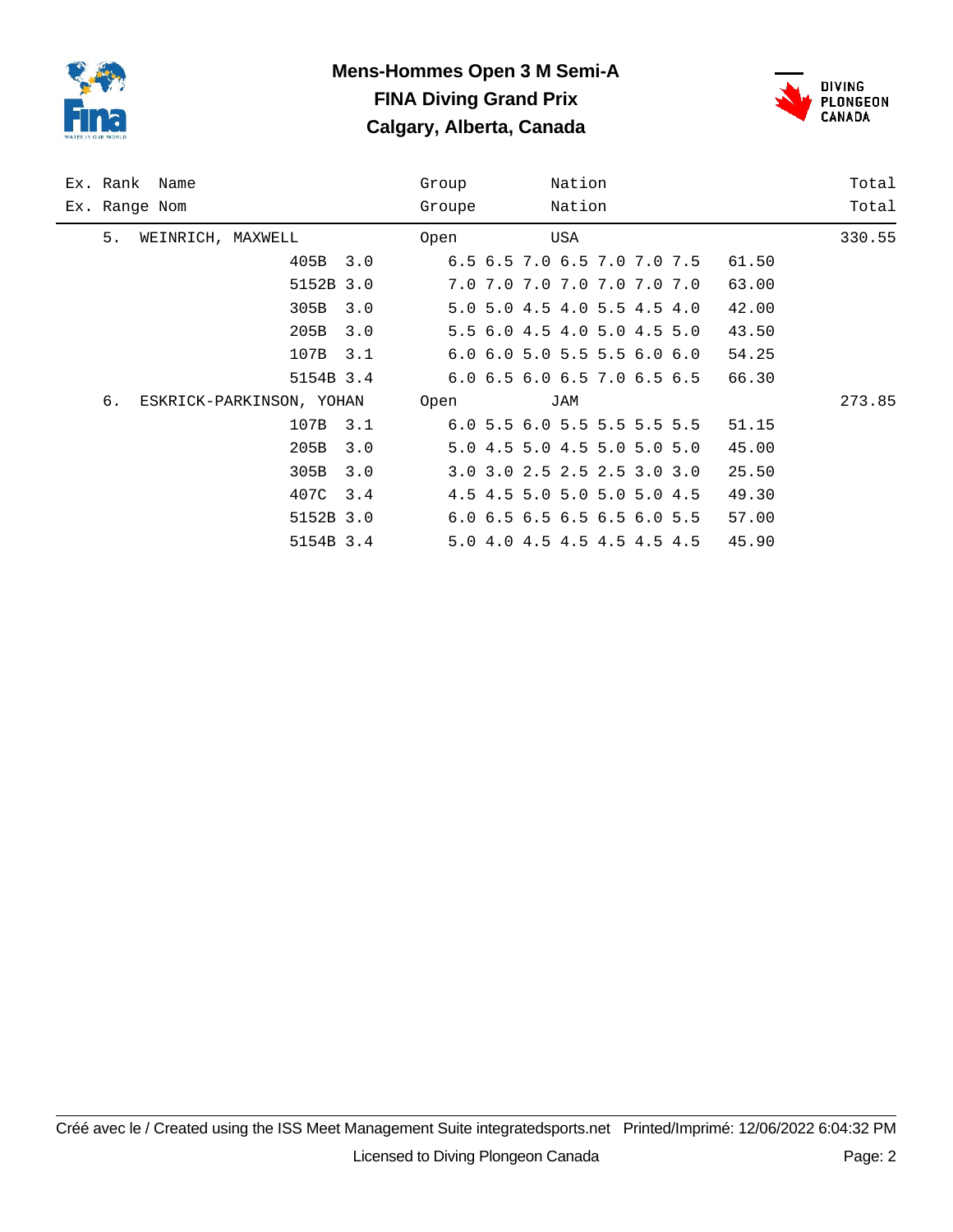

#### **Mens-Hommes Open 3 M Semi-B FINA Diving Grand Prix Calgary, Alberta, Canada**



| Ex. Rank Name<br>Ex. Range Nom |             | Group<br>Groupe | Nation<br>Nation               | Total<br>Total |
|--------------------------------|-------------|-----------------|--------------------------------|----------------|
|                                |             |                 |                                |                |
| Referee: MCPHERSON, CAROL -    |             |                 |                                |                |
| Judge 1: BARRETT, ERYN -       |             |                 | Judge 2: GRAYMORE, STUART -    |                |
| Judge 3: PARISI, HUGO -        |             |                 | Judge 4: TOTH, SARA -          |                |
| Judge 5: FAIN, KIM -           |             |                 | Judge 6: TOMLINSON, VICTORIA - |                |
| Judge 7: OLIVER, AINSLEY -     |             |                 |                                |                |
| 1.<br>HOULDEN, JORDAN          |             | Open            | GBR                            | 422.80         |
|                                | 5154B 3.4   |                 | 7.0 7.5 6.5 6.5 6.0 7.0 7.0    | 69.70          |
|                                | 407C<br>3.4 |                 | 6.5 7.5 7.5 7.0 7.0 7.5 8.0    | 74.80          |
|                                | 307C<br>3.5 |                 | 6.5 6.5 7.0 6.5 7.0 7.0 7.0    | 71.75          |
|                                | 5156B 3.9   |                 | 6.5 6.5 7.0 6.0 7.0 6.5 6.5    | 76.05          |
|                                | 207C<br>3.6 |                 | 8.0 6.5 7.0 7.5 6.5 7.5 7.5    | 79.20          |
|                                | 109C<br>3.8 |                 | 4.5 4.5 4.5 4.0 4.0 5.0 5.0    | 51.30          |
| $2$ .<br>MARKENTIN, BJORN      |             | Open            | CAN                            | 382.40         |
|                                | 205B<br>3.0 |                 | 7.5 8.0 7.5 7.5 7.0 8.0 8.0    | 69.00          |
|                                | 305B<br>3.0 |                 | 8.0 7.0 7.5 7.0 7.5 7.5 7.5    | 67.50          |
|                                | 5152B 3.0   |                 | 7.0 6.5 7.0 7.5 6.5 7.5 7.0    | 63.00          |
|                                | 405B<br>3.0 |                 | 6.5 7.0 6.5 7.5 6.5 6.5 7.0    | 60.00          |
|                                | 107B<br>3.1 |                 | 7.0 7.0 6.5 7.0 6.5 6.5 6.5    | 62.00          |
|                                | 5335D 2.9   |                 | 7.0 7.0 7.0 7.5 7.0 7.0 7.0    | 60.90          |
| 3.<br>KNIGHT-WISDOM, YONA      |             | Open            | JAM                            | 376.80         |
|                                | 3.1<br>107B |                 | 8.0 7.0 8.0 8.0 8.5 8.0 8.5    | 74.40          |
|                                | 205B<br>3.0 |                 | 7.0 8.0 7.5 6.5 7.0 7.0 7.5    | 64.50          |
|                                | 5154B 3.4   |                 | 6.0 6.5 6.0 6.0 6.5 6.0 6.5    | 62.90          |
|                                | 407C<br>3.4 |                 | 8.0 7.5 8.0 7.5 7.5 7.5 7.0    | 76.50          |
|                                | 307C<br>3.5 |                 | 6.5 7.0 7.0 7.5 5.5 6.0 6.5    | 70.00          |
|                                | 109C<br>3.8 |                 | 3.0 3.0 2.0 2.5 2.0 2.5 2.5    | 28.50          |
| 4.<br>DUPERRE, NOAH            |             | Open            | USA                            | 369.80         |
|                                | 205B<br>3.0 |                 | 8.5 7.0 7.0 7.5 7.0 8.0 7.5    | 66.00          |
|                                | 305B<br>3.0 |                 | 7.0 7.0 7.0 7.0 6.5 7.0 7.5    | 63.00          |
|                                | 5152B 3.0   |                 | 7.5 7.0 6.5 6.5 7.0 6.5 6.5    | 60.00          |
|                                | 5337D 3.5   |                 | 6.5 6.5 6.0 6.5 6.5 6.5 6.0    | 68.25          |
|                                | 107B<br>3.1 |                 | 5.5 5.0 4.5 5.5 5.5 4.5 5.0    | 48.05          |
|                                | 405B<br>3.0 |                 | 8.0 7.0 6.5 7.0 7.5 7.5 6.5    | 64.50          |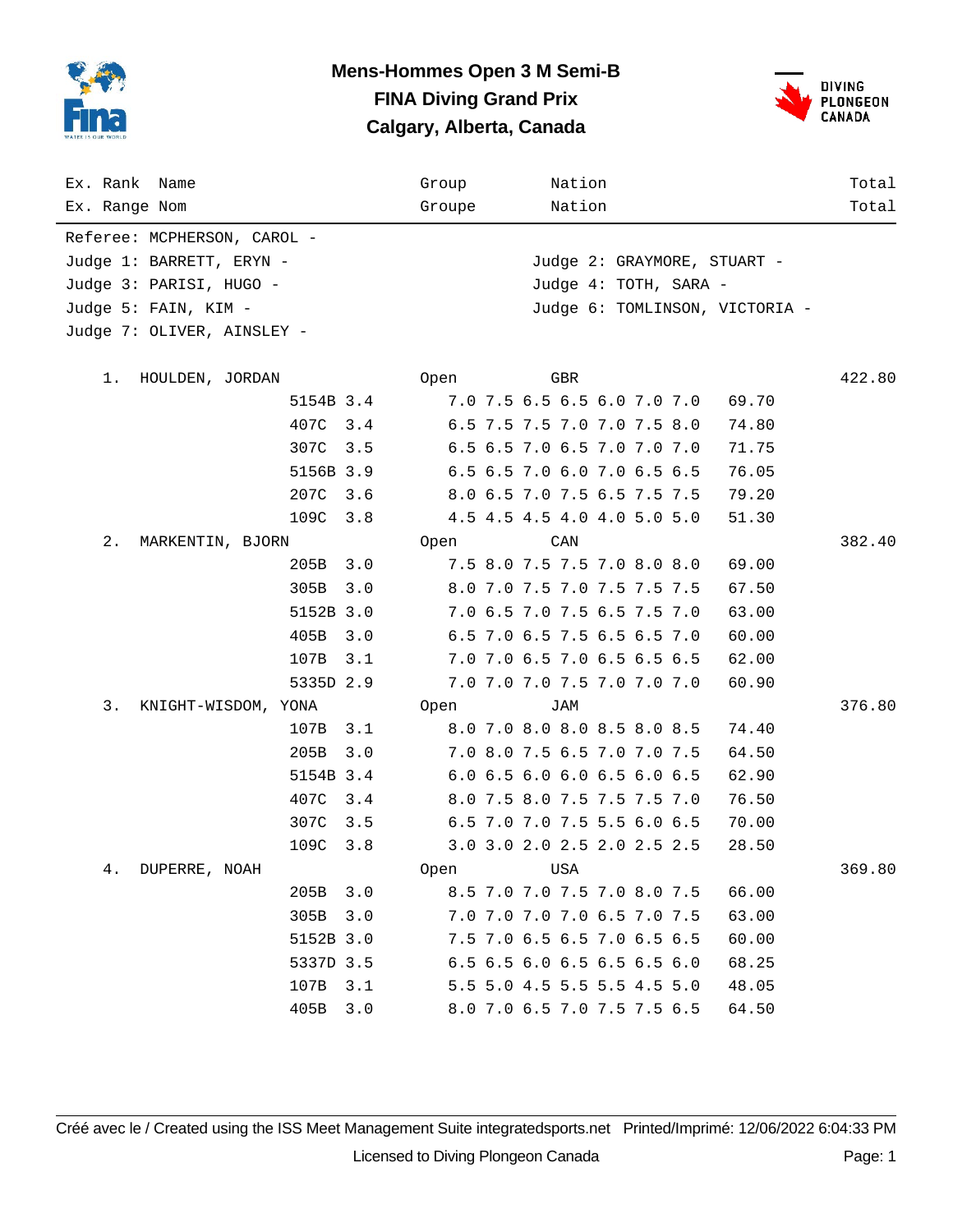

# **Mens-Hommes Open 3 M Semi-B FINA Diving Grand Prix Calgary, Alberta, Canada**



|               | Ex. Rank Name |                |           |     | Group  |                                           | Nation |  |       | Total  |
|---------------|---------------|----------------|-----------|-----|--------|-------------------------------------------|--------|--|-------|--------|
| Ex. Range Nom |               |                |           |     | Groupe |                                           | Nation |  |       | Total  |
| 5.            |               | FOFANA, CEDRIC |           |     | Open   |                                           | CAN    |  |       | 367.60 |
|               |               |                | 205B      | 3.0 |        | $6.0$ $6.0$ $5.5$ $5.5$ $6.0$ $6.5$ $6.5$ |        |  | 54.00 |        |
|               |               |                | 5154B 3.4 |     |        | 7.5 7.0 7.5 7.0 7.5 8.0 7.5               |        |  | 76.50 |        |
|               |               |                | 405B      | 3.0 |        | 8.0 7.5 7.5 8.0 8.0 7.5 8.0               |        |  | 70.50 |        |
|               |               |                | 307C      | 3.5 |        | 4.0 3.5 3.5 3.5 3.5 4.0 4.0               |        |  | 38.50 |        |
|               |               |                | 107B      | 3.1 |        | 7.0 7.0 6.5 6.5 7.0 7.0 7.0               |        |  | 65.10 |        |
|               |               |                | 5337D 3.5 |     |        | $6.5$ 5.5 6.0 6.0 6.0 5.5 6.5             |        |  | 63.00 |        |
| б.            | BAKER, LEON   |                |           |     | Open   |                                           | GBR    |  |       | 320.50 |
|               |               |                | 405B      | 3.0 |        | $6.0$ 7.0 5.5 6.0 6.5 6.0 6.5             |        |  | 55.50 |        |
|               |               |                | 107B      | 3.1 |        | 7.0 6.5 6.5 6.5 7.0 7.0 7.5               |        |  | 63.55 |        |
|               |               |                | 5353B 3.3 |     |        | 5.5 6.0 6.0 6.0 5.5 6.5 6.0               |        |  | 59.40 |        |
|               |               |                | 205B      | 3.0 |        | 4.0 3.5 2.5 3.0 3.0 4.0 4.0               |        |  | 31.50 |        |
|               |               |                | 307C      | 3.5 |        | 5.5 5.0 5.0 6.0 6.0 6.0 6.5               |        |  | 61.25 |        |
|               |               |                | 5154B 3.4 |     |        | 5.5 5.0 5.0 4.5 4.5 4.5 5.0               |        |  | 49.30 |        |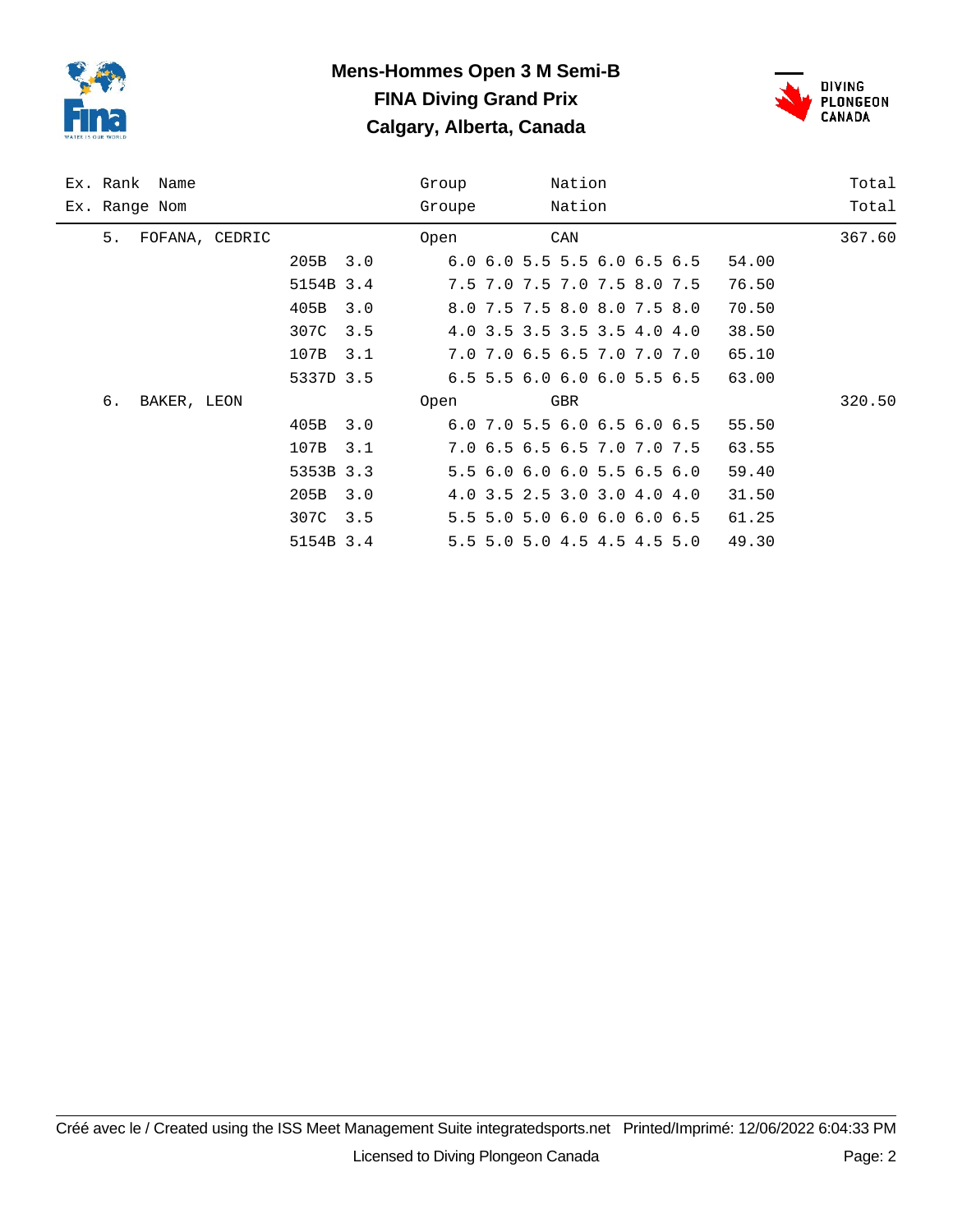

#### **Mens-Hommes Open 3 M Finals FINA Diving Grand Prix Calgary, Alberta, Canada**



| Ex. Rank Name                  |           |     | Group  |     | Nation                      |  |             | Total  |
|--------------------------------|-----------|-----|--------|-----|-----------------------------|--|-------------|--------|
| Ex. Range Nom                  |           |     | Groupe |     | Nation                      |  |             | Total  |
| Referee: BUSH, BARB -          |           |     |        |     |                             |  |             |        |
| Judge 1: PARISI, HUGO -        |           |     |        |     | Judge 2: TOTH, SARA -       |  |             |        |
| Judge 3: GRAYMORE, STUART -    |           |     |        |     | Judge 4: BARRETT, ERYN -    |  |             |        |
| Judge 5: FAIN, KIM -           |           |     |        |     | Judge 6: OLIVER, AINSLEY -  |  |             |        |
| Judge 7: TOMLINSON, VICTORIA - |           |     |        |     |                             |  |             |        |
|                                |           |     |        |     |                             |  |             |        |
| 1.<br>HOULDEN, JORDAN          |           |     | Open   | GBR |                             |  |             | 438.75 |
|                                | 5154B 3.4 |     |        |     | 6.0 6.0 6.0 6.5 6.0 6.0 5.5 |  | 61.20       |        |
|                                | 407C      | 3.4 |        |     | 8.0 8.0 7.5 8.0 7.5 8.0 8.0 |  | 81.60       |        |
|                                | 307C      | 3.5 |        |     | 7.0 7.0 6.0 7.0 7.5 6.5 6.5 |  | 71.75       |        |
|                                | 5156B 3.9 |     |        |     | 6.0 6.5 6.5 5.5 5.5 6.5 6.5 |  | 74.10       |        |
|                                | 207C      | 3.6 |        |     | 6.0 5.5 4.5 6.5 6.5 6.5 7.0 |  | 68.40       |        |
|                                | 109C      | 3.8 |        |     | 7.5 7.0 7.5 6.5 6.5 7.0 7.5 |  | 81.70       |        |
| 2.<br>KNIGHT-WISDOM, YONA      |           |     | Open   | JAM |                             |  |             | 437.40 |
|                                | 107B      | 3.1 |        |     | 8.0 8.0 8.0 8.0 8.0 8.5 8.0 |  | 74.40       |        |
|                                | 205B      | 3.0 |        |     | 8.0 7.5 7.5 7.5 8.5 7.0 8.0 |  | 69.00       |        |
|                                | 5154B 3.4 |     |        |     | 7.5 7.0 6.5 7.0 7.5 7.0 7.0 |  | 71.40       |        |
|                                | 407C      | 3.4 |        |     | 7.5 8.0 7.5 7.0 7.0 7.0 7.0 |  | 73.10       |        |
|                                | 307C      | 3.5 |        |     | 7.0 7.0 6.5 7.0 7.0 7.0 7.0 |  | 73.50       |        |
|                                | 109C      | 3.8 |        |     | 6.5 6.0 7.0 7.0 6.0 6.5 7.0 |  | 76.00       |        |
| 3.<br>GOODFELLOW, DANIEL       |           |     | Open   | GBR |                             |  |             | 380.85 |
|                                | 5154B 3.4 |     |        |     | 6.0 5.5 6.5 6.0 5.5 6.5 6.5 |  | 62.90       |        |
|                                | 407C      | 3.4 |        |     | 7.0 7.0 7.0 7.0 6.0 7.0 7.5 |  | 71.40       |        |
|                                | 307C      | 3.5 |        |     | 5.0 5.5 4.5 5.0 5.5 5.5 4.5 |  | $33.25 - 2$ |        |
|                                | 5156B 3.9 |     |        |     | 4.5 5.5 4.5 5.5 5.0 4.5 4.5 |  | 54.60       |        |
|                                | 109C      | 3.8 |        |     | 6.5 6.0 7.0 6.0 6.5 6.5 6.5 |  | 74.10       |        |
|                                | 207C      | 3.6 |        |     | 7.5 8.0 8.5 7.0 7.0 8.0 8.0 |  | 84.60       |        |
| 4.<br>FOGACA, RAFAEL           |           |     | Open   | BRA |                             |  |             | 372.15 |
|                                | 107B      | 3.1 |        |     | 7.5 6.5 7.5 8.0 7.5 7.5 7.0 |  | 69.75       |        |
|                                | 407C      | 3.4 |        |     | 7.0 7.0 5.5 6.0 5.5 6.0 6.5 |  | 62.90       |        |
|                                | 109C      | 3.8 |        |     | 5.0 4.5 4.0 4.5 4.5 4.5 5.0 |  | 51.30       |        |
|                                | 5154B 3.4 |     |        |     | 8.5 6.5 7.0 7.5 6.5 6.5 7.0 |  | 69.70       |        |
|                                | 205B      | 3.0 |        |     | 8.5 8.5 8.0 8.5 8.5 8.5 8.5 |  | 76.50       |        |
|                                | 307C      | 3.5 |        |     | 4.5 4.5 3.5 4.0 4.0 4.0 4.0 |  | 42.00       |        |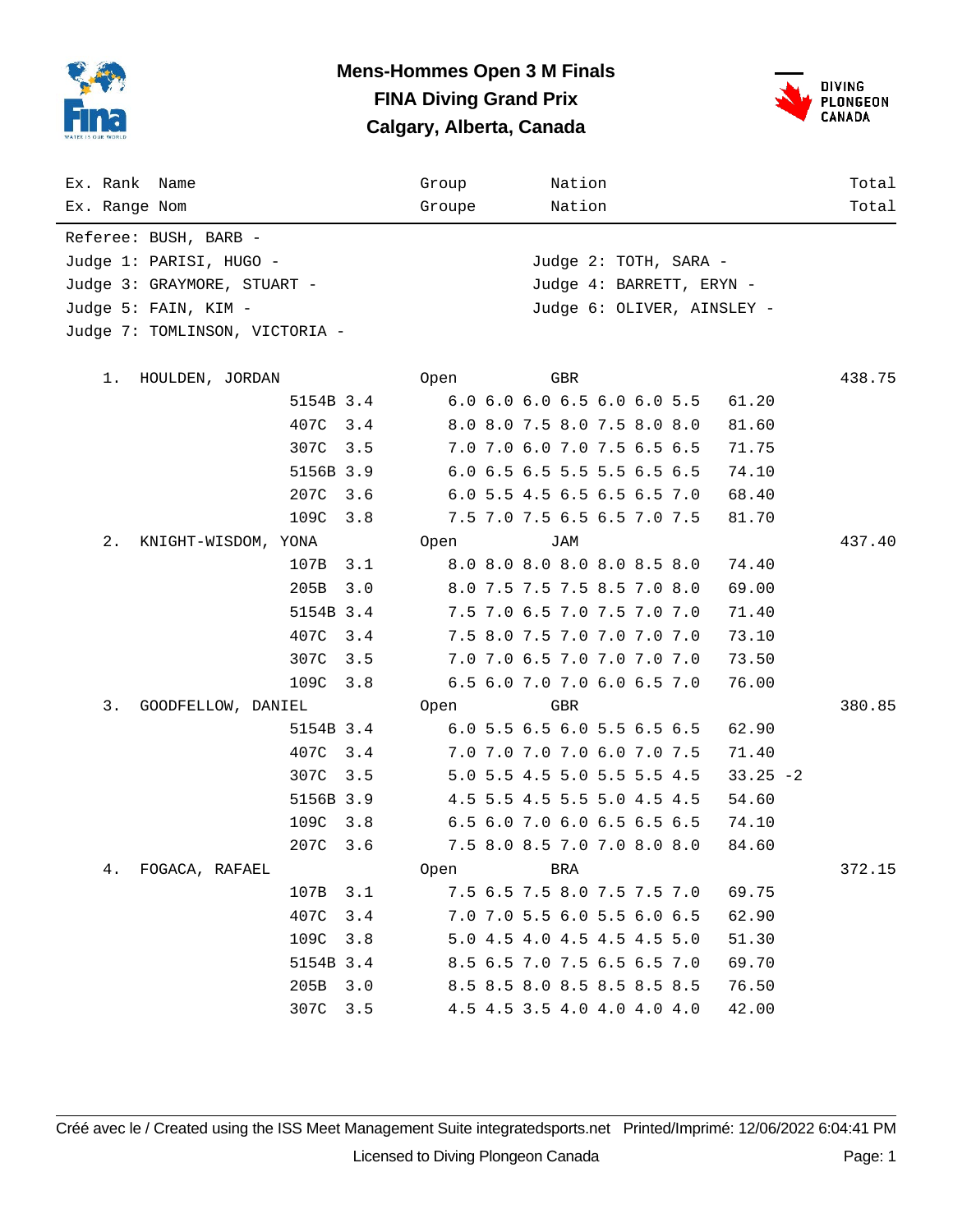

# **Mens-Hommes Open 3 M Finals FINA Diving Grand Prix Calgary, Alberta, Canada**



| Ex. Rank Name |                |                  |           |     | Group  | Nation                                    |  |        |  | Total |        |
|---------------|----------------|------------------|-----------|-----|--------|-------------------------------------------|--|--------|--|-------|--------|
| Ex. Range Nom |                |                  |           |     | Groupe |                                           |  | Nation |  |       | Total  |
| 5.            | HATTIE, BRYDEN |                  |           |     | Open   |                                           |  | CAN    |  |       | 309.20 |
|               |                |                  | 405B      | 3.0 |        | 8.0 9.0 8.5 8.5 9.0 8.5 8.5               |  |        |  | 76.50 |        |
|               |                |                  | 5152B 3.0 |     |        | 8.0 8.5 8.0 8.0 7.5 7.0 8.0               |  |        |  | 72.00 |        |
|               |                |                  | 305B      | 3.0 |        | 6.0 6.0 5.0 7.0 6.0 6.0 6.5               |  |        |  | 54.00 |        |
|               |                |                  | 205B      | 3.0 |        | 8.5 9.0 8.5 9.0 9.0 9.0 8.0               |  |        |  | 79.50 |        |
|               |                |                  | 107B      | 3.1 |        | $0.0$ 0.0 0.0 0.0 0.0 0.0 0.0             |  |        |  | 0.00  |        |
|               |                |                  | 407C      | 3.4 |        | 2.5 3.0 2.0 3.0 2.5 3.0 2.5               |  |        |  | 27.20 |        |
| б.            |                | MARKENTIN, BJORN |           |     | Open   |                                           |  | CAN    |  |       | 305.45 |
|               |                |                  | 205B      | 3.0 |        | 7.0 7.5 6.5 7.5 7.5 8.0 7.0               |  |        |  | 66.00 |        |
|               |                |                  | 305B      | 3.0 |        | 7.5 8.0 7.5 8.5 8.0 8.0 8.0               |  |        |  | 72.00 |        |
|               |                |                  | 5152B 3.0 |     |        | 7.5 7.5 8.0 8.0 7.5 8.0 8.5               |  |        |  | 70.50 |        |
|               |                |                  | 405B      | 3.0 |        | 7.0 7.5 7.5 7.5 7.0 7.5 8.0               |  |        |  | 67.50 |        |
|               |                |                  | 107B      | 3.1 |        | 4.0 3.0 2.5 4.0 3.0 3.5 3.0               |  |        |  | 29.45 |        |
|               |                |                  | 5335D 2.9 |     |        | $0.0 \t0.0 \t0.0 \t0.0 \t0.0 \t0.0 \t0.0$ |  |        |  | 0.00  |        |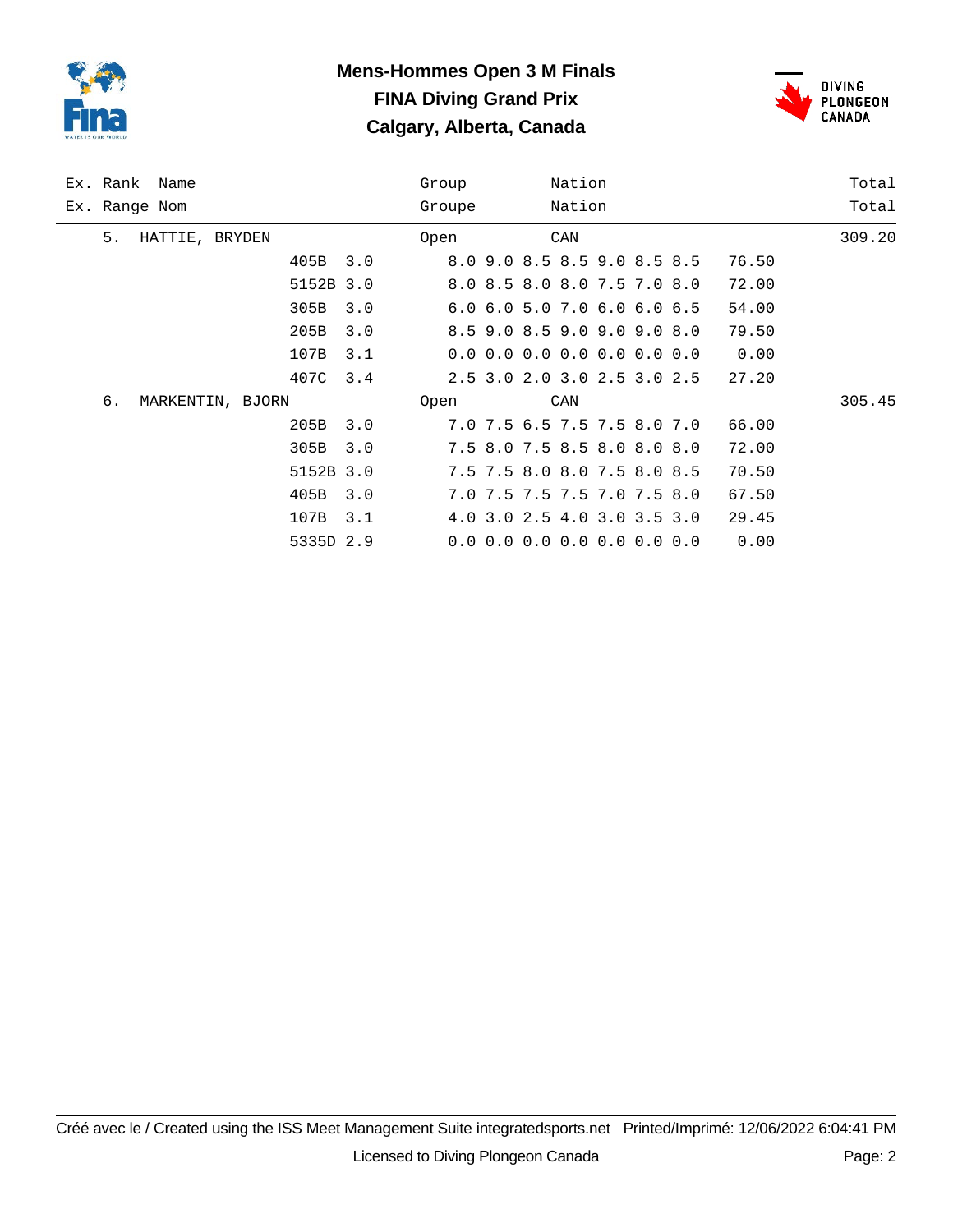

# **Mens-Hommes Open 3 M Synchro Finals FINA Diving Grand Prix Calgary, Alberta, Canada**



| Ex. Rank Name<br>Ex. Range Nom |                              |  | Nation<br>Nation                            | Total<br>Total |
|--------------------------------|------------------------------|--|---------------------------------------------|----------------|
|                                | Referee: OLIVER, AINSLEY -   |  | Asst. Referee: LORTIE, STEPHANE -           |                |
|                                | Judge 1: POWER, STEVE -      |  | Judge 2: GRAYMORE, STUART -                 |                |
|                                | Judge 3: ARCHAMBAULT, GAIL - |  | Judge 4: TOTH, SARA -                       |                |
|                                | Judge 5: FAIN, KIM -         |  | Judge 6: MCLEAN, CAM -                      |                |
|                                | Judge 7: PARISI, HUGO -      |  | Judge 8: TOMLINSON, VICTORIA -              |                |
|                                | Judge 9: BARRETT, ERYN -     |  | Judge 10: BENAVIDES, JAMIE -                |                |
|                                | Judge 11: MCPHERSON, CAROL - |  |                                             |                |
|                                |                              |  |                                             |                |
| $1$ .                          | BOROWSKI, MANUEL             |  | USA                                         | 303.69         |
|                                | WEINRICH, MAXWELL            |  |                                             |                |
| 201B                           | 2.0                          |  | 7.0 7.5 7.5 8.5 8.0 7.5 8.5 7.5 8.0 7.5 8.5 | 47.40          |
| 301B                           | 2.0                          |  | 6.5 5.5 6.0 8.0 7.5 8.0 6.5 6.5 7.0 5.0 7.5 | 40.80          |
| 5152B                          | 3.0                          |  | 6.5 7.5 7.0 6.0 5.5 6.0 6.5 7.0 6.0 6.0 6.0 | 56.70          |
| 107B                           | 3.1                          |  | 4.5 4.0 4.5 7.0 7.0 8.0 4.5 5.5 5.5 5.0 4.5 | 49.29          |
| 405B                           | 3.0                          |  | 5.5 5.5 6.0 8.0 7.5 7.0 6.5 6.0 7.0 7.0 6.0 | 58.50          |
| 5154B                          | 3.4                          |  | 5.0 6.0 6.0 7.0 7.0 8.0 4.5 4.0 4.0 4.0 2.5 | 51.00          |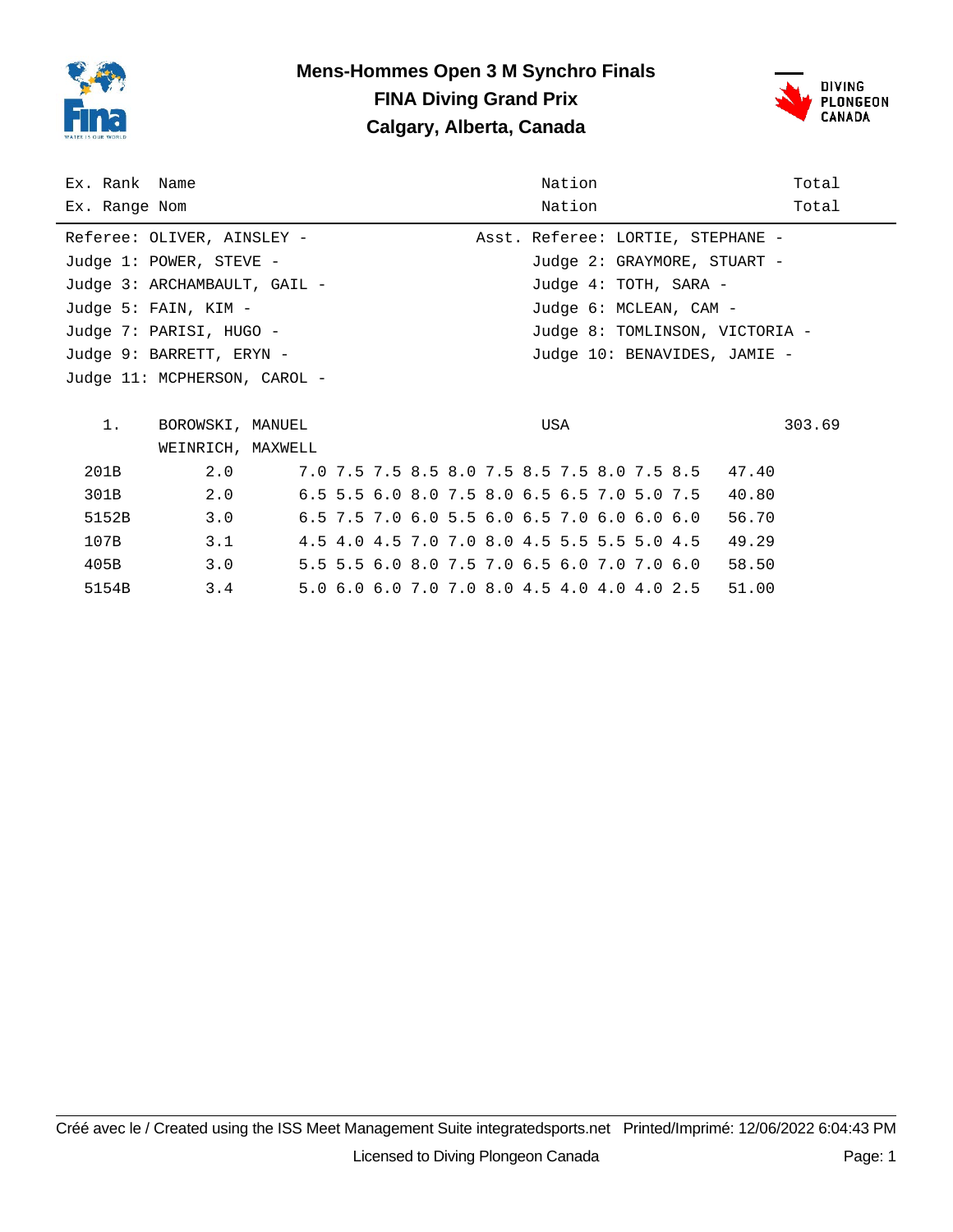

#### **Mens-Hommes Open Platform Prelims FINA Diving Grand Prix Calgary, Alberta, Canada**



| Ex. Rank Name<br>Ex. Range Nom  |             | Group<br>Nation<br>Nation<br>Groupe  | Total<br>Total |
|---------------------------------|-------------|--------------------------------------|----------------|
| Referee: BUSH, BARB -           |             | Asst. Referee: SEHN, ERIC -          |                |
| Judge 1: GRAYMORE, STUART -     |             | Judge 2: OLIVER, AINSLEY -           |                |
| Judge 3: PARISI, HUGO -         |             | Judge 4: BARRETT, ERYN -             |                |
| Judge 5: TOMLINSON, VICTORIA -  |             | Judge 6: TOTH, SARA -                |                |
| Judge 7: FAIN, KIM -            |             |                                      |                |
|                                 |             |                                      |                |
| $1$ .<br>ZSOMBOR-MURRAY, NATHAN |             | CAN<br>Open                          | 444.40         |
| 10M                             | 407C<br>3.2 | 8.0 8.0 8.0 8.5 8.0 8.5 7.5<br>76.80 |                |
| 10M                             | 109C<br>3.7 | 8.0 8.0 8.5 8.5 9.0 9.0 8.0<br>92.50 |                |
| 10M                             | 207C<br>3.3 | 6.5 7.5 7.5 8.0 8.0 7.5 8.0<br>75.90 |                |
| 10M                             | 6243D 3.2   | 5.0 6.0 4.5 6.0 6.0 5.0 5.5<br>52.80 |                |
| 10M                             | 307C<br>3.4 | 5.5 6.5 7.0 7.0 6.5 6.5 7.0<br>68.00 |                |
| 10M                             | 5253B 3.2   | 8.0 8.5 8.0 8.5 8.0 8.5 8.0<br>78.40 |                |
| $2$ .<br>WIENS, RYLAN           |             | Open<br>CAN                          | 443.20         |
| 10M                             | 407C<br>3.2 | 8.5 8.5 9.0 8.5 9.0 9.0 8.5<br>83.20 |                |
| 10M                             | 109C<br>3.7 | 85.10<br>7.5 7.5 7.0 8.0 8.0 8.0 7.0 |                |
| 10M                             | 307C<br>3.4 | 7.0 7.5 6.5 7.5 7.5 7.0 7.5<br>74.80 |                |
| 10M                             | 6245D 3.6   | 5.5 6.5 6.5 5.0 4.5 4.5 3.5<br>54.00 |                |
| 10M                             | 207C<br>3.3 | 7.0 8.0 7.5 8.5 7.5 7.5 8.0<br>75.90 |                |
| 10M                             | 5255B 3.6   | 6.5 6.5 6.0 6.5 6.5 7.0 6.5<br>70.20 |                |
| 3.<br>HEDBERG, JOSHUA           |             | USA<br>Open                          | 438.90         |
| 10M                             | 107B<br>3.0 | 8.0 8.0 8.5 9.0 8.5 7.5 7.5<br>73.50 |                |
| 10M                             | 6245D 3.6   | 6.0 5.0 5.0 5.5 5.0 6.0 4.5<br>55.80 |                |
| 10M                             | 207C<br>3.3 | 9.0 8.5 9.0 9.0 8.0 8.5 8.5<br>85.80 |                |
| 10M                             | 307C<br>3.4 | 7.0 8.0 7.0 8.0 7.0 6.5 6.5<br>71.40 |                |
| 10M                             | 407C<br>3.2 | 7.5 8.0 8.0 8.0 8.0 8.0 7.0<br>76.80 |                |
| 10M                             | 5255B 3.6   | 6.0 7.0 8.0 7.0 7.5 6.0 7.0<br>75.60 |                |
| 4.<br>ROUSSEAU, CASSIEL         |             | <b>Open</b><br>AUS                   | 430.50         |
| 10M                             | 626C<br>3.3 | 5.0 4.5 4.5 4.0 5.5 4.5 5.5<br>46.20 |                |
| 10M                             | 307C<br>3.4 | 6.0 6.5 6.0 5.5 6.5 6.5 6.5<br>64.60 |                |
| 10M                             | 407C<br>3.2 | 8.5 9.0 9.0 9.0 8.5 8.5 9.5<br>84.80 |                |
| 10M                             | 5255B 3.6   | 6.0 7.5 6.5 6.5 7.0 7.0 6.5<br>72.00 |                |
| 10M                             | 207B<br>3.6 | 6.0 5.5 6.0 5.5 6.0 5.5 7.5<br>63.00 |                |
| 10M                             | 109C<br>3.7 | 9.0 8.5 9.0 9.0 9.0 9.0 8.5<br>99.90 |                |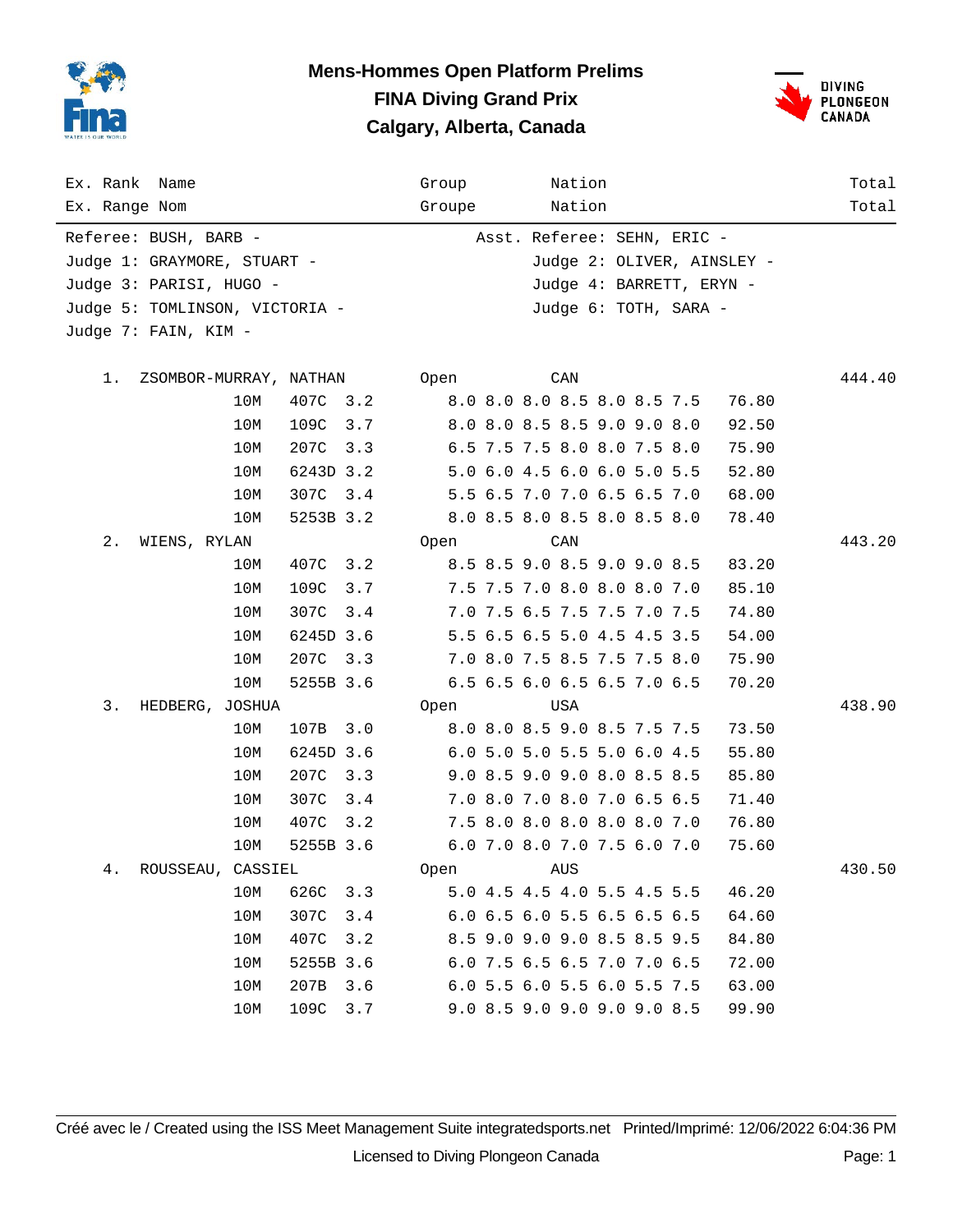

#### **Mens-Hommes Open Platform Prelims FINA Diving Grand Prix Calgary, Alberta, Canada**



|    | Ex. Rank Name   |                   |           |     | Group  | Nation                      |  |       | Total  |
|----|-----------------|-------------------|-----------|-----|--------|-----------------------------|--|-------|--------|
|    | Ex. Range Nom   |                   |           |     | Groupe | Nation                      |  |       | Total  |
| 5. | CULLEN, MATT    |                   |           |     | Open   | CAN                         |  |       | 408.45 |
|    |                 | 10M               | 107B      | 3.0 |        | 6.0 7.0 6.5 7.0 7.0 6.0 5.5 |  | 58.50 |        |
|    |                 | 10M               | 305C      | 2.8 |        | 7.0 6.5 5.5 7.0 6.5 6.5 6.5 |  | 54.60 |        |
|    |                 | 10M               | 6243D 3.2 |     |        | 6.0 6.0 5.5 5.5 5.5 5.5 5.5 |  | 52.80 |        |
|    |                 | 10M               | 407C      | 3.2 |        | 7.5 8.5 8.5 9.5 8.5 9.0 8.5 |  | 81.60 |        |
|    |                 | 10M               | 207C      | 3.3 |        | 8.0 8.5 8.0 9.0 7.5 9.0 9.0 |  | 84.15 |        |
|    |                 | 10M               | 5253B 3.2 |     |        | 7.5 8.0 8.0 8.5 8.0 8.0 7.5 |  | 76.80 |        |
| б. | COOPER, ZACHARY |                   |           |     | Open   | USA                         |  |       | 397.15 |
|    |                 | 10M               | 6245D 3.6 |     |        | 6.5 7.0 7.5 6.5 7.5 6.0 6.5 |  | 72.00 |        |
|    |                 | 10M               | 407C      | 3.2 |        | 4.5 4.5 5.0 5.5 5.0 5.0 5.5 |  | 48.00 |        |
|    |                 | 10M               | 307C      | 3.4 |        | 8.5 8.0 8.0 8.5 8.0 8.0 8.0 |  | 81.60 |        |
|    |                 | 10M               | 109C      | 3.7 |        | 8.5 6.5 7.5 7.0 7.5 7.0 7.5 |  | 81.40 |        |
|    |                 | 10M               | 207C      | 3.3 |        | 5.0 5.5 5.0 4.5 5.0 5.5 5.5 |  | 51.15 |        |
|    |                 | 10M               | 5255B 3.6 |     |        | 4.5 5.5 6.0 5.5 6.0 6.0 6.0 |  | 63.00 |        |
| 7. | SOUZA, ISAAC    |                   |           |     | Open   | BRA                         |  |       | 387.00 |
|    |                 | 10M               | 407C      | 3.2 |        | 7.5 7.5 8.5 8.0 8.0 8.5 7.5 |  | 75.20 |        |
|    |                 | 10M               | 207C      | 3.3 |        | 5.5 5.5 5.5 5.5 6.0 5.0 6.0 |  | 54.45 |        |
|    |                 | 10M               | 6245D 3.6 |     |        | 6.0 7.0 7.0 6.5 6.0 6.5 6.5 |  | 70.20 |        |
|    |                 | 10M               | 307C      | 3.4 |        | 4.0 3.5 4.0 3.0 3.5 4.0 4.5 |  | 39.10 |        |
|    |                 | 10M               | 109C      | 3.7 |        | 7.0 7.5 8.5 7.0 8.0 7.0 8.0 |  | 83.25 |        |
|    |                 | 10M               | 5255B 3.6 |     |        | 5.0 6.0 6.5 6.0 6.0 5.5 6.5 |  | 64.80 |        |
| 8. |                 | TESSIER, BENJAMIN |           |     | Open   | CAN                         |  |       | 380.45 |
|    |                 | 10M               | 407C      | 3.2 |        | 7.0 7.0 7.5 8.0 8.0 8.0 8.0 |  | 75.20 |        |
|    |                 | 10M               | 307C      | 3.4 |        | 5.5 5.5 4.5 5.5 5.5 5.0 5.5 |  | 56.10 |        |
|    |                 | 10M               | 107B      | 3.0 |        | 7.0 6.5 6.5 7.5 7.0 7.0 7.0 |  | 63.00 |        |
|    |                 | 10M               | 626C      | 3.3 |        | 7.5 7.5 8.5 8.0 7.5 8.0 7.5 |  | 75.90 |        |
|    |                 | 10M               | 207C      | 3.3 |        | 5.0 5.0 4.5 4.5 5.0 5.0 4.5 |  | 47.85 |        |
|    |                 | 10M               | 5253B 3.2 |     |        | 6.0 6.5 6.0 6.5 6.5 6.5 6.5 |  | 62.40 |        |
| 9. | KOTHARI, KYLE   |                   |           |     | Open   | GBR                         |  |       | 376.60 |
|    |                 | 10M               | 407C      | 3.2 |        | 8.0 8.0 7.0 7.5 7.5 7.0 7.0 |  | 70.40 |        |
|    |                 | 10M               | 307C      | 3.4 |        | 6.0 5.5 5.5 5.5 6.0 5.5 5.5 |  | 56.10 |        |
|    |                 | 10M               | 109C      | 3.7 |        | 9.0 8.5 9.0 8.5 8.5 8.0 9.0 |  | 96.20 |        |
|    |                 | 10M               | 207C      | 3.3 |        | 3.5 4.0 3.0 3.5 3.5 3.5 3.5 |  | 34.65 |        |
|    |                 | 10M               | 616B      | 3.3 |        | 3.0 3.5 4.5 3.5 3.5 3.0 3.5 |  | 34.65 |        |
|    |                 | 10M               | 5255B 3.6 |     |        | 7.5 8.0 7.0 8.0 8.0 8.0 7.0 |  | 84.60 |        |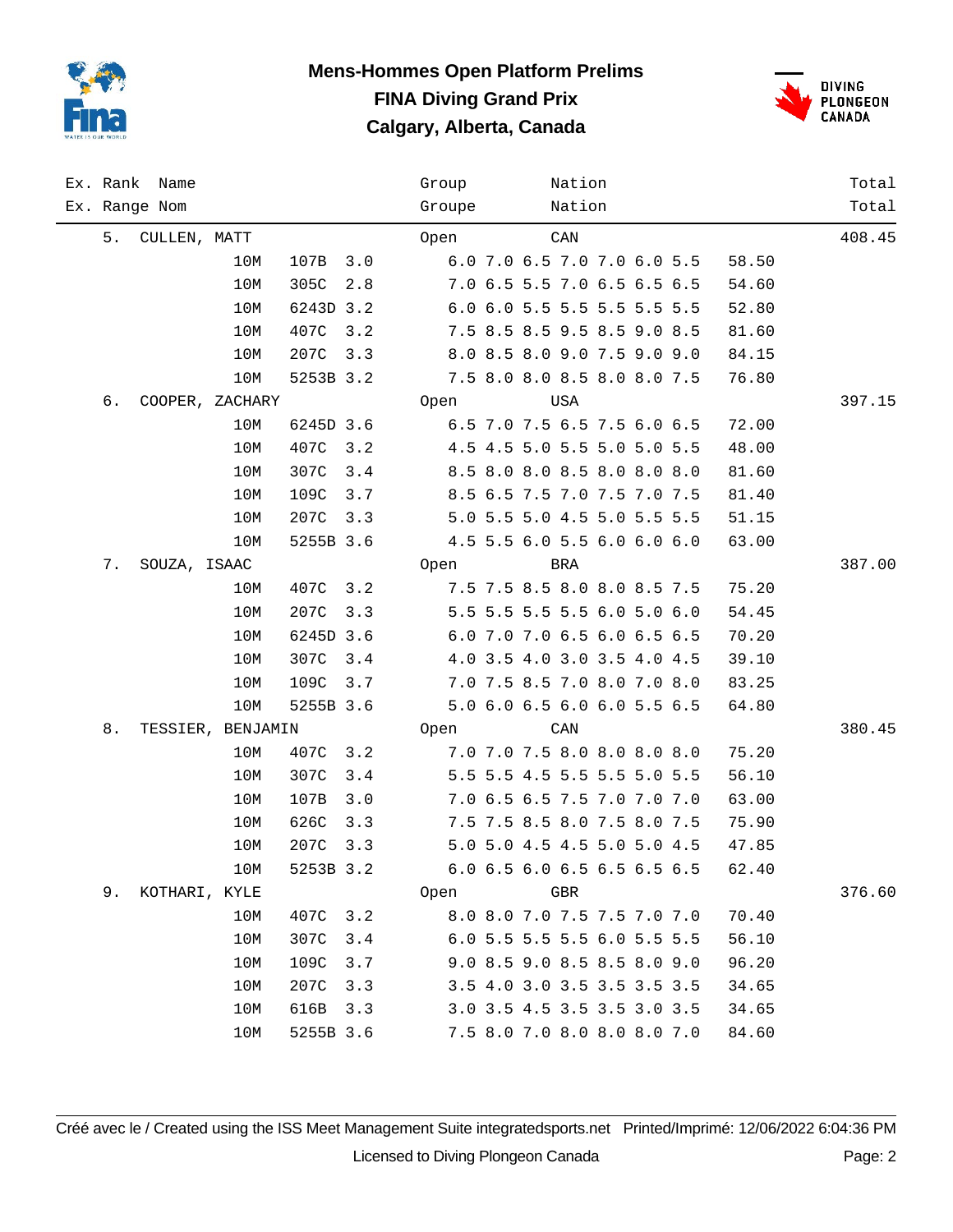

#### **Mens-Hommes Open Platform Prelims FINA Diving Grand Prix Calgary, Alberta, Canada**



| Ex. Rank Name      |     |           |     | Group  | Nation                      |  |       | Total  |
|--------------------|-----|-----------|-----|--------|-----------------------------|--|-------|--------|
| Ex. Range Nom      |     |           |     | Groupe | Nation                      |  |       | Total  |
| 10. PEREIRA, KAWAN |     |           |     | Open   | $_{\rm BRA}$                |  |       | 364.05 |
|                    | 10M | 407C      | 3.2 |        | 6.0 6.0 6.5 7.0 7.0 6.0 6.0 |  | 59.20 |        |
|                    | 10M | 207C      | 3.3 |        | 6.5 7.0 7.0 7.0 7.0 6.5 7.5 |  | 69.30 |        |
|                    | 10M | 626C      | 3.3 |        | 8.0 8.0 8.0 8.0 8.0 8.0 9.0 |  | 79.20 |        |
|                    | 10M | 109C      | 3.7 |        | 5.0 4.0 4.0 4.5 4.5 4.0 3.5 |  | 46.25 |        |
|                    | 10M | 307C      | 3.4 |        | 5.5 5.5 6.0 5.5 5.5 5.5 5.0 |  | 56.10 |        |
|                    | 10M | 5255B 3.6 |     |        | 5.5 4.5 5.0 5.0 4.0 5.0 5.0 |  | 54.00 |        |
| 11. PAUL, CARSON   |     |           |     | Open   | CAN                         |  |       | 357.40 |
|                    | 10M | 5253B 3.2 |     |        | 8.0 8.0 7.5 8.5 8.5 8.0 8.5 |  | 78.40 |        |
|                    | 10M | 305C      | 2.8 |        | 7.5 7.5 7.0 7.0 7.5 7.0 7.5 |  | 61.60 |        |
|                    | 10M | 107B      | 3.0 |        | 4.0 5.0 4.5 5.0 5.0 5.5 5.5 |  | 45.00 |        |
|                    | 10M | 6243D 3.2 |     |        | 6.0 6.5 6.5 7.0 6.5 6.0 7.0 |  | 62.40 |        |
|                    | 10M | 207C      | 3.3 |        | 3.5 3.5 4.5 4.0 4.5 4.0 4.0 |  | 39.60 |        |
|                    | 10M | 407C      | 3.2 |        | 7.0 7.0 7.5 8.0 7.5 7.5 6.5 |  | 70.40 |        |
| 12. FLORY, MAXWELL |     |           |     | Open   | USA                         |  |       | 354.15 |
|                    | 10M | 6245D 3.6 |     |        | 7.5 7.5 8.0 7.5 8.5 7.5 8.5 |  | 82.80 |        |
|                    | 10M | 407C      | 3.2 |        | 6.0 6.0 6.0 6.0 6.0 6.0 5.5 |  | 57.60 |        |
|                    | 10M | 307C      | 3.4 |        | 6.0 6.0 6.0 6.0 6.0 6.0 5.5 |  | 61.20 |        |
|                    | 10M | 207B      | 3.6 |        | 4.5 4.5 4.5 4.0 4.0 4.5 4.5 |  | 48.60 |        |
|                    | 10M | 109C      | 3.7 |        | 4.5 4.0 4.5 5.0 5.0 4.5 3.5 |  | 49.95 |        |
|                    | 10M | 5255B 3.6 |     |        | 5.5 5.0 5.0 5.0 5.0 5.0 4.5 |  | 54.00 |        |
| 13. CUTMORE, BEN   |     |           |     | Open   | GBR                         |  |       | 334.05 |
|                    | 10M | 407C      | 3.2 |        | 7.5 7.0 7.5 7.5 7.5 7.5 7.0 |  | 72.00 |        |
|                    | 10M | 307C      | 3.4 |        | 4.5 5.0 4.0 4.5 5.0 4.0 5.0 |  | 47.60 |        |
|                    | 10M | 6243D 3.2 |     |        | 6.5 7.5 7.5 7.0 7.0 7.0 7.5 |  | 68.80 |        |
|                    | 10M | 207C 3.3  |     |        | 5.5 4.0 4.0 4.5 4.0 4.0 4.0 |  | 39.60 |        |
|                    | 10M | 5253B 3.2 |     |        | 7.5 6.5 7.0 7.0 7.0 7.5 7.0 |  | 67.20 |        |
|                    | 10M | 109C      | 3.7 |        | 3.5 3.5 4.0 3.5 3.5 3.5 3.5 |  | 38.85 |        |
| 14. LEE, ROBBIE    |     |           |     | Open   | GBR                         |  |       | 317.80 |
|                    | 10M | 305C      | 2.8 |        | 4.5 4.0 4.5 4.5 4.0 4.0 4.0 |  | 35.00 |        |
|                    | 10M | 107B      | 3.0 |        | 6.5 5.5 5.5 5.5 5.5 5.0 6.0 |  | 49.50 |        |
|                    | 10M | 626C      | 3.3 |        | 5.0 5.5 5.0 5.5 6.0 5.5 4.0 |  | 52.80 |        |
|                    | 10M | 407C      | 3.2 |        | 6.5 7.5 7.0 6.0 6.5 7.0 7.0 |  | 65.60 |        |
|                    | 10M | 207C      | 3.3 |        | 4.0 4.5 4.5 4.5 4.0 4.0 4.5 |  | 42.90 |        |
|                    | 10M | 5255B 3.6 |     |        | 7.5 6.5 7.5 7.0 6.5 5.5 6.5 |  | 72.00 |        |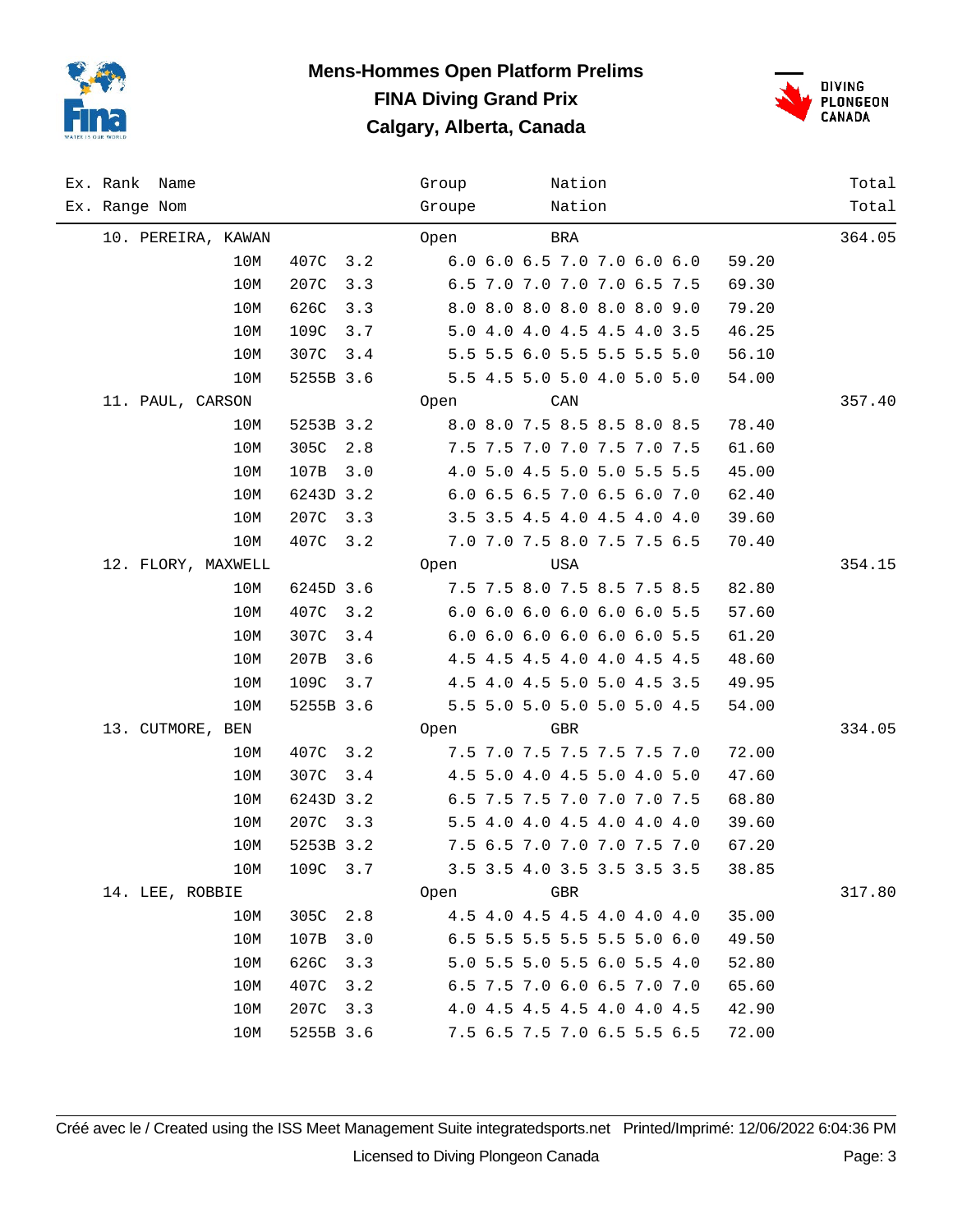

#### **Mens-Hommes Open Platform Semi-A FINA Diving Grand Prix Calgary, Alberta, Canada**



| Ex. Rank Name<br>Ex. Range Nom |     |           |     | Group<br>Groupe | Nation<br>Nation            |                          |  |                            | Total<br>Total |
|--------------------------------|-----|-----------|-----|-----------------|-----------------------------|--------------------------|--|----------------------------|----------------|
| Referee: BUSH, BARB -          |     |           |     |                 | Asst. Referee: SEHN, ERIC - |                          |  |                            |                |
| Judge 1: GRAYMORE, STUART -    |     |           |     |                 |                             |                          |  | Judge 2: OLIVER, AINSLEY - |                |
| Judge 3: PARISI, HUGO -        |     |           |     |                 |                             | Judge 4: BARRETT, ERYN - |  |                            |                |
| Judge 5: TOMLINSON, VICTORIA - |     |           |     |                 |                             | Judge 6: TOTH, SARA -    |  |                            |                |
| Judge 7: FAIN, KIM -           |     |           |     |                 |                             |                          |  |                            |                |
|                                |     |           |     |                 |                             |                          |  |                            |                |
| 1.<br>ROUSSEAU, CASSIEL        |     |           |     | Open            | AUS                         |                          |  |                            | 497.70         |
|                                | 10M | 626C      | 3.3 |                 | 6.5 5.5 5.5 5.5 6.5 5.5 6.0 |                          |  | 56.10                      |                |
|                                | 10M | 307C      | 3.4 |                 | 7.5 8.0 8.5 8.0 8.0 7.5 7.5 |                          |  | 79.90                      |                |
|                                | 10M | 407C      | 3.2 |                 | 8.0 8.0 8.5 8.5 8.5 8.0 8.5 |                          |  | 80.00                      |                |
|                                | 10M | 5255B 3.6 |     |                 | 8.0 8.0 7.5 7.5 8.0 7.5 8.0 |                          |  | 84.60                      |                |
|                                | 10M | 207B      | 3.6 |                 | 9.0 9.0 8.5 9.0 8.5 9.0 9.0 |                          |  | 97.20                      |                |
|                                | 10M | 109C      | 3.7 |                 | 9.0 9.0 9.0 8.5 9.0 9.0 8.5 |                          |  | 99.90                      |                |
| $2$ .<br>WIENS, RYLAN          |     |           |     | Open            | CAN                         |                          |  |                            | 477.55         |
|                                | 10M | 407C      | 3.2 |                 | 8.5 9.5 9.5 9.0 9.0 9.5 9.5 |                          |  | 89.60                      |                |
|                                | 10M | 109C      | 3.7 |                 | 6.5 6.5 6.0 6.5 7.0 6.0 6.0 |                          |  | 70.30                      |                |
|                                | 10M | 307C      | 3.4 |                 | 7.5 8.5 8.0 8.5 8.0 8.5 8.5 |                          |  | 85.00                      |                |
|                                | 10M | 6245D 3.6 |     |                 | 4.0 4.0 4.0 4.0 4.0 4.0 4.0 |                          |  | 43.20                      |                |
|                                | 10M | 207C      | 3.3 |                 | 9.0 9.5 9.5 9.5 9.0 9.5 9.5 |                          |  | 94.05                      |                |
|                                | 10M | 5255B 3.6 |     |                 | 8.5 9.5 9.0 9.0 9.0 8.5 8.5 |                          |  | 95.40                      |                |
| 3.<br>LEE, ROBBIE              |     |           |     | Open            | GBR                         |                          |  |                            | 427.50         |
|                                | 10M | 305C      | 2.8 |                 | 8.5 9.0 8.5 8.5 8.5 8.5 9.0 |                          |  | 71.40                      |                |
|                                | 10M | 107B      | 3.0 |                 | 7.5 7.5 8.5 7.5 8.0 8.0 7.5 |                          |  | 69.00                      |                |
|                                | 10M | 626C      | 3.3 |                 | 8.0 8.0 8.5 8.0 7.5 7.5 5.5 |                          |  | 77.55                      |                |
|                                | 10M | 407C      | 3.2 |                 | 7.5 7.0 7.0 7.0 7.0 8.0 7.0 |                          |  | 67.20                      |                |
|                                | 10M | 207C      | 3.3 |                 | 7.0 7.5 8.0 8.0 7.5 8.0 8.5 |                          |  | 77.55                      |                |
|                                | 10M | 5255B 3.6 |     |                 | 6.0 6.5 6.0 6.5 6.0 6.0 5.5 |                          |  | 64.80                      |                |
| 4.<br>KOTHARI, KYLE            |     |           |     | Open            | GBR                         |                          |  |                            | 387.65         |
|                                | 10M | 407C      | 3.2 |                 | 9.0 9.5 9.5 9.5 9.0 9.510.0 |                          |  | 91.20                      |                |
|                                | 10M | 307C      | 3.4 |                 | 4.5 3.5 3.0 4.5 4.0 3.5 3.5 |                          |  | 37.40                      |                |
|                                | 10M | 109C      | 3.7 |                 | 9.0 9.0 9.0 9.5 9.0 8.5 8.5 |                          |  | 99.90                      |                |
|                                | 10M | 207C      | 3.3 |                 | 5.0 5.5 4.5 4.5 5.5 4.5 5.5 |                          |  | 49.50                      |                |
|                                | 10M | 616B      | 3.3 |                 | 3.5 4.0 4.5 5.0 5.0 3.5 4.0 |                          |  | 41.25                      |                |
|                                | 10M | 5255B 3.6 |     |                 | 6.5 6.5 6.0 7.0 6.0 7.0 6.0 |                          |  | 68.40                      |                |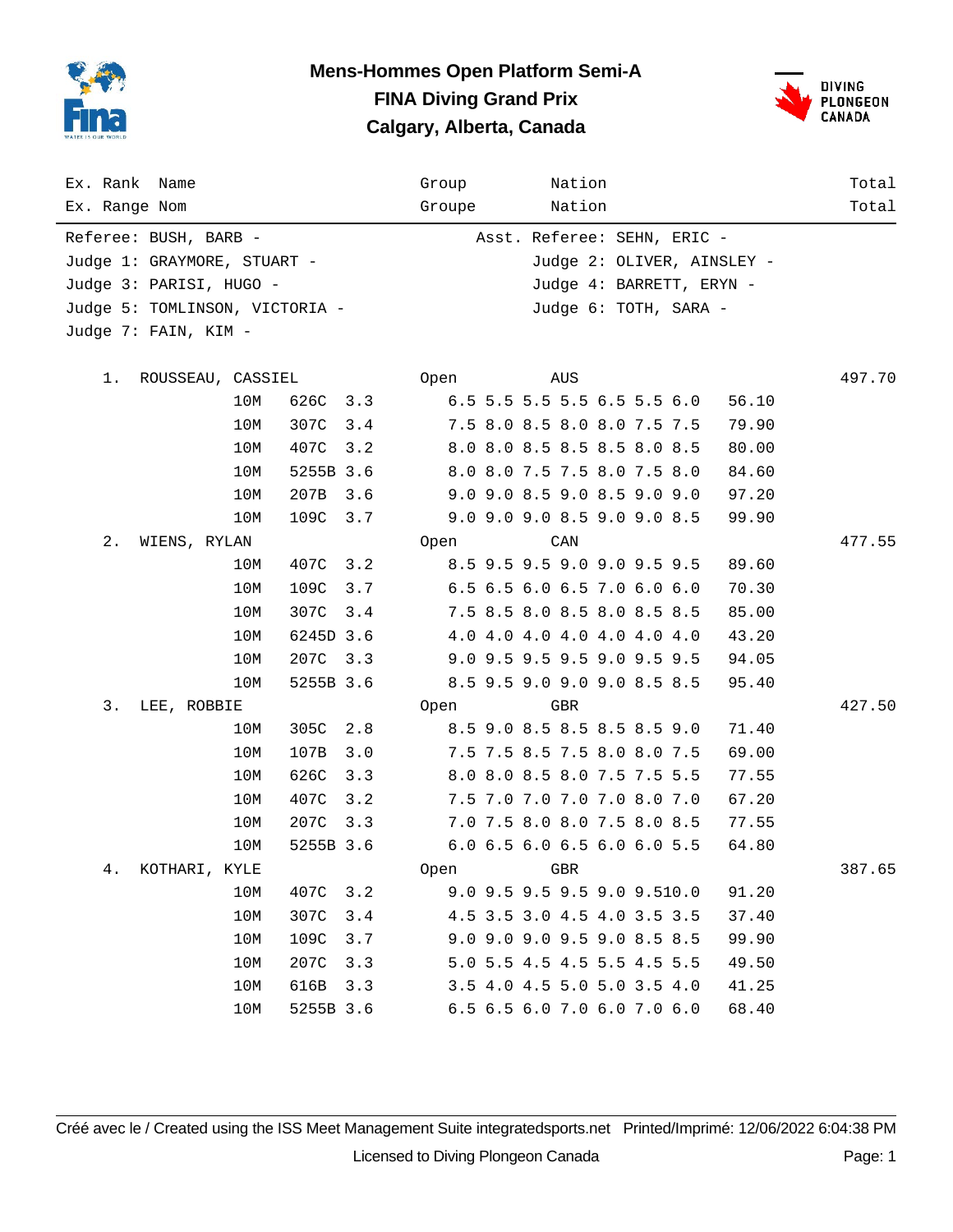

# **Mens-Hommes Open Platform Semi-A FINA Diving Grand Prix Calgary, Alberta, Canada**



|               | Ex. Rank Name |                 |           | Group | Nation |        |                             | Total |        |
|---------------|---------------|-----------------|-----------|-------|--------|--------|-----------------------------|-------|--------|
| Ex. Range Nom |               |                 |           |       | Groupe | Nation |                             |       | Total  |
| 5.            |               | COOPER, ZACHARY |           |       | Open   | USA    |                             |       | 378.05 |
|               |               | 10M             | 6245D 3.6 |       |        |        | 6.5 7.0 7.0 6.5 7.0 7.0 7.5 | 75.60 |        |
|               |               | 10M             | 407C      | 3.2   |        |        | 5.5 6.5 6.0 6.0 6.5 6.5 6.5 | 60.80 |        |
|               |               | 10M             | 307C      | 3.4   |        |        | 5.0 5.5 5.5 6.0 5.5 4.5 6.0 | 56.10 |        |
|               |               | 10M             | 109C      | 3.7   |        |        | 7.5 8.0 8.0 8.0 8.0 9.0 7.5 | 88.80 |        |
|               |               | 10M             | 207C      | 3.3   |        |        | 4.5 4.5 4.5 4.5 5.0 4.0 4.5 | 44.55 |        |
|               |               | 10M             | 5255B 3.6 |       |        |        | 5.0 5.0 4.5 4.5 5.5 5.5 4.5 | 52.20 |        |
| б.            |               | FLORY, MAXWELL  |           |       | Open   | USA    |                             |       | 350.05 |
|               |               | 10M             | 6245D 3.6 |       |        |        | 5.5 5.5 4.5 5.0 5.5 5.0 4.5 | 55.80 |        |
|               |               | 10M             | 407C      | 3.2   |        |        | 8.0 7.5 8.0 8.0 8.0 8.5 8.0 | 76.80 |        |
|               |               | 10M             | 307C      | 3.4   |        |        | 5.5 5.0 5.0 6.0 6.5 6.0 6.5 | 59.50 |        |
|               |               | 10M             | 207B      | 3.6   |        |        | 3.5 2.5 2.0 3.0 3.0 3.0 2.5 | 30.60 |        |
|               |               | 10M             | 109C      | 3.7   |        |        | 4.5 4.0 5.0 4.5 4.5 4.5 4.0 | 49.95 |        |
|               |               | 10M             | 5255B 3.6 |       |        |        | 7.5 7.0 6.0 7.0 8.0 7.5 6.5 | 77.40 |        |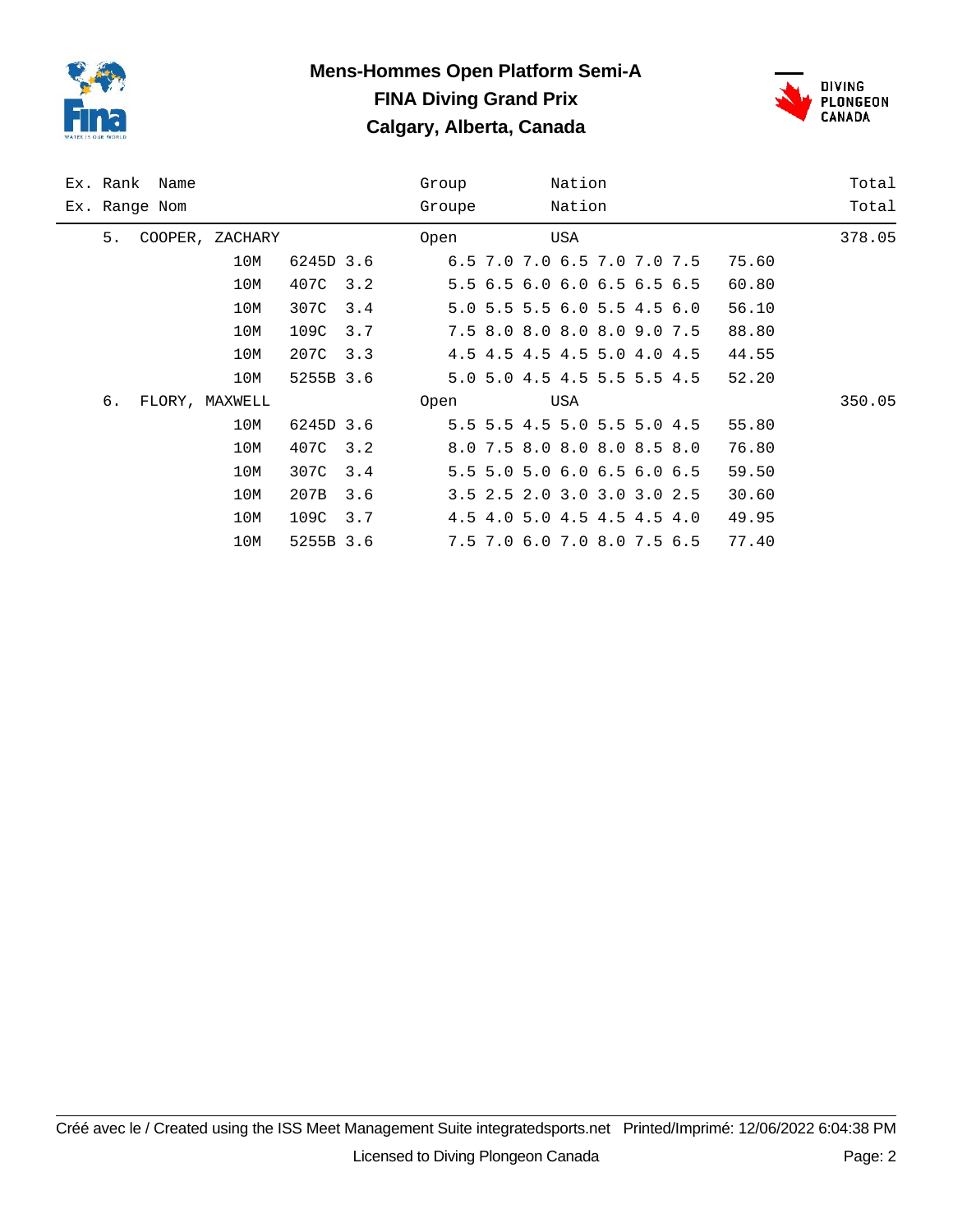

#### **Mens-Hommes Open Platform Semi-B FINA Diving Grand Prix Calgary, Alberta, Canada**



| Ex. Rank Name<br>Ex. Range Nom  |             | Group<br>Groupe | Nation<br>Nation            | Total<br>Total |
|---------------------------------|-------------|-----------------|-----------------------------|----------------|
|                                 |             |                 |                             |                |
| Referee: BUSH, BARB -           |             |                 | Asst. Referee: SEHN, ERIC - |                |
| Judge 1: GRAYMORE, STUART -     |             |                 | Judge 2: OLIVER, AINSLEY -  |                |
| Judge 3: PARISI, HUGO -         |             |                 | Judge 4: BARRETT, ERYN -    |                |
| Judge 5: TOMLINSON, VICTORIA -  |             |                 | Judge 6: TOTH, SARA -       |                |
| Judge 7: FAIN, KIM -            |             |                 |                             |                |
| 1.<br>CULLEN, MATT              |             | Open            | CAN                         | 467.05         |
| 107B<br>10M                     | 3.0         |                 | 7.5 8.0 8.0 8.0 8.0 8.0 7.0 | 72.00          |
| 10M<br>305C                     | 2.8         |                 | 8.5 8.5 8.0 9.0 9.0 9.0 9.0 | 74.20          |
| 10M                             | 6243D 3.2   |                 | 6.0 5.5 6.0 5.5 5.0 5.0 5.5 | 52.80          |
| 10M<br>407C                     | 3.2         |                 | 9.010.0 9.010.010.010.010.0 | 96.00          |
| 207C<br>10M                     | 3.3         |                 | 9.0 8.5 8.5 8.0 8.0 8.0 8.0 | 80.85          |
| 10M                             | 5253B 3.2   |                 | 9.5 9.5 9.510.0 9.0 9.510.0 | 91.20          |
| $2$ .<br>ZSOMBOR-MURRAY, NATHAN |             | Open            | CAN                         | 464.85         |
| 10M<br>407C                     | 3.2         |                 | 7.0 8.0 8.0 7.5 7.0 8.0 7.5 | 73.60          |
| 10M<br>109C                     | 3.7         |                 | 5.5 6.5 6.0 7.0 7.0 7.0 6.5 | 74.00          |
| 10M<br>207C                     | 3.3         |                 | 6.5 7.5 7.0 8.0 7.0 7.5 7.0 | 70.95          |
| 10M                             | 6243D 3.2   |                 | 7.5 8.5 7.5 8.5 8.5 8.5 8.0 | 80.00          |
| 307C<br>10M                     | 3.4         |                 | 8.5 8.0 8.0 7.5 7.5 8.0 7.0 | 79.90          |
| 10M                             | 5253B 3.2   |                 | 9.0 9.0 8.5 9.0 9.5 9.5 9.0 | 86.40          |
| 3.<br>HEDBERG, JOSHUA           |             | Open            | USA                         | 425.50         |
| 10M<br>107B                     | 3.0         |                 | 8.0 8.5 8.5 8.0 8.0 8.0 7.5 | 72.00          |
| 10M                             | 6245D 3.6   |                 | 6.5 7.0 7.0 7.0 8.0 7.0 7.5 | 75.60          |
| 10M<br>207C                     | 3.3         |                 | 5.5 5.5 7.0 6.5 5.5 6.0 6.5 | 59.40          |
| 10M<br>307C                     | 3.4         |                 | 7.0 7.5 7.0 7.5 7.0 7.0 7.5 | 73.10          |
| 10M<br>407C                     | 3.2         |                 | 8.0 7.5 8.5 8.0 7.5 8.0 7.5 | 75.20          |
| 10M                             | 5255B 3.6   |                 | 7.0 6.5 6.5 7.0 6.5 6.5 6.5 | 70.20          |
| 4.<br>CUTMORE, BEN              |             | Open            | GBR                         | 391.75         |
| 10M<br>407C                     | 3.2         |                 | 4.5 5.0 4.5 5.0 4.5 4.5 4.0 | 43.20          |
| 307C<br>10M                     | 3.4         |                 | 8.0 9.0 8.5 8.5 8.5 8.0 9.0 | 86.70          |
| 10M                             | 6243D 3.2   |                 | 6.0 7.0 7.0 7.5 7.5 6.5 7.0 | 67.20          |
| 207C<br>10M                     | 3.3         |                 | 8.5 8.0 8.0 9.0 8.0 8.0 9.0 | 80.85          |
| 10M                             | 5253B 3.2   |                 | 8.0 8.0 8.0 8.0 8.0 8.0 8.0 | 76.80          |
| 10M                             | 109C<br>3.7 |                 | 4.0 3.0 3.5 3.5 3.0 3.5 3.0 | 37.00          |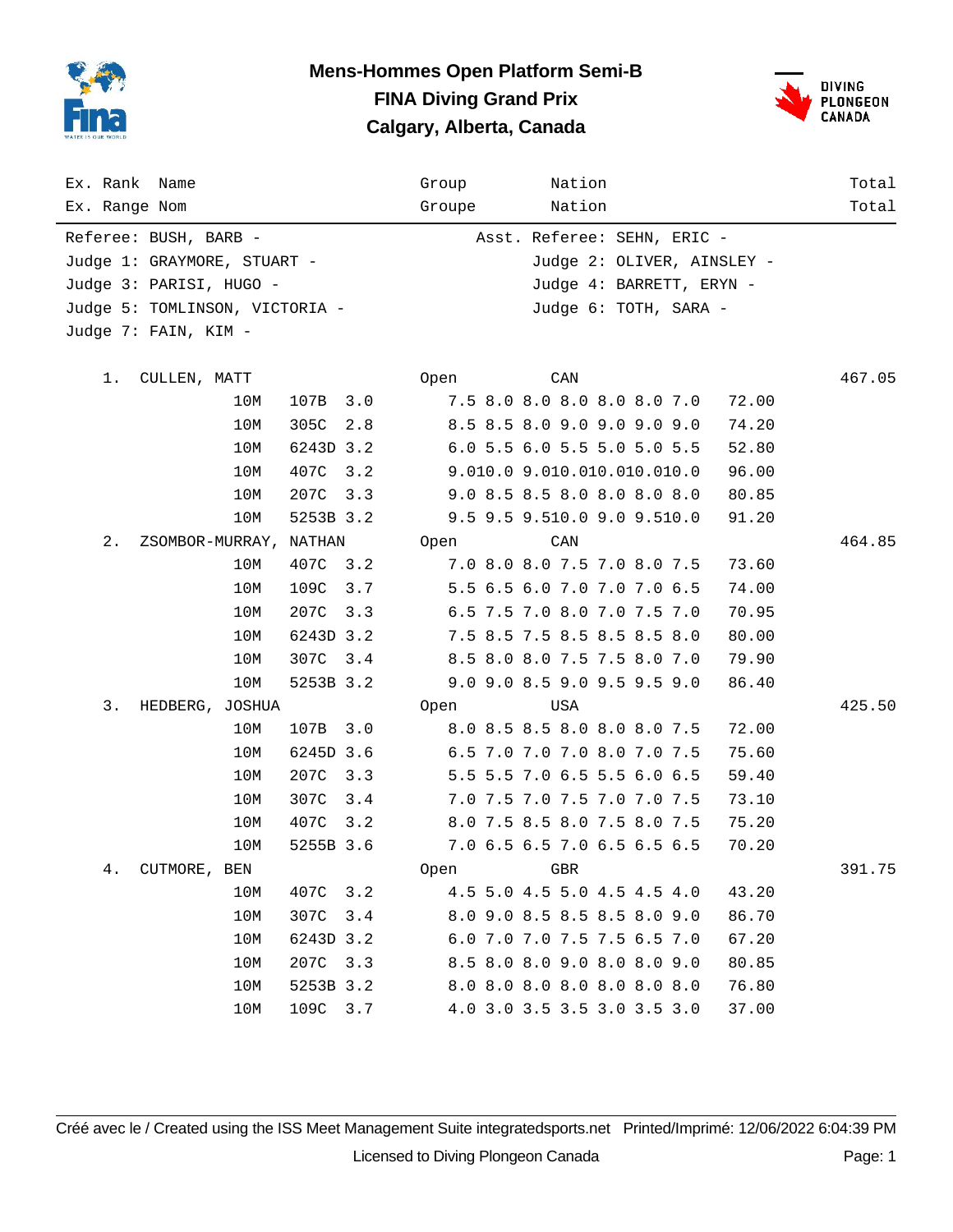

# **Mens-Hommes Open Platform Semi-B FINA Diving Grand Prix Calgary, Alberta, Canada**



| Ex. Rank Name |                |     |           |     | Group  |                             | Nation |  |       | Total  |
|---------------|----------------|-----|-----------|-----|--------|-----------------------------|--------|--|-------|--------|
| Ex. Range Nom |                |     |           |     | Groupe |                             | Nation |  |       | Total  |
| 5.            | PEREIRA, KAWAN |     |           |     | Open   |                             | BRA    |  |       | 384.05 |
|               |                | 10M | 407C 3.2  |     |        | 6.5 6.5 7.0 7.5 7.5 7.0 6.5 |        |  | 65.60 |        |
|               |                | 10M | 207C      | 3.3 |        | 7.0 7.0 7.5 7.5 7.5 7.5 7.5 |        |  | 74.25 |        |
|               |                | 10M | 626C      | 3.3 |        | 7.0 6.5 7.5 7.5 7.5 6.5 7.5 |        |  | 72.60 |        |
|               |                | 10M | 109C      | 3.7 |        | 4.5 4.5 5.0 5.0 5.5 5.0 5.5 |        |  | 55.50 |        |
|               |                | 10M | 307C 3.4  |     |        | 5.0 4.5 4.5 4.5 4.5 4.5 5.0 |        |  | 45.90 |        |
|               |                | 10M | 5255B 3.6 |     |        | 6.0 6.5 6.5 6.5 6.5 5.5 7.0 |        |  | 70.20 |        |
| б.            | SOUZA, ISAAC   |     |           |     | Open   |                             | BRA    |  |       | 353.90 |
|               |                | 10M | 407C 3.2  |     |        | 5.5 5.5 4.5 5.0 5.5 5.5 5.5 |        |  | 52.80 |        |
|               |                | 10M | 207C      | 3.3 |        | 4.5 4.0 4.5 4.5 4.0 3.5 4.0 |        |  | 41.25 |        |
|               |                | 10M | 6245D 3.6 |     |        | 7.0 6.0 8.0 7.0 8.0 6.5 7.5 |        |  | 77.40 |        |
|               |                | 10M | 307C 3.4  |     |        | 4.5 4.5 4.5 5.0 5.0 4.5 5.0 |        |  | 47.60 |        |
|               |                | 10M | 109C      | 3.7 |        | 5.5 5.5 5.5 5.0 7.0 5.5 5.5 |        |  | 61.05 |        |
|               |                | 10M | 5255B 3.6 |     |        | 5.0 6.0 7.0 6.5 8.0 7.0 7.5 |        |  | 73.80 |        |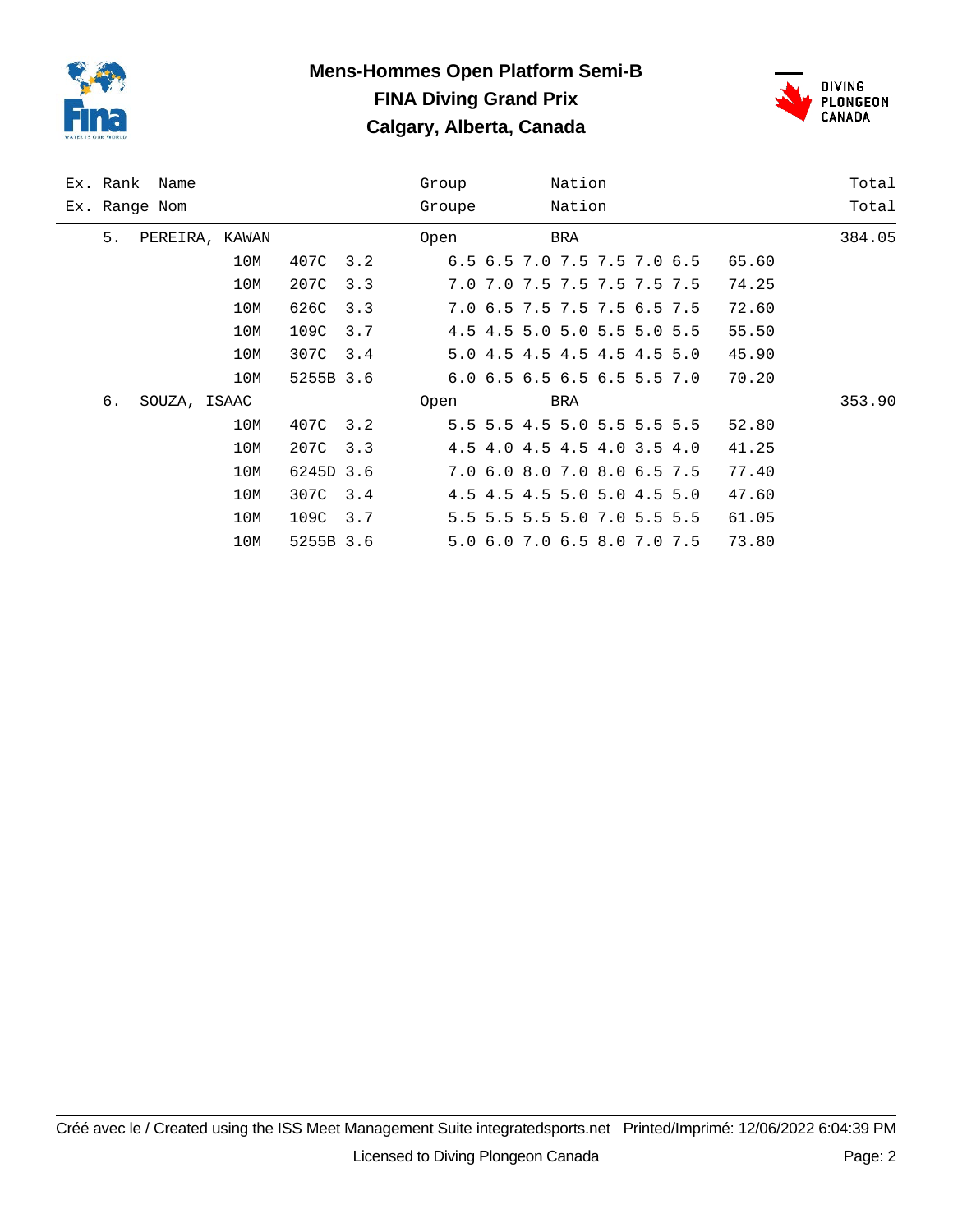

#### **Mens-Hommes Open Platform Finals FINA Diving Grand Prix Calgary, Alberta, Canada**



| Ex. Rank Name<br>Ex. Range Nom                                                                           |             |           | Nation<br>Group<br>Nation<br>Groupe                                                                                    | Total<br>Total |
|----------------------------------------------------------------------------------------------------------|-------------|-----------|------------------------------------------------------------------------------------------------------------------------|----------------|
| Referee: PINEO, HEATHER -<br>Judge 1: BARRETT, ERYN -<br>Judge 3: PARISI, HUGO -<br>Judge 5: FAIN, KIM - |             |           | Asst. Referee: MCLEAN, CAM -<br>Judge 2: GRAYMORE, STUART -<br>Judge 4: TOTH, SARA -<br>Judge 6: TOMLINSON, VICTORIA - |                |
| Judge 7: MCPHERSON, CAROL -                                                                              |             |           |                                                                                                                        |                |
| 1.<br>HEDBERG, JOSHUA                                                                                    |             |           | USA<br>Open                                                                                                            | 477.95         |
|                                                                                                          | 10M         | 107B 3.0  | 7.5 8.5 7.0 7.5 7.0 7.5 7.5<br>67.50                                                                                   |                |
|                                                                                                          | 10M         | 6245D 3.6 | 4.5 4.0 4.5 5.0 4.5 4.5 4.5<br>48.60                                                                                   |                |
|                                                                                                          | 207C<br>10M | 3.3       | 9.0 9.5 9.0 9.510.0 9.5 9.5<br>94.05                                                                                   |                |
|                                                                                                          | 307C<br>10M | 3.4       | 10.010.0 9.510.010.010.010.0 102.00                                                                                    |                |
|                                                                                                          | 407C<br>10M | 3.2       | 9.0 8.0 9.0 9.0 9.0 8.5 8.5<br>84.80                                                                                   |                |
|                                                                                                          | 10M         | 5255B 3.6 | 7.5 7.0 7.5 8.0 7.0 8.0 7.5<br>81.00                                                                                   |                |
| 2.<br>WIENS, RYLAN                                                                                       |             |           | CAN<br>0pen                                                                                                            | 472.60         |
|                                                                                                          | 407C<br>10M | 3.2       | 8.0 8.0 8.0 8.5 8.5 8.5 8.5<br>80.00                                                                                   |                |
|                                                                                                          | 109C<br>10M | 3.7       | 8.5 9.5 8.0 9.5 8.5 8.5 9.5<br>98.05                                                                                   |                |
|                                                                                                          | 10M<br>307C | 3.4       | 6.5 5.5 6.5 6.0 6.5 7.0 5.5<br>64.60                                                                                   |                |
|                                                                                                          | 10M         | 6245D 3.6 | 7.0 6.5 7.0 6.5 6.0 6.5 6.5<br>70.20                                                                                   |                |
|                                                                                                          | 207C<br>10M | 3.3       | 9.0 8.5 8.5 9.0 8.5 8.0 8.0<br>84.15                                                                                   |                |
|                                                                                                          | 10M         | 5255B 3.6 | 7.0 6.5 7.0 7.5 7.0 7.5 7.0<br>75.60                                                                                   |                |
| 3.<br>ROUSSEAU, CASSIEL                                                                                  |             |           | Open<br>AUS                                                                                                            | 465.75         |
|                                                                                                          | 10M<br>407C | 3.2       | 8.0 9.0 9.0 9.0 8.0 8.5 8.5<br>83.20                                                                                   |                |
|                                                                                                          | 626C<br>10M | 3.3       | 5.0 6.5 5.0 5.5 6.0 6.5 5.5<br>56.10                                                                                   |                |
|                                                                                                          | 10M<br>307C | 3.4       | 6.5 7.0 7.5 6.5 7.5 7.0 6.5<br>69.70                                                                                   |                |
|                                                                                                          | 10M         | 5255B 3.6 | 9.0 9.0 8.0 9.0 8.0 8.5 8.5<br>93.60                                                                                   |                |
|                                                                                                          | 10M<br>207B | 3.6       | 5.5 5.5 4.5 5.5 5.0 4.5 4.5<br>54.00                                                                                   |                |
|                                                                                                          | 109C<br>10M | 3.7       | 10.010.0 9.510.0 9.0 9.010.0 109.15                                                                                    |                |
| 4.<br>CULLEN, MATT                                                                                       |             |           | CAN<br>Open                                                                                                            | 450.75         |
|                                                                                                          | 107B<br>10M | 3.0       | 8.5 9.0 8.5 8.0 8.0 8.0 8.0<br>73.50                                                                                   |                |
|                                                                                                          | 305C<br>10M | 2.8       | 7.0 7.5 7.5 7.5 7.0 7.5 8.0<br>63.00                                                                                   |                |
|                                                                                                          | 10M         | 6243D 3.2 | 7.5 6.0 7.0 6.5 7.0 6.5 6.5<br>64.00                                                                                   |                |
|                                                                                                          | 407C<br>10M | 3.2       | 8.5 9.0 8.5 9.0 9.0 8.010.0<br>84.80                                                                                   |                |
|                                                                                                          | 10M<br>207C | 3.3       | 8.0 7.5 6.5 7.5 7.5 7.5 6.5<br>74.25                                                                                   |                |
|                                                                                                          | 10M         | 5253B 3.2 | 9.5 9.5 9.0 9.5 9.5 9.5 9.5<br>91.20                                                                                   |                |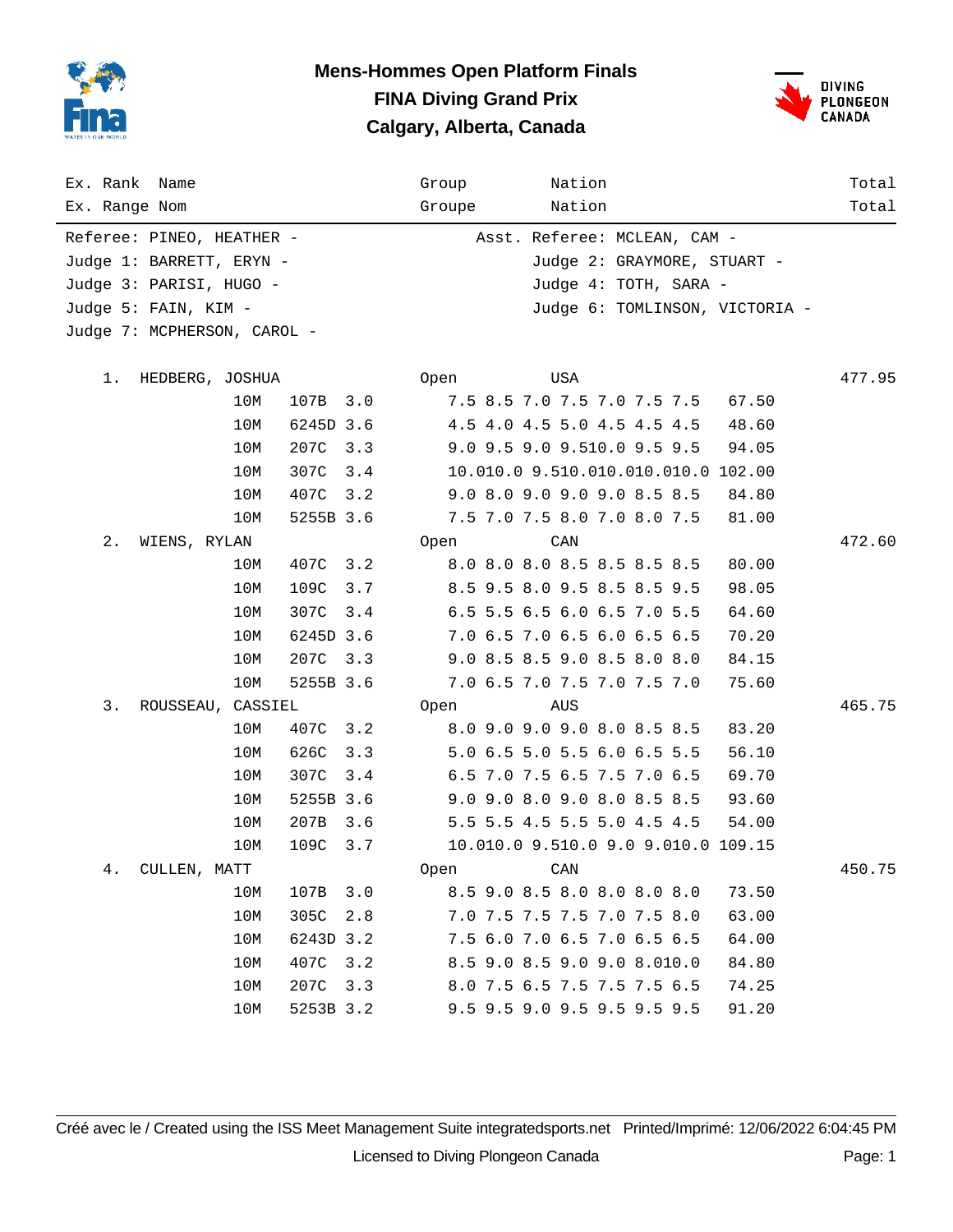

## **Mens-Hommes Open Platform Finals FINA Diving Grand Prix Calgary, Alberta, Canada**



| Ex. Rank Name |              |     |           |     | Group  |                                           | Nation |  |       | Total  |
|---------------|--------------|-----|-----------|-----|--------|-------------------------------------------|--------|--|-------|--------|
| Ex. Range Nom |              |     |           |     | Groupe |                                           | Nation |  |       | Total  |
| 5.            | LEE, ROBBIE  |     |           |     | Open   |                                           | GBR    |  |       | 435.75 |
|               |              | 10M | 305C      | 2.8 |        | 8.5 8.5 7.5 9.0 8.0 8.0 9.0               |        |  | 70.00 |        |
|               |              | 10M | 107B      | 3.0 |        | 8.5 8.5 8.0 8.5 7.5 8.0 8.5               |        |  | 75.00 |        |
|               |              | 10M | 626C      | 3.3 |        | 7.0 7.0 7.0 7.0 7.0 7.5 7.5               |        |  | 69.30 |        |
|               |              | 10M | 407C      | 3.2 |        | 7.5 7.0 6.0 7.5 6.5 7.5 7.5               |        |  | 70.40 |        |
|               |              | 10M | 207C      | 3.3 |        | 8.5 7.0 8.0 8.5 8.0 8.0 9.0               |        |  | 80.85 |        |
|               |              | 10M | 5255B 3.6 |     |        | 7.0 6.0 6.5 6.5 6.5 7.0 6.5               |        |  | 70.20 |        |
| б.            | CUTMORE, BEN |     |           |     | Open   |                                           | GBR    |  |       | 339.45 |
|               |              | 10M | 407C 3.2  |     |        | $6.5$ $6.0$ $6.0$ $6.0$ $5.5$ $6.5$ $6.0$ |        |  | 57.60 |        |
|               |              | 10M | 307C      | 3.4 |        | 5.5 6.0 5.5 4.5 5.5 5.5 5.0               |        |  | 56.10 |        |
|               |              | 10M | 6243D 3.2 |     |        | 7.5 6.0 6.5 7.0 7.5 7.5 6.5               |        |  | 67.20 |        |
|               |              | 10M | 207C 3.3  |     |        | 3.0 3.0 1.5 2.5 2.5 3.0 3.0               |        |  | 28.05 |        |
|               |              | 10M | 5253B 3.2 |     |        | 7.5 6.5 7.5 7.5 7.5 7.5 7.0               |        |  | 72.00 |        |
|               |              | 10M | 107B      | 3.0 |        | 6.5 6.5 6.5 6.0 6.5 7.0 6.0               |        |  | 58.50 |        |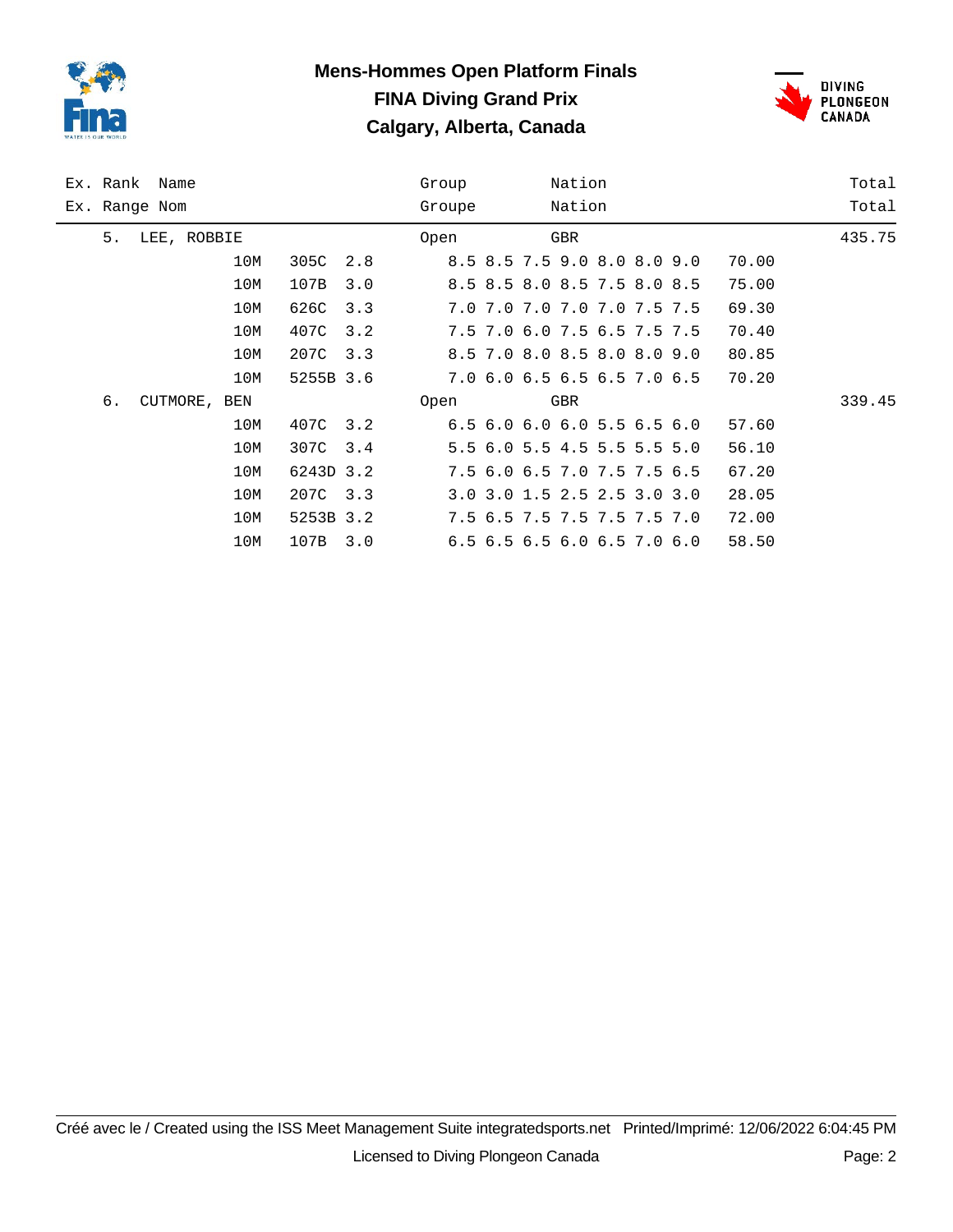

### **Mixed-Combiné 10 M Synchro Finals FINA Diving Grand Prix Calgary, Alberta, Canada**



| Ex. Rank Name |                               |  |                                             |  |  | Nation |  |                                             |                                | Total  |
|---------------|-------------------------------|--|---------------------------------------------|--|--|--------|--|---------------------------------------------|--------------------------------|--------|
| Ex. Range Nom |                               |  |                                             |  |  | Nation |  |                                             |                                | Total  |
|               | Referee: TOTH, SARA -         |  |                                             |  |  |        |  | Asst. Referee: POWER, STEVE -               |                                |        |
|               | Judge 1: OLIVER, AINSLEY -    |  |                                             |  |  |        |  |                                             | Judge 2: TOMLINSON, VICTORIA - |        |
|               | Judge 3: BENAVIDES, JAMIE -   |  |                                             |  |  |        |  |                                             | Judge 4: LORTIE, STEPHANE -    |        |
|               | Judge 5: PARISI, HUGO -       |  |                                             |  |  |        |  | Judge 6: MCLEAN, CAM -                      |                                |        |
|               | Judge 7: BARRETT, ERYN -      |  |                                             |  |  |        |  |                                             | Judge 8: MCPHERSON, CAROL -    |        |
|               | Judge 9: GRAYMORE, STUART -   |  |                                             |  |  |        |  | Judge 10: FAIN, KIM -                       |                                |        |
|               | Judge 11: ARCHAMBAULT, GAIL - |  |                                             |  |  |        |  |                                             |                                |        |
|               |                               |  |                                             |  |  |        |  |                                             |                                |        |
| $1$ .         | OLIVEIRA, INGRID              |  |                                             |  |  | BRA    |  |                                             |                                | 281.76 |
|               | PEREIRA, KAWAN                |  |                                             |  |  |        |  |                                             |                                |        |
| 201B          | 2.0                           |  |                                             |  |  |        |  | 8.0 8.0 8.0 7.0 7.0 7.5 7.5 8.0 6.5 5.5 6.5 | 42.60                          |        |
| 301B          | 2.0                           |  | 7.5 7.5 7.5 5.5 5.5 6.5 6.5 8.0 7.5 6.0 7.0 |  |  |        |  |                                             | 40.80                          |        |
| 5253B         | 3.2                           |  | 7.0 7.5 6.5 6.0 6.5 7.0 7.0 6.5 6.5 6.5 7.5 |  |  |        |  |                                             | 64.32                          |        |
| 407C          | 3.2                           |  |                                             |  |  |        |  | 7.0 7.5 7.5 8.0 8.5 8.5 7.0 7.0 7.5 7.0 7.0 | 71.04                          |        |
| 107B          | 3.0                           |  |                                             |  |  |        |  | 8.0 8.0 7.5 6.0 6.5 7.0 7.0 7.5 7.5 6.0 6.0 | 63.00                          |        |
| 2.            | FUNG, KATELYN                 |  |                                             |  |  | CAN    |  |                                             |                                | 243.03 |
|               | CULLEN, MATT                  |  |                                             |  |  |        |  |                                             |                                |        |
| 401B          | 2.0                           |  |                                             |  |  |        |  | 6.0 7.0 6.5 9.0 9.0 9.0 6.5 7.0 6.5 6.5 7.5 | 42.60                          |        |
| 301B          | 2.0                           |  |                                             |  |  |        |  | 8.5 8.5 9.0 8.5 8.5 9.0 8.0 8.5 8.5 7.5 7.5 | 49.20                          |        |
| 107B          | 3.0                           |  | 4.5 4.5 5.0 7.0 8.0 7.5 6.5 5.5 5.5 6.5 6.0 |  |  |        |  |                                             | 54.00                          |        |
| 207C          | 3.3                           |  | 7.0 6.0 6.0 2.0 1.5 2.0 4.5 4.0 5.0 4.0 3.0 |  |  |        |  |                                             | 40.59                          |        |
| 5253B         | 3.2                           |  | 4.0 3.0 4.0 8.0 8.0 7.5 5.5 5.0 5.5 6.5 6.5 |  |  |        |  |                                             | 56.64                          |        |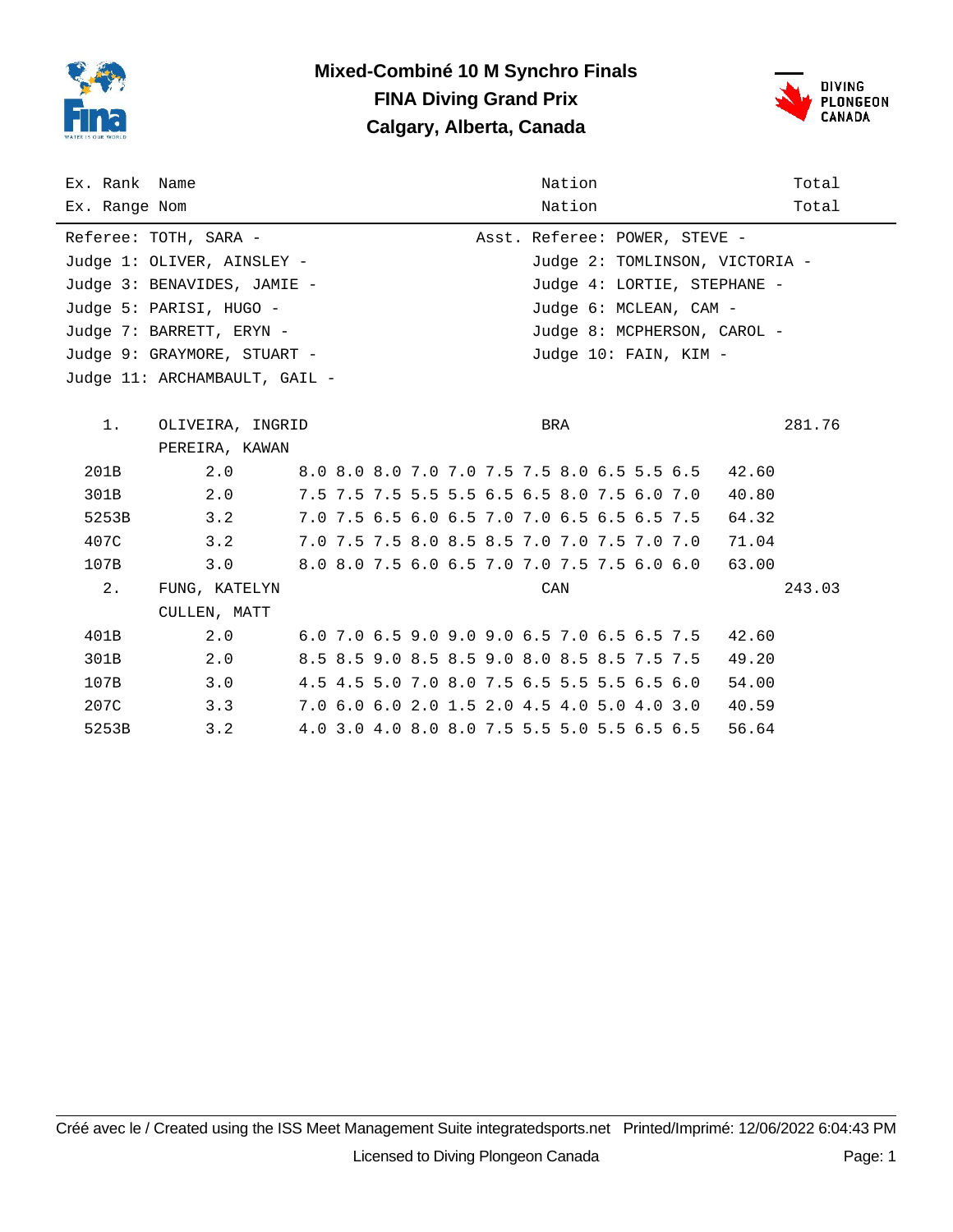

### **Mixed-Combiné 3 M Synchro Finals FINA Diving Grand Prix Calgary, Alberta, Canada**



| Ex. Rank Name |                               |  | Nation                                      | Total  |
|---------------|-------------------------------|--|---------------------------------------------|--------|
| Ex. Range Nom |                               |  | Nation                                      | Total  |
|               | Referee: TOTH, SARA -         |  | Asst. Referee: POWER, STEVE -               |        |
|               | Judge 1: OLIVER, AINSLEY -    |  | Judge 2: TOMLINSON, VICTORIA -              |        |
|               | Judge 3: BENAVIDES, JAMIE -   |  | Judge 4: LORTIE, STEPHANE -                 |        |
|               | Judge 5: PARISI, HUGO -       |  | Judge 6: RUSENAS, PETER -                   |        |
|               | Judge 7: BARRETT, ERYN -      |  | Judge 8: MCPHERSON, CAROL -                 |        |
|               | Judge 9: GRAYMORE, STUART -   |  | Judge 10: FAIN, KIM -                       |        |
|               | Judge 11: ARCHAMBAULT, GAIL - |  |                                             |        |
|               |                               |  |                                             |        |
| 1.            | ERLAM, MARGO                  |  | CAN                                         | 297.90 |
|               | HATTIE, BRYDEN                |  |                                             |        |
| 103B          | 2.0                           |  | 8.0 8.0 8.5 8.0 7.0 6.5 7.5 8.0 7.0 7.5 8.0 | 45.60  |
| 301B          | 2.0                           |  | 8.0 7.5 7.5 7.0 7.5 8.5 8.0 7.5 9.0 8.0 7.0 | 46.20  |
| 5152B         | 3.0                           |  | 8.5 7.5 7.5 8.0 6.5 8.0 8.0 8.0 7.5 6.5 7.5 | 69.30  |
| 205B          | 3.0                           |  | 6.5 6.0 6.0 7.5 7.5 7.5 7.0 7.0 7.5 6.5 7.5 | 63.00  |
| 405B          | 3.0                           |  | 8.0 8.0 7.0 8.5 8.0 8.5 8.5 8.0 8.5 8.0 7.5 | 73.80  |
| 2.            | SANTOS, ANNA                  |  | BRA                                         | 253.62 |
|               | FOGACA, RAFAEL                |  |                                             |        |
| 101B          | 2.0                           |  | 7.5 7.0 7.5 7.0 7.5 8.0 8.0 8.5 8.0 7.0 7.5 | 46.20  |
| 301B          | 2.0                           |  | 6.5 6.0 7.0 7.5 7.5 7.5 7.5 7.5 8.0 7.0 8.5 | 44.40  |
| 405B          | 3.0                           |  | 7.0 7.0 7.0 5.5 7.0 6.0 7.0 7.0 6.5 7.5 8.0 | 62.10  |
| 205C          | 2.8                           |  | 3.5 3.5 3.5 7.0 7.0 7.0 6.0 5.5 6.0 6.5 6.5 | 48.72  |
| 5152B         | 3.0                           |  | 6.5 6.0 6.0 4.0 5.5 4.5 6.5 6.5 6.0 5.5 6.0 | 52.20  |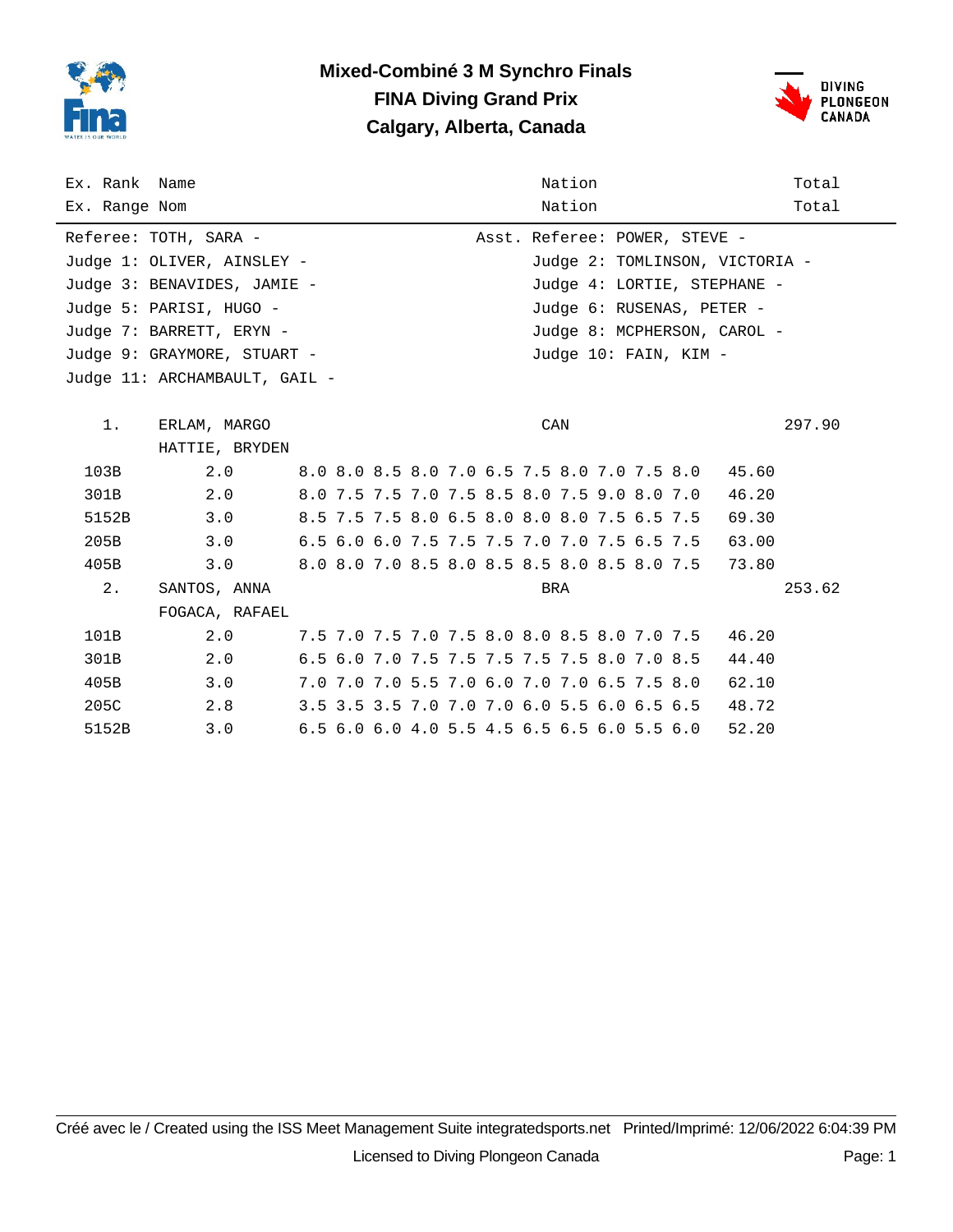

## **Womens-Femmes Open 10 M Synchro FINA Diving Grand Prix Calgary, Alberta, Canada**



| Ex. Rank Name<br>Ex. Range Nom |                              |  | Nation<br>Nation                            | Total<br>Total                 |
|--------------------------------|------------------------------|--|---------------------------------------------|--------------------------------|
|                                | Referee: BARRETT, ERYN -     |  | Asst. Referee: MCPHERSON, CAROL -           |                                |
|                                | Judge 1: OLIVER, AINSLEY -   |  |                                             | Judge 2: TOMLINSON, VICTORIA - |
|                                | Judge 3: MCLEAN, CAM -       |  | Judge 4: POWER, STEVE -                     |                                |
|                                | Judge 5: GRAYMORE, STUART -  |  | Judge 6: ARCHAMBAULT, GAIL -                |                                |
|                                | Judge 7: BUSH, BARB -        |  | Judge 8: FAIN, KIM -                        |                                |
|                                | Judge 9: TOTH, SARA -        |  | Judge 10: PARISI, HUGO -                    |                                |
|                                | Judge 11: LORTIE, STEPHANE - |  |                                             |                                |
|                                |                              |  |                                             |                                |
| $1$ .                          | WU, MELISSA                  |  | AUS                                         | 292.80                         |
|                                | PETROV, CHARLI               |  |                                             |                                |
| 201B                           | 2.0                          |  | 8.5 8.5 8.5 7.0 6.5 7.5 8.5 8.0 7.5 7.5 8.0 | 46.80                          |
| 301B                           | 2.0                          |  | 8.0 8.0 8.0 7.5 8.0 8.0 8.0 8.5 8.0 8.5 8.5 | 49.20                          |
| 107B                           | 3.0                          |  | 5.5 6.5 6.5 4.5 5.0 5.5 6.5 7.0 7.0 7.0 6.0 | 57.60                          |
| 407C                           | 3.2                          |  | 6.0 6.0 7.0 5.5 6.5 5.0 6.5 6.0 7.0 6.5 6.5 | 59.52                          |
| 5253B                          | 3.2                          |  | 9.0 8.5 7.5 9.0 8.0 8.0 8.5 8.0 8.5 7.5 8.5 | 79.68                          |
| 2.                             | AGUNBIADE, NIKE              |  | USA                                         | 263.16                         |
|                                | BOYLE, JANIE                 |  |                                             |                                |
| 301B                           | 2.0                          |  | 7.0 7.0 6.0 7.0 6.5 6.5 7.0 6.5 6.5 6.0 7.5 | 40.20                          |
| 201B                           | 2.0                          |  | 5.5 6.0 6.0 5.5 6.0 5.0 5.5 6.5 7.0 5.5 6.5 | 36.00                          |
| 107B                           | 3.0                          |  | 8.0 7.0 8.0 6.5 5.5 6.5 7.0 6.5 5.5 6.0 7.5 | 61.20                          |
| 407C                           | 3.2                          |  | 5.5 5.5 5.0 4.5 5.5 6.5 6.5 7.0 7.0 7.0 6.5 | 60.48                          |
| 5253B                          | 3.2                          |  | 6.5 7.5 7.5 6.0 6.0 6.0 6.5 7.0 7.5 7.0 6.5 | 65.28                          |
| $[EX]3$ .                      | HAINS, NIKITA                |  | AUS                                         | 259.44                         |
|                                | BOYD, EMILY                  |  |                                             |                                |
| 201B                           | 2.0                          |  | 8.5 8.0 8.5 8.0 7.0 7.0 8.0 8.5 8.0 8.0 7.5 | 47.40                          |
| 301B                           | 2.0                          |  | 8.0 7.5 7.5 6.0 6.5 5.5 7.5 8.0 8.0 7.5 7.0 | 43.80                          |
| 5253B                          | 3.2                          |  | 8.0 7.5 8.0 6.0 7.5 6.5 7.0 5.5 4.5 5.5 4.5 | 57.60                          |
| 107B                           | 3.0                          |  | 5.5 6.0 5.5 6.0 6.0 7.0 6.5 5.5 6.5 5.5 6.5 | 54.00                          |
| 407C                           | 3.2                          |  | 6.5 7.0 7.0 4.0 4.0 4.0 6.5 6.0 7.0 6.0 6.0 | 56.64                          |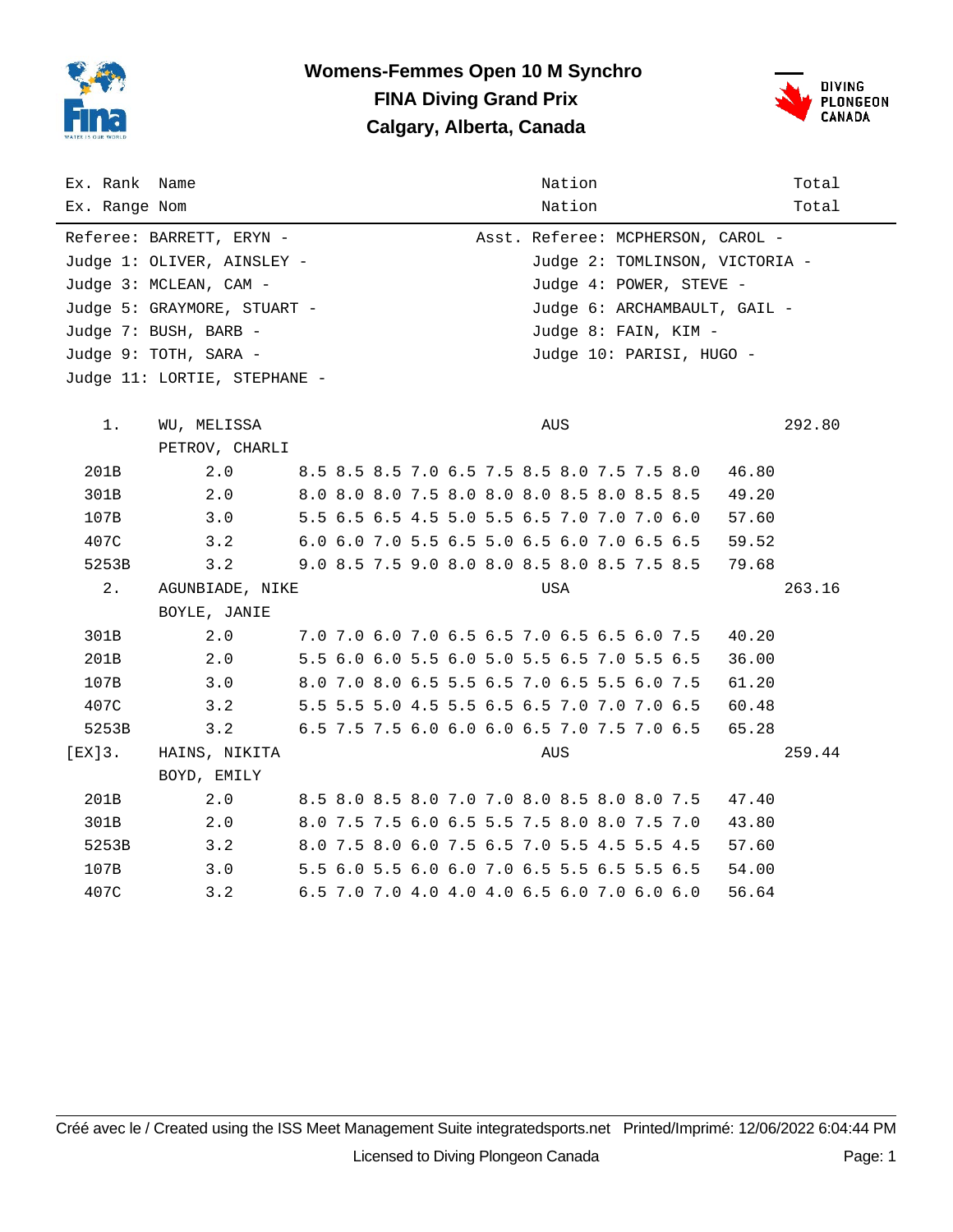



| Ex. Rank Name                  |           |     | Group                 |  |     | Nation                      |  |  |       | Total  |  |  |
|--------------------------------|-----------|-----|-----------------------|--|-----|-----------------------------|--|--|-------|--------|--|--|
| Ex. Range Nom                  |           |     | Groupe                |  |     | Nation                      |  |  |       | Total  |  |  |
| Referee: MCPHERSON, CAROL -    |           |     |                       |  |     |                             |  |  |       |        |  |  |
| Judge 1: FAIN, KIM -           |           |     |                       |  |     | Judge 2: BARRETT, ERYN -    |  |  |       |        |  |  |
| Judge 3: TOMLINSON, VICTORIA - |           |     | Judge 4: TOTH, SARA - |  |     |                             |  |  |       |        |  |  |
| Judge 5: PARISI, HUGO -        |           |     |                       |  |     |                             |  |  |       |        |  |  |
| Judge 7: GRAYMORE, STUART -    |           |     |                       |  |     |                             |  |  |       |        |  |  |
|                                |           |     |                       |  |     |                             |  |  |       |        |  |  |
| 1.<br>VALLEE, MIA              |           |     | Open                  |  | CAN |                             |  |  |       | 314.15 |  |  |
|                                | 405B      | 3.0 |                       |  |     | 6.0 6.0 7.0 7.5 6.5 6.5 6.0 |  |  | 57.00 |        |  |  |
|                                | 107B      | 3.1 |                       |  |     | 7.5 7.0 7.5 7.0 7.0 7.5 6.5 |  |  | 66.65 |        |  |  |
|                                | 305B      | 3.0 |                       |  |     | 8.5 8.0 8.0 8.0 8.0 8.0 7.0 |  |  | 72.00 |        |  |  |
|                                | 205B      | 3.0 |                       |  |     | 7.5 8.0 7.5 7.0 7.5 7.0 7.0 |  |  | 66.00 |        |  |  |
|                                | 5152B 3.0 |     |                       |  |     | 5.5 6.0 6.0 6.5 5.5 6.0 5.5 |  |  | 52.50 |        |  |  |
| 2.<br>BACON, SARAH             |           |     | Open                  |  |     | USA                         |  |  |       | 297.60 |  |  |
|                                | 405B      | 3.0 |                       |  |     | 6.0 6.0 6.0 5.5 5.0 5.5 5.0 |  |  | 51.00 |        |  |  |
|                                | 205B      | 3.0 |                       |  |     | 7.0 6.0 6.5 6.0 5.5 6.5 6.0 |  |  | 55.50 |        |  |  |
|                                | 305B      | 3.0 |                       |  |     | 7.0 7.5 8.0 8.0 7.5 7.5 7.0 |  |  | 67.50 |        |  |  |
|                                | 107B      | 3.1 |                       |  |     | 7.0 7.0 7.0 7.0 6.0 7.5 6.0 |  |  | 65.10 |        |  |  |
|                                | 5152B 3.0 |     |                       |  |     | 7.0 6.5 6.0 6.5 6.0 6.5 6.5 |  |  | 58.50 |        |  |  |
| 3.<br>WARE, PAMELA             |           |     | Open                  |  | CAN |                             |  |  |       | 279.05 |  |  |
|                                | 205B      | 3.0 |                       |  |     | 5.5 6.5 6.5 6.0 6.0 6.5 6.0 |  |  | 55.50 |        |  |  |
|                                | 305B      | 3.0 |                       |  |     | 6.0 6.0 5.5 5.0 5.0 6.0 5.0 |  |  | 49.50 |        |  |  |
|                                | 405B      | 3.0 |                       |  |     | 7.5 7.0 7.0 6.5 7.0 7.0 6.5 |  |  | 63.00 |        |  |  |
|                                | 107B      | 3.1 |                       |  |     | 5.0 5.5 5.0 5.5 5.0 5.5 5.0 |  |  | 48.05 |        |  |  |
|                                | 5152B 3.0 |     |                       |  |     | 6.5 7.5 8.0 7.0 6.5 7.5 6.5 |  |  | 63.00 |        |  |  |
| 4.<br>O'BRIEN, BRITTANY        |           |     | Open                  |  | AUS |                             |  |  |       | 272.10 |  |  |
|                                | 405B      | 3.0 |                       |  |     | 6.0 6.5 6.5 6.5 6.5 6.0 7.0 |  |  | 58.50 |        |  |  |
|                                | 107C      | 2.8 |                       |  |     | 6.5 6.0 7.0 6.0 6.5 6.5 6.5 |  |  | 54.60 |        |  |  |
|                                | 205B      | 3.0 |                       |  |     | 8.0 8.0 8.0 8.0 7.5 7.5 6.0 |  |  | 70.50 |        |  |  |
|                                | 305B      | 3.0 |                       |  |     | 5.5 6.5 5.5 6.0 5.0 4.5 6.0 |  |  | 51.00 |        |  |  |
|                                | 5152B 3.0 |     |                       |  |     | 4.0 5.0 4.5 4.0 4.0 4.0 5.0 |  |  | 37.50 |        |  |  |
| 5.<br>KOLOI, ALYSHA            |           |     | Open                  |  | AUS |                             |  |  |       | 271.70 |  |  |
|                                | 405B      | 3.0 |                       |  |     | 5.0 5.5 6.0 5.5 5.5 5.5 6.0 |  |  | 49.50 |        |  |  |
|                                | 107B      | 3.1 |                       |  |     | 5.5 6.0 5.5 6.0 6.0 5.5 5.5 |  |  | 52.70 |        |  |  |
|                                | 205B      | 3.0 |                       |  |     | 6.0 6.5 6.5 5.5 6.5 6.5 6.0 |  |  | 57.00 |        |  |  |
|                                | 305B      | 3.0 |                       |  |     | 5.0 5.5 5.5 4.0 5.5 4.5 5.5 |  |  | 48.00 |        |  |  |
|                                | 5152B 3.0 |     |                       |  |     | 7.0 7.0 7.5 7.0 7.5 7.5 6.5 |  |  | 64.50 |        |  |  |

Créé avec le / Created using the ISS Meet Management Suite integratedsports.net Printed/Imprimé: 12/06/2022 6:04:35 PM Licensed to Diving Plongeon Canada Page: 1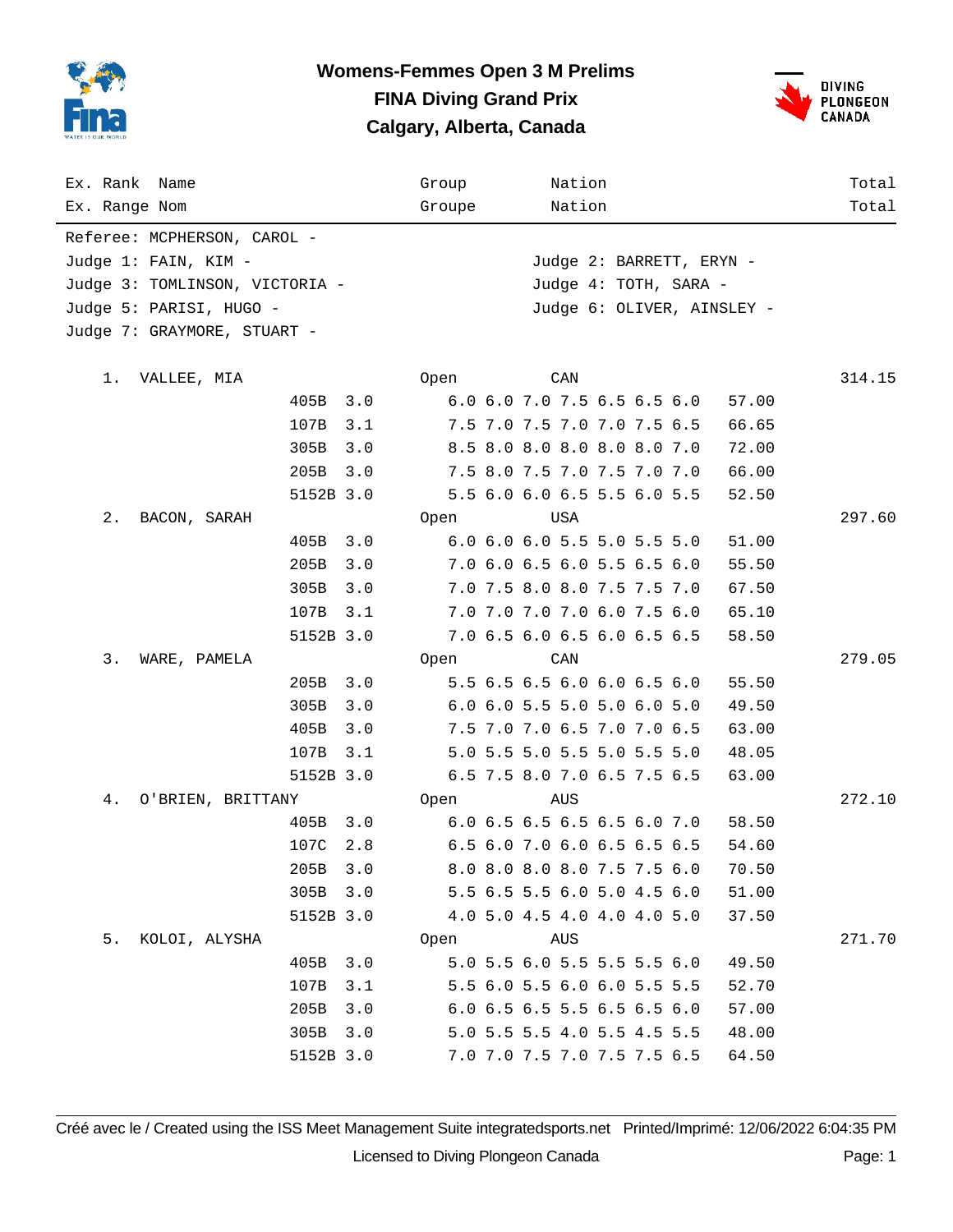



|    | Ex. Rank Name          |           |     | Group  |  | Nation |                             |  |             | Total  |
|----|------------------------|-----------|-----|--------|--|--------|-----------------------------|--|-------------|--------|
|    | Ex. Range Nom          |           |     | Groupe |  | Nation |                             |  |             | Total  |
| 6. | HARPER, YASMIN         |           |     | Open   |  | GBR    |                             |  |             | 267.05 |
|    |                        | 5152B 3.0 |     |        |  |        | 6.0 6.5 7.0 6.5 6.5 6.5 6.5 |  | 58.50       |        |
|    |                        | 205B      | 3.0 |        |  |        | 7.5 7.0 7.0 7.0 7.5 7.0 5.5 |  | 63.00       |        |
|    |                        | 107B      | 3.1 |        |  |        | 5.0 5.5 5.5 5.0 4.5 5.0 5.5 |  | 48.05       |        |
|    |                        | 305B      | 3.0 |        |  |        | 5.5 6.0 6.0 7.0 6.0 6.5 6.5 |  | 55.50       |        |
|    |                        | 405B      | 3.0 |        |  |        | 4.5 5.0 5.0 4.5 5.0 4.0 4.5 |  | 42.00       |        |
| 7. | CHAMANDY, OLIVIA       |           |     | Open   |  | CAN    |                             |  |             | 264.05 |
|    |                        | 405C      | 2.7 |        |  |        | 7.0 7.0 7.0 7.0 7.0 7.0 7.0 |  | 56.70       |        |
|    |                        | 305B      | 3.0 |        |  |        | 5.5 6.5 6.0 5.5 6.0 6.0 6.0 |  | 54.00       |        |
|    |                        | 205B      | 3.0 |        |  |        | 4.5 4.5 4.0 4.5 3.5 4.0 4.0 |  | 37.50       |        |
|    |                        | 107B      | 3.1 |        |  |        | 6.0 6.0 7.0 6.5 6.0 6.0 6.5 |  | 57.35       |        |
|    |                        | 5152B 3.0 |     |        |  |        | 6.0 6.5 6.5 6.5 6.5 6.5 6.5 |  | 58.50       |        |
| 8. | ERLAM, MARGO           |           |     | Open   |  | CAN    |                             |  |             | 258.20 |
|    |                        | 5152B 3.0 |     |        |  |        | 7.5 7.5 8.0 7.5 7.5 8.0 7.0 |  | 67.50       |        |
|    |                        | 305B      | 3.0 |        |  |        | 4.0 4.5 5.5 5.0 4.5 5.0 6.0 |  | 43.50       |        |
|    |                        | 205B      | 3.0 |        |  |        | 4.5 4.5 5.0 4.0 4.0 4.5 5.0 |  | 40.50       |        |
|    |                        | 107B      | 3.1 |        |  |        | 5.5 6.0 6.0 6.0 4.5 5.5 4.5 |  | 52.70       |        |
|    |                        | 405B      | 3.0 |        |  |        | 6.0 5.5 6.0 6.0 5.5 6.0 6.0 |  | 54.00       |        |
| 9. | SHEEHAN, GEORGIA       |           |     | Open   |  | AUS    |                             |  |             | 255.00 |
|    |                        | 205B      | 3.0 |        |  |        | 6.5 6.0 6.5 6.5 6.5 7.0 6.0 |  | 58.50       |        |
|    |                        | 305B      | 3.0 |        |  |        | 5.0 5.0 6.0 6.0 5.5 5.5 7.0 |  | 51.00       |        |
|    |                        | 405B      | 3.0 |        |  |        | 4.5 4.5 5.5 5.0 5.5 5.0 5.5 |  | 46.50       |        |
|    |                        | 107C      | 2.8 |        |  |        | 4.5 5.0 5.5 5.0 4.5 5.5 5.0 |  | 42.00       |        |
|    |                        | 5152B 3.0 |     |        |  |        | 5.5 6.0 7.0 7.0 6.0 6.5 6.5 |  | 57.00       |        |
|    | 10. ROSMAN, KATE       |           |     | Open   |  | AUS    |                             |  |             | 250.65 |
|    |                        | 405B      | 3.0 |        |  |        | 5.5 6.5 6.0 6.0 6.0 6.0 5.5 |  | 54.00       |        |
|    |                        | 305B      | 3.0 |        |  |        | 7.0 7.0 7.0 6.0 7.0 6.5 6.5 |  | 61.50       |        |
|    |                        | 107B 3.1  |     |        |  |        | 6.0 5.0 5.5 6.0 5.0 6.0 4.5 |  | 51.15       |        |
|    |                        | 5152B 3.0 |     |        |  |        | 5.5 6.0 5.5 5.5 6.5 6.5 4.0 |  | $33.00 - 2$ |        |
|    |                        | 205B 3.0  |     |        |  |        | 6.0 5.5 5.5 5.5 6.0 5.5 6.0 |  | 51.00       |        |
|    | 11. EAGLESTONE, CALLIE |           |     | Open   |  | GBR    |                             |  |             | 242.40 |
|    |                        | 5152B 3.0 |     |        |  |        | 5.5 5.5 6.0 5.5 5.5 6.0 6.0 |  | 51.00       |        |
|    |                        | 107C      | 2.8 |        |  |        | 4.5 4.5 4.5 4.5 5.0 4.5 5.0 |  | 37.80       |        |
|    |                        | 205B      | 3.0 |        |  |        | 6.0 6.5 6.0 6.5 6.0 6.0 5.0 |  | 54.00       |        |
|    |                        | 305B      | 3.0 |        |  |        | 5.5 5.5 6.0 5.0 6.0 5.5 6.0 |  | 51.00       |        |
|    |                        | 405C      | 2.7 |        |  |        | 6.0 6.0 6.0 6.0 6.0 5.5 7.0 |  | 48.60       |        |

Créé avec le / Created using the ISS Meet Management Suite integratedsports.net Printed/Imprimé: 12/06/2022 6:04:35 PM Licensed to Diving Plongeon Canada Page: 2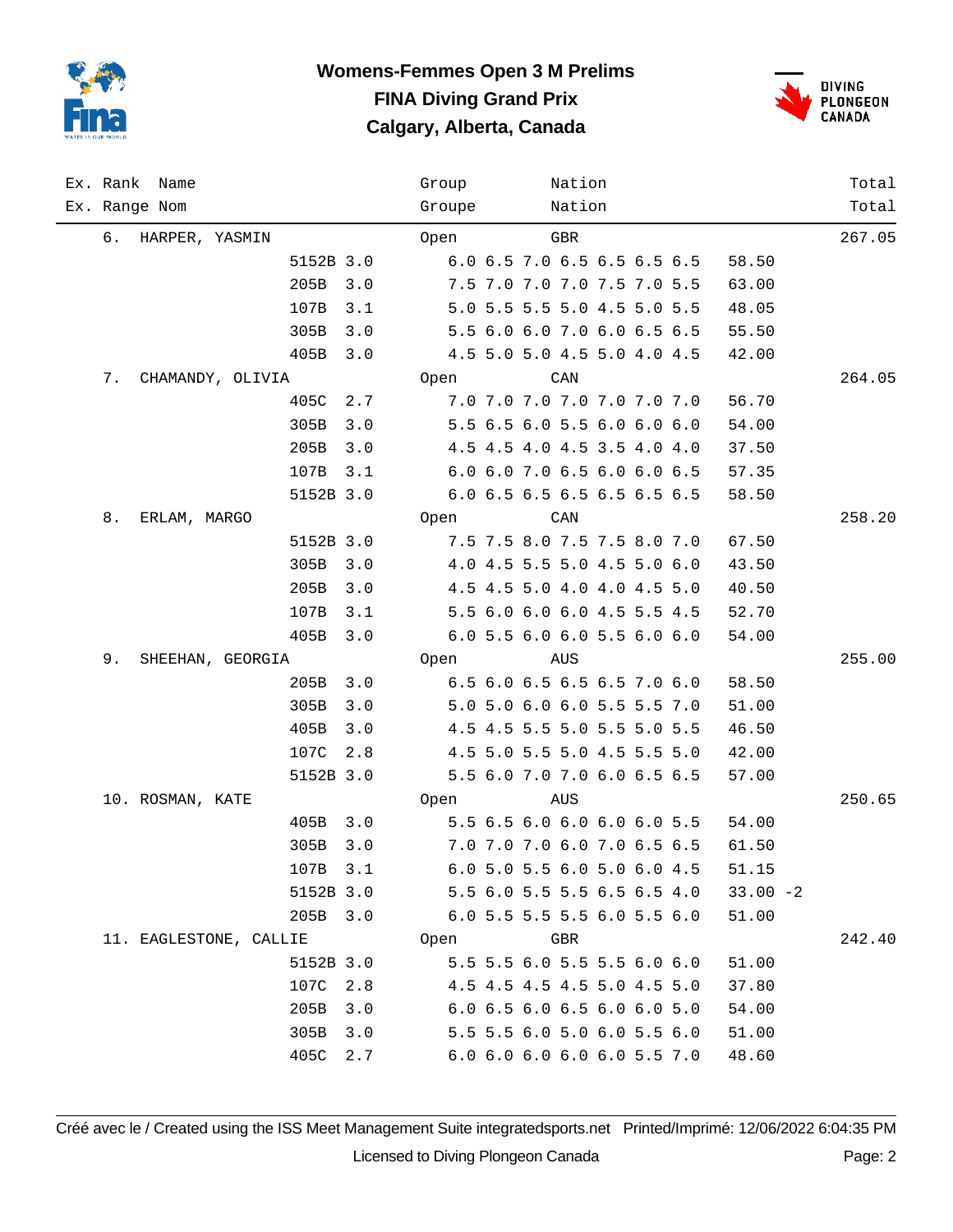



| Ex. Rank Name        |           |     | Group  |  | Nation |                             |  |       | Total  |
|----------------------|-----------|-----|--------|--|--------|-----------------------------|--|-------|--------|
| Ex. Range Nom        |           |     | Groupe |  | Nation |                             |  |       | Total  |
| 12. WITTE, LILY      |           |     | Open   |  | USA    |                             |  |       | 239.20 |
|                      | 107C 2.8  |     |        |  |        | 5.5 5.5 5.5 5.0 4.5 5.0 5.0 |  | 43.40 |        |
|                      | 5152B 3.0 |     |        |  |        | 6.5 6.0 6.0 6.5 6.0 7.0 6.5 |  | 57.00 |        |
|                      | 405C      | 2.7 |        |  |        | 4.0 4.0 4.5 3.0 4.0 4.0 4.0 |  | 32.40 |        |
|                      | 305C      | 2.8 |        |  |        | 6.5 6.0 6.5 7.0 5.0 6.0 6.0 |  | 51.80 |        |
|                      | 205C      | 2.8 |        |  |        | 7.0 6.5 6.5 6.5 6.0 6.5 6.0 |  | 54.60 |        |
| 13. WILSON, AIMEE    |           |     | Open   |  | CAN    |                             |  |       | 238.20 |
|                      | 405B      | 3.0 |        |  |        | 5.5 5.0 5.5 5.5 6.0 5.5 5.5 |  | 49.50 |        |
|                      | 107B      | 3.1 |        |  |        | 4.5 4.0 4.0 4.0 4.5 4.0 4.0 |  | 37.20 |        |
|                      | 205B      | 3.0 |        |  |        | 5.0 7.0 7.0 7.0 6.5 7.0 7.0 |  | 63.00 |        |
|                      | 305B      | 3.0 |        |  |        | 4.0 3.5 4.0 3.5 3.5 4.0 4.0 |  | 34.50 |        |
|                      | 5152B 3.0 |     |        |  |        | 5.5 6.0 6.0 6.0 5.0 6.0 6.0 |  | 54.00 |        |
| 14. KUTTY, MAYA      |           |     | Open   |  | GBR    |                             |  |       | 231.80 |
|                      | 205C 2.8  |     |        |  |        | 6.0 6.0 6.5 6.0 6.0 6.0 6.5 |  | 50.40 |        |
|                      | 305C      | 2.8 |        |  |        | 6.5 7.0 7.0 7.0 7.0 7.0 6.5 |  | 58.80 |        |
|                      | 405B      | 3.0 |        |  |        | 2.5 3.0 3.5 2.0 2.5 2.5 4.0 |  | 24.00 |        |
|                      | 107C 2.8  |     |        |  |        | 6.0 6.0 5.5 5.5 5.5 6.0 5.5 |  | 47.60 |        |
|                      | 5152B 3.0 |     |        |  |        | 5.5 5.5 5.0 5.0 6.0 6.0 6.0 |  | 51.00 |        |
| 15. PATRIKA, DZEJA   |           |     | Open   |  | LAT    |                             |  |       | 221.35 |
|                      | 405C 2.7  |     |        |  |        | 6.5 7.0 6.5 6.0 7.0 6.5 6.0 |  | 52.65 |        |
|                      | 107C      | 2.8 |        |  |        | 5.5 5.5 5.5 4.5 4.5 6.0 6.0 |  | 46.20 |        |
|                      | 205C      | 2.8 |        |  |        | 5.5 5.0 5.0 5.5 5.5 5.5 5.0 |  | 44.80 |        |
|                      | 305C      | 2.8 |        |  |        | 3.5 4.0 3.0 3.0 2.5 3.0 3.0 |  | 25.20 |        |
|                      | 5152B 3.0 |     |        |  |        | 5.5 6.0 6.0 5.5 6.0 6.5 5.0 |  | 52.50 |        |
| 16. LIRA, LUANA      |           |     | Open   |  | BRA    |                             |  |       | 218.85 |
|                      | 405C 2.7  |     |        |  |        | 6.0 6.5 6.0 6.0 6.5 6.0 6.5 |  | 49.95 |        |
|                      | 205B      | 3.0 |        |  |        | 6.5 6.0 6.0 5.5 6.5 6.0 5.5 |  | 54.00 |        |
|                      | 305B 3.0  |     |        |  |        | 6.0 5.5 5.5 5.5 5.0 5.5 5.0 |  | 49.50 |        |
|                      | 107B 3.1  |     |        |  |        | 2.5 4.0 3.0 3.0 4.0 3.0 3.0 |  | 27.90 |        |
|                      | 5152B 3.0 |     |        |  |        | 4.5 4.5 4.0 3.5 4.0 4.5 4.0 |  | 37.50 |        |
| 17. STURGILL, BAILEE |           |     | Open   |  | USA    |                             |  |       | 217.50 |
|                      | 107C 2.8  |     |        |  |        | 4.5 5.5 4.5 4.0 4.5 4.5 4.5 |  | 37.80 |        |
|                      | 5152B 3.0 |     |        |  |        | 3.5 4.5 4.0 4.0 4.5 3.5 4.5 |  | 37.50 |        |
|                      | 205C      | 2.8 |        |  |        | 6.5 6.0 6.5 6.5 6.0 6.0 6.0 |  | 51.80 |        |
|                      | 305C      | 2.8 |        |  |        | 5.0 4.5 4.5 4.0 4.0 4.5 4.0 |  | 36.40 |        |
|                      | 405C      | 2.7 |        |  |        | 7.0 7.0 6.5 6.5 6.5 6.5 7.0 |  | 54.00 |        |

Créé avec le / Created using the ISS Meet Management Suite integratedsports.net Printed/Imprimé: 12/06/2022 6:04:35 PM Licensed to Diving Plongeon Canada Page: 3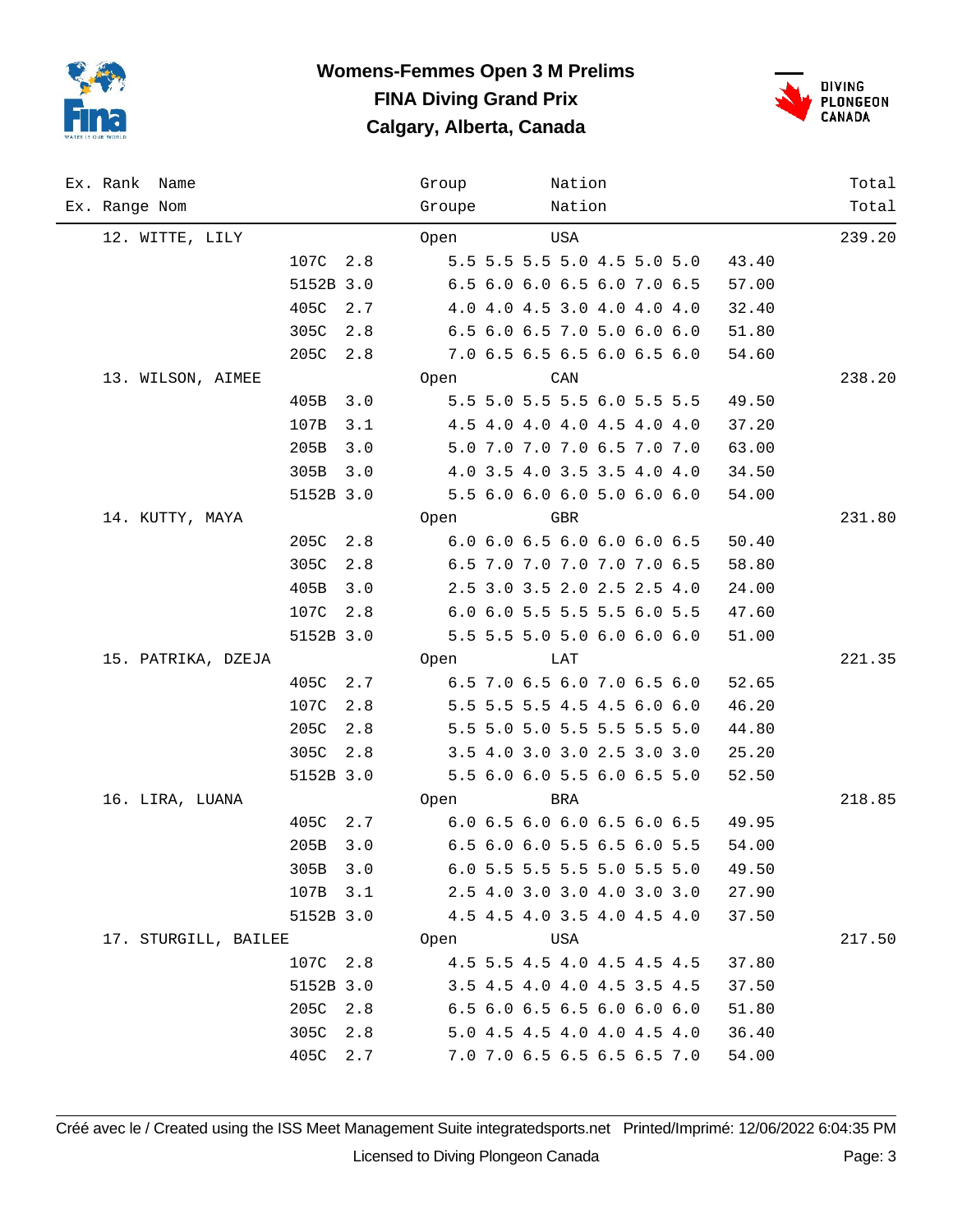



| Ex. Rank Name      |             | Group  | Nation                                    | Total  |
|--------------------|-------------|--------|-------------------------------------------|--------|
| Ex. Range Nom      |             | Groupe | Nation                                    | Total  |
| 18. PARTIDA, EMILY |             | Open   | MEX                                       | 191.45 |
|                    | 107C 2.8    |        | 5.0 5.5 5.0 4.5 4.0 4.5 5.0               | 40.60  |
|                    | 5152C 2.8   |        | 4.5 4.5 4.0 4.5 4.0 4.0 4.0               | 35.00  |
|                    | 305C 2.8    |        | 3.0 3.0 3.5 3.0 2.5 3.0 3.0               | 25.20  |
|                    | 205C 2.8    |        | 5.5 6.0 5.0 4.5 5.0 5.0 5.5               | 43.40  |
|                    | 405C 2.7    |        | 5.5 6.0 6.5 6.0 5.5 5.5 6.0               | 47.25  |
| 19. SANTOS, ANNA   |             | Open   | BRA                                       | 157.10 |
|                    | 405B<br>3.0 |        | 6.05.56.06.06.55.56.5                     | 54.00  |
|                    | 205C<br>2.8 |        | 4.0 4.0 4.0 4.0 4.0 4.0 3.5               | 33.60  |
|                    | 305C 2.8    |        | $0.0 \t0.0 \t0.0 \t0.0 \t0.0 \t0.0 \t0.0$ | 0.00   |
|                    | 107C 2.8    |        | 3.5 4.5 4.0 4.0 4.5 3.5 4.5               | 35.00  |
|                    | 5152B 3.0   |        | 4.0 3.5 3.5 3.5 4.5 4.0 4.0               | 34.50  |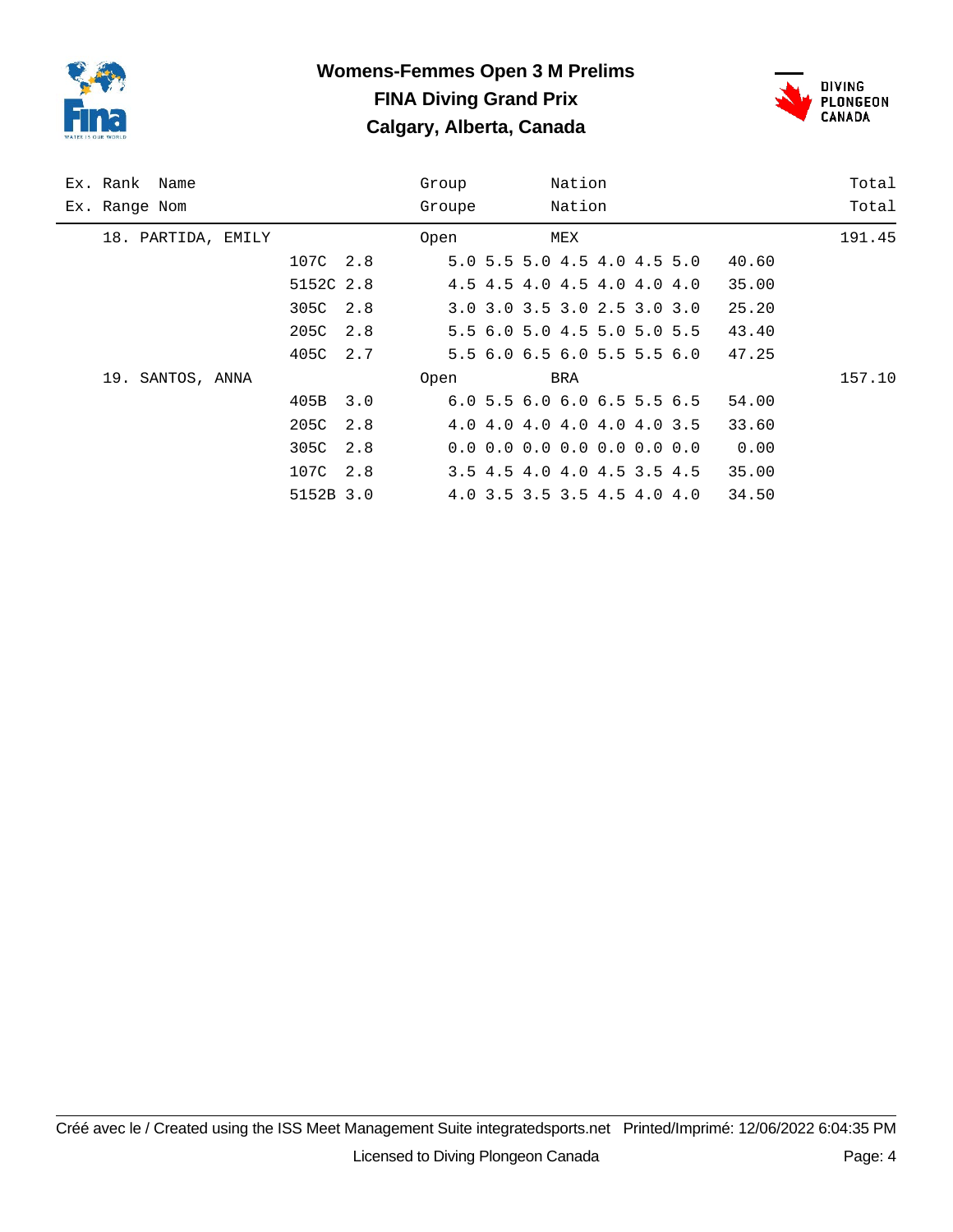



| Ex. Rank Name                  |           |     | Group  |     | Nation                      |  |       | Total  |
|--------------------------------|-----------|-----|--------|-----|-----------------------------|--|-------|--------|
| Ex. Range Nom                  |           |     | Groupe |     | Nation                      |  |       | Total  |
| Referee: MCPHERSON, CAROL -    |           |     |        |     |                             |  |       |        |
| Judge 1: FAIN, KIM -           |           |     |        |     | Judge 2: BARRETT, ERYN -    |  |       |        |
| Judge 3: TOMLINSON, VICTORIA - |           |     |        |     | Judge 4: TOTH, SARA -       |  |       |        |
| Judge 5: PARISI, HUGO -        |           |     |        |     |                             |  |       |        |
| Judge 7: GRAYMORE, STUART -    |           |     |        |     |                             |  |       |        |
|                                |           |     |        |     |                             |  |       |        |
| 1. BACON, SARAH                |           |     | Open   | USA |                             |  |       | 320.15 |
|                                | 405B      | 3.0 |        |     | 7.5 8.0 7.5 8.0 8.0 7.5 7.5 |  | 69.00 |        |
|                                | 205B      | 3.0 |        |     | 6.5 6.5 6.5 6.0 6.5 7.5 5.5 |  | 58.50 |        |
|                                | 305B      | 3.0 |        |     | 8.0 7.0 8.0 8.0 7.5 8.0 7.0 |  | 70.50 |        |
|                                | 107B      | 3.1 |        |     | 7.5 7.0 7.0 7.5 6.5 6.5 7.5 |  | 66.65 |        |
|                                | 5152B 3.0 |     |        |     | 6.5 6.5 6.0 6.5 5.5 6.0 6.0 |  | 55.50 |        |
| 2.<br>O'BRIEN, BRITTANY        |           |     | Open   | AUS |                             |  |       | 319.20 |
|                                | 405B      | 3.0 |        |     | 7.5 7.5 7.5 6.5 7.5 7.0 7.5 |  | 67.50 |        |
|                                | 107C      | 2.8 |        |     | 7.5 8.0 8.0 8.0 8.0 7.5 8.0 |  | 67.20 |        |
|                                | 205B      | 3.0 |        |     | 6.5 6.0 6.0 5.0 6.0 6.5 5.5 |  | 54.00 |        |
|                                | 305B      | 3.0 |        |     | 8.0 8.0 7.5 8.5 7.5 8.0 7.5 |  | 70.50 |        |
|                                | 5152B 3.0 |     |        |     | 7.0 7.0 7.0 6.5 6.5 6.5 6.5 |  | 60.00 |        |
| 3.<br>WITTE, LILY              |           |     | Open   | USA |                             |  |       | 288.40 |
|                                | 107C      | 2.8 |        |     | 7.0 7.0 7.0 7.0 7.0 7.5 6.5 |  | 58.80 |        |
|                                | 5152B 3.0 |     |        |     | 5.0 6.0 6.0 5.5 5.5 6.0 6.0 |  | 52.50 |        |
|                                | 405C      | 2.7 |        |     | 6.5 7.0 7.0 7.0 7.5 7.0 6.5 |  | 56.70 |        |
|                                | 305C      | 2.8 |        |     | 7.5 8.0 7.0 8.0 7.0 7.0 7.0 |  | 60.20 |        |
|                                | 205C      | 2.8 |        |     | 7.5 7.5 7.0 7.0 7.0 7.0 7.5 |  | 60.20 |        |
| 4.<br>HARPER, YASMIN           |           |     | Open   | GBR |                             |  |       | 286.35 |
|                                | 5152B 3.0 |     |        |     | 6.5 7.0 7.0 7.0 6.5 7.0 7.0 |  | 63.00 |        |
|                                | 205B 3.0  |     |        |     | 6.5 6.5 6.5 6.0 6.0 6.5 5.5 |  | 57.00 |        |
|                                | 107B      | 3.1 |        |     | 4.5 4.0 5.0 4.0 4.5 4.5 4.5 |  | 41.85 |        |
|                                | 305B      | 3.0 |        |     | 7.5 7.5 7.0 8.0 7.5 7.0 7.0 |  | 66.00 |        |
|                                | 405B      | 3.0 |        |     | 7.0 7.0 7.0 5.5 6.5 5.5 6.0 |  | 58.50 |        |
| 5. LIRA, LUANA                 |           |     | Open   | BRA |                             |  |       | 255.75 |
|                                | 405C      | 2.7 |        |     | 6.0 6.5 6.0 6.0 6.5 6.0 6.0 |  | 48.60 |        |
|                                | 205B      | 3.0 |        |     | 6.0 6.5 6.0 6.5 6.5 6.5 6.0 |  | 57.00 |        |
|                                | 305B      | 3.0 |        |     | 5.5 5.5 5.5 5.5 6.5 5.5 4.5 |  | 49.50 |        |
|                                | 107B      | 3.1 |        |     | 5.5 5.5 5.5 5.5 5.5 4.5 4.5 |  | 51.15 |        |
|                                | 5152B 3.0 |     |        |     | 6.0 5.5 5.5 5.5 6.0 5.5 5.5 |  | 49.50 |        |

Créé avec le / Created using the ISS Meet Management Suite integratedsports.net Printed/Imprimé: 12/06/2022 6:04:37 PM Licensed to Diving Plongeon Canada Page: 1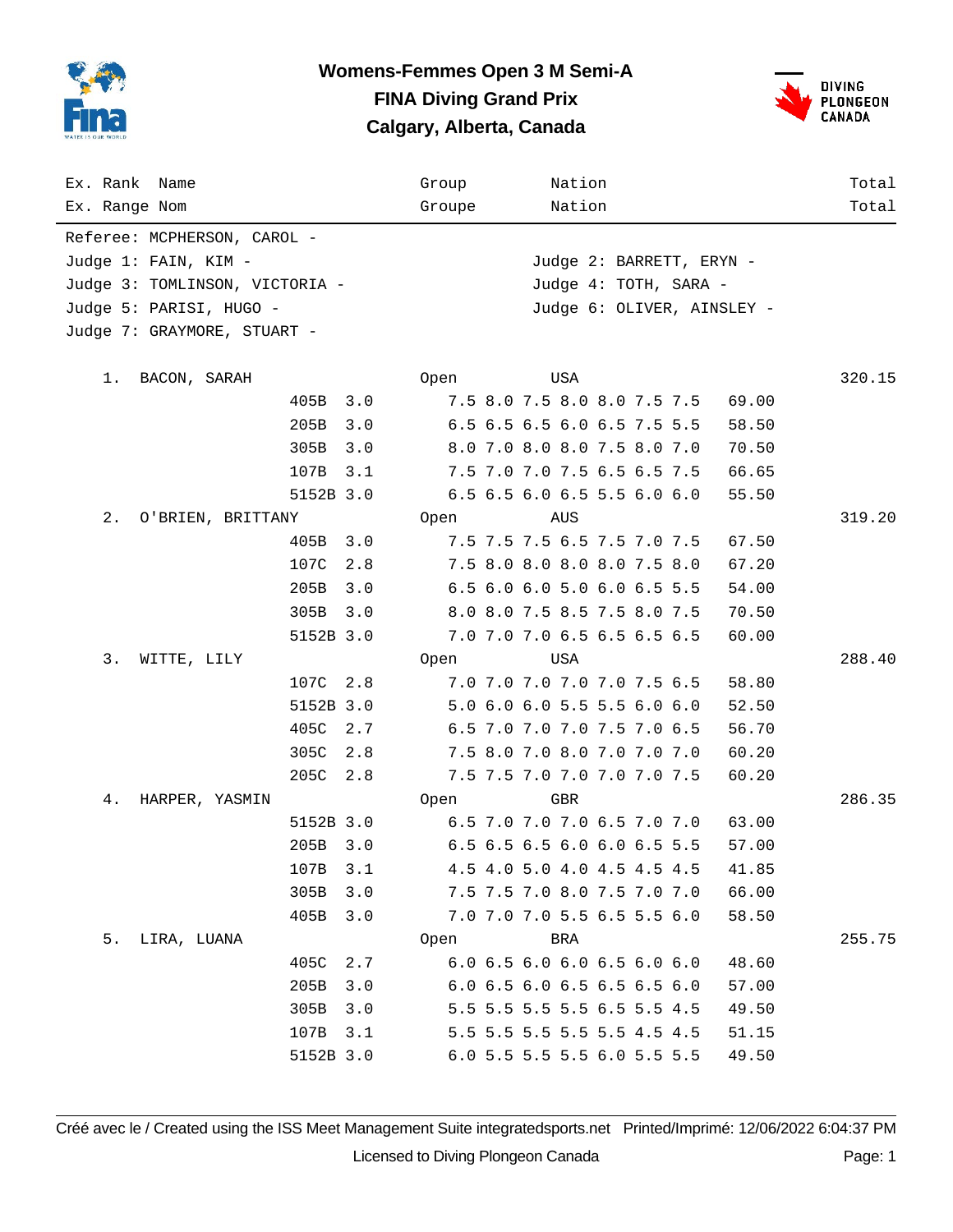



|    | Ex. Rank Name |           |     | Group  |                             | Nation |  |       | Total  |
|----|---------------|-----------|-----|--------|-----------------------------|--------|--|-------|--------|
|    | Ex. Range Nom |           |     | Groupe |                             | Nation |  |       | Total  |
| 6. | SANTOS, ANNA  |           |     | Open   |                             | BRA    |  |       | 232.80 |
|    |               | 405B      | 3.0 |        | 7.0 5.5 6.5 6.5 7.0 6.0 6.5 |        |  | 58.50 |        |
|    |               | 205C      | 2.8 |        | 3.5 4.0 3.5 3.5 4.5 4.0 3.5 |        |  | 30.80 |        |
|    |               | 305C      | 2.8 |        | 7.5 7.0 7.5 8.0 6.5 7.0 6.5 |        |  | 60.20 |        |
|    |               | 107C      | 2.8 |        | 6.56.07.06.07.06.06.0       |        |  | 51.80 |        |
|    |               | 5152B 3.0 |     |        | 3.5 4.0 3.0 3.5 3.5 3.5 3.5 |        |  | 31.50 |        |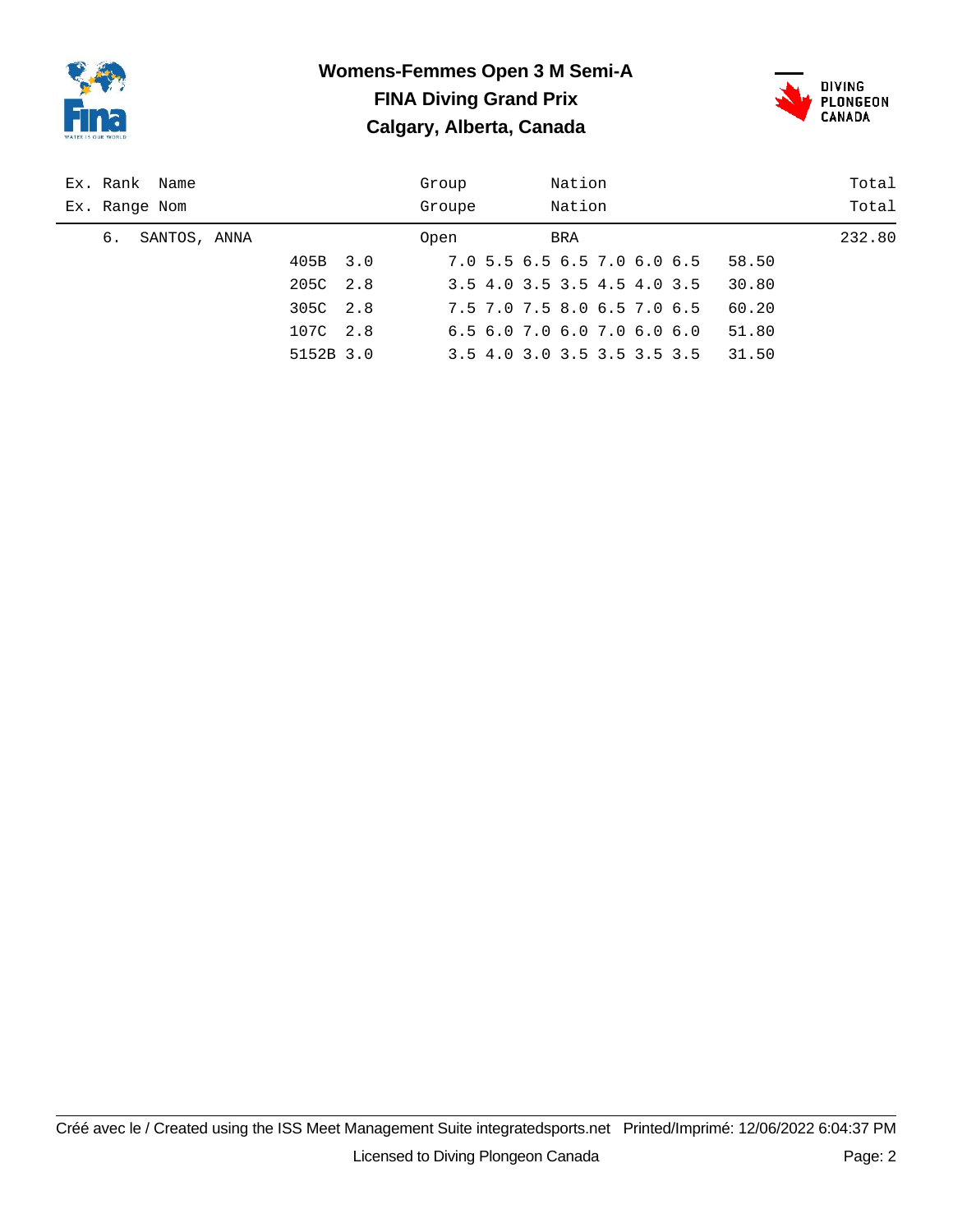



| Ex. Rank Name                  |           |     | Group                 |                            |  | Nation                      |  |  |       | Total  |  |  |
|--------------------------------|-----------|-----|-----------------------|----------------------------|--|-----------------------------|--|--|-------|--------|--|--|
| Ex. Range Nom                  |           |     | Groupe                |                            |  | Nation                      |  |  |       | Total  |  |  |
| Referee: MCPHERSON, CAROL -    |           |     |                       |                            |  |                             |  |  |       |        |  |  |
| Judge 1: FAIN, KIM -           |           |     |                       |                            |  | Judge 2: BARRETT, ERYN -    |  |  |       |        |  |  |
| Judge 3: TOMLINSON, VICTORIA - |           |     | Judge 4: TOTH, SARA - |                            |  |                             |  |  |       |        |  |  |
| Judge 5: PARISI, HUGO -        |           |     |                       | Judge 6: OLIVER, AINSLEY - |  |                             |  |  |       |        |  |  |
| Judge 7: GRAYMORE, STUART -    |           |     |                       |                            |  |                             |  |  |       |        |  |  |
|                                |           |     |                       |                            |  |                             |  |  |       |        |  |  |
| 1.<br>VALLEE, MIA              |           |     | Open                  |                            |  | CAN                         |  |  |       | 329.15 |  |  |
|                                | 405B      | 3.0 |                       |                            |  | 7.5 7.0 7.5 7.0 7.0 7.5 7.0 |  |  | 64.50 |        |  |  |
|                                | 107B      | 3.1 |                       |                            |  | 7.0 7.0 8.0 7.5 7.5 7.0 7.0 |  |  | 66.65 |        |  |  |
|                                | 305B      | 3.0 |                       |                            |  | 8.5 8.5 8.0 8.0 7.5 7.5 7.5 |  |  | 70.50 |        |  |  |
|                                | 205B      | 3.0 |                       |                            |  | 7.5 7.0 7.5 6.5 7.5 7.0 6.0 |  |  | 64.50 |        |  |  |
|                                | 5152B 3.0 |     |                       |                            |  | 6.5 7.0 7.0 7.0 7.0 7.0 6.5 |  |  | 63.00 |        |  |  |
| 2.<br>WARE, PAMELA             |           |     | Open                  |                            |  | CAN                         |  |  |       | 315.65 |  |  |
|                                | 205B      | 3.0 |                       |                            |  | 6.5 6.5 5.5 6.0 7.0 6.5 6.0 |  |  | 57.00 |        |  |  |
|                                | 305B      | 3.0 |                       |                            |  | 7.0 7.5 7.5 6.5 6.5 7.5 7.0 |  |  | 64.50 |        |  |  |
|                                | 405B      | 3.0 |                       |                            |  | 7.5 7.5 7.5 6.5 7.0 7.5 6.5 |  |  | 66.00 |        |  |  |
|                                | 107B      | 3.1 |                       |                            |  | 7.0 7.5 8.0 7.0 6.5 7.5 6.5 |  |  | 66.65 |        |  |  |
|                                | 5152B 3.0 |     |                       |                            |  | 6.5 7.5 7.0 6.5 7.0 7.0 6.5 |  |  | 61.50 |        |  |  |
| 3.<br>KOLOI, ALYSHA            |           |     | Open                  |                            |  | AUS                         |  |  |       | 313.90 |  |  |
|                                | 405B      | 3.0 |                       |                            |  | 7.0 6.5 7.5 7.0 7.0 6.5 7.0 |  |  | 63.00 |        |  |  |
|                                | 107B      | 3.1 |                       |                            |  | 6.0 6.5 7.0 6.5 6.0 6.0 6.5 |  |  | 58.90 |        |  |  |
|                                | 205B      | 3.0 |                       |                            |  | 6.0 5.5 6.5 5.0 7.0 6.5 7.0 |  |  | 57.00 |        |  |  |
|                                | 305B      | 3.0 |                       |                            |  | 7.0 8.0 7.5 7.0 8.0 8.0 7.0 |  |  | 67.50 |        |  |  |
|                                | 5152B 3.0 |     |                       |                            |  | 7.0 8.0 8.0 7.5 7.5 7.5 6.5 |  |  | 67.50 |        |  |  |
| 4.<br>EAGLESTONE, CALLIE       |           |     | Open                  |                            |  | GBR                         |  |  |       | 254.45 |  |  |
|                                | 5152B 3.0 |     |                       |                            |  | 6.0 6.0 6.0 5.5 6.5 6.0 7.0 |  |  | 54.00 |        |  |  |
|                                | 107C 2.8  |     |                       |                            |  | 5.5 5.5 6.0 5.0 6.0 6.0 5.0 |  |  | 47.60 |        |  |  |
|                                | 205B      | 3.0 |                       |                            |  | 6.5 5.5 5.5 5.5 5.5 6.5 5.5 |  |  | 49.50 |        |  |  |
|                                | 305B      | 3.0 |                       |                            |  | 4.5 5.5 6.0 5.5 4.5 5.0 5.5 |  |  | 48.00 |        |  |  |
|                                | 405C      | 2.7 |                       |                            |  | 7.0 7.0 6.0 6.5 7.5 6.0 7.0 |  |  | 55.35 |        |  |  |
| 5. PATRIKA, DZEJA              |           |     | Open                  |                            |  | LAT                         |  |  |       | 207.80 |  |  |
|                                | 405C      | 2.7 |                       |                            |  | 6.5 7.0 6.0 6.0 6.0 5.5 6.0 |  |  | 48.60 |        |  |  |
|                                | 107C      | 2.8 |                       |                            |  | 4.5 5.0 4.5 3.5 3.5 4.0 4.5 |  |  | 36.40 |        |  |  |
|                                | 205C      | 2.8 |                       |                            |  | 2.5 2.5 2.5 2.5 2.0 3.0 3.0 |  |  | 21.00 |        |  |  |
|                                | 305C      | 2.8 |                       |                            |  | 5.5 5.5 5.5 5.0 5.0 4.5 6.0 |  |  | 44.80 |        |  |  |
|                                | 5152B 3.0 |     |                       |                            |  | 6.5 6.5 6.0 6.0 6.0 7.0 6.5 |  |  | 57.00 |        |  |  |

Créé avec le / Created using the ISS Meet Management Suite integratedsports.net Printed/Imprimé: 12/06/2022 6:04:37 PM Licensed to Diving Plongeon Canada Page: 1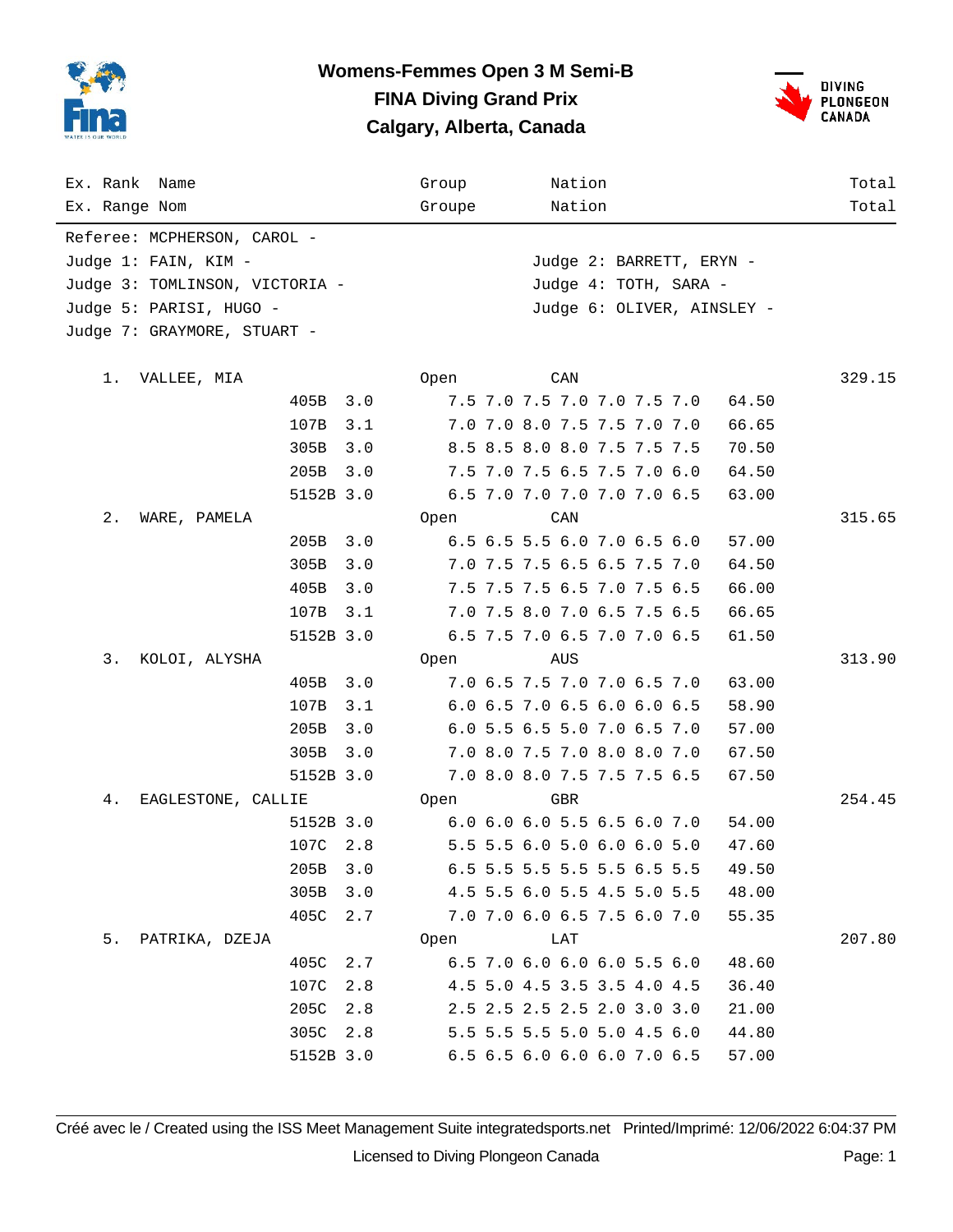



|    | Ex. Rank Name  |           |     | Group  |     | Nation |                             |       | Total  |
|----|----------------|-----------|-----|--------|-----|--------|-----------------------------|-------|--------|
|    | Ex. Range Nom  |           |     | Groupe |     | Nation |                             |       | Total  |
| б. | PARTIDA, EMILY |           |     | Open   | MEX |        |                             |       | 202.75 |
|    |                | 107C 2.8  |     |        |     |        | 5.5 5.5 5.0 5.5 5.0 5.0 5.5 | 44.80 |        |
|    |                | 5152C 2.8 |     |        |     |        | 4.0 4.0 4.0 4.0 3.5 3.5 2.5 | 32.20 |        |
|    |                | 305C 2.8  |     |        |     |        | 4.5 5.0 4.5 4.5 4.0 4.5 4.0 | 37.80 |        |
|    |                | 205C      | 2.8 |        |     |        | 5.5 5.5 5.5 4.5 4.5 5.0 5.0 | 43.40 |        |
|    |                | 405C      | 2.7 |        |     |        | 4.5 5.5 6.0 5.5 4.5 5.5 5.5 | 44.55 |        |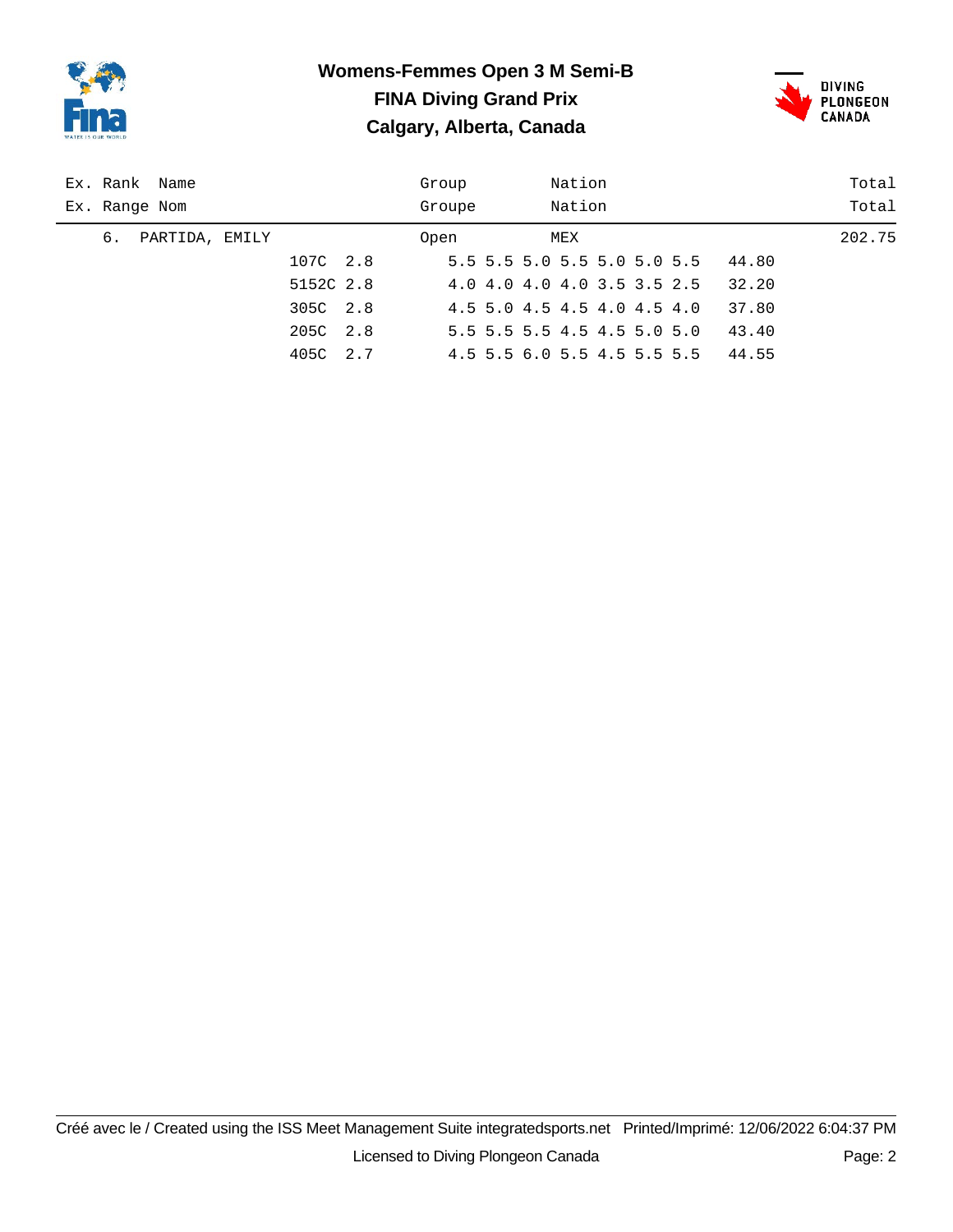



| Ex. Rank Name                  |           |        | Group |  |                             | Nation |  |                          |       | Total  |
|--------------------------------|-----------|--------|-------|--|-----------------------------|--------|--|--------------------------|-------|--------|
| Ex. Range Nom                  |           | Groupe |       |  | Nation                      |        |  |                          | Total |        |
| Referee: BUSH, BARB -          |           |        |       |  |                             |        |  |                          |       |        |
| Judge 1: PARISI, HUGO -        |           |        |       |  |                             |        |  | Judge 2: TOTH, SARA -    |       |        |
| Judge 3: GRAYMORE, STUART -    |           |        |       |  |                             |        |  | Judge 4: BARRETT, ERYN - |       |        |
| Judge 5: FAIN, KIM -           |           |        |       |  |                             |        |  |                          |       |        |
| Judge 7: TOMLINSON, VICTORIA - |           |        |       |  |                             |        |  |                          |       |        |
|                                |           |        |       |  |                             |        |  |                          |       |        |
| 1.<br>BACON, SARAH             |           |        | Open  |  |                             | USA    |  |                          |       | 359.75 |
|                                | 405B      | 3.0    |       |  | 8.5 8.0 7.5 7.0 8.5 8.0 8.5 |        |  |                          | 73.50 |        |
|                                | 205B      | 3.0    |       |  | 6.0 6.0 5.5 6.5 6.5 6.5 6.5 |        |  |                          | 57.00 |        |
|                                | 305B      | 3.0    |       |  | 8.0 8.5 8.0 8.5 8.0 8.0 8.0 |        |  |                          | 72.00 |        |
|                                | 107B      | 3.1    |       |  | 9.0 9.0 9.0 9.0 9.5 9.5 9.5 |        |  |                          | 85.25 |        |
|                                | 5152B 3.0 |        |       |  | 8.5 8.0 8.0 8.0 8.5 8.0 8.0 |        |  |                          | 72.00 |        |
| 2.<br>VALLEE, MIA              |           |        | Open  |  |                             | CAN    |  |                          |       | 341.25 |
|                                | 405B      | 3.0    |       |  | 8.0 8.5 8.0 8.0 8.0 8.0 8.0 |        |  |                          | 72.00 |        |
|                                | 107B      | 3.1    |       |  | 7.5 7.0 7.0 7.5 7.5 7.5 8.0 |        |  |                          | 69.75 |        |
|                                | 305B      | 3.0    |       |  | 7.5 8.0 7.5 8.0 8.0 8.0 8.0 |        |  |                          | 72.00 |        |
|                                | 205B      | 3.0    |       |  | 7.0 7.0 7.0 7.5 7.0 7.5 7.5 |        |  |                          | 64.50 |        |
|                                | 5152B 3.0 |        |       |  | 7.0 7.5 6.5 7.0 7.0 7.5 7.0 |        |  |                          | 63.00 |        |
| 3.<br>WARE, PAMELA             |           |        | Open  |  |                             | CAN    |  |                          |       | 315.55 |
|                                | 205B      | 3.0    |       |  | 7.0 7.0 6.5 7.0 6.0 6.5 6.0 |        |  |                          | 60.00 |        |
|                                | 305B      | 3.0    |       |  | 6.5 7.5 7.0 7.0 7.0 7.0 7.0 |        |  |                          | 63.00 |        |
|                                | 405B      | 3.0    |       |  | 6.5 6.5 5.0 7.0 7.0 6.0 6.0 |        |  |                          | 57.00 |        |
|                                | 107B      | 3.1    |       |  | 7.0 6.5 6.5 7.5 7.0 6.5 7.5 |        |  |                          | 63.55 |        |
|                                | 5152B 3.0 |        |       |  | 7.5 8.0 7.5 8.0 8.0 8.0 8.0 |        |  |                          | 72.00 |        |
| 4.<br>WITTE, LILY              |           |        | Open  |  |                             | USA    |  |                          |       | 274.10 |
|                                | 107C 2.8  |        |       |  | 5.5 5.5 5.0 6.0 5.0 6.0 5.5 |        |  |                          | 46.20 |        |
|                                | 5152B 3.0 |        |       |  | 7.0 7.0 7.0 7.5 7.0 7.5 7.5 |        |  |                          | 64.50 |        |
|                                | 405C      | 2.7    |       |  | 5.0 5.5 6.0 6.5 6.0 6.0 6.0 |        |  |                          | 48.60 |        |
|                                | 305C      | 2.8    |       |  | 6.0 7.5 7.0 7.0 7.0 6.5 6.5 |        |  |                          | 57.40 |        |
|                                | 205C      | 2.8    |       |  | 7.0 6.0 6.0 7.0 7.0 7.0 6.5 |        |  |                          | 57.40 |        |
| 5. O'BRIEN, BRITTANY           |           |        | Open  |  |                             | AUS    |  |                          |       | 266.10 |
|                                | 405B      | 3.0    |       |  | 6.0 5.0 3.0 5.0 4.5 4.5 4.5 |        |  |                          | 42.00 |        |
|                                | 107C      | 2.8    |       |  | 4.0 4.0 4.5 4.0 3.5 4.5 4.0 |        |  |                          | 33.60 |        |
|                                | 205B      | 3.0    |       |  | 6.0 6.5 5.5 6.5 6.0 6.0 6.0 |        |  |                          | 54.00 |        |
|                                | 305B      | 3.0    |       |  | 8.5 9.0 8.0 9.0 9.0 8.5 8.5 |        |  |                          | 78.00 |        |
|                                | 5152B 3.0 |        |       |  | 6.5 6.5 6.5 6.5 6.5 6.0 6.5 |        |  |                          | 58.50 |        |

Créé avec le / Created using the ISS Meet Management Suite integratedsports.net Printed/Imprimé: 12/06/2022 6:04:44 PM Licensed to Diving Plongeon Canada Page: 1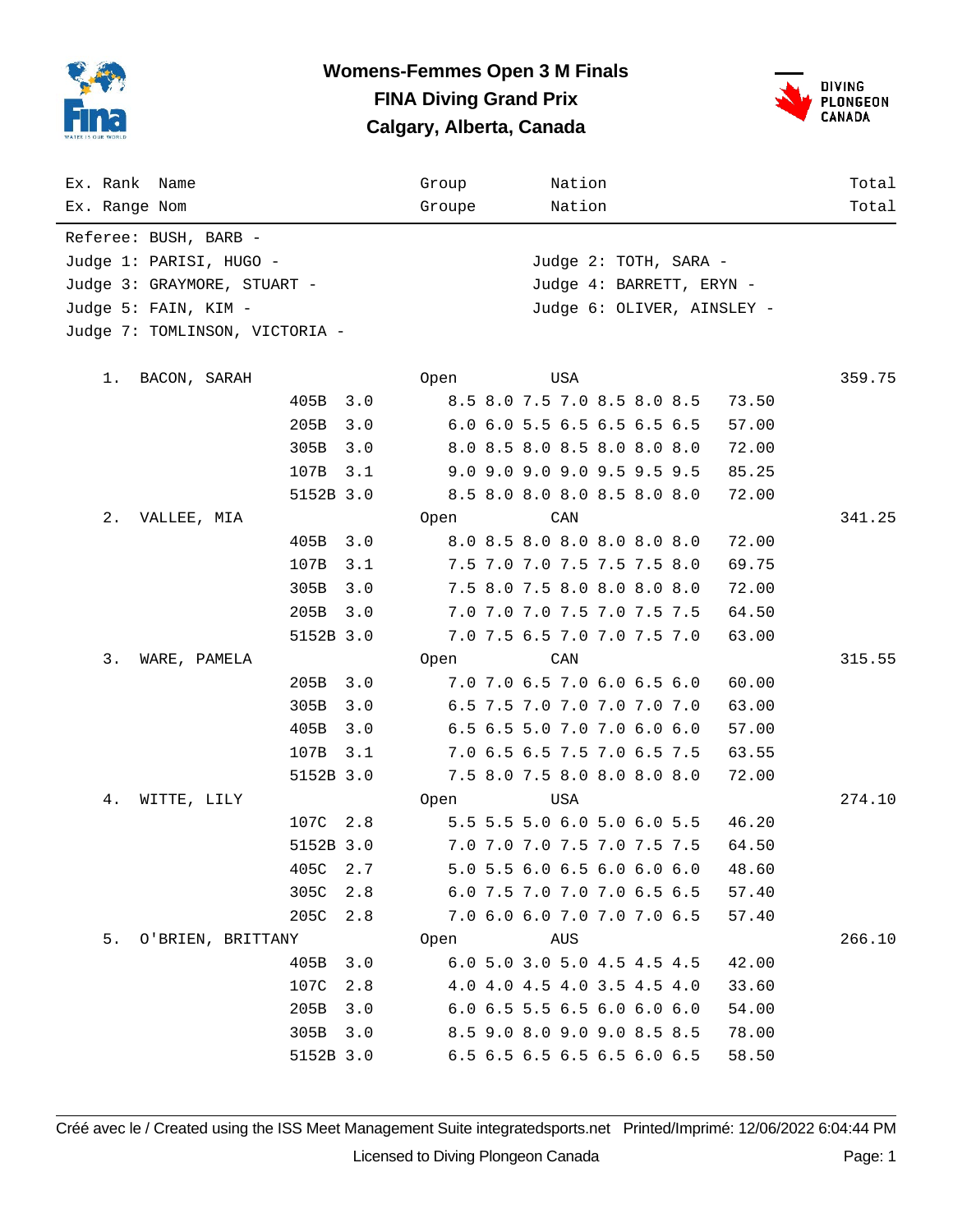



| Ex. Rank Name       | Group  | Nation                      | Total  |
|---------------------|--------|-----------------------------|--------|
| Ex. Range Nom       | Groupe | Nation                      | Total  |
| KOLOI, ALYSHA<br>6. | Open   | AUS                         | 233.55 |
| 405B                | 3.0    | 7.0 7.0 6.0 7.0 6.5 6.5 6.5 | 60.00  |
| 107B                | 3.1    | 3.5 3.5 3.0 3.5 2.5 3.5 3.5 | 32.55  |
| 205B                | 3.0    | 4.0 4.0 4.5 5.0 4.5 4.5 4.0 | 39.00  |
| 305B                | 3.0    | 6.05.56.06.05.56.05.5       | 52.50  |
| 5152B 3.0           |        | 5.5 5.5 5.5 6.0 5.0 5.5 6.0 | 49.50  |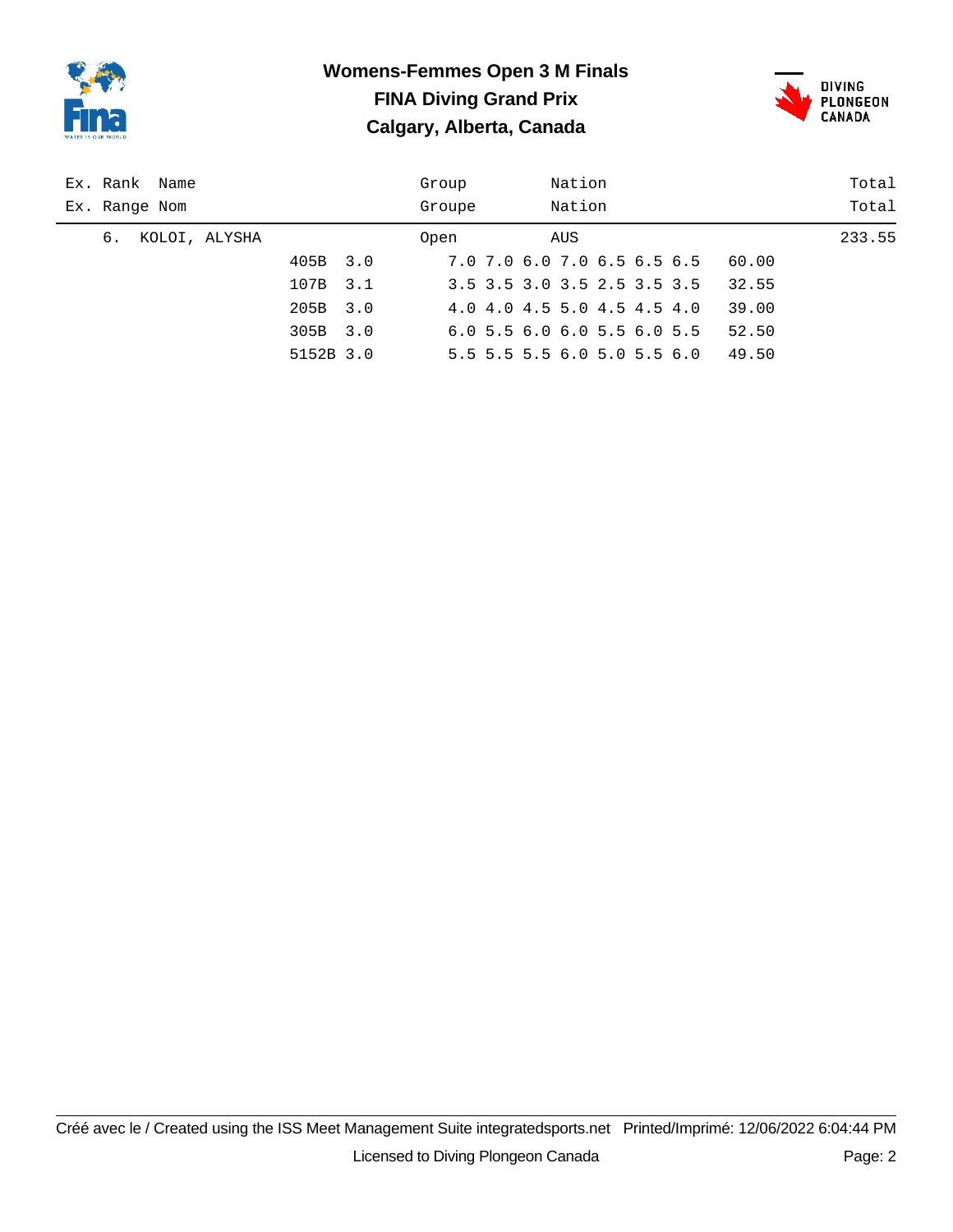



| Ex. Rank Name |                             | Nation                                      | Total                          |
|---------------|-----------------------------|---------------------------------------------|--------------------------------|
| Ex. Range Nom |                             | Nation                                      | Total                          |
|               | Referee: BARRETT, ERYN -    | Asst. Referee: MCPHERSON, CAROL -           |                                |
|               | Judge 1: OLIVER, AINSLEY -  |                                             | Judge 2: TOMLINSON, VICTORIA - |
|               | Judge 3: MCLEAN, CAM -      |                                             | Judge 4: POWER, STEVE -        |
|               | Judge 5: GRAYMORE, STUART - |                                             | Judge 6: O'BRIEN, DONNA -      |
|               | Judge 7: BUSH, BARB -       | Judge 8: FAIN, KIM -                        |                                |
|               | Judge 9: TOTH, SARA -       |                                             | Judge 10: PARISI, HUGO -       |
|               | Judge 11: RUSENAS, PETER -  |                                             |                                |
|               |                             |                                             |                                |
| $1$ .         | ERLAM, MARGO                | CAN                                         | 305.40                         |
|               | VALLEE, MIA                 |                                             |                                |
| 101B          | 2.0                         | 7.5 8.0 7.5 8.5 8.5 8.5 9.0 8.0 9.0 8.5 8.5 | 50.40                          |
| 301B          | 2.0                         | 7.0 7.0 6.5 7.5 7.5 7.0 8.5 7.0 8.0 7.5 8.5 | 46.20                          |
| 405B          | 3.0                         | 8.5 8.0 8.0 6.0 6.5 5.0 7.5 8.0 7.5 7.0 5.5 | 64.80                          |
| 205B          | 3.0                         | 7.5 7.0 8.0 7.0 7.5 7.0 8.5 7.5 8.5 8.5 9.0 | 72.00                          |
| 5152B         | 3.0                         | 8.0 8.0 7.5 8.0 6.0 7.5 8.5 8.0 8.0 8.5 7.5 | 72.00                          |
| [EX]2.        | WARE, PAMELA                | CAN                                         | 299.46                         |
|               | WILSON, AIMEE               |                                             |                                |
| 401B          | 2.0                         | 7.5 8.0 8.5 7.5 8.0 8.0 8.5 8.5 8.5 8.5 9.0 | 49.80                          |
| 301B          | 2.0                         | 7.5 7.5 7.0 7.0 7.0 7.5 8.0 8.5 8.5 8.0 7.5 | 46.80                          |
| 107B          | 3.1                         | 8.0 8.0 7.5 5.0 5.0 6.5 8.0 7.5 8.0 7.5 7.0 | 66.96                          |
| 205B          | 3.0                         | 7.5 7.5 7.5 6.5 6.0 7.0 8.5 8.0 8.5 8.0 8.0 | 69.30                          |
| 5152B         | 3.0                         | 7.5 7.5 7.0 7.0 6.5 7.0 8.0 7.5 7.5 7.5 7.5 | 66.60                          |
| 3.            | ROSMAN, KATE                | AUS                                         | 276.30                         |
|               | KOLOI, ALYSHA               |                                             |                                |
| 103B          | 2.0                         | 8.0 8.0 8.0 7.0 6.5 7.5 8.0 7.5 8.0 8.0 8.5 | 46.80                          |
| 301B          | 2.0                         | 8.0 7.0 7.5 6.5 6.5 7.0 7.0 7.0 7.5 7.5 7.5 | 43.20                          |
| 405B          | 3.0                         | 7.5 7.5 7.0 5.0 4.5 6.0 7.5 7.5 7.0 7.0 7.0 | 61.20                          |
| 5152B         | 3.0                         | 8.0 8.0 7.5 6.0 6.0 7.5 8.0 8.0 8.5 8.5 8.5 | 70.20                          |
| 205B          | 3.0                         | 4.5 4.5 5.0 6.0 6.5 6.0 6.0 6.5 7.0 6.5 8.5 | 54.90                          |
| 4.            | KUTTY, MAYA                 | GBR                                         | 250.50                         |
|               | EAGLESTONE, CALLIE          |                                             |                                |
| 401B          | 2.0                         | 7.5 7.5 7.5 8.0 8.0 7.5 7.0 8.0 7.5 8.0 7.5 | 46.20                          |
| 103B          | 2.0                         | 6.5 7.0 7.0 6.5 6.5 7.5 7.5 7.0 8.0 8.0 8.5 | 44.40                          |
| 205C          | 2.8                         | 5.0 5.5 5.5 5.0 6.0 5.0 6.5 6.5 6.5 6.0 6.0 | 49.56                          |
| 305C          | 2.8                         | 6.0 6.0 6.5 7.5 6.5 7.0 7.0 7.0 6.0 7.0 6.0 | 55.44                          |
| 5152B         | 3.0                         | 5.5 6.0 6.0 5.5 5.0 6.0 6.0 6.5 5.5 6.5 6.5 | 54.90                          |

Créé avec le / Created using the ISS Meet Management Suite integratedsports.net Printed/Imprimé: 12/06/2022 6:04:41 PM Licensed to Diving Plongeon Canada Page: 1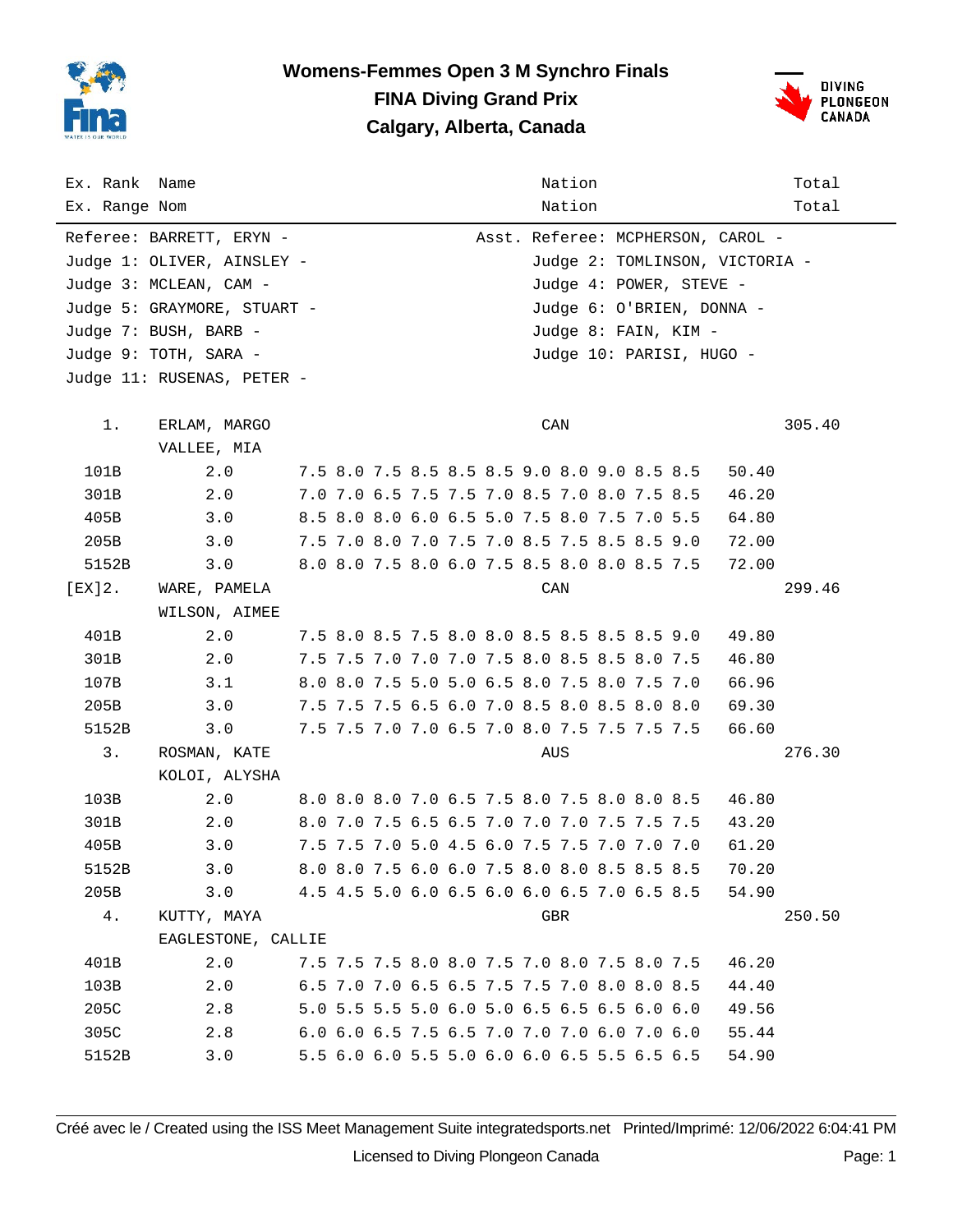



| Ex. Rank Name |                  | Nation<br>Total |                                             |        |  |  |  |  |
|---------------|------------------|-----------------|---------------------------------------------|--------|--|--|--|--|
| Ex. Range Nom |                  | Nation<br>Total |                                             |        |  |  |  |  |
| 5.            | LIRA, LUANA      |                 | BRA                                         | 245.67 |  |  |  |  |
|               | SANTOS, ANNA     |                 |                                             |        |  |  |  |  |
| 101B          | 2.0              |                 | 7.5 7.5 7.5 7.0 7.0 8.0 8.0 8.0 8.5 8.0 8.0 | 46.20  |  |  |  |  |
| 301B          | 2.0              |                 | 7.5 7.0 7.0 7.0 7.5 8.0 7.5 7.0 7.5 8.0 8.0 | 45.00  |  |  |  |  |
| 405C          | 2.7              |                 | 6.0 5.0 5.5 5.5 5.5 6.0 7.0 7.0 7.0 6.0 6.5 | 51.03  |  |  |  |  |
| 205C          | 2.8              |                 | 6.5 7.0 7.5 4.5 4.5 5.5 6.5 6.5 6.0 5.5 6.5 | 51.24  |  |  |  |  |
| 5152B         | 3.0              |                 | 5.5 4.5 5.0 4.5 4.0 4.0 7.0 6.5 6.5 5.5 7.0 | 52.20  |  |  |  |  |
| б.            | WITTE, LILY      |                 | USA                                         | 243.75 |  |  |  |  |
|               | STURGILL, BAILEE |                 |                                             |        |  |  |  |  |
| 103B          | 2.0              |                 | 7.5 7.5 8.0 6.5 7.5 7.0 8.5 8.0 6.5 7.0 7.0 | 43.80  |  |  |  |  |
| 5132D         | 2.0              |                 | 8.0 7.5 7.5 7.5 7.0 7.5 8.5 8.0 8.0 7.5 8.5 | 47.40  |  |  |  |  |
| 405C          | 2.7              |                 | 6.5 7.0 7.0 5.0 5.5 6.0 8.0 6.5 7.5 6.5 7.0 | 54.27  |  |  |  |  |
| 305C          | 2.8              |                 | 6.5 6.0 6.5 4.0 4.5 3.0 4.5 4.5 5.0 4.5 4.5 | 40.32  |  |  |  |  |
| 205C          | 2.8              |                 | 6.5 6.5 7.0 6.0 6.0 6.5 7.5 7.0 7.0 7.5 8.5 | 57.96  |  |  |  |  |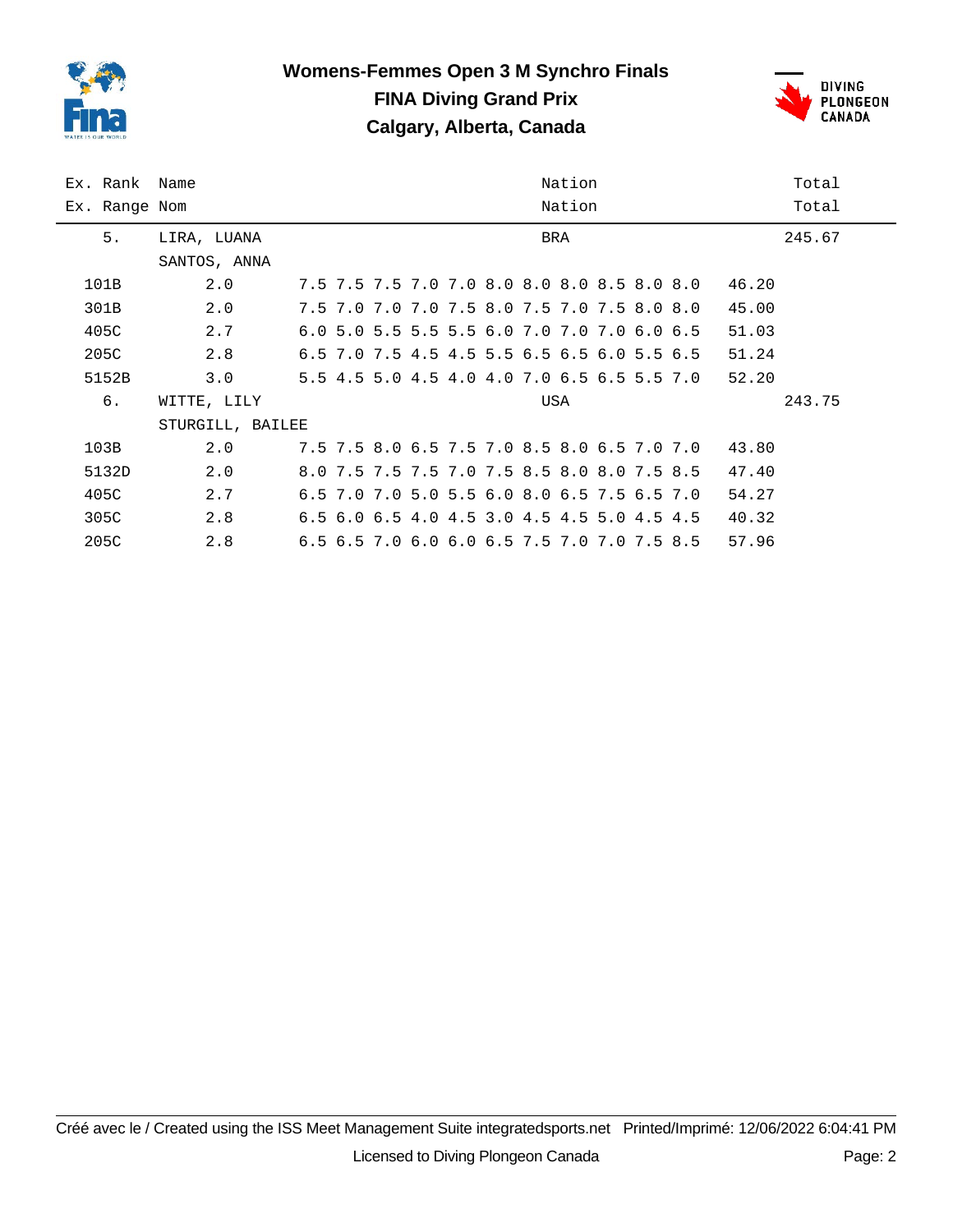



| Ex. Rank Name                  |           | Group  | Nation                          | Total  |
|--------------------------------|-----------|--------|---------------------------------|--------|
| Ex. Range Nom                  |           | Groupe | Nation                          | Total  |
| PANEL A                        |           |        |                                 |        |
| Referee: BUSH, BARB -          |           |        | Asst. Referee: SEHN, ERIC -     |        |
| Judge 1: PARISI, HUGO -        |           |        | Judge 2: TOTH, SARA -           |        |
| Judge 3: GRAYMORE, STUART -    |           |        | Judge 4: BARRETT, ERYN -        |        |
| Judge 5: FAIN, KIM -           |           |        | Judge 6: OLIVER, AINSLEY -      |        |
| Judge 7: TOMLINSON, VICTORIA - |           |        |                                 |        |
|                                |           |        |                                 |        |
| PANEL B                        |           |        |                                 |        |
| Referee: BUSH, BARB -          |           |        | Asst. Referee: RUSENAS, PETER - |        |
| Judge 1: PARISI, HUGO -        |           |        | Judge 2: TOTH, SARA -           |        |
| Judge 3: GRAYMORE, STUART -    |           |        | Judge 4: BARRETT, ERYN -        |        |
| Judge 5: FAIN, KIM -           |           |        | Judge 6: OLIVER, AINSLEY -      |        |
| Judge 7: TOMLINSON, VICTORIA - |           |        |                                 |        |
|                                |           |        |                                 |        |
| 1.<br>TOULSON, LOIS            |           | 0pen   | GBR                             | 328.50 |
| 10M                            | 107B 3.0  |        | 6.5 6.5 7.0 6.0 7.0 6.5 6.5     | 58.50  |
| 305C<br>10M                    | 2.8       |        | 8.0 8.5 8.5 8.0 9.0 9.0 8.0     | 70.00  |
| 10M                            | 6243D 3.2 |        | 5.0 5.5 5.5 6.0 5.0 6.5 6.5     | 54.40  |
| 10M                            | 407C 3.2  |        | 8.0 8.0 7.5 8.0 8.0 8.0 7.5     | 76.80  |
| 10M                            | 5253B 3.2 |        | 8.0 7.0 7.0 7.0 7.0 7.5 8.0     | 68.80  |
| 2.<br>TOTH, CELINA             |           | 0pen   | CAN                             | 317.55 |
| 305C<br>10M                    | 2.8       |        | 7.0 7.0 7.0 6.5 6.0 6.5 7.5     | 57.40  |
| 10M                            | 5253B 3.2 |        | 7.0 7.5 7.5 7.0 7.0 8.0 7.5     | 70.40  |
| 10M<br>107B                    | 3.0       |        | 5.0 5.5 6.0 5.5 5.0 5.0 6.0     | 48.00  |
| 10M<br>407C                    | 3.2       |        | 5.5 6.0 6.0 6.0 5.5 6.0 6.0     | 57.60  |
| 10M<br>207C                    | 3.3       |        | 8.5 8.5 8.5 8.5 8.5 9.5 8.5     | 84.15  |
| 3.<br>BATALLA, RENÉE           |           | 0pen   | CAN                             | 316.35 |
| 10M<br>405B                    | 2.8       |        | 7.5 7.5 8.0 7.5 6.5 7.5 6.5     | 63.00  |
| 10M<br>305C                    | 2.8       |        | 8.5 9.0 8.5 9.0 9.0 9.5 8.5     | 74.20  |
| 10M<br>107C                    | 2.7       |        | 8.5 7.5 8.5 8.0 8.5 8.0 7.0     | 66.15  |
| 10M<br>624B                    | 2.8       |        | 4.5 5.0 5.0 6.0 4.5 5.5 5.5     | 43.40  |
| 205B<br>10M                    | 2.9       |        | 8.0 8.0 8.0 8.5 7.0 8.0 7.5     | 69.60  |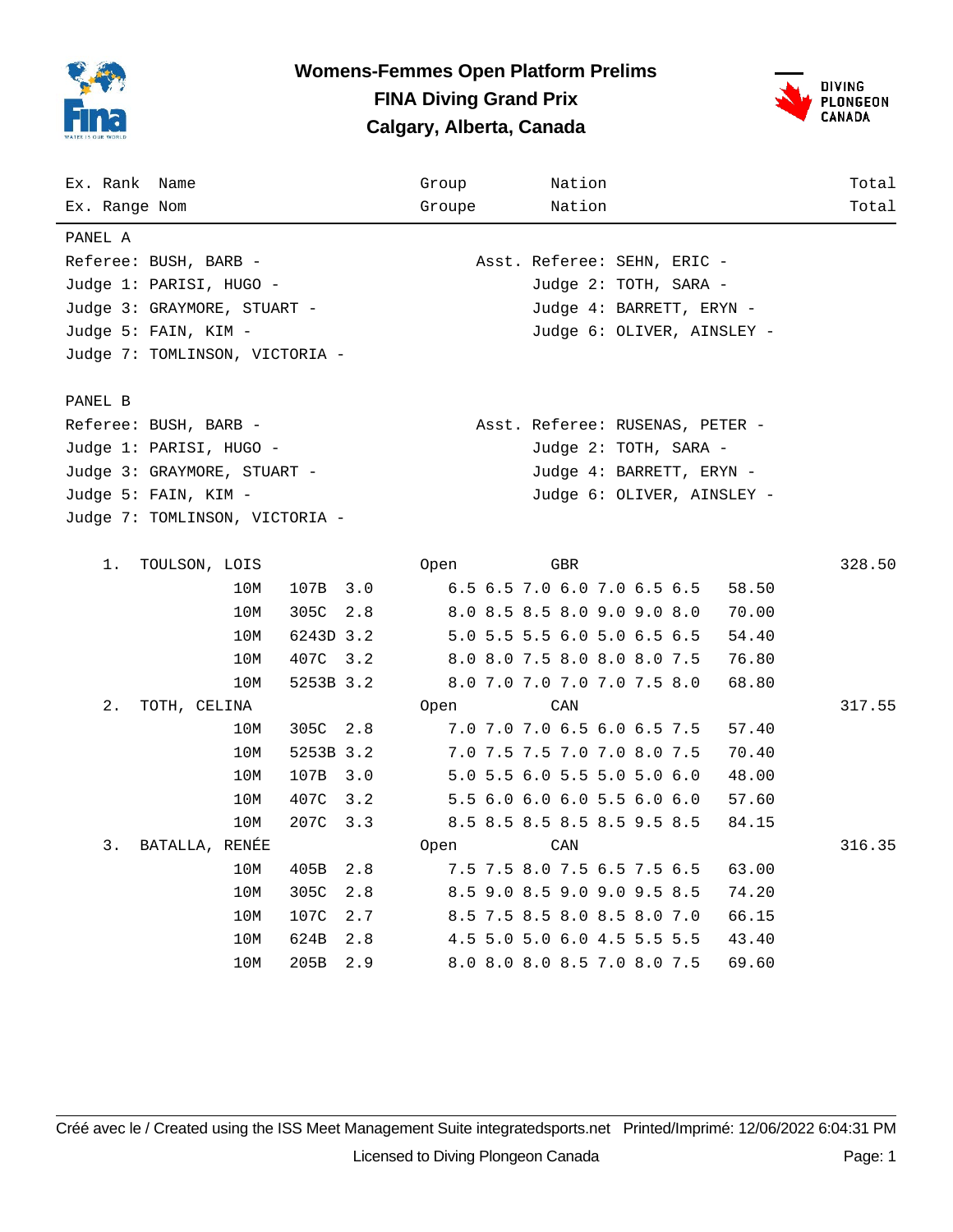



| Ex. Rank | Name             |     |           |     | Group                       |                             | Nation |  |       | Total  |
|----------|------------------|-----|-----------|-----|-----------------------------|-----------------------------|--------|--|-------|--------|
|          | Ex. Range Nom    |     |           |     | Groupe                      |                             | Nation |  |       | Total  |
| 4.       | OLIVEIRA, INGRID |     |           |     | Open                        |                             | BRA    |  |       | 300.20 |
|          |                  | 10M | 5253B 3.2 |     |                             | 6.5 7.0 7.0 6.5 6.5 5.5 6.0 |        |  | 62.40 |        |
|          |                  | 10M | 6243D 3.2 |     |                             | 6.0 6.5 5.5 6.5 5.5 6.5 5.5 |        |  | 57.60 |        |
|          |                  | 10M | 305C      | 2.8 |                             | 5.5 6.0 6.0 7.0 7.0 6.5 6.0 |        |  | 51.80 |        |
|          |                  | 10M | 107B      | 3.0 |                             | 7.0 7.0 7.5 7.5 7.5 7.0 7.5 |        |  | 66.00 |        |
|          |                  | 10M | 407C      | 3.2 |                             | 7.0 6.0 6.5 7.0 6.5 6.5 6.5 |        |  | 62.40 |        |
| 5.       | MEANEY, EMILY    |     |           |     | Open                        |                             | AUS    |  |       | 291.50 |
|          |                  | 10M | 405B 2.8  |     |                             | 7.5 7.5 7.5 7.0 7.5 7.5 7.5 |        |  | 63.00 |        |
|          |                  | 10M | 6243D 3.2 |     |                             | 6.5 5.5 6.5 6.5 6.0 6.5 6.5 |        |  | 62.40 |        |
|          |                  | 10M | 205B      | 2.9 |                             | 7.0 7.0 7.0 7.5 6.5 7.5 7.0 |        |  | 60.90 |        |
|          |                  | 10M | 107B      | 3.0 |                             | 6.0 6.0 6.5 6.5 5.5 6.0 6.0 |        |  | 54.00 |        |
|          |                  | 10M | 5253B 3.2 |     |                             | 5.0 5.5 6.0 6.0 5.0 5.5 4.5 |        |  | 51.20 |        |
| б.       | HINGSTON, LAURA  |     |           |     | Open                        |                             | AUS    |  |       | 281.70 |
|          |                  | 10M | 5253B 3.2 |     |                             | 5.5 6.0 6.0 6.0 6.0 5.5 5.0 |        |  | 56.00 |        |
|          |                  | 10M | 205B      | 2.9 |                             | 6.5 7.0 7.0 7.0 8.0 7.0 8.0 |        |  | 60.90 |        |
|          |                  | 10M | 407C      | 3.2 |                             | 5.5 5.5 6.0 4.5 5.0 4.0 5.0 |        |  | 49.60 |        |
|          |                  | 10M | 6243D 3.2 |     |                             | 7.5 7.0 7.0 7.0 7.5 7.5 7.5 |        |  | 70.40 |        |
|          |                  | 10M | 305C 2.8  |     |                             | 5.0 5.0 5.5 5.5 5.5 5.5 4.5 |        |  | 44.80 |        |
| 7.       | BIRCH, ROBYN     |     |           |     | Open                        |                             | GBR    |  |       | 274.45 |
|          |                  | 10M | 6243D 3.2 |     |                             | 7.0 7.0 6.0 6.5 6.5 7.0 6.5 |        |  | 64.00 |        |
|          |                  | 10M | 205B      | 2.9 |                             | 4.0 4.0 5.0 5.0 5.0 5.0 4.5 |        |  | 42.05 |        |
|          |                  | 10M | 407C      | 3.2 |                             | 7.0 7.0 7.5 6.5 5.5 6.5 6.0 |        |  | 64.00 |        |
|          |                  | 10M | 107B      | 3.0 |                             | 7.0 7.5 7.5 7.5 7.0 7.0 7.5 |        |  | 66.00 |        |
|          |                  | 10M | 5253B 3.2 |     |                             | 4.0 4.0 4.5 4.5 3.5 4.0 4.0 |        |  | 38.40 |        |
| 8.       | FUNG, KATELYN    |     |           |     | Open                        |                             | CAN    |  |       | 258.05 |
|          |                  | 10M | 405B 2.8  |     | 7.0 7.0 6.5 7.5 7.5 7.5 7.5 |                             |        |  | 61.60 |        |
|          |                  | 10M | 207C 3.3  |     |                             | 5.0 5.0 7.0 4.5 5.5 5.0 5.5 |        |  | 51.15 |        |
|          |                  | 10M | 6243D 3.2 |     |                             | 4.0 3.5 3.5 4.0 3.5 3.5 4.0 |        |  | 35.20 |        |
|          |                  | 10M | 107B 3.0  |     |                             | 5.5 5.5 6.5 6.0 6.0 5.5 6.0 |        |  | 52.50 |        |
|          |                  | 10M | 5253B 3.2 |     |                             | 6.0 5.5 6.0 6.5 4.5 6.0 6.0 |        |  | 57.60 |        |
| 9.       | BOYLE, JANIE     |     |           |     | Open                        |                             | USA    |  |       | 257.50 |
|          |                  | 10M | 5253B 3.2 |     |                             | 5.5 5.5 5.5 5.5 5.0 6.0 5.0 |        |  | 52.80 |        |
|          |                  | 10M | 614B      | 2.4 |                             | 6.5 6.0 6.5 7.0 7.0 6.0 7.0 |        |  | 48.00 |        |
|          |                  | 10M | 305C      | 2.8 |                             | 4.5 4.0 4.5 5.5 5.0 5.0 4.5 |        |  | 39.20 |        |
|          |                  | 10M | 107B      | 3.0 |                             | 7.0 7.5 7.0 6.0 6.5 6.5 7.0 |        |  | 61.50 |        |
|          |                  | 10M | 407C 3.2  |     |                             | 5.5 6.5 6.0 5.0 5.0 6.0 6.0 |        |  | 56.00 |        |

Créé avec le / Created using the ISS Meet Management Suite integratedsports.net Printed/Imprimé: 12/06/2022 6:04:31 PM Licensed to Diving Plongeon Canada Page: 2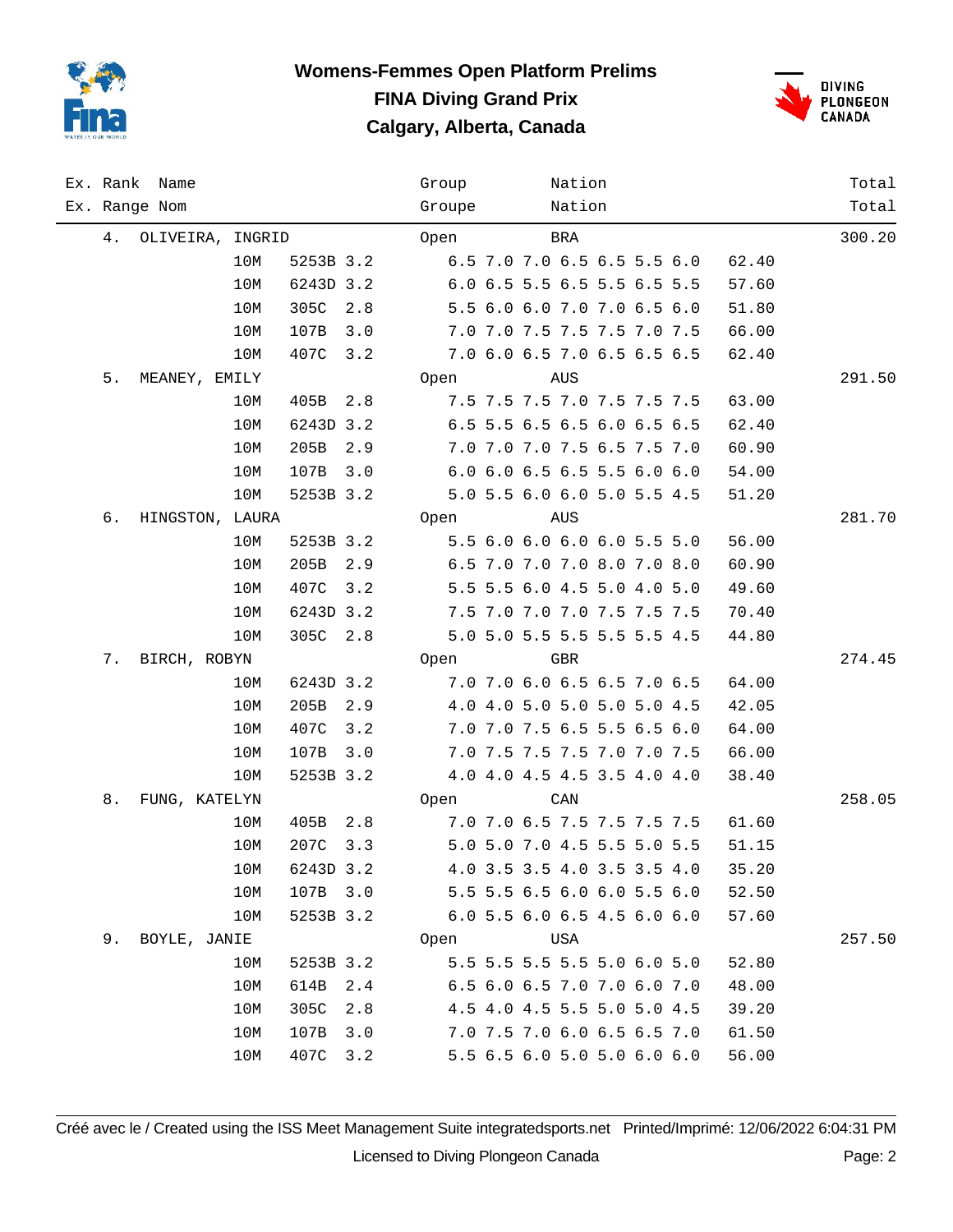



| Ex. Rank Name          |     |           |           | Group  |  | Nation |                               |  |       | Total  |
|------------------------|-----|-----------|-----------|--------|--|--------|-------------------------------|--|-------|--------|
| Ex. Range Nom          |     |           |           | Groupe |  | Nation |                               |  |       | Total  |
| 10. AGUNBIADE, NIKE    |     |           |           | Open   |  | USA    |                               |  |       | 251.45 |
|                        | 10M |           | 5253B 3.2 |        |  |        | 5.5 5.5 6.5 6.0 6.0 6.0 6.0   |  | 57.60 |        |
|                        | 10M | 6243D 3.2 |           |        |  |        | $6.5$ 5.5 5.5 6.0 6.0 6.0 6.0 |  | 57.60 |        |
|                        | 10M | 207C      | 3.3       |        |  |        | 3.5 3.5 3.0 3.5 4.0 3.5 3.5   |  | 34.65 |        |
|                        | 10M | 407C      | 3.2       |        |  |        | 7.5 7.0 6.0 7.0 7.5 6.0 6.5   |  | 65.60 |        |
|                        | 10M | 107B      | 3.0       |        |  |        | 3.5 4.0 3.5 5.0 4.5 4.5 3.5   |  | 36.00 |        |
| 11. MILLER, KATE       |     |           |           | Open   |  | CAN    |                               |  |       | 237.80 |
|                        | 10M | 305C      | 2.8       |        |  |        | 7.0 7.0 7.0 7.0 7.0 8.0 6.5   |  | 58.80 |        |
|                        | 10M | 6243D 3.2 |           |        |  |        | 6.0 5.5 6.0 5.5 5.5 5.5 5.5   |  | 52.80 |        |
|                        | 10M | 407C      | 3.2       |        |  |        | 3.5 4.0 3.5 4.5 4.5 3.5 4.0   |  | 36.80 |        |
|                        | 10M | 207C      | 3.3       |        |  |        | 4.0 4.5 5.0 5.0 5.0 4.5 4.5   |  | 46.20 |        |
|                        | 10M | 5253B 3.2 |           |        |  |        | 4.5 4.5 5.0 5.0 4.5 4.0 4.5   |  | 43.20 |        |
| 12. BOISVERT, JULIANNE |     |           |           | Open   |  | CAN    |                               |  |       | 233.85 |
|                        | 10M | 405B 2.8  |           |        |  |        | 6.5 6.5 6.5 6.5 6.0 6.0 7.0   |  | 54.60 |        |
|                        | 10M | 107B      | 3.0       |        |  |        | 4.0 4.0 4.5 4.5 4.0 4.0 5.0   |  | 37.50 |        |
|                        | 10M | 205B      | 2.9       |        |  |        | 6.0 6.0 7.0 7.0 6.5 6.5 6.5   |  | 56.55 |        |
|                        | 10M | 305C      | 2.8       |        |  |        | 5.5 5.5 6.5 5.5 6.0 5.0 5.5   |  | 46.20 |        |
|                        | 10M | 5251B 2.6 |           |        |  |        | 5.0 5.0 6.0 6.0 5.0 5.0 5.0   |  | 39.00 |        |
| 13. STURGILL, BAILEE   |     |           |           | Open   |  | USA    |                               |  |       | 228.30 |
|                        | 10M | 107C      | 2.7       |        |  |        | 4.5 4.5 5.0 4.5 4.5 4.0 4.5   |  | 36.45 |        |
|                        | 10M | 5253B 3.2 |           |        |  |        | 4.5 4.5 5.0 5.0 4.5 4.0 4.5   |  | 43.20 |        |
|                        | 10M | 626C      | 3.3       |        |  |        | 5.0 4.0 5.0 5.0 4.0 3.5 5.5   |  | 46.20 |        |
|                        | 10M | 207C      | 3.3       |        |  |        | 4.5 5.0 5.0 4.5 4.5 5.0 5.5   |  | 47.85 |        |
|                        | 10M | 305C      | 2.8       |        |  |        | 6.5 6.5 6.5 6.5 6.5 6.0 7.0   |  | 54.60 |        |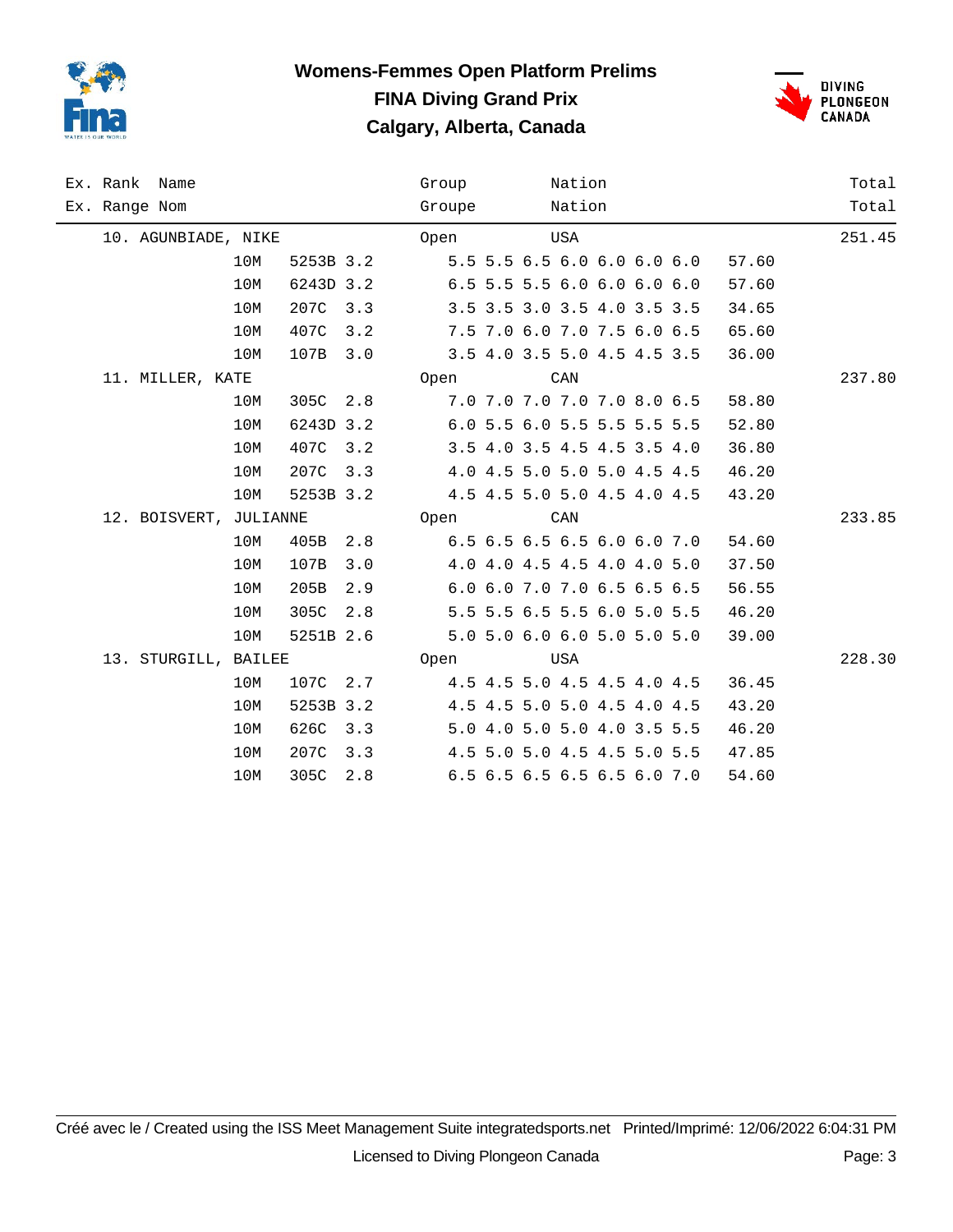

### **Womens-Femmes Open Platform Semi-A FINA Diving Grand Prix Calgary, Alberta, Canada**



| Ex. Rank Name                  |     |           |     | Group  |                                 | Nation |                          |                            | Total  |
|--------------------------------|-----|-----------|-----|--------|---------------------------------|--------|--------------------------|----------------------------|--------|
| Ex. Range Nom                  |     |           |     | Groupe |                                 | Nation |                          |                            | Total  |
| PANEL A                        |     |           |     |        |                                 |        |                          |                            |        |
| Referee: BUSH, BARB -          |     |           |     |        | Asst. Referee: SEHN, ERIC -     |        |                          |                            |        |
| Judge 1: PARISI, HUGO -        |     |           |     |        |                                 |        | Judge 2: TOTH, SARA -    |                            |        |
| Judge 3: GRAYMORE, STUART -    |     |           |     |        |                                 |        | Judge 4: BARRETT, ERYN - |                            |        |
| Judge 5: FAIN, KIM -           |     |           |     |        |                                 |        |                          | Judge 6: OLIVER, AINSLEY - |        |
| Judge 7: TOMLINSON, VICTORIA - |     |           |     |        |                                 |        |                          |                            |        |
|                                |     |           |     |        |                                 |        |                          |                            |        |
| PANEL B                        |     |           |     |        |                                 |        |                          |                            |        |
| Referee: BUSH, BARB -          |     |           |     |        | Asst. Referee: RUSENAS, PETER - |        |                          |                            |        |
| Judge 1: PARISI, HUGO -        |     |           |     |        |                                 |        | Judge 2: TOTH, SARA -    |                            |        |
| Judge 3: GRAYMORE, STUART -    |     |           |     |        |                                 |        | Judge 4: BARRETT, ERYN - |                            |        |
| Judge 5: FAIN, KIM -           |     |           |     |        |                                 |        |                          | Judge 6: OLIVER, AINSLEY - |        |
| Judge 7: TOMLINSON, VICTORIA - |     |           |     |        |                                 |        |                          |                            |        |
|                                |     |           |     |        |                                 |        |                          |                            |        |
| 1.<br>OLIVEIRA, INGRID         |     |           |     | Open   | BRA                             |        |                          |                            | 306.00 |
|                                | 10M | 5253B 3.2 |     |        | 7.0 7.0 7.0 7.0 6.5 6.5 6.5     |        |                          | 65.60                      |        |
|                                | 10M | 6243D 3.2 |     |        | 5.0 5.0 5.0 4.5 4.5 4.0 4.0     |        |                          | 44.80                      |        |
|                                | 10M | 305C 2.8  |     |        | 6.5 7.0 6.0 6.5 6.0 6.5 6.0     |        |                          | 53.20                      |        |
|                                | 10M | 107B 3.0  |     |        | 8.0 8.0 7.5 8.0 8.0 7.5 8.0     |        |                          | 72.00                      |        |
|                                | 10M | 407C      | 3.2 |        | 8.0 7.0 6.5 7.5 8.0 7.0 7.5     |        |                          | 70.40                      |        |
| 2.<br>TOTH, CELINA             |     |           |     | Open   | CAN                             |        |                          |                            | 284.10 |
|                                | 10M | 305C      | 2.8 |        | 8.0 8.0 8.0 8.0 7.5 8.0 8.0     |        |                          | 67.20                      |        |
|                                | 10M | 5253B 3.2 |     |        | 6.5 5.5 6.5 6.5 6.0 6.5 7.0     |        |                          | 62.40                      |        |
|                                | 10M | 107B      | 3.0 |        | 4.5 5.5 6.0 5.5 6.0 5.0 5.5     |        |                          | 49.50                      |        |
|                                | 10M | 407C      | 3.2 |        | 7.5 7.5 7.0 7.0 8.0 7.5 7.5     |        |                          | 72.00                      |        |
|                                | 10M | 207C      | 3.3 |        | 3.5 2.5 3.0 4.0 3.0 3.5 3.5     |        |                          | 33.00                      |        |
| 3.<br>STURGILL, BAILEE         |     |           |     | Open   | USA                             |        |                          |                            | 260.85 |
|                                | 10M | 107C      | 2.7 |        | 6.0 6.5 7.0 6.5 5.5 6.0 6.0     |        |                          | 49.95                      |        |
|                                | 10M | 5253B 3.2 |     |        | 7.0 7.0 7.0 7.0 7.0 6.0 7.0     |        |                          | 67.20                      |        |
|                                | 10M | 626C      | 3.3 |        | 4.5 4.5 4.5 4.5 4.5 4.5 5.0     |        |                          | 44.55                      |        |
|                                | 10M | 207C      | 3.3 |        | 4.5 5.0 4.5 5.0 4.5 4.0 4.5     |        |                          | 44.55                      |        |
|                                | 10M | 305C      | 2.8 |        | 6.5 7.0 7.5 6.5 6.5 6.5 6.0     |        |                          | 54.60                      |        |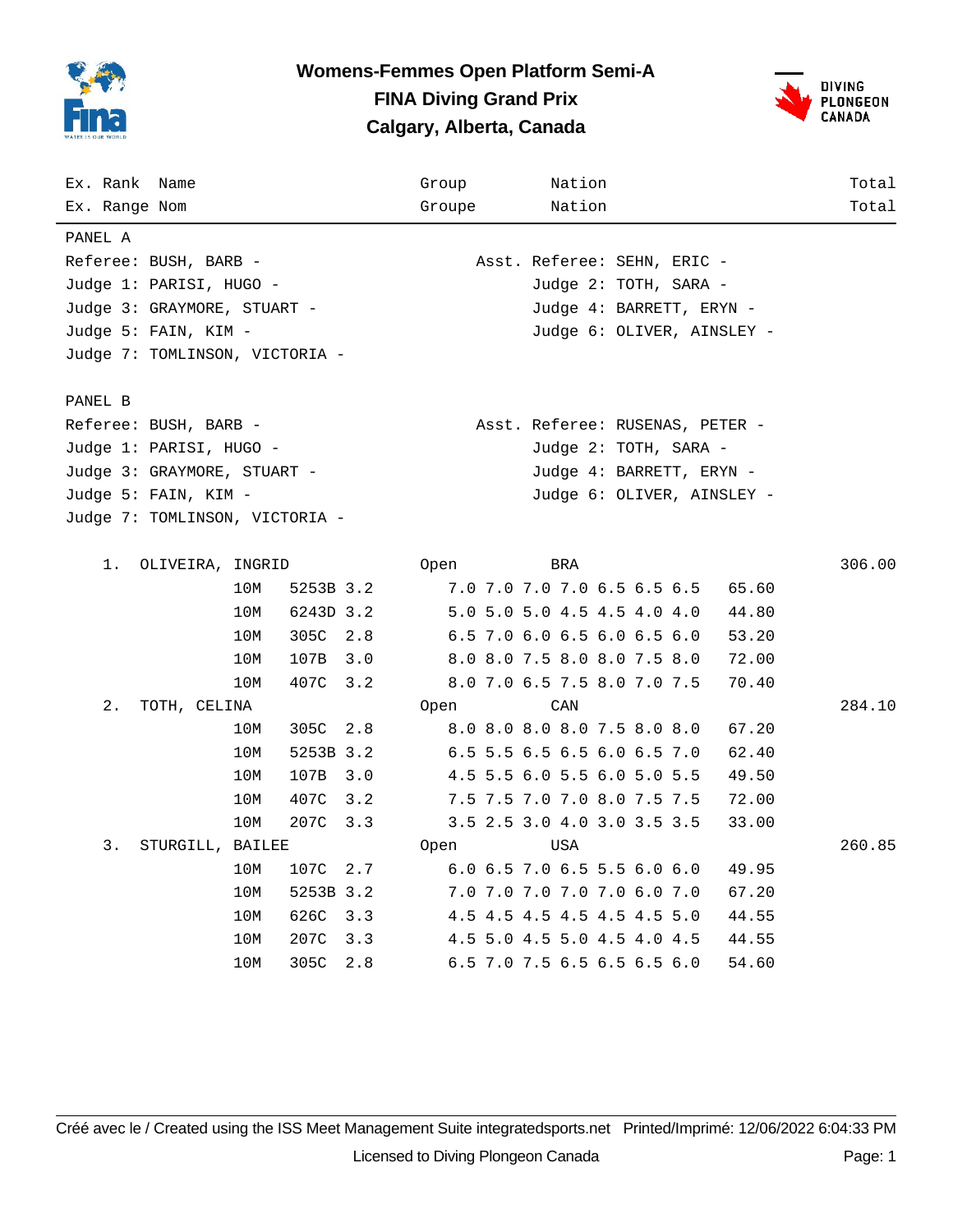

## **Womens-Femmes Open Platform Semi-A FINA Diving Grand Prix Calgary, Alberta, Canada**



| Ex. Rank Name |                 | Group |           | Nation |      |                             | Total |     |       |       |        |
|---------------|-----------------|-------|-----------|--------|------|-----------------------------|-------|-----|-------|-------|--------|
| Ex. Range Nom |                 |       | Groupe    |        |      | Nation                      |       |     | Total |       |        |
| 4.            | FUNG, KATELYN   |       |           |        | Open |                             |       | CAN |       |       | 255.05 |
|               |                 | 10M   | 405B      | 2.8    |      | 5.0 6.0 6.0 6.5 5.5 6.5 6.0 |       |     |       | 50.40 |        |
|               |                 | 10M   | 207C      | 3.3    |      | 5.0 5.0 4.5 4.5 5.0 4.5 5.5 |       |     |       | 47.85 |        |
|               |                 | 10M   | 6243D 3.2 |        |      | 5.5 5.5 5.5 6.0 6.0 6.0 5.5 |       |     |       | 54.40 |        |
|               |                 | 10M   | 107B      | 3.0    |      | 6.0 5.5 5.0 5.0 5.0 6.0 5.5 |       |     |       | 48.00 |        |
|               |                 | 10M   | 5253B 3.2 |        |      | 5.5 6.5 6.0 5.5 5.5 5.5 6.0 |       |     |       | 54.40 |        |
| 5.            | AGUNBIADE, NIKE |       |           |        | Open |                             |       | USA |       |       | 251.85 |
|               |                 | 10M   | 5253B 3.2 |        |      | 5.5 6.0 5.5 5.5 6.0 6.0 5.5 |       |     |       | 54.40 |        |
|               |                 | 10M   | 6243D 3.2 |        |      | 4.5 4.0 4.0 5.5 5.0 4.5 4.5 |       |     |       | 43.20 |        |
|               |                 | 10M   | 207C      | 3.3    |      | 6.5 7.0 6.5 6.5 6.5 7.0 6.5 |       |     |       | 64.35 |        |
|               |                 | 10M   | 407C      | 3.2    |      | 5.0 4.0 5.5 4.5 6.0 4.0 5.0 |       |     |       | 46.40 |        |
|               |                 | 10M   | 107B      | 3.0    |      | 5.0 4.5 4.5 5.0 5.0 4.5 5.0 |       |     |       | 43.50 |        |
| б.            | HINGSTON, LAURA |       |           |        | Open |                             |       | AUS |       |       | 247.15 |
|               |                 | 10M   | 5253B 3.2 |        |      | 6.0 5.5 5.5 5.5 6.0 5.0 5.5 |       |     |       | 52.80 |        |
|               |                 | 10M   | 205B      | 2.9    |      | 6.0 5.5 5.5 5.5 6.0 6.0 6.5 |       |     |       | 50.75 |        |
|               |                 | 10M   | 407C      | 3.2    |      | 4.0 3.0 3.5 3.0 3.0 2.0 3.0 |       |     |       | 28.80 |        |
|               |                 | 10M   | 6243D 3.2 |        |      | 7.0 7.0 7.0 7.0 7.5 7.0 7.0 |       |     |       | 67.20 |        |
|               |                 | 10M   | 305C      | 2.8    |      | 5.5 5.5 6.0 5.5 6.0 6.0 5.0 |       |     |       | 47.60 |        |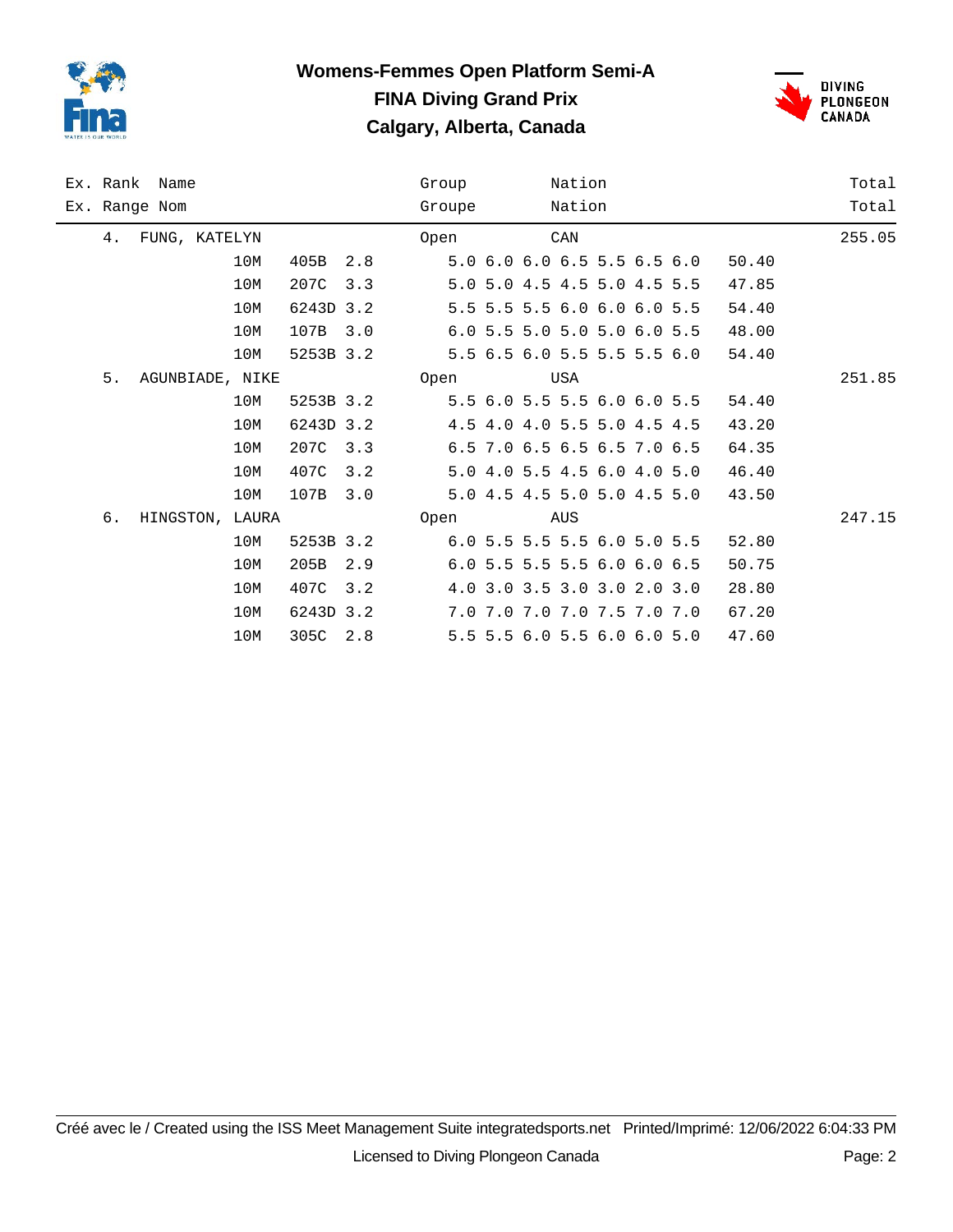

## **Womens-Femmes Open Platform Semi-B FINA Diving Grand Prix Calgary, Alberta, Canada**



| Ex. Rank Name                  | Group<br>Nation                             | Total  |
|--------------------------------|---------------------------------------------|--------|
| Ex. Range Nom                  | Groupe<br>Nation                            | Total  |
| PANEL A                        |                                             |        |
| Referee: BUSH, BARB -          | Asst. Referee: SEHN, ERIC -                 |        |
| Judge 1: PARISI, HUGO -        | Judge 2: TOTH, SARA -                       |        |
| Judge 3: GRAYMORE, STUART -    | Judge 4: BARRETT, ERYN -                    |        |
| Judge 5: FAIN, KIM -           | Judge 6: OLIVER, AINSLEY -                  |        |
| Judge 7: TOMLINSON, VICTORIA - |                                             |        |
|                                |                                             |        |
| PANEL B                        |                                             |        |
| Referee: BUSH, BARB -          | Asst. Referee: RUSENAS, PETER -             |        |
| Judge 1: PARISI, HUGO -        | Judge 2: TOTH, SARA -                       |        |
| Judge 3: GRAYMORE, STUART -    | Judge 4: BARRETT, ERYN -                    |        |
| Judge 5: FAIN, KIM -           | Judge 6: OLIVER, AINSLEY -                  |        |
| Judge 7: TOMLINSON, VICTORIA - |                                             |        |
|                                |                                             |        |
| 1.<br>TOULSON, LOIS            | GBR<br>Open                                 | 326.90 |
| 107B<br>10M                    | 3.0<br>6.5 7.0 7.5 7.5 7.5 7.0 7.0<br>64.50 |        |
| 305C<br>10M                    | 2.8<br>7.0 8.0 8.0 7.5 8.0 8.0 8.0<br>67.20 |        |
| 10M<br>6243D 3.2               | 5.0 5.5 5.5 5.5 6.0 6.0 6.0<br>54.40        |        |
| 407C 3.2<br>10M                | 7.5 7.5 7.5 7.0 7.0 7.5 7.5<br>72.00        |        |
| 10M<br>5253B 3.2               | 7.5 7.0 7.0 6.5 7.5 7.0 7.5<br>68.80        |        |
| 2.<br>BOYLE, JANIE             | USA<br>Open                                 | 310.10 |
| 5253B 3.2<br>10M               | 7.5 7.5 7.0 7.5 7.5 7.0 7.5<br>72.00        |        |
| 614B<br>10M                    | 7.0 6.5 7.5 7.0 6.5 6.5 6.5<br>2.4<br>48.00 |        |
| 305C<br>10M                    | 2.8<br>7.0 8.0 7.5 7.0 7.5 6.5 7.5<br>61.60 |        |
| 10M<br>107B                    | 7.0 7.5 7.0 7.5 7.5 7.0 6.5<br>3.0<br>64.50 |        |
| 10M<br>407C                    | 3.2<br>6.5 6.5 6.5 7.0 7.0 6.5 7.0<br>64.00 |        |
| 3.<br>BIRCH, ROBYN             | GBR<br>Open                                 | 300.75 |
| 10M<br>6243D 3.2               | 6.0 6.0 6.0 5.5 5.0 5.5 6.0<br>56.00        |        |
| 10M<br>205B 2.9                | 7.5 7.0 8.0 7.5 7.5 7.5 7.5<br>65.25        |        |
| 10M<br>407C                    | 3.2<br>7.0 7.0 6.0 7.0 6.5 6.0 6.5<br>64.00 |        |
| 10M<br>107B                    | 3.0<br>8.0 7.0 7.5 7.5 7.5 7.5 7.5<br>67.50 |        |
| 5253B 3.2<br>10M               | 5.0 5.0 5.5 5.0 4.5 5.0 4.5<br>48.00        |        |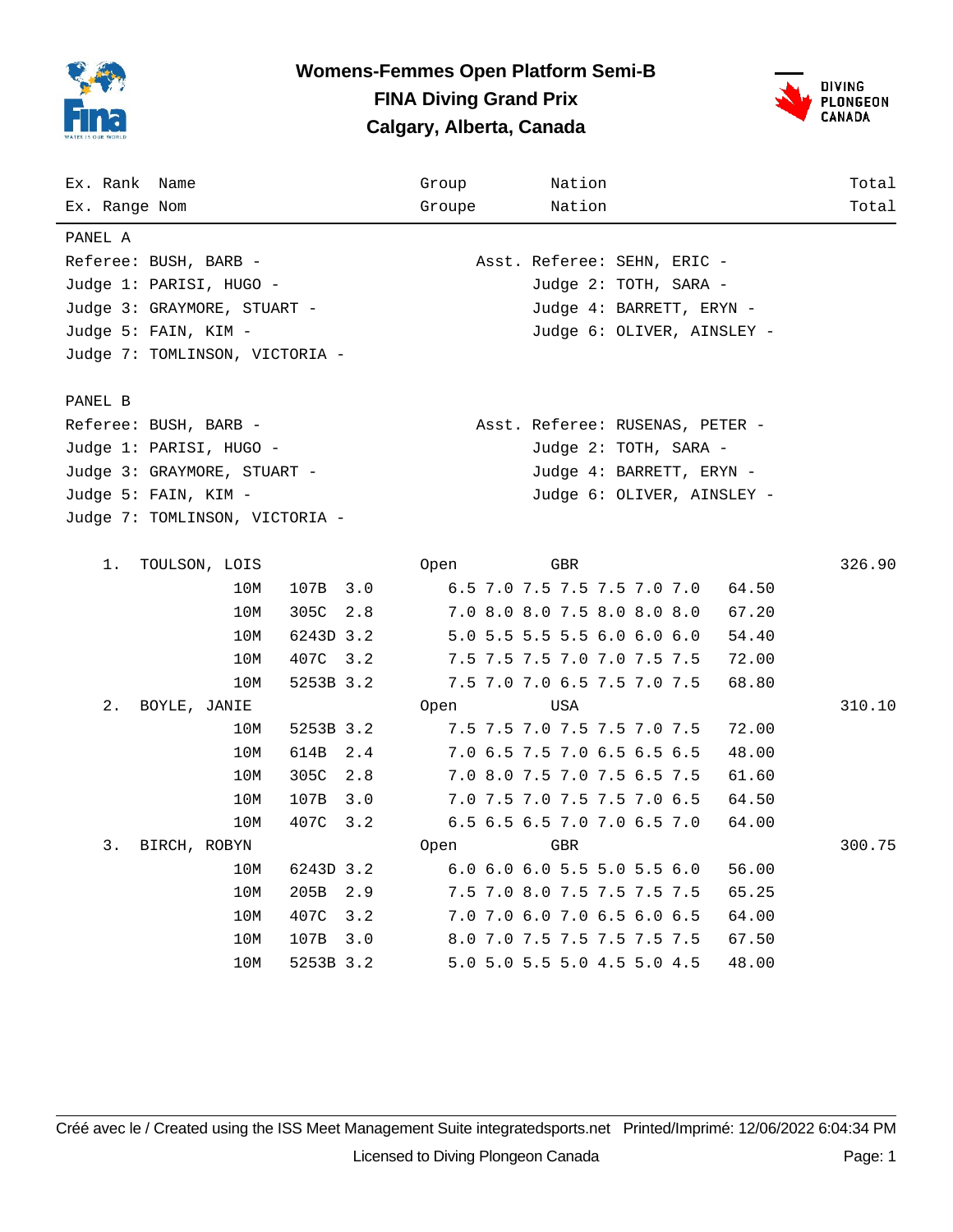

## **Womens-Femmes Open Platform Semi-B FINA Diving Grand Prix Calgary, Alberta, Canada**



|    | Ex. Rank Name  |     |           |     | Group  |                             | Nation |  |       | Total  |
|----|----------------|-----|-----------|-----|--------|-----------------------------|--------|--|-------|--------|
|    | Ex. Range Nom  |     |           |     | Groupe |                             | Nation |  |       | Total  |
| 4. | MILLER, KATE   |     |           |     | Open   |                             | CAN    |  |       | 282.75 |
|    |                | 10M | 305C      | 2.8 |        | 5.0 4.5 5.0 6.0 5.5 5.5 5.5 |        |  | 44.80 |        |
|    |                | 10M | 6243D 3.2 |     |        | 7.0 6.0 6.5 6.5 6.5 6.5 6.0 |        |  | 62.40 |        |
|    |                | 10M | 407C      | 3.2 |        | 8.0 7.5 7.0 8.0 7.5 8.0 8.0 |        |  | 75.20 |        |
|    |                | 10M | 207C      | 3.3 |        | 4.0 3.5 3.0 4.0 3.5 4.0 4.0 |        |  | 37.95 |        |
|    |                | 10M | 5253B 3.2 |     |        | 6.0 6.5 7.0 6.5 5.5 6.5 6.5 |        |  | 62.40 |        |
| 5. | MEANEY, EMILY  |     |           |     | Open   |                             | AUS    |  |       | 265.40 |
|    |                | 10M | 405B      | 2.8 |        | 7.5 7.5 7.5 8.0 7.0 7.5 7.0 |        |  | 63.00 |        |
|    |                | 10M | 6243D 3.2 |     |        | 6.5 6.5 6.5 7.0 6.5 6.5 7.5 |        |  | 62.40 |        |
|    |                | 10M | 205B      | 2.9 |        | 4.5 4.5 5.5 5.0 5.5 6.0 6.0 |        |  | 46.40 |        |
|    |                | 10M | 107B      | 3.0 |        | 3.5 3.5 5.0 4.5 3.0 4.0 4.5 |        |  | 36.00 |        |
|    |                | 10M | 5253B 3.2 |     |        | 6.0 5.0 6.0 6.0 5.5 7.0 6.5 |        |  | 57.60 |        |
| 6. | BATALLA, RENÉE |     |           |     | Open   |                             | CAN    |  |       | 257.00 |
|    |                | 10M | 405B      | 2.8 |        | 5.5 6.0 6.5 6.5 5.5 6.0 6.0 |        |  | 50.40 |        |
|    |                | 10M | 305C      | 2.8 |        | 4.5 5.5 5.0 6.5 5.5 5.5 5.0 |        |  | 44.80 |        |
|    |                | 10M | 107C      | 2.7 |        | 7.0 7.0 7.0 7.0 6.5 7.0 6.5 |        |  | 56.70 |        |
|    |                | 10M | 624B      | 2.8 |        | 7.5 7.5 7.5 7.5 7.0 7.0 6.0 |        |  | 61.60 |        |
|    |                | 10M | 205B      | 2.9 |        | 4.5 5.5 5.5 4.5 4.0 5.5 5.0 |        |  | 43.50 |        |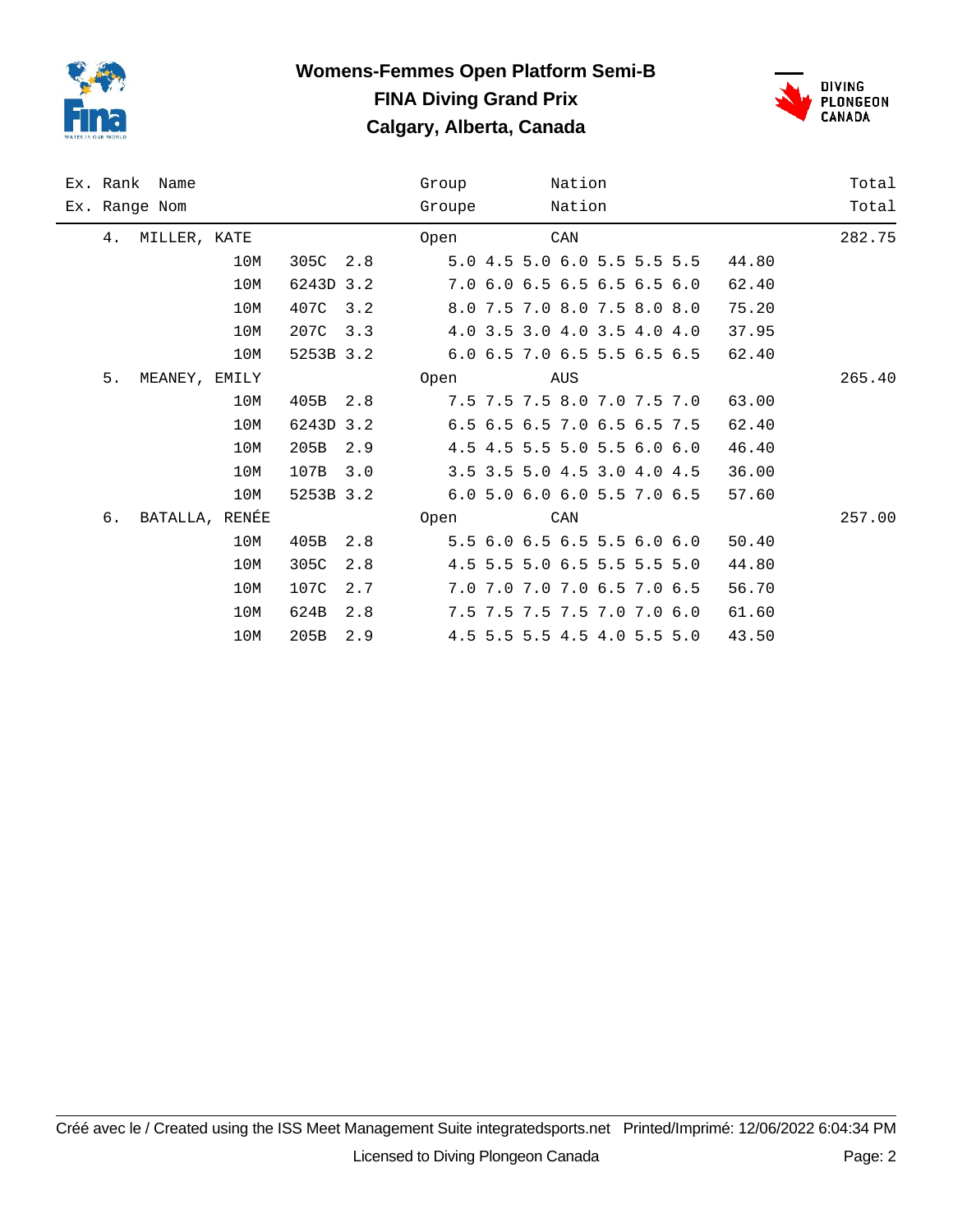

### **Womens-Femmes Open Platform Finals FINA Diving Grand Prix Calgary, Alberta, Canada**



| Ex. Rank<br>Name            |       |           |     | Group                       |  |     | Nation                       |  |  |                                | Total  |
|-----------------------------|-------|-----------|-----|-----------------------------|--|-----|------------------------------|--|--|--------------------------------|--------|
| Ex. Range Nom               |       |           |     | Groupe                      |  |     | Nation                       |  |  |                                | Total  |
| Referee: MCPHERSON, CAROL - |       |           |     |                             |  |     | Asst. Referee: MCLEAN, CAM - |  |  |                                |        |
| Judge 1: BARRETT, ERYN -    |       |           |     | Judge 2: GRAYMORE, STUART - |  |     |                              |  |  |                                |        |
| Judge 3: PARISI, HUGO -     |       |           |     |                             |  |     | Judge 4: TOTH, SARA -        |  |  |                                |        |
| Judge 5: FAIN, KIM -        |       |           |     |                             |  |     |                              |  |  | Judge 6: TOMLINSON, VICTORIA - |        |
| Judge 7: OLIVER, AINSLEY -  |       |           |     |                             |  |     |                              |  |  |                                |        |
|                             |       |           |     |                             |  |     |                              |  |  |                                |        |
| 1.<br>OLIVEIRA, INGRID      |       |           |     | Open                        |  | BRA |                              |  |  |                                | 361.90 |
|                             | 10M   | 5253B 3.2 |     |                             |  |     | 8.5 8.0 8.5 8.0 9.0 8.5 8.0  |  |  | 80.00                          |        |
|                             | 10M   | 6243D 3.2 |     |                             |  |     | 8.0 7.0 8.0 8.0 8.5 7.5 7.5  |  |  | 75.20                          |        |
|                             | 10M   | 305C      | 2.8 |                             |  |     | 8.0 8.0 8.0 8.0 8.5 8.0 7.5  |  |  | 67.20                          |        |
|                             | 10M   | 107B      | 3.0 |                             |  |     | 7.5 7.0 7.5 7.5 7.5 7.5 7.0  |  |  | 67.50                          |        |
|                             | 10M   | 407C      | 3.2 |                             |  |     | 7.5 7.0 8.0 8.0 7.5 7.5 7.5  |  |  | 72.00                          |        |
| $2$ .<br>TOTH, CELINA       |       |           |     | Open                        |  | CAN |                              |  |  |                                | 332.30 |
|                             | 10M   | 305C      | 2.8 |                             |  |     | 9.0 8.5 9.0 9.5 8.5 9.0 9.5  |  |  | 75.60                          |        |
|                             | 10M   | 5253B 3.2 |     |                             |  |     | 6.0 6.5 4.5 4.5 6.5 5.5 4.5  |  |  | 51.20                          |        |
|                             | 10M   | 107B      | 3.0 |                             |  |     | 9.0 9.5 9.0 9.510.0 9.0 9.5  |  |  | 84.00                          |        |
|                             | 10M   | 407C      | 3.2 |                             |  |     | 8.0 7.5 7.5 7.0 7.5 7.0 7.5  |  |  | 72.00                          |        |
|                             | 10M   | 207C      | 3.3 |                             |  |     | 5.0 4.5 5.0 5.0 5.0 5.0 5.0  |  |  | 49.50                          |        |
| 3.<br>TOULSON, LOIS         |       |           |     | Open                        |  | GBR |                              |  |  |                                | 293.40 |
|                             | 10M   | 107B      | 3.0 |                             |  |     | 7.5 8.0 8.0 8.0 8.0 8.0 7.5  |  |  | 72.00                          |        |
|                             | 10M   | 305C      | 2.8 |                             |  |     | 3.5 3.5 3.0 3.5 4.5 3.5 4.5  |  |  | 29.40                          |        |
|                             | 10M   | 6243D 3.2 |     |                             |  |     | 6.5 6.5 6.5 5.5 6.0 5.5 5.5  |  |  | 57.60                          |        |
|                             | 10M   | 407C      | 3.2 |                             |  |     | 7.0 7.5 6.5 5.5 6.0 5.0 5.5  |  |  | 57.60                          |        |
|                             | 10M   | 5253B 3.2 |     |                             |  |     | 7.5 7.5 8.0 8.0 8.5 8.5 8.0  |  |  | 76.80                          |        |
| 4.<br>STURGILL, BAILEE      |       |           |     | Open                        |  | USA |                              |  |  |                                | 292.20 |
|                             | 10M   | 107C      | 2.7 |                             |  |     | 6.5 7.0 6.5 5.5 6.0 6.0 6.0  |  |  | 49.95                          |        |
|                             | 10M   | 5253B 3.2 |     |                             |  |     | 6.0 4.0 4.5 4.5 4.5 4.5 4.5  |  |  | 43.20                          |        |
|                             | $10M$ | 626C      | 3.3 |                             |  |     | 7.0 8.0 7.0 7.0 7.5 7.5 7.0  |  |  | 70.95                          |        |
|                             | 10M   | 207C      | 3.3 |                             |  |     | 7.0 7.0 7.0 7.0 6.5 7.0 6.0  |  |  | 69.30                          |        |
|                             | 10M   | 305C      | 2.8 |                             |  |     | 7.0 7.0 6.5 6.5 7.0 7.0 7.0  |  |  | 58.80                          |        |
| 5.<br>BIRCH, ROBYN          |       |           |     | Open                        |  | GBR |                              |  |  |                                | 250.35 |
|                             | 10M   | 6243D 3.2 |     |                             |  |     | 5.5 6.0 6.0 6.5 6.0 6.5 6.5  |  |  | 59.20                          |        |
|                             | 10M   | 205B      | 2.9 |                             |  |     | 4.5 4.5 4.0 4.5 5.0 4.0 4.5  |  |  | 39.15                          |        |
|                             | 10M   | 407C      | 3.2 |                             |  |     | 5.5 6.0 5.5 6.0 5.5 6.0 6.0  |  |  | 56.00                          |        |
|                             | 10M   | 107B      | 3.0 |                             |  |     | 6.0 6.0 4.5 5.5 4.5 5.5 5.0  |  |  | 48.00                          |        |
|                             | 10M   | 5253B 3.2 |     |                             |  |     | 5.5 5.0 5.0 4.5 6.0 5.0 4.5  |  |  | 48.00                          |        |

Créé avec le / Created using the ISS Meet Management Suite integratedsports.net Printed/Imprimé: 12/06/2022 6:04:42 PM Licensed to Diving Plongeon Canada Page: 1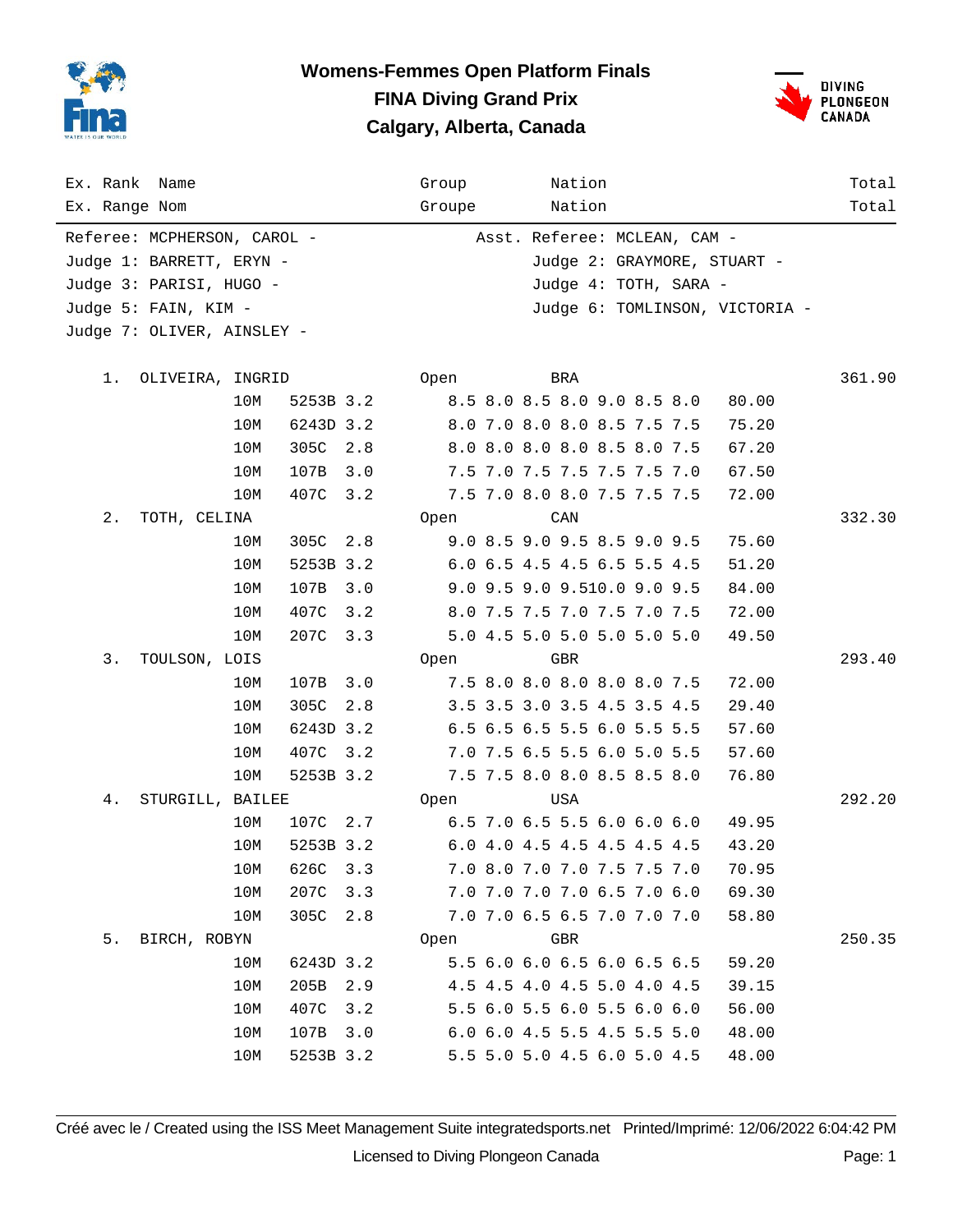

# **Womens-Femmes Open Platform Finals FINA Diving Grand Prix Calgary, Alberta, Canada**



| Ex. Rank Name      | Nation<br>Group                                    | Total  |
|--------------------|----------------------------------------------------|--------|
| Ex. Range Nom      | Nation<br>Groupe                                   | Total  |
| 6.<br>BOYLE, JANIE | USA<br>Open                                        | 232.30 |
| 10M<br>5253B 3.2   | $6.0$ $6.0$ $5.5$ $6.0$ $5.5$ $6.0$ $5.5$<br>56.00 |        |
| 614B<br>10M<br>2.4 | 7.5 7.0 7.5 7.5 7.0 7.0 7.0<br>51.60               |        |
| 305C 2.8<br>10M    | 4.0 5.0 3.5 5.5 4.5 4.0 4.5<br>36.40               |        |
| 107B<br>10M<br>3.0 | 5.5 4.5 4.0 5.0 5.0 4.0 5.0<br>43.50               |        |
| 10M<br>407C<br>3.2 | 44.80<br>5.0 4.5 5.0 5.0 4.5 4.5 4.5               |        |